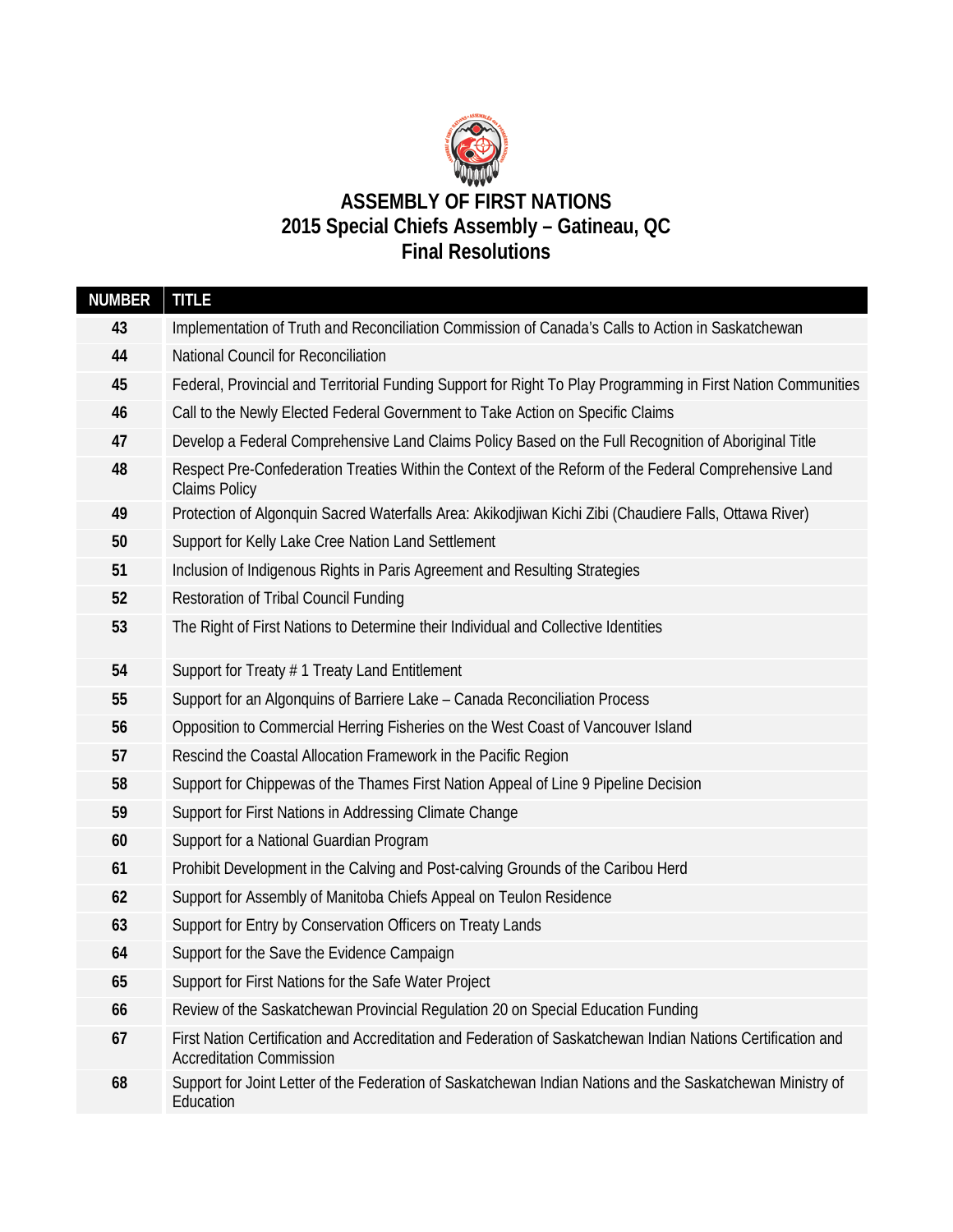| <b>NUMBER</b> | <b>TITLE</b>                                                                                                                                            |
|---------------|---------------------------------------------------------------------------------------------------------------------------------------------------------|
| 69            | Request for an Independent Judicial Inquiry from the Quebec Government into Police Conduct Towards<br>Indigenous Women and Indigenous Persons in Quebec |
| 70            | Support for Housing, Water and Infrastructure                                                                                                           |
| 71            | Call for Immediate Action Regarding the Site C Dam                                                                                                      |
| 72            | Design, Scope and Structure of the National Inquiry into Missing and Murdered Indigenous Women and Girls                                                |
| 73            | Indian Residential School Settlement Agreement Administrative Split Issue                                                                               |
| 74            | First Nations Water, Infrastructure and Housing Commission                                                                                              |
| 75            | Support the Economic, Social and Cultural, Spiritual, Civil and Political Rights of Indigenous Persons with<br><b>Disabilities</b>                      |
| 76            | Safe Drinking Water for First Nations                                                                                                                   |
| 77            | Call for Action for Change in Child Welfare System                                                                                                      |
| 78            | Establish a Treaty Commissioner's Office                                                                                                                |
| 79            | Support for Remote First Nation Communities Who Rely on Winter Roads                                                                                    |
| 80            | Require that Canada Address Unexploded Ordnances on Reserve Lands                                                                                       |
| 81            | Amending the Criminal Code to Provide for Reconciliation in the Area of First Nation Gaming                                                             |
| 82            | First Nations University of Canada Charter and Implementation of the Transition                                                                         |
| 83            | World Indigenous Peoples Games 2017                                                                                                                     |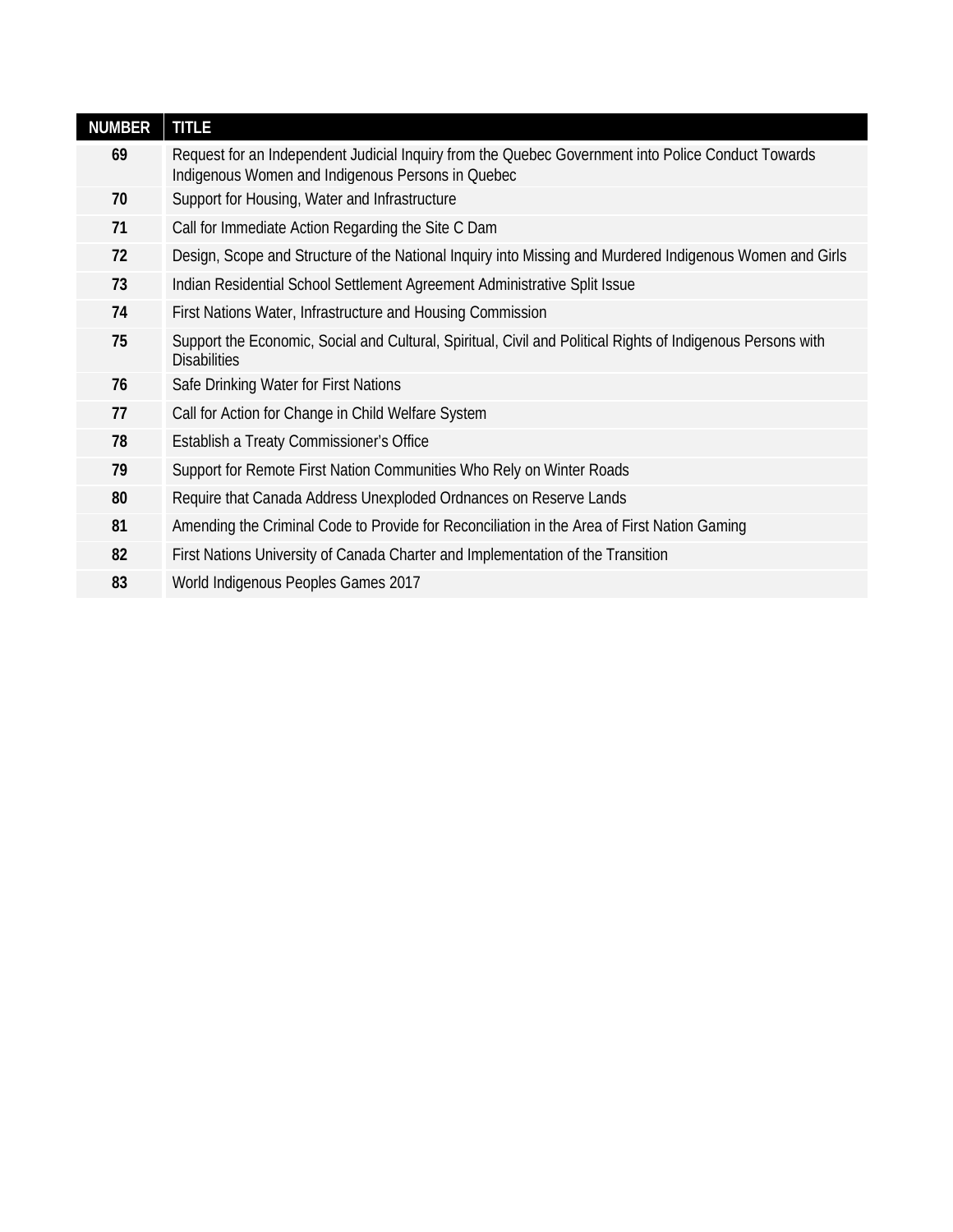#### **SPECIAL CHIEFS ASSEMBLY DECEMBER 8, 9, & 10, 2015; GATINEAU, QC** Resolution no. 43/2015

| TITLE:              | Implementation of Truth and Reconciliation Commission of Canada's Calls to<br>Action in Saskatchewan |
|---------------------|------------------------------------------------------------------------------------------------------|
| SUBJECT:            | Indian Residential Schools                                                                           |
| MOVED BY:           | Chief Reginald Bellerose, Muskowekwan First Nation, SK                                               |
| <b>SECONDED BY:</b> | Chief Harvey McLeod, Upper Nicola Indian Band, BC                                                    |
| <b>DECISION</b>     | Carried by Consensus                                                                                 |

#### **WHEREAS:**

- **A.** The federal government breached the inherent and Treaty Rights to safety, security, health and wellness of children and families through approximately 20 residential and industrial schools in the Province of Saskatchewan since the late 1800s.
- **B.** Tens of thousands of Indigenous children were sent to Indian Residential Schools in the Province of Saskatchewan and were subject to forms of mental, physical, sexual and emotional abuses.
- **C.** Indigenous children were often forcibly removed from their homes and communities and placed in the schools for the purposes of assimilating them into western culture, language and beliefs.
- **D.** On May 31, 2015, the Truth and Reconciliation Commission of Canada (TRC) released its executive summary of the final TRC report entitled, *Honouring the Truth, Reconciling the Future*, that consisted of 94 Calls to Action to assist in moving towards reconciliation.
- **E.** The Government of Saskatchewan and the Federal Government must take the necessary action to reverse the wrongs committed against our peoples and invest in strengthening our cultures and languages.

# **THEREFORE BE IT RESOLVED that the Chiefs-in-Assembly:**

**1.** Call on the Government of Saskatchewan and Government of Canada to work with the Federation of Saskatchewan Indian Nations in jointly developing both immediate actions and longer-term strategies to fully implement the Truth and Reconciliation Commission of Canada's Calls to Action.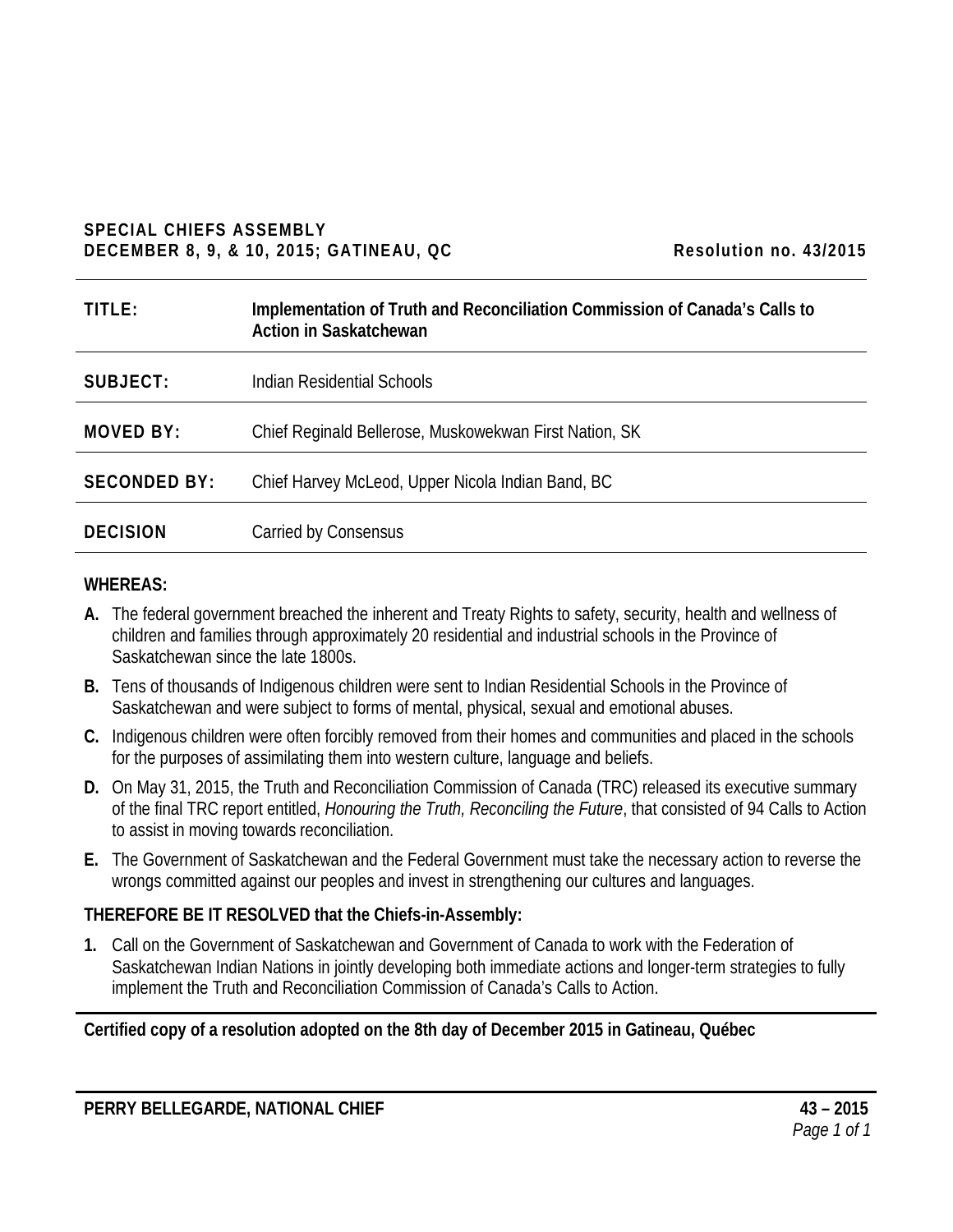### **SPECIAL CHIEFS ASSEMBLY DECEMBER 8, 9, & 10, 2015; GATINEAU, QC Resolution no. 44/2015**

| Resolution no. 44/2015 |  |
|------------------------|--|
|------------------------|--|

| TITLE:              | <b>National Council for Reconciliation</b>               |
|---------------------|----------------------------------------------------------|
| SUBJECT:            | Indian Residential Schools                               |
| <b>MOVED BY:</b>    | Chief Aubrey Norman Whitehawk, Cote First Nation 366, SK |
| <b>SECONDED BY:</b> | Chief Lyndon Musqua, Keeseekoose First Nation, SK        |
| <b>DECISION</b>     | Carried by Consensus                                     |

# **WHEREAS:**

- **A.** The Truth and Reconciliation Commission of Canada (TRC) issued 94 Calls to Action on diverse topics including child welfare, education, language and culture, health, justice, implementation of the United Nations Declaration on the Rights of Indigenous Peoples and the development of a Royal Proclamation and Covenant of Reconciliation.
- **B.** Call to Action #53 calls on the Parliament of Canada, in consultation and collaboration with Aboriginal peoples, to establish a National Council for Reconciliation (NCR) through legislation, with membership jointly appointed by the Government of Canada and the National Aboriginal Organizations.
- **C.** Calls to Action #53, #54, #55, #56, set out the mandate and responsibilities of the NCR and provide the basis for the legislation establishing the NCR as a national, independent oversight body in the implementation of the TRC's 94 Calls to Action.

# **THEREFORE BE IT RESOLVED that the Chiefs-in-Assembly:**

- **1.** Direct the National Chief and the Executive Committee to appoint a committee comprised of Indian Residential School (IRS) survivors from each region and involvement from parties to the Indian Residential School Settlement Agreement (IRSSA) to initiate the development of a national strategy to work towards development of the National Council for Reconciliation.
- **2.** Direct the committee of IRS survivors and the parties to the IRSSA, along with the Assembly of First Nations portfolio holder for the Truth and Reconciliation Commission of Canada, to develop a work plan and budget for presentation to the Minister of Indigenous and Northern Affairs Canada for support and approval.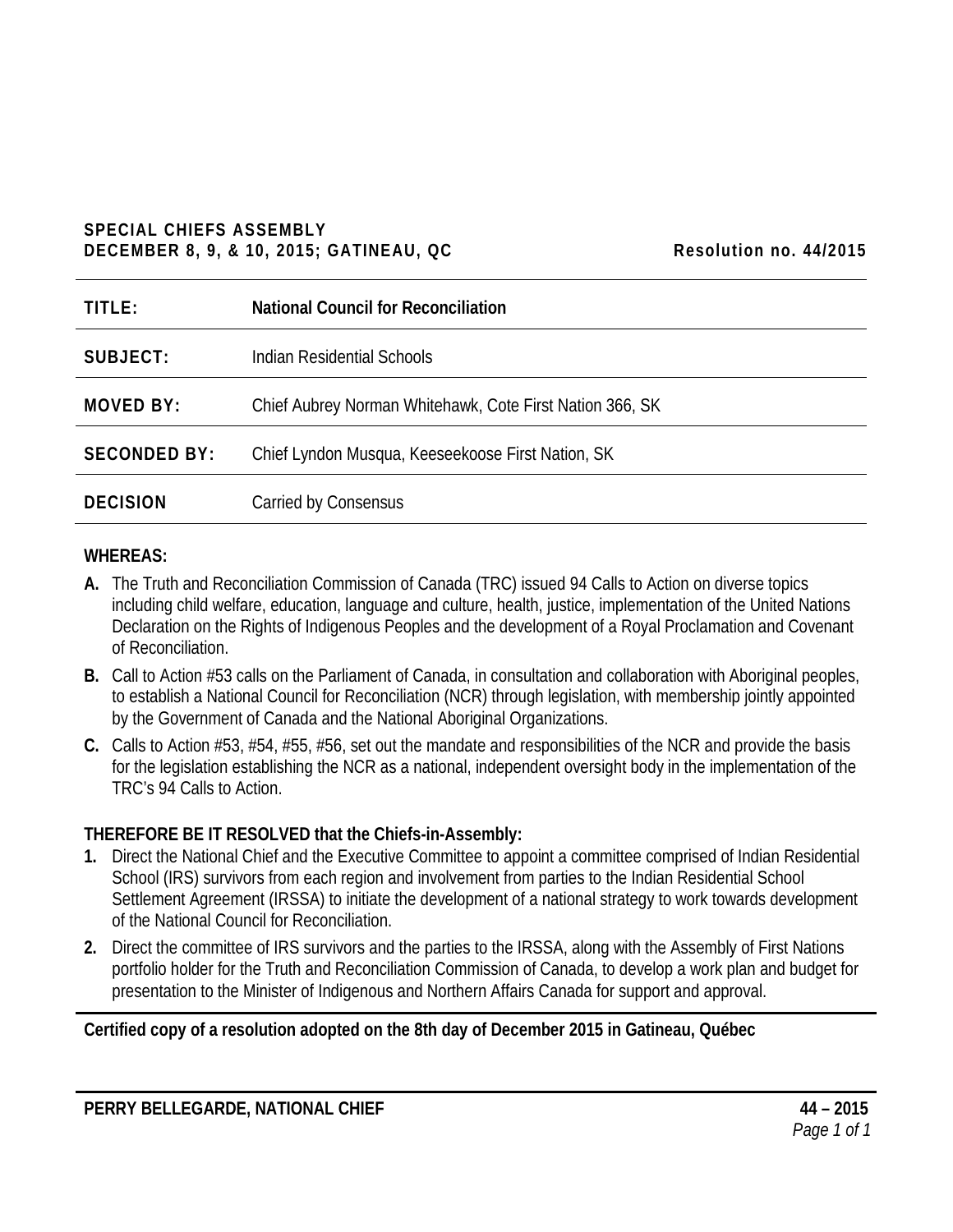#### **SPECIAL CHIEFS ASSEMBLY DECEMBER 8, 9, & 10, 2015; GATINEAU, QC Resolution no. 45/2015**

| TITLE:              | Federal, Provincial and Territorial Funding Support for Right To Play Programming<br>in First Nation Communities |
|---------------------|------------------------------------------------------------------------------------------------------------------|
| SUBJECT:            | Sports, Health and Social                                                                                        |
| <b>MOVED BY:</b>    | Chief Shining Turtle, Whitefish River First Nation, ON                                                           |
| <b>SECONDED BY:</b> | Chief Michael LeBourdais, Whispering Pines/Clinton First Nation, BC                                              |
| <b>DECISION</b>     | Carried by Consensus                                                                                             |

# **WHEREAS:**

- **A.** Article 24 (2) of the United Nations Declaration on the Rights of Indigenous Peoples provides in part that Indigenous individuals have an equal right to the enjoyment of the highest attainable standard of physical and mental health. States shall take the necessary steps with a view to achieving progressively the full realization of this right.
- **B.** The Truth and Reconciliation Commission of Canada's (TRC) Call To Action #89 calls "upon the federal government to amend the *Physical Activity and Sport Act* to support reconciliation by ensuring that policies to promote physical activity as a fundamental element of health and well-being, reduce barriers to sports participation, increase the pursuit of excellence in sport, and build capacity in the Canadian sport system, are inclusive of Aboriginal peoples".
- **C.** TRC Call To Action #90 calls "upon the federal government to ensure that national sports policies, programs, and initiatives are inclusive of Aboriginal peoples, including, but not limited to, establishing:
	- **i.** In collaboration with provincial and territorial governments, stable funding for, and access to, community sports programs that reflect the diverse cultures and traditional sporting activities of Aboriginal peoples.
	- **ii.** An elite athlete development program for Aboriginal athletes.
	- **iii.** Programs for coaches, trainers, and sports officials that are culturally relevant for Aboriginal peoples.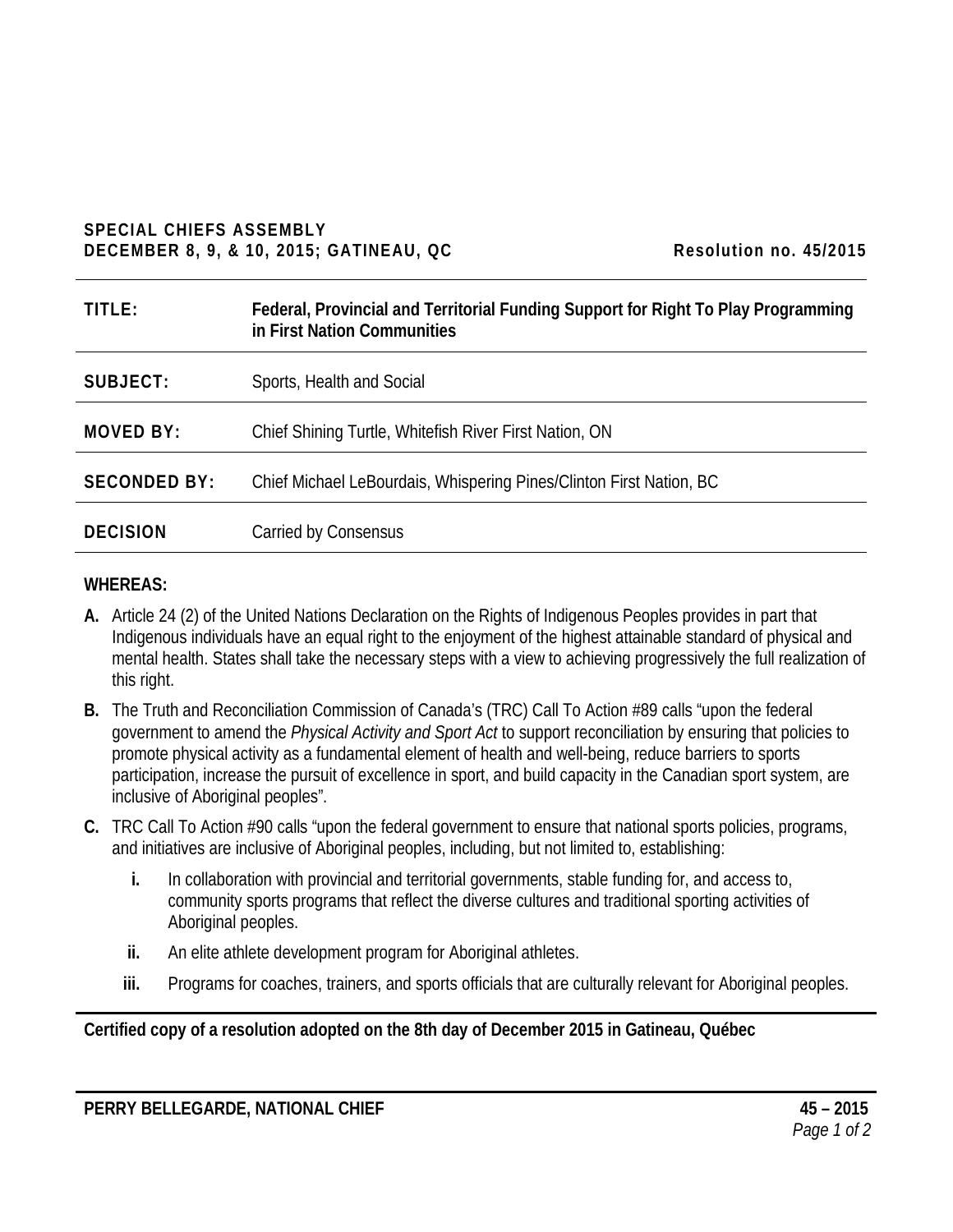- **iv.** Anti-racism awareness and training programs."
- **D.** Every child deserves the right and freedom to experience the joy of playing sports at any level, whether organized at school, in a league, or supervised by parents. First Nations youth face considerable social, economic and health challenges, and many do not have access to sports programs.
- **E.** Since 2010, Right To Play has been providing access to safe, consistent and specially-designed sport and play activities. As a result, First Nations children and youth are able to develop confidence, resiliency and hope for the future.
- **F.** Right To Play currently partners with over 80 First Nation communities and organizations in Ontario, Manitoba, Alberta, and British Columbia. However, there are hundreds of communities who do not have access to Right To Play programming simply because there is no funding available.

- **1.** Call upon the Federal, Provincial and Territorial Governments to act upon the Truth and Reconciliation Commission of Canada's Calls to Action which would include funding and supporting a national Right To Play program that will reach every community in need.
- **2.** Call upon the Prime Minister of Canada, in his role as Minister of Youth, to endorse Right To Play sports programming for First Nations children and youth, and to direct the appropriate federal departments to become involved in providing the necessary funds.
- **3.** Direct the Assembly of First Nations to contact the Prime Minister and the appropriate Provincial and Territorial counterparts and report back to the Chiefs-in-Assembly at the July 2016 Annual General Assembly in Niagara Falls, ON.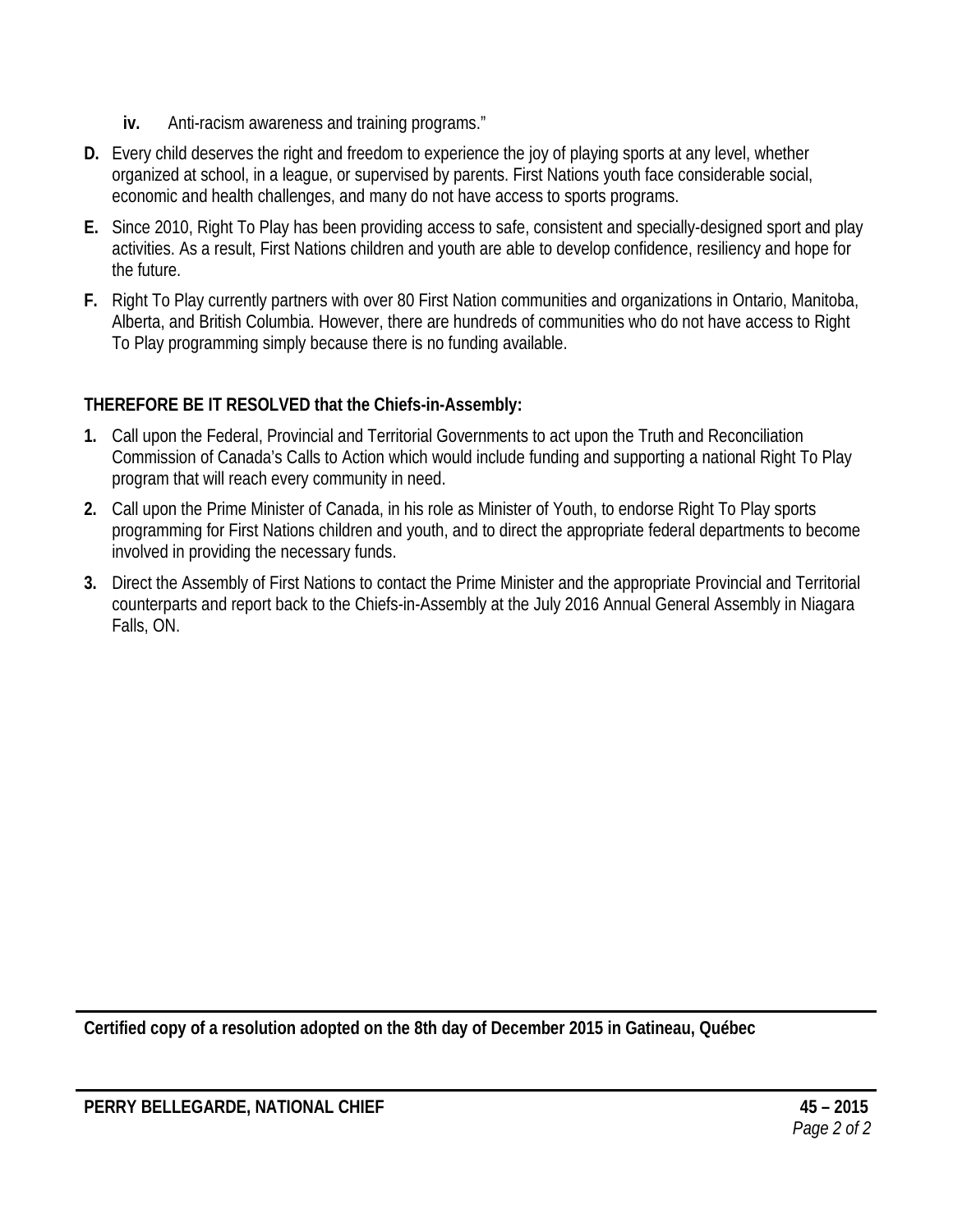# **SPECIAL CHIEFS ASSEMBLY DECEMBER 8, 9, & 10, 2015; GATINEAU, QC Resolution no. 46/2015**

| TITLE:              | Call to the Newly Elected Federal Government to Take Action on Specific Claims |
|---------------------|--------------------------------------------------------------------------------|
| SUBJECT:            | <b>Specific Claims</b>                                                         |
| <b>MOVED BY:</b>    | Ken Watts, Proxy, Toquaht First Nation, BC                                     |
| <b>SECONDED BY:</b> | Chief Maureen Chapman, Yakweakwioose Indian Band, BC                           |
| <b>DECISION</b>     | Carried by Consensus                                                           |

# **WHEREAS:**

**A.** The United Nations Declaration on the Rights of Indigenous Peoples affirms:

- **i.** Article 8 (2b): States shall provide effective mechanisms for prevention of, and redress for any action which has the aim or effect of dispossessing them of their lands, territories or resources.
- **ii.** Article 27: States shall establish and implement, in conjunction with Indigenous peoples concerned, a fair, independent, impartial, open and transparent process, giving due recognition to Indigenous peoples' laws, traditions, customs and land tenure systems, to recognize and adjudicate the rights of Indigenous peoples pertaining to their lands, territories and resources, including those which were traditionally owned or otherwise occupied or used. Indigenous peoples shall have the right to participate in this process.
- **iii.** Article 28 (1): Indigenous peoples have the right to redress, by means that can include restitution or, when this is not possible, just, fair and equitable compensation, for the lands, territories and resources which they have traditionally owned or otherwise occupied or used, and which have been confiscated, taken, occupied, used or damaged without their free, prior and informed consent.
- **iv.** Article 28 (2): Unless otherwise freely agreed upon by the peoples concerned, compensation shall take the form of lands, territories and resources equal in quality, size and legal status or of monetary compensation or other appropriate redress.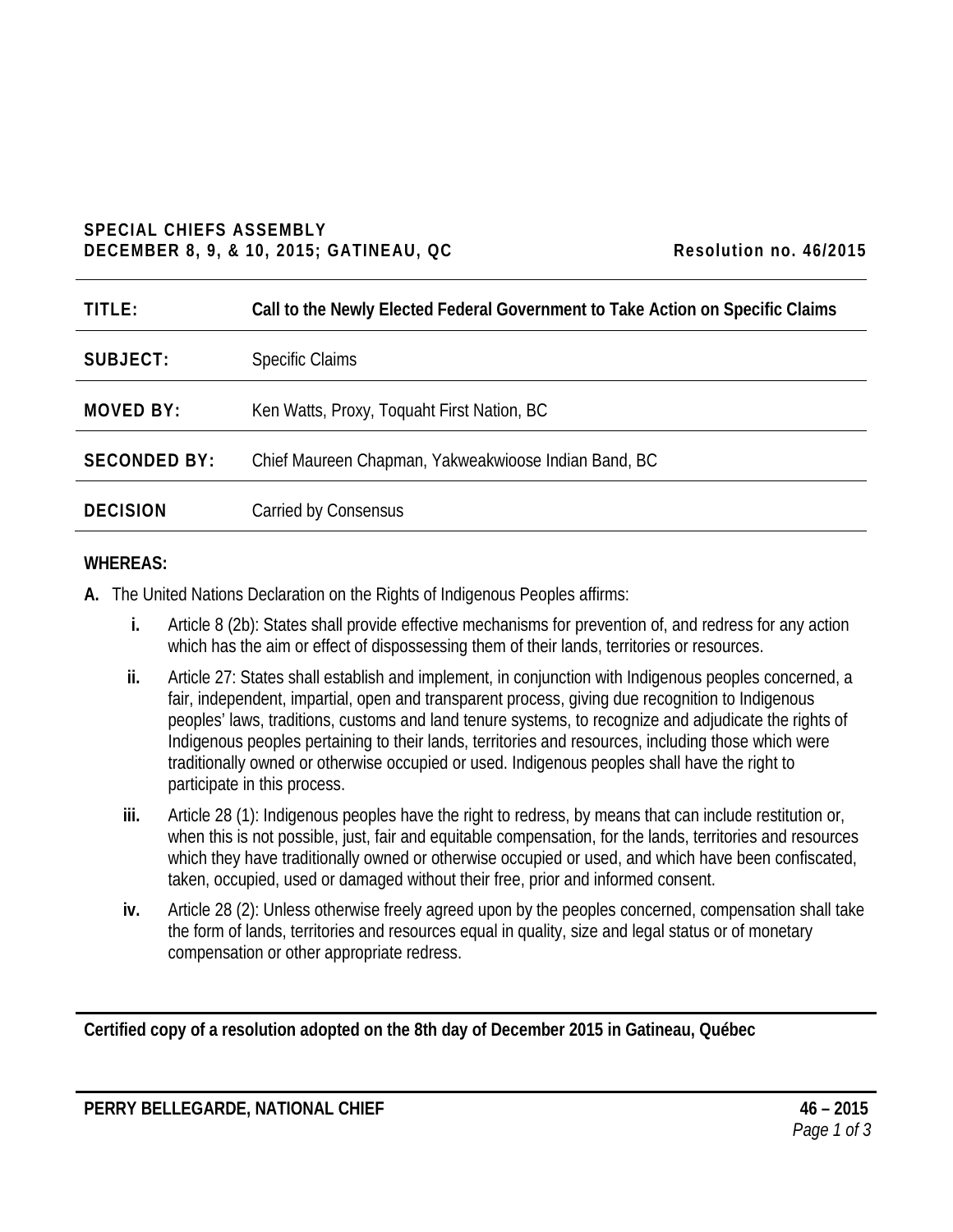- **B.** Canada introduced the *Specific Claims: Justice at Last* Action Plan in 2007 and committed to improve previous processes for specific claims resolution through meaningful negotiation and mediation. This included the creation of a new Specific Claims Tribunal which could make final, binding decisions on rejected specific claims and new policies designed to streamline the resolution of specific claims and eliminate the specific claims backlog.
- **C.** The Government of Canada has failed to fulfill all of the commitments made in *Justice at Last* by:
	- **i.** Refusing to negotiate claims in good faith;
	- **ii.** Rejecting and closing an unprecedented 86% of claims, many of which have turned out to be valid as borne out by Specific Claims Tribunal Decisions which have been overwhelmingly in favour of First Nation claimants;
	- **iii.** Engendering an environment that has created massive numbers of new claims while simultaneously meting out drastic cuts to claims research and development funding (by 30-60% across Canada); and,
	- **iv.** Imposing bureaucratic and operational obstacles to the resolution of specific claims and, transferring the lawful obligation to resolve specific claims, and its moral obligation to do so through good faith negotiations, from the former government's departments of Aboriginal and Northern Development Canada and Justice onto an under-resourced Specific Claims Tribunal.
- **D.** Prime Minister Justin Trudeau has publicly stated his government's commitment to renewing the relationship with First Nations in Canada embodying the following principles:
	- **i.** "This renewal must be a nation-to-nation relationship, based on recognition, rights, respect, cooperation, and partnership...to make real progress on the issues most important to First Nations;"
	- **ii.** "Serious, concrete actions [will be taken] to demonstrate [the government's] commitment to recognizing, respecting, and fulfilling its obligations and commitments to First Nations;" and,
	- **iii.** A Federal Reconciliation Framework will be developed in full partnership with Indigenous peoples, which includes addressing outstanding land claims.

- **1.** Direct the Assembly of First Nations (AFN) National Chief, Executive Committee and Secretariat to:
	- **a.** Work in full partnership with the Government of Canada to properly implement the principles of *Justice at Last* to achieve the fair resolution of outstanding lawful obligations owed to First Nations with respect to specific claims.
	- **b.** Call for the immediate restoration of claims research funding to a minimum of \$8 million.
	- **c.** Immediately endorse the letter sent by the Union of British Columbia Indian Chiefs to the Minister of Indigenous and Northern Affairs of Canada (INAC) urging the Minister to restore specific claims research funding.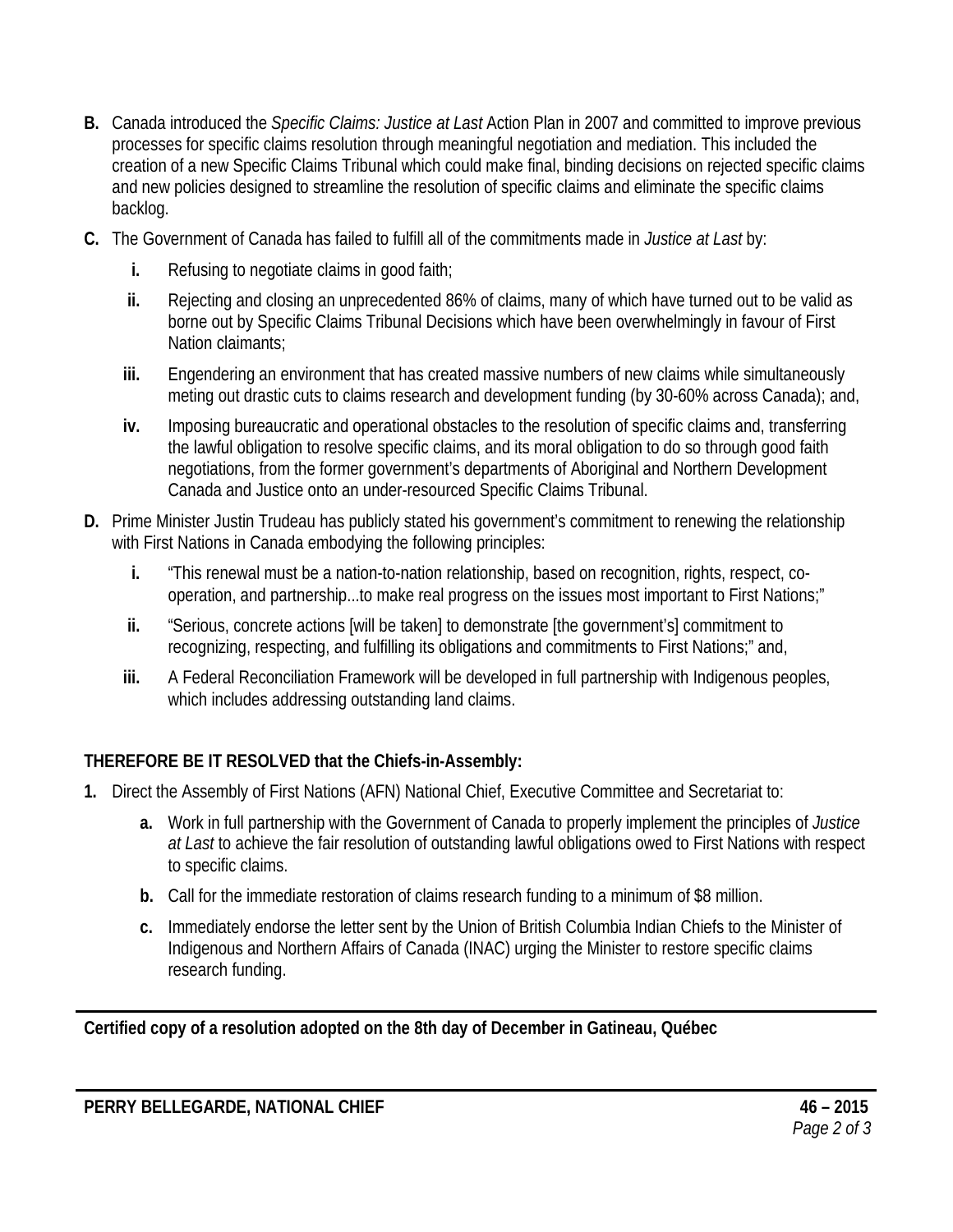- **d.** Call for the immediate re-appointment of Justice Harry Slade as Chair of the Specific Claims Tribunal.
- **e.** Call for the immediate appointment of new judges to the Specific Claims Tribunal and the provision of enough funding to allow the Tribunal to effectively operate.
- **f.** Work with the Prime Minister and the new Minister of INAC to address outstanding issues such as removing the \$150 million cap on claims that can access the Tribunal, as well as committing to engage in truly independent mediation in the negotiation and resolution of specific claims.
- **g.** Work with like-minded regional organizations and working groups, e.g., the British Columbia Specific Claims Working Group, the National Research Directors, the Claims Research Units (CRU)/Negotiation Support Directorate, Policy Development and Coordination Working Group and the CRU/Specific Claims Branch Working Group, to address issues and concerns from various perspectives and types of expertise.
- **h.** Work with the Specific Claims Tribunal and like-minded groups to address issues outlined in the Tribunal Annual Reports and by First Nations.
- **i.** Call for the removal of the extinguishment requirement, which affects our children's rights to our land, as a pre-requisite for resolving First Nations land rights as identified in the existing Specific Claims Policy, consistent with Articles 8 and 26 of United Nations Declaration on the Rights of Indigenous Peoples.
- **j.** Call on the Government of Canada, in consultation with the AFN, to put a permanent end to the use of Statutory Limitations to deny otherwise legitimate Specific Claims.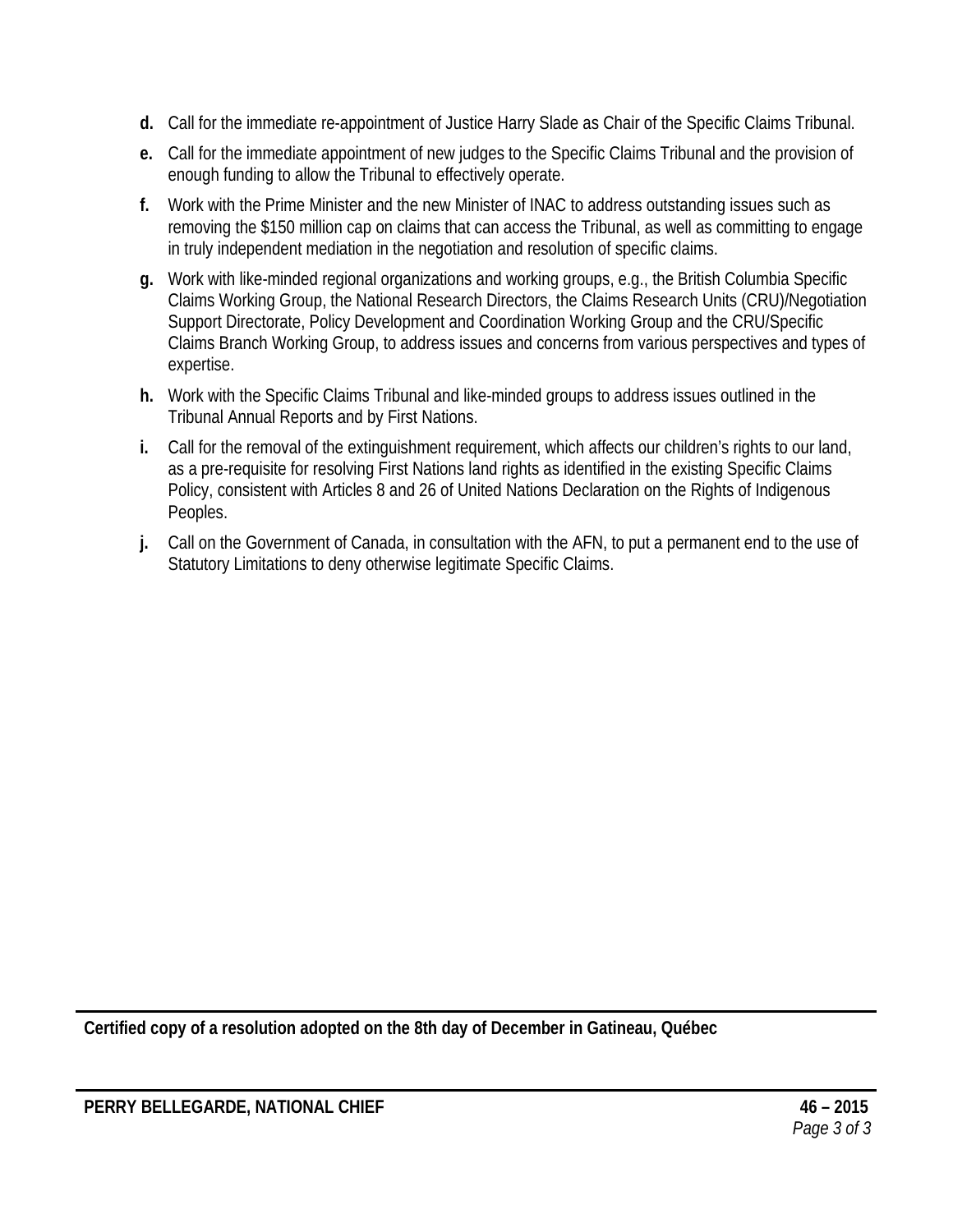#### **SPECIAL CHIEFS ASSEMBLY DECEMBER 8, 9, & 10, 2015; GATINEAU, QC Resolution no.47/2015**

| TITLE:              | Develop a Federal Comprehensive Land Claims Policy Based on the Full<br><b>Recognition of Aboriginal Title</b> |
|---------------------|----------------------------------------------------------------------------------------------------------------|
| SUBJECT:            | Aboriginal Title and Rights                                                                                    |
| MOVED BY:           | Chief Harold St-Denis, Wolf Lake First Nation, QC                                                              |
| <b>SECONDED BY:</b> | Chief Judy Wilson, Neskonlith Indian Band, BC                                                                  |
| <b>DECISION</b>     | Carried by Consensus                                                                                           |

#### **WHEREAS:**

- **A.** The United Nations Declaration on the Rights of Indigenous Peoples (UN Declaration) contains many articles relevant to land rights, including:
	- **i.** Article 26 (1): Indigenous peoples have the right to the lands, territories and resources which they have traditionally owned, occupied or otherwise used or acquired.
	- **ii.** Article 26 (2): Indigenous peoples have the right to own, use, develop and control the lands, territories and resources that they possess by reason of traditional ownership or other traditional occupation or use, as well as those which they have otherwise acquired.
	- **iii.** Article 26 (3): States shall give legal recognition and protection to these lands, territories and resources. Such recognition shall be conducted with due respect to the customs, traditions and land tenure systems of the indigenous peoples concerned.

Article 27: States shall establish and implement, in conjunction with indigenous peoples concerned, a fair, independent, impartial, open and transparent process, giving due recognition to indigenous peoples' laws, traditions, customs and land tenure systems .

**iv.** Article 32 (1): Indigenous peoples have the right to determine and develop priorities and strategies for the development or use of their lands or territories and other resources.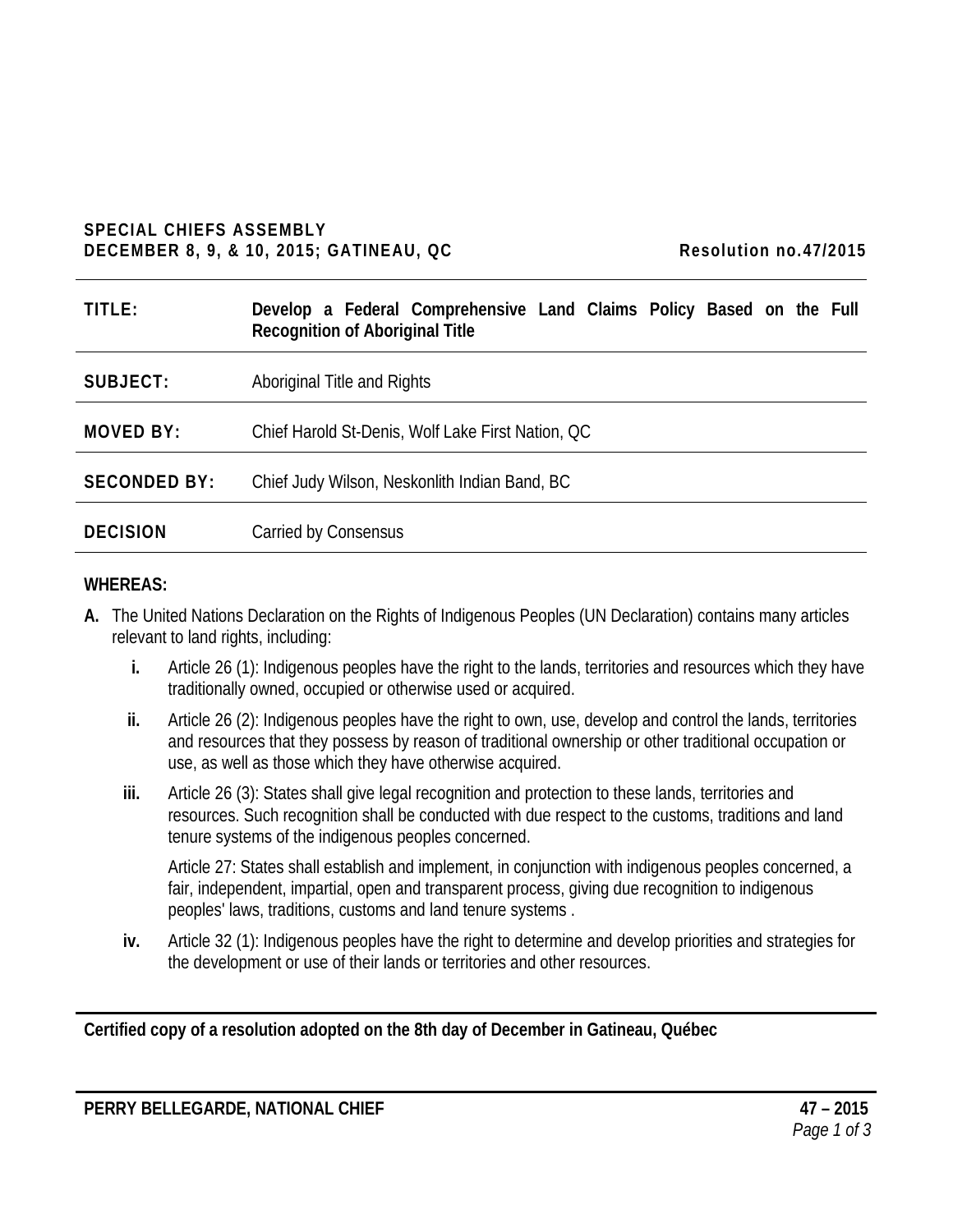- **v.** Article 32 (2): States shall consult and cooperate in good faith with the indigenous peoples concerned through their own representative institutions in order to obtain their free and informed consent prior to the approval of any project affecting their lands or territories and other resources, particularly in connection with the development, utilization or exploitation of mineral, water or other resources.
- **vi.** Article 32 (3): States shall provide effective mechanisms for just and fair redress for any such activities, and appropriate measures shall be taken to mitigate adverse environmental, economic, social, cultural or spiritual impact.
- **B.** The federal implementation of Canada's Comprehensive Claims Policy (CCP) has led to three classes of Aboriginal Title First Nations:
	- **i.** First Nations that have entered in final comprehensive claims agreements;
	- **ii.** First Nations that were or have been in comprehensive claims negotiations; and,
	- **iii.** First Nations that have never agreed to negotiate under the federal CCP.
- **C.** The September 2014 interim policy, *Renewing the Comprehensive Land Claims Policy: Towards a Framework for Addressing Section 35 Aboriginal Rights*, was unilaterally issued by the Harper government and was the basis of the Douglas Eyford "engagement" process.
- **D.** This federal "interim" policy does not acknowledge the Supreme Court of Canada *Tsilhqot'in Nation* decision of June 2014. In addition, Mr. Eyford's report gives little substantive weight to the game-changing impact of the *Tsilhqot'in Nation* decision. Aboriginal Title holders, who in some instances have been waiting over 250 years to have their Rights and Title addressed, find this deeply troubling.
- **E.** Despite the gap between Canadian jurisprudence (*Haida, Delgamuukw, Tsilhqot'in Nation*) and the federal "interim" CCP, as well as the failure of the Eyford "engagement" process to address the *Tsilhqot'in Nation* decision, the Liberal Party of Canada 2015 federal election platform endorsed all of the Eyford Report's recommendations.
- **F.** Resolution 30/2015, *Rejecting Canada's Process for Comprehensive Claims Policy Reform,* rejected Canada's process for comprehensive claims reform, calling instead on the federal government to undertake a fundamental overhaul of the CCP jointly with First Nations, including those not currently in negotiations under the CCP. The resolution also required that this work be carried out in light of the *Tsilhqot'in Nation* decision, as well as international legal norms, including the UN Declaration.
- **G.** During the 2015 federal election the Liberal Party of Canada made a number of promises, including:
	- **i.** Immediately re-engage in a renewed nation-to-nation process with Indigenous Peoples to make progress on the issues most important to First Nations.
	- **ii.** Prioritize developing (in full partnership with First Nations) a Federal Reconciliation Framework. This framework will include mechanisms to advance and strengthen self-government, address outstanding land claims, and resolve grievances with both existing historical Treaties and modern land-claims agreements.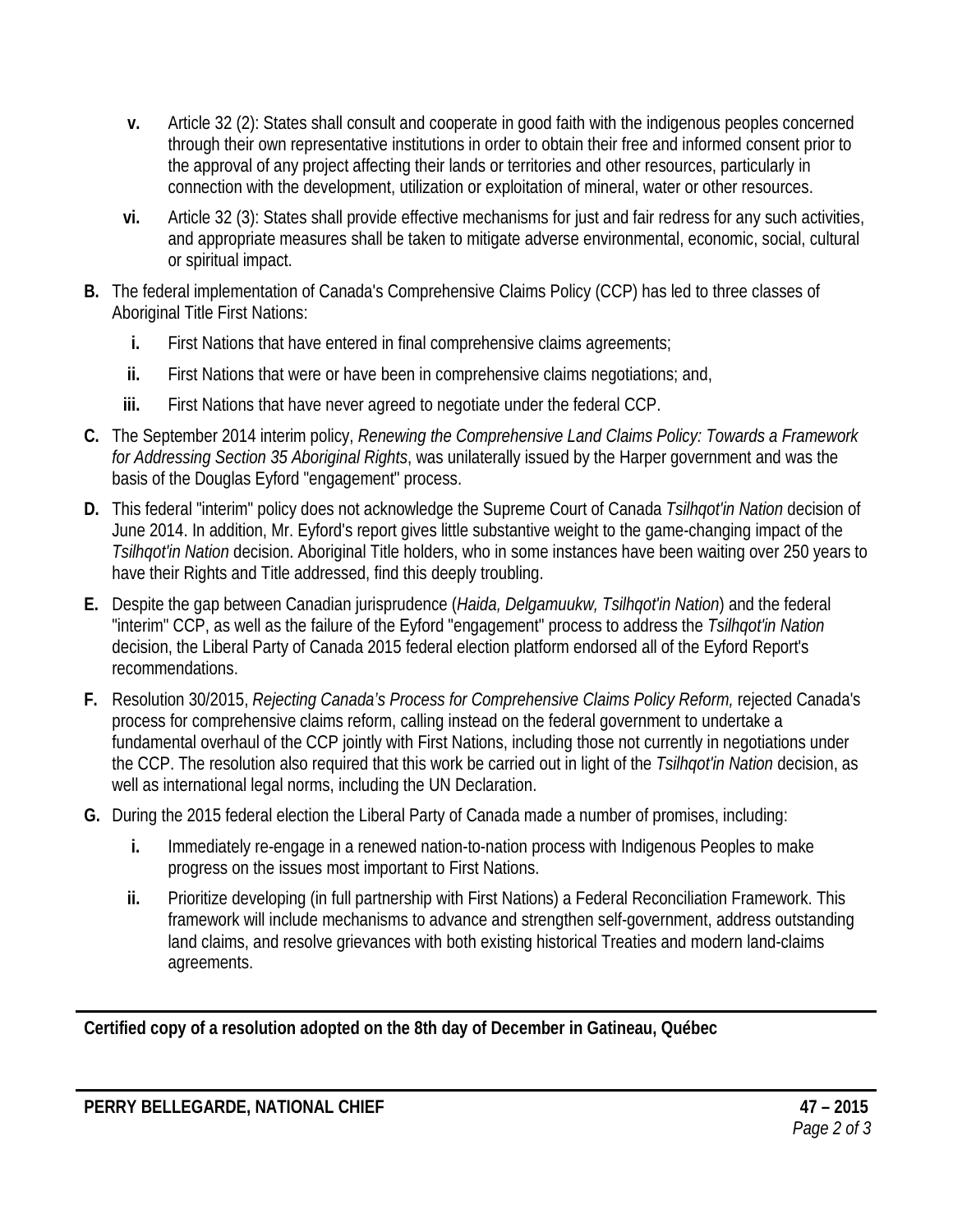- **iii.** Enact the 94 recommendations of the Truth and Reconciliation Commission of Canada, including the adoption of the UN Declaration.
- **iv.** Recognize and respect Aboriginal Title and Rights in accordance with Canada's Constitutional obligations, and further those enshrined in the UN Declaration.

- **1.** Call upon the Government of Canada, on a Nation-to-Nation basis, in direct consultation with Aboriginal Title First Nations, to undertake a process to replace the federal Comprehensive Claims Policy (CCP) with a policy that recognizes and respects Aboriginal Title and Rights in accordance with Canada's Constitutional obligations, the *Tsilhqot'in Nation* decision, and consistent with the United Nations Declaration on the Rights of Indigenous Peoples.
- **2.** Call on the Government of Canada to forgive all outstanding loans incurred by First Nations as a result of negotiating under the federal CCP.
- **3.** Call on the Government of Canada to exclude all areas that are subject to overlapping Aboriginal Title and Rights claims from Comprehensive Land Claims Agreement-in-Principle negotiations and to assist, where possible, and when requested by First Nations, the negotiation of shared territory agreements between First Nations.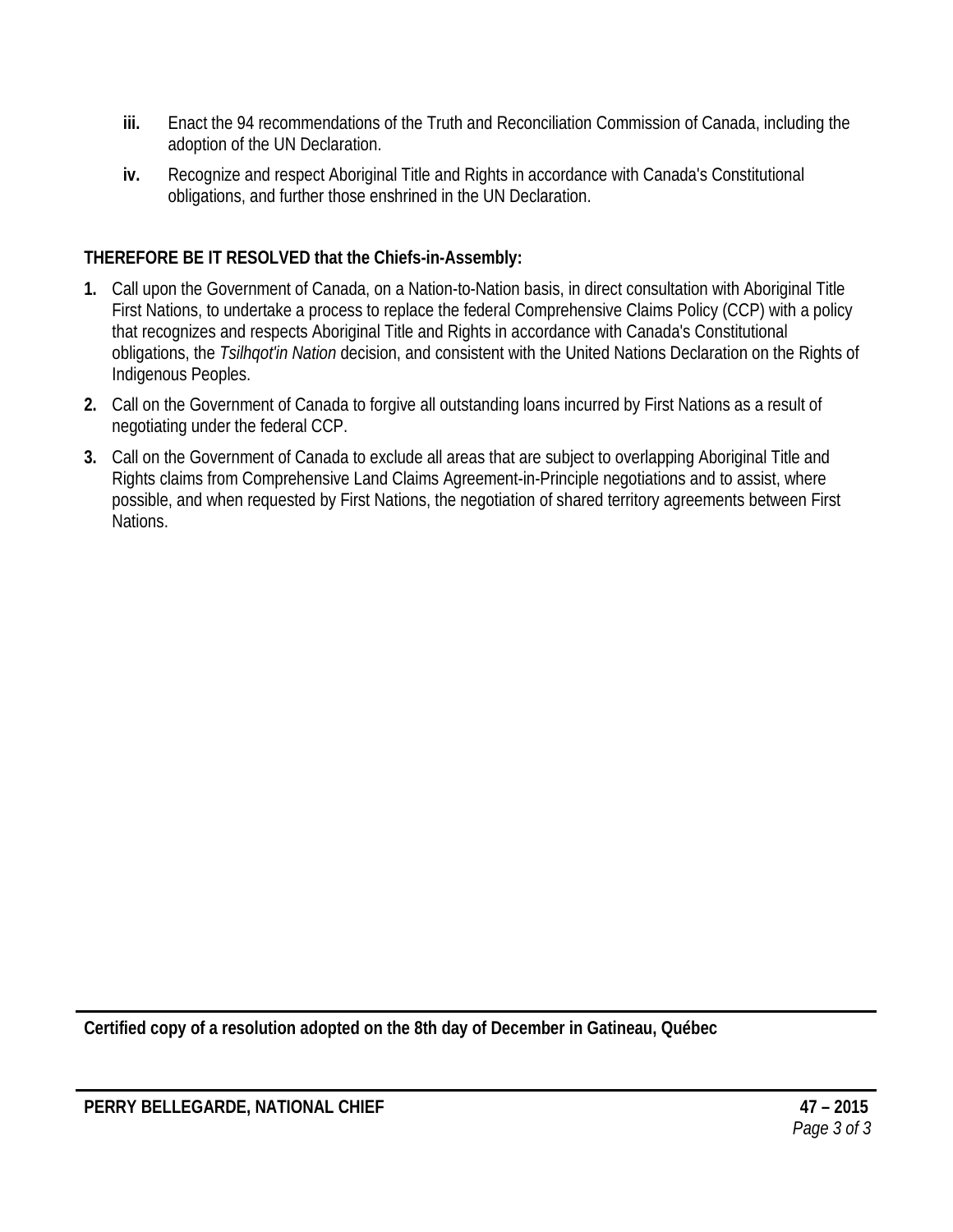### **SPECIAL CHIEFS ASSEMBLY DECEMBER 8, 9, & 10, 2015; GATINEAU, QC Resolution no. 48/2015**

| TITLE:              | Respect Pre-Confederation Treaties Within the Context of the Reform of the<br><b>Federal Comprehensive Land Claims Policy</b> |
|---------------------|-------------------------------------------------------------------------------------------------------------------------------|
| SUBJECT:            | Land Rights and Claims                                                                                                        |
| MOVED BY:           | Grand Chief Konrad H. Sioui, Conseil de la Nation Huronne-Wendat, QC                                                          |
| <b>SECONDED BY:</b> | Chief Scott Martin, Listuguj Migmag First Nation Government, QC                                                               |
| <b>DECISION</b>     | Carried by Consensus                                                                                                          |

#### **WHEREAS:**

- **A.** The United Nations Declaration on the Rights of Indigenous Peoples (UN Declaration) places emphasis on the recognition and effective enforcement of any "treaties, agreements and other constructive arrangements" concluded between States and their successors and the Indigenous peoples, in the following terms:
	- **i.** Article 37 (1): Indigenous peoples have the right to the recognition, observance and enforcement of treaties, agreements and other constructive arrangements concluded with States or their successors and to have States honour and respect such treaties, agreements and other constructive arrangements.
	- **ii.** Article 37 (2): Nothing in this Declaration may be interpreted as diminishing or eliminating the rights of indigenous peoples contained in treaties, agreements and other constructive arrangements.
- **B.** Under the terms of the UN Declaration, this protection must also apply to the processes for the purpose of establishing the rights of Indigenous peoples concerning lands, territories and resources:
	- **i.** Article 27: States shall establish and implement, in conjunction with indigenous peoples concerned, a fair, independent, impartial, open and transparent process, giving due recognition to indigenous peoples' laws, traditions, customs and land tenure systems, to recognize and adjudicate the rights of indigenous peoples pertaining to their lands, territories and resources, including those which were traditionally owned or otherwise occupied or used.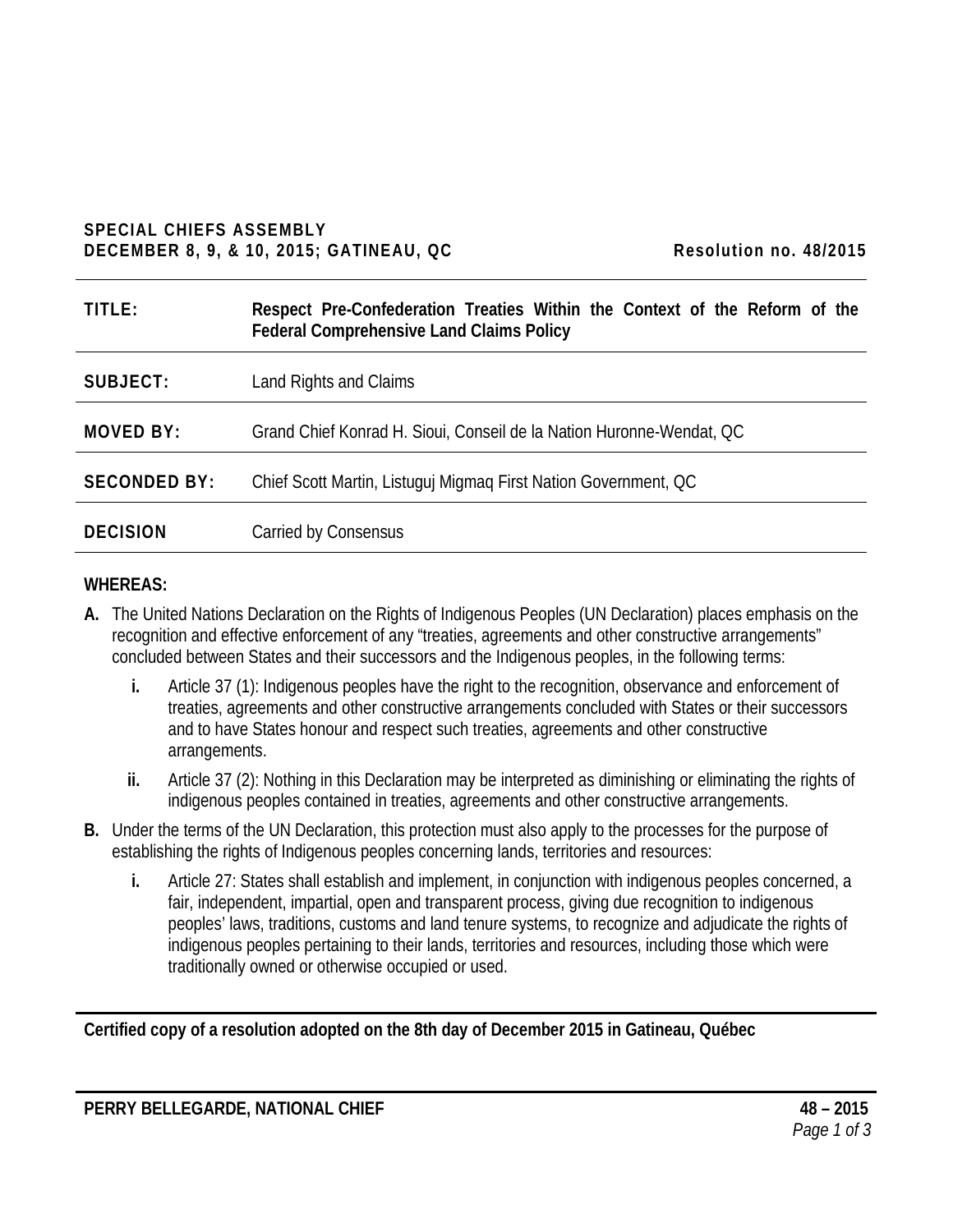- **C.** The Assembly of First Nation (AFN) strategy to support the Treaty Implementation, as guided by Resolution 07/2010, *Sacred Treaties – Sacred Trust: Working Together for Treaty Implementation and Advancing our Sovereignty as Nations*, seeks to recognize and support the efforts of Treaty Indigenous Nations, including the signatories of historic Treaties concluded with the Crown, such as the pre-Confederation Treaties, so that they are fully recognized and implemented by Canada and the Canadian provinces.
- **D.** The process of treaty-making in the 18th and 19th centuries was undertaken in the spirit of wartime alliances or peaceful co-existence and mutual respect between Indigenous Nations and the Crown. Moreover, the *Royal Proclamation of 1763* established a historic treaty process for sharing and co-existence on the lands of Indigenous Nations, a process based on their free, prior and informed consent given collectively.
- **E.** These Treaties are concluded between sovereign Nations and, by their nature, do not lend themselves to attempts at domestication by way of federal and provincial policies.
- **F.** The Supreme Court of Canada has consistently ruled that the historic Treaties, including the pre-Confederation Treaties, represent the exchange of solemn promises between the Crown and the "Indians", agreements which represent the "word of the white man" for the "Indians" and which thereby have a "sacred" character.
- **G.** Respect for these Treaties and the Nation-to-Nation relationship arising from them is compromised, more often than not, by the policies and processes unilaterally put in place by the Government of Canada, including the Federal Comprehensive Claims Policy (CCP).
- **H.** By way of successive Resolutions 40/2009, 10/2010, 71/2011, 58/2012 and 30/2015, the Chiefs-in-Assembly confirmed the rejection of the CCP and recognized the necessity for a comprehensive reform of this policy, with the participation of all Indigenous Nations, regardless of whether or not they have accepted to negotiate agreements under this policy. A fundamental reform of the CCP has proved indispensable to ensure respect for and protection of all the rights and interests of the Indigenous Nations of Canada.
- **I.** Enforcement of the CCP has often been detrimental to the rights of those Indigenous Nations who are not engaged in the CCP process or signatories of a "modern" treaty, and at times even in contempt of the Crown's obligations under Treaties previously concluded with them.
- **J.** Government policy cannot be presumed to reflect the law; it is subject to the law. The CCP, like any other federal or provincial policy, must recognize and respect the existing Aboriginal and Treaty Rights, including historic Treaty Rights, in accordance with the treaty interpretation principles defined by the Supreme Court of Canada.
- **K.** The 2015 report of Mr. Douglas Eyford, Special Ministerial Representative on the renewal of the CCP, states that the current CCP "has limited reach — it does not address the interests of Aboriginal groups not pursuing modern treaties, (...) or the beneficiaries of historic treaties". By ignoring the rights and interests of the Indigenous Nations who are not engaged in a treaty negotiation process, the CCP not only fails to resolve adequately the questions of overlapping or shared territories, but risks creating such situations, all to the detriment of Indigenous Nations not party to so-called "modern" treaty negotiations.
- **L.** The non-derogation clauses generally included in Agreements-in-Principle, and the so-called "modern" treaties that result from them, do not provide any concrete or real protection for the Aboriginal and Treaty Rights of Indigenous Nations not party to these agreements.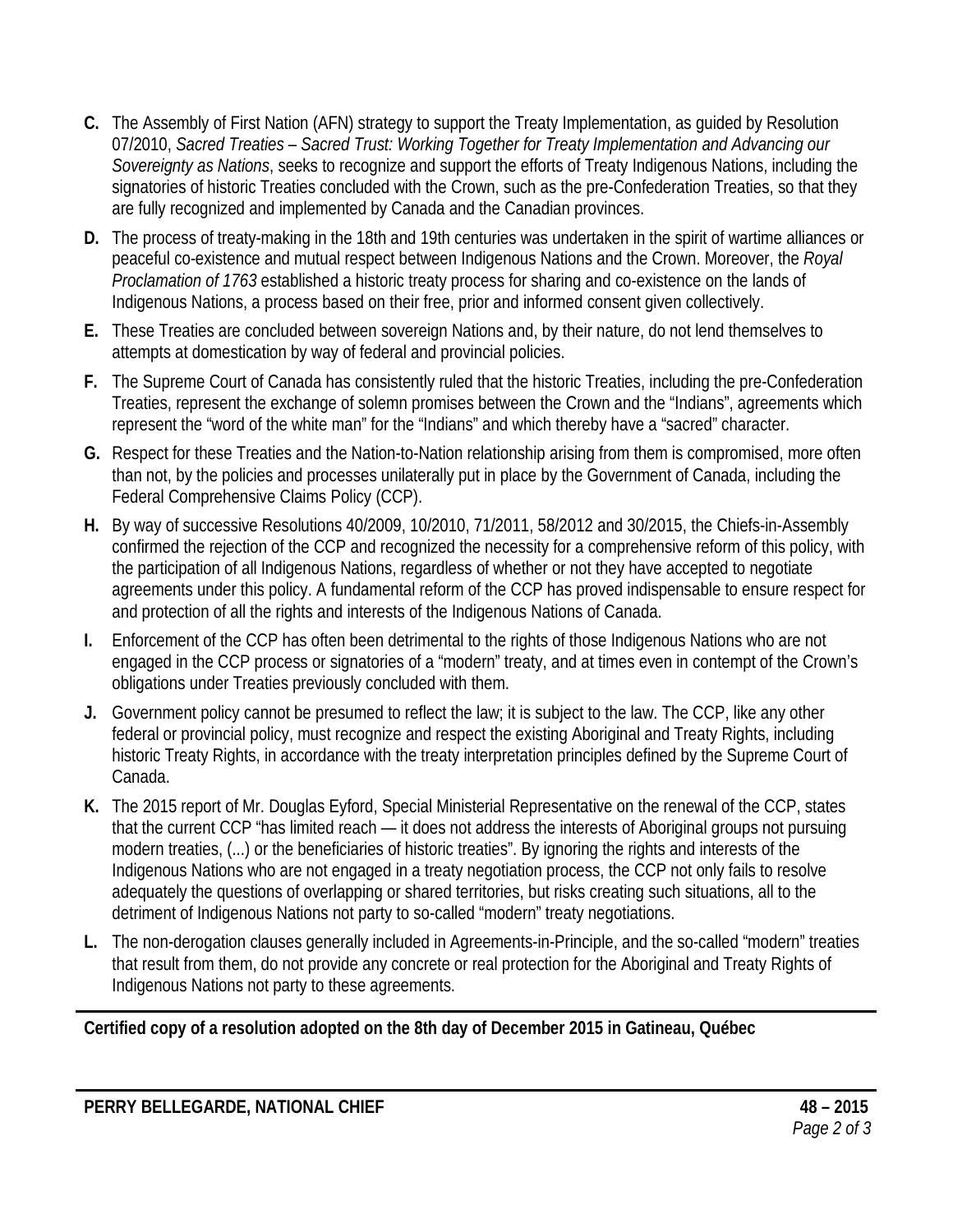- **M.** The Senior Oversight Committee (SOC) tasked with reviewing and reforming the CCP raised the need to ensure that every policy and every comprehensive land claim negotiating process be based, first and foremost, on the recognition and respect for existing rights – Aboriginal and Treaty Rights – as protected by section 35 of the *Constitution Act, 1982*.
- **N.** By way of Resolution 29/2014, *Rejection of Federal Interim Policy Renewing the Comprehensive Land Claims Policy: Towards a Framework for Addressing Section 35 Aboriginal Rights*, the Union of British Columbia Indian Chiefs established four recognition and reconciliation principles that must govern the CCP, the first of which provides that "all our relationships [between the Indigenous Nations and the Crown] are based on recognition and implementation of the existence of indigenous peoples' inherent title and rights and pre-confederation, historic and modern treaties throughout British Columbia".
- **O.** On the whole, the 1986 CCP, currently in force, is not in compliance with the *Royal Proclamation of 1763*, nor with the historic treaty-making process and the Nation-to-Nation relationship to which these historic Treaties attest, nor with the *Constitution Act, 1982* and the standards of international law.
- **P.** The Renewed Policy of September 2014 provides no solution to these deficiencies, except to recognize the importance of ensuring that the relationships between Canada and Indigenous peoples are based on compliance with section 35 of the *Constitution Act, 1982*, which is the constitutional framework for recognition and reconciliation of Aboriginal and Treaty Rights.

- **1.** Reaffirm the high priority the Assembly of First Nations (AFN) attaches to the protection of Aboriginal and Treaty Rights, including pre-Confederation Treaties.
- **2.** Support First Nations engaged in educating the Canadian public about the pre-Confederation Treaties, their meaning and historic value, and the importance of ensuring their continued respect and full implementation.
- **3.** Call on the AFN to continue supporting the efforts of the pre-Confederation Treaty Indigenous Nations seeking to obtain full recognition and full implementation of their Treaties, in accordance with the strategy *"Sacred Treaties – Sacred Trust: Working Together for Treaty Implementation and Advancing our Sovereignty as Nations"*.
- **4.** Affirm that no policy can override Treaties.
- **5.** Call upon the government of Canada to uphold and fulfil the legal and constitutional obligations of these Treaties as recognized by the United Nations.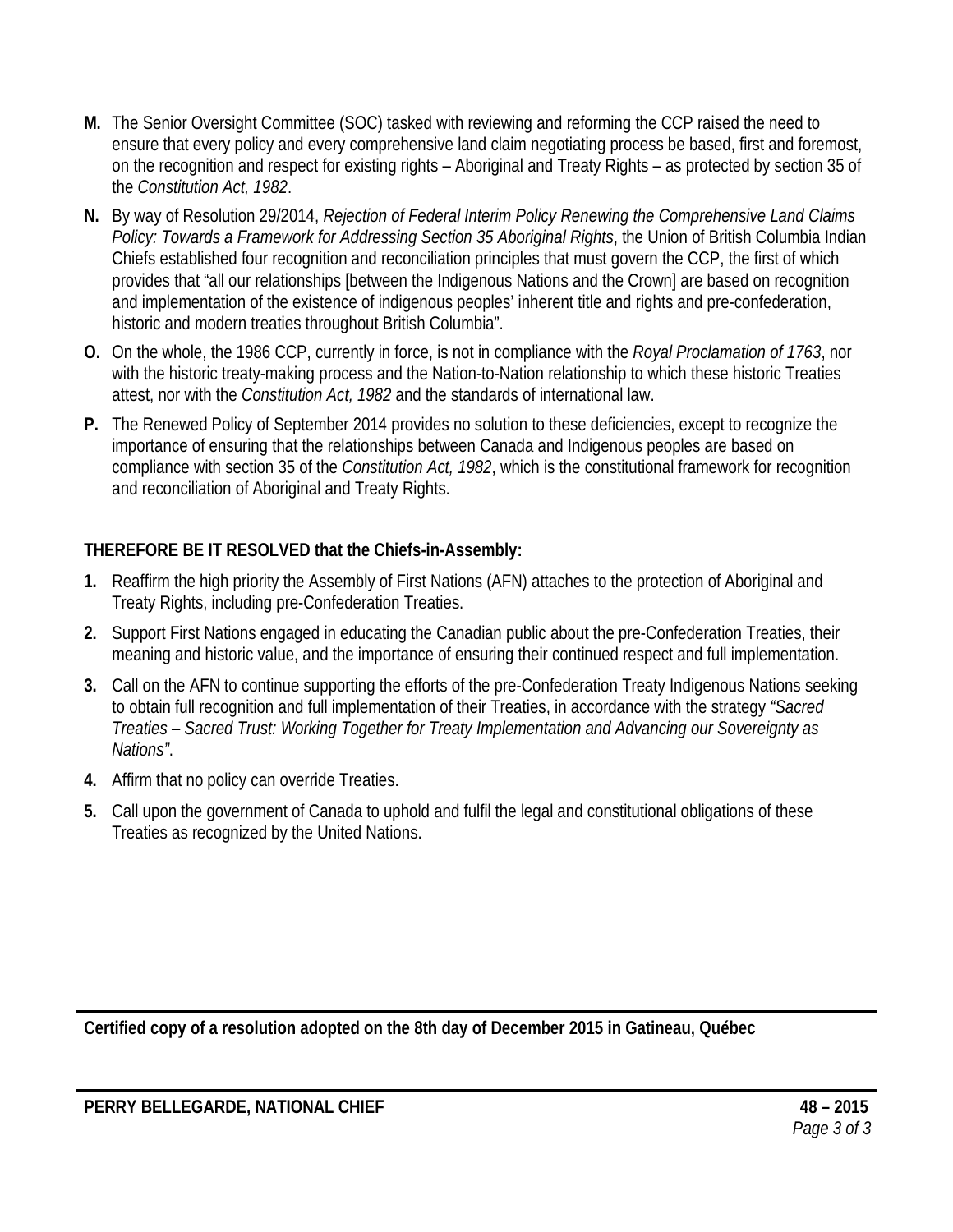#### **SPECIAL CHIEFS ASSEMBLY DECEMBER 8, 9, & 10, 2015; GATINEAU, QC Resolution no. 49/2015**

| TITLE:              | Protection of Algonquin Sacred Waterfalls Area: Akikodjiwan Kichi Zibi (Chaudiere<br>Falls, Ottawa River) |
|---------------------|-----------------------------------------------------------------------------------------------------------|
| SUBJECT:            | <b>Protection of Sacred Sites</b>                                                                         |
| MOVED BY:           | Chief Harold St-Denis, Wolf Lake First Nation, QC                                                         |
| <b>SECONDED BY:</b> | Chief Lance Haymond, Eagle Village First Nation-Kipawa, QC                                                |
| <b>DECISION</b>     | Carried; 4 objections; 90 abstentions                                                                     |

#### **WHEREAS:**

- **A.** The United Nations Declaration on the Rights of Indigenous Peoples (UN Declaration) provides:
	- **i.** Article 11 (1): Indigenous peoples have the right to practice and revitalize their cultural traditions and customs. This includes the right to maintain, protect and develop the past, present and future manifestations of their cultures, such as archaeological and historical sites, artifacts, designs, ceremonies, technologies and visual and performing arts and literature.
	- **ii.** Article 11 (2): States shall provide redress through effective mechanisms, which may include restitution, developed in conjunction with Indigenous peoples, with respect to their cultural, intellectual, religious and spiritual property taken without their free, prior and informed consent or in violation of their laws, traditions and customs.
	- **iii.** Article 12 (1): Indigenous peoples have the right to manifest, practice, develop and teach their spiritual and religious traditions, customs and ceremonies; the right to maintain, protect, and have access in privacy to their religious and cultural sites; the right to the use and control of their ceremonial objects; and the right to the repatriation of their human remains.
	- **iv.** Article 12 (2): States shall seek to enable the access and/or repatriation of ceremonial objects and human remains in their possession through fair, transparent and effective mechanisms developed in conjunction with Indigenous peoples concerned.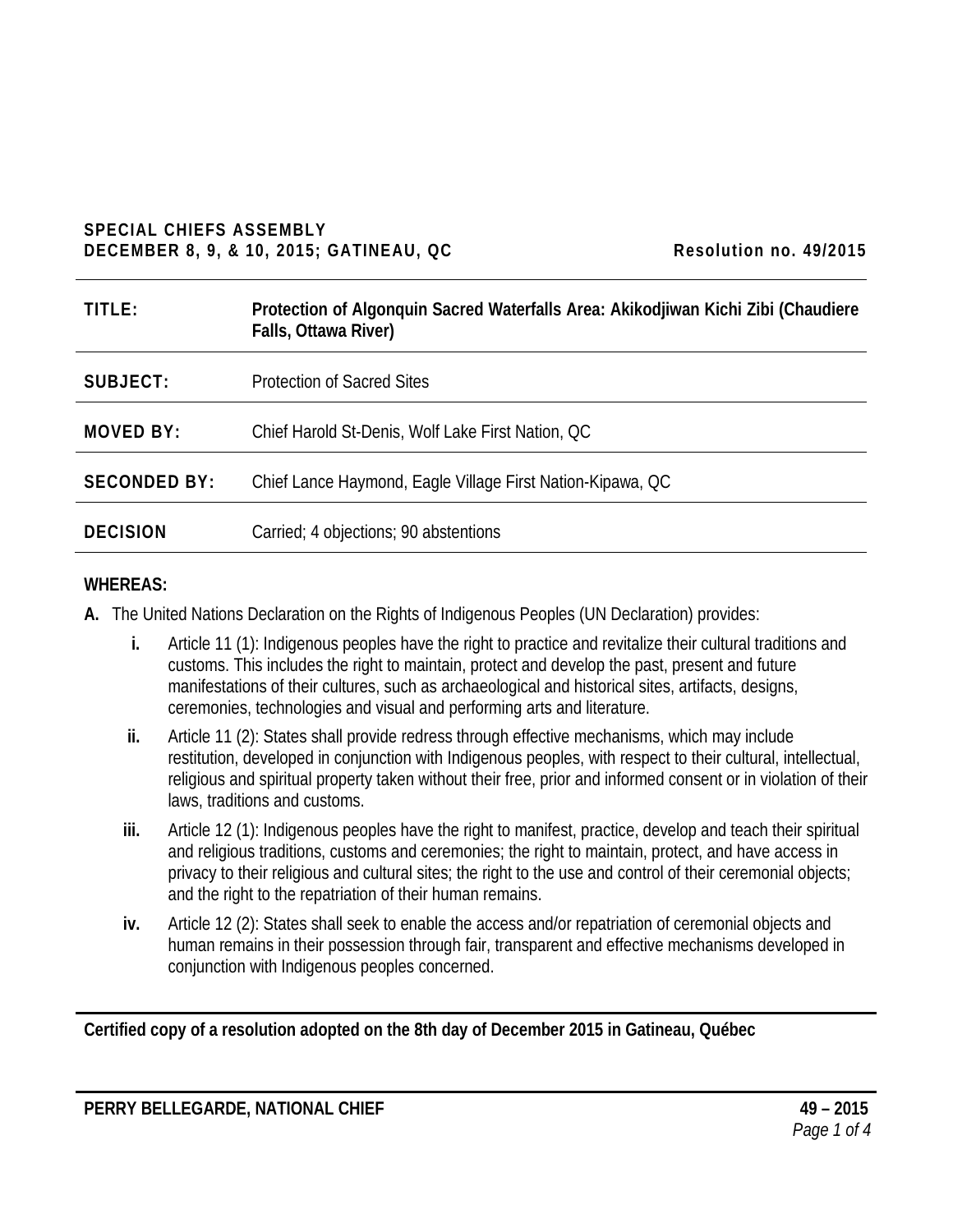- **v.** Article 25: Indigenous peoples have the right to maintain and strengthen their distinctive spiritual relationship with their traditionally owned or otherwise occupied and used lands, territories, waters and coastal seas and other resources and to uphold their responsibilities to future generations in this regard.
- **vi.** Article 32 (1): Indigenous peoples have the right to determine and develop priorities and strategies for the development or use of their lands or territories and other resources.
- **vii.** Article 32 (2): States shall consult and cooperate in good faith with the Indigenous peoples concerned through their own representative institutions in order to obtain their free and informed consent prior to the approval of any project affecting their lands or territories and other resources, particularly in connection with the development, utilization or exploitation of mineral, water or other resources.
- **viii.** Article 32 (3): States shall provide effective mechanisms for just and fair redress for any such activities, and appropriate measures shall be taken to mitigate adverse environmental, economic, social, cultural or spiritual impact.
- **B.** Since time immemorial the Ottawa River Watershed has been the territory of the Indigenous Peoples who form the Algonquin Nation today.
- **C.** The Kichi zibi (Ottawa River) is an ancient trade and travel route through the Territory of the Algonquin Nation, as are the shores, islands and portages along the route.
- **D.** The Akikodjiwan (Chaudiere) waterfalls and the adjacent waterfront and islands are a sacred area for all Algonquin Peoples. In 1613 Samuel du Champlain witnessed the Algonquin Peoples making a tobacco offering to their sacred waterfalls for good travel and good health in accordance with traditional Algonquin custom.
- **E.** In 1801 when Philemon Wright arrived in what is now known as Gatineau, Quebec he witnessed Algonquin Peoples hunting and operating sugar bush camps on the north shore of their sacred area.
- **F.** What is now known as the Gatineau Waterfront and the Islands of Chaudiere, Albert and Victoria, held by the federal government and the Cities of Gatineau and Ottawa, are part of a sacred area for all of the Algonquin Peoples and remain within the unceded, unsurrendered territory of the Algonquin Nation.
- **G.** The Algonquin sacred area Akikodjiwan is now surrounded by the municipality of Gatineau on the north side and the municipality of Ottawa on the south side.
- **H.** The Algonquin sacred area Akikodjiwan symbolizes the historic environmental destruction, starvation and impoverishment of Algonquin Peoples caused by:
	- **i.** Massive flooding of the Algonquin Nation territory (Ottawa River Watershed) by unauthorized, nonconsensual construction of dams for log driving and hydro purposes now operated by Hydro Ontario and Hydro Quebec;
	- **ii.** Massive deforestation and destruction of wildlife habitats by unauthorized, non-consensual logging for sawmills and then pulpmills by logging companies like E.B Eddy, J. R. Booth and Domtar; and,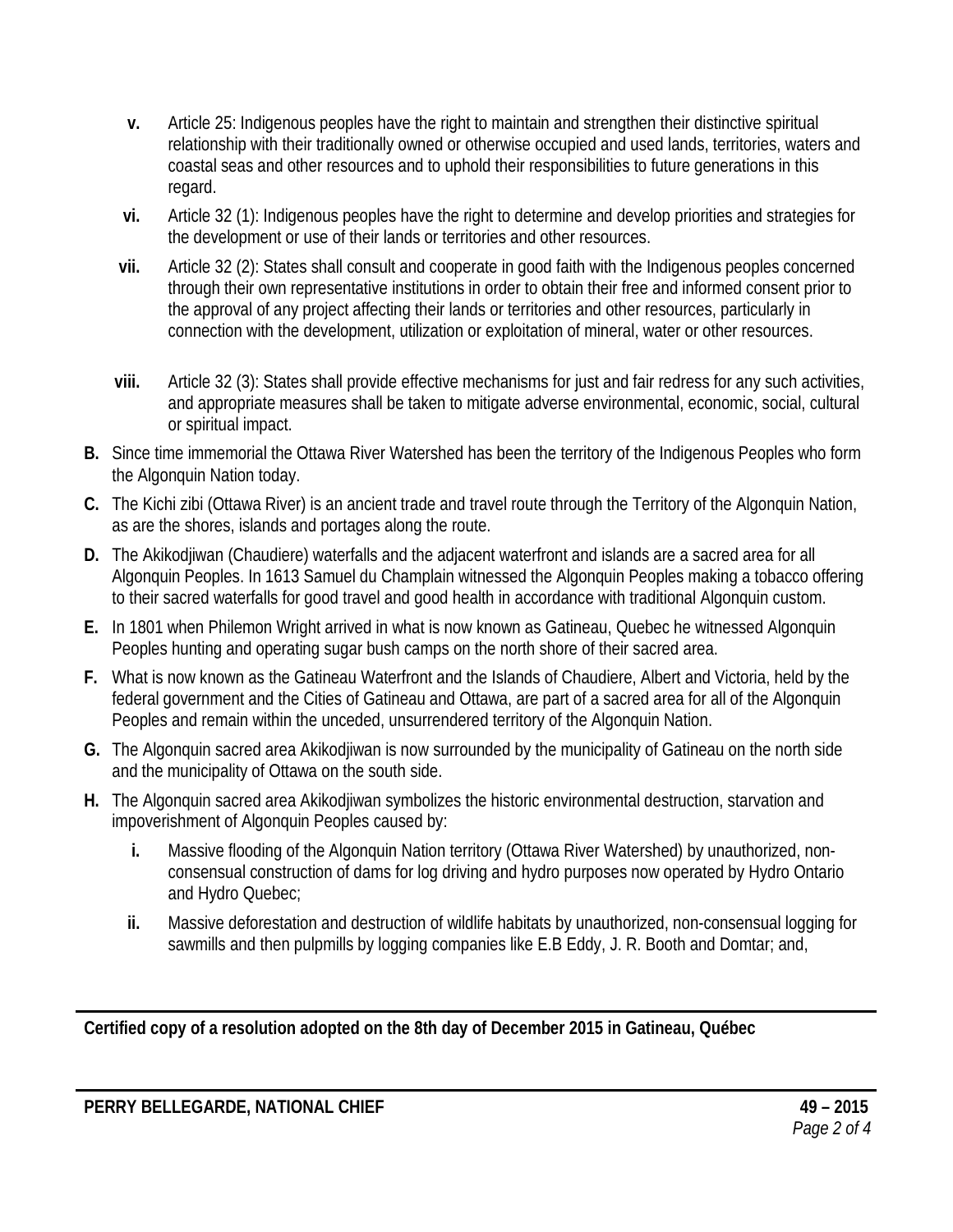- **iii.** Relocation and displacement of Algonquin Peoples from what is now called the National Capital Region due to colonization, settlement and urbanization including the unilateral establishment of Canada's National Capital Region within the unceded, unsurrendered Territory of the Algonquin Nation.
- **I.** The "Algonquins of Ontario" is not a band, First Nation, Nation or entity possessed of Aboriginal title or rights, under Algonquin law, Canadian law or international law. It is a formulation of the Ontario and federal governments and as such, it does not represent the Algonquin Nation as represented by Abitibiwinni, Barriere Lake, Kebaowek, Kitcisakik, Kitigan Zibi, Lac Simon, Long Point, Timiskaming and Wolf Lake, and has never been mandated to negotiate on their behalf, or with respect to their Aboriginal title, rights or interests in what is now known as the Province of Ontario.
- **J.** The Algonquin Nation is represented by Abitibiwinni, Barriere Lake, Kebaowek, Kitcisakik, Kitigan Zibi, Lac Simon, Long Point, Timiskaming and Wolf Lake, which are recognized as "Bands" within the meaning of the *Indian Act*, and come within the meaning of "Indian peoples" in section 35 of the *Constitution Act, 1982*.
- **K.** The governments of Canada, Quebec, Ontario and the municipal governments of Gatineau and Ottawa, without consulting or accommodating the Algonquin Nation as represented by Abitibiwinni, Barriere Lake, Kebaowek, Kitcisakik, Kitigan Zibi, Lac Simon, Long Point, Timiskaming and Wolf Lake, or seeking their Free, Prior, Informed Consent, have amended the National Capital Commission's and City of Ottawa's master-plans to rezone the lands beside the Algonquin Nation sacred waterfalls area Akikodjiwan Kichi Zibi from "parks and open area" to "mixed use" for the proposed Windmill Development Project, which will place high intensity use buildings next to the Algonquin Nation sacred waterfalls.
- **L.** The governments of Canada, Quebec, Ontario and municipal governments of Gatineau and Ottawa are violating Canadian constitutional law by proceeding to change the status of the lands within the Algonquin Nation sacred area without meaningful consultation or accommodation.
- **M.** The governments of Canada, Quebec, Ontario and municipal governments of Gatineau and Ottawa are violating the international human rights of the Algonquin Nation as represented by Abitibiwinni, Barriere Lake, Kebaowek, Kitcisakik, Kitigan Zibi, Lac Simon, Long Point, Timiskaming and Wolf Lake as Indigenous Peoples, by proceeding to change the status of the lands within the Algonquin Nation sacred area without meaningful consultation or accommodation, particularly by ignoring the above noted Articles of the UN Declaration.

- **1.** Recognize that the Kichi Zibi (Ottawa River) is an ancient trade and travel route through the Territory of the Algonquin Nation (and other Indigenous Nations), as are the shores, islands and portages along the route and the Kichi Zibi is not a border or boundary for the Algonquin Nation who pre-existed the creation of Canada and the provinces of Quebec and Ontario.
- **2.** Call upon the governments of Canada, Quebec, Ontario, the National Capital Commission and the municipalities of Gatineau and Ottawa to immediately consult the Algonquin Nation as represented by Abitibiwinni, Barriere Lake, Kebaowek, Kitcisakik, Kitigan Zibi, Lac Simon, Long Point, Timiskaming and Wolf Lake regarding changes to the status of lands, waterfront and islands within the Algonquin Nation sacred area Akikodjiwan (Gatineau Waterfront in Quebec and Chaudiere, Albert and Victoria Islands in Ontario).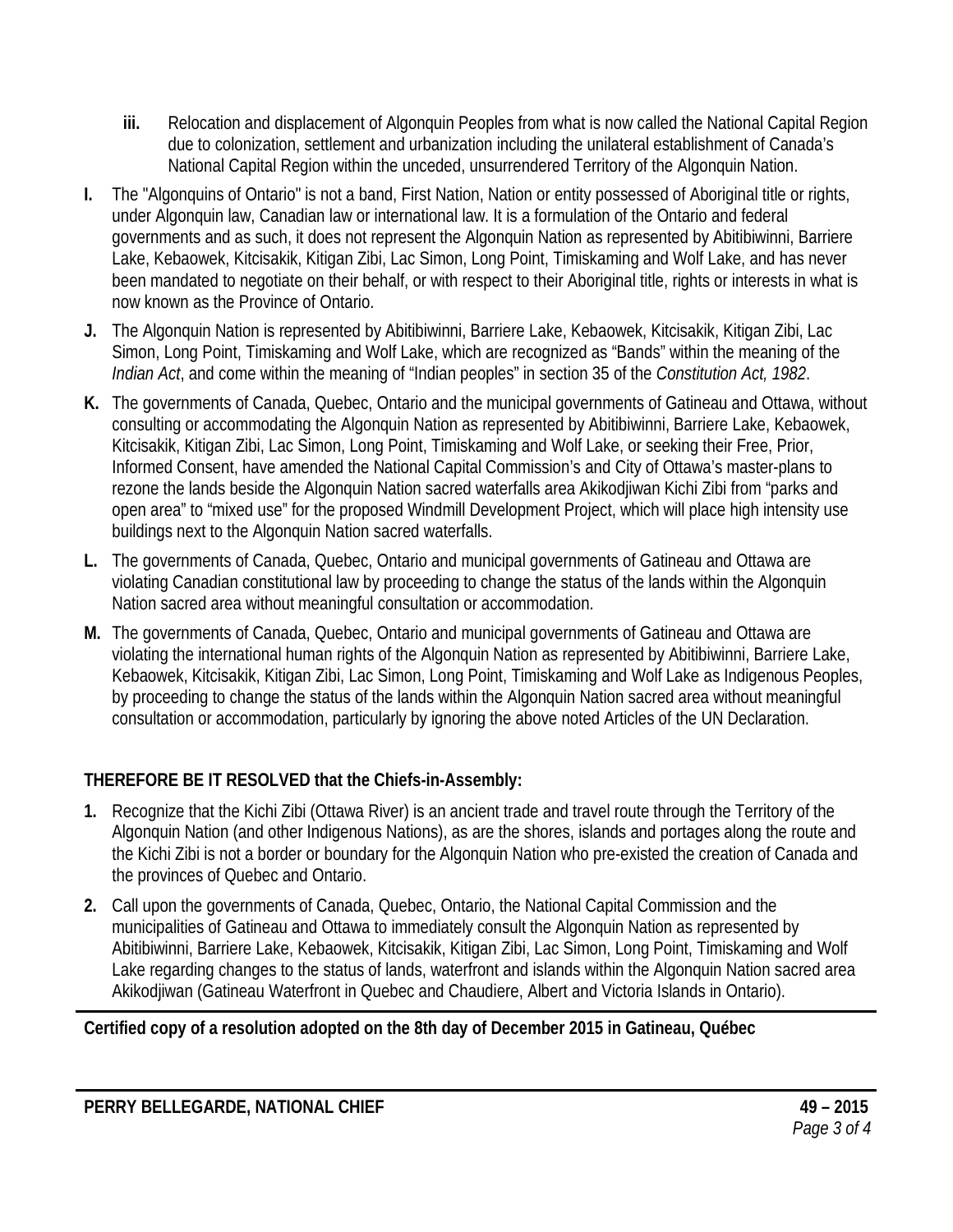- **3.** Oppose the re-zoning of the Algonquin Nation sacred area Akikodjiwan from parks and open space to "mixed use" because of the failure to consult and accommodate Algonquin Nation as represented by Abitibiwinni, Barriere Lake, Kebaowek, Kitcisakik, Kitigan Zibi, Lac Simon, Long Point, Timiskaming and Wolf Lake.
- **4.** Support the Algonquin Nation as represented by Abitibiwinni, Barriere Lake, Kebaowek, Kitcisakik, Kitigan Zibi, Lac Simon, Long Point, Timiskaming and Wolf Lake in their opposition to the Windmill Development Group's "Zibi Project" proceeding within the Algonquin Nation sacred area Akikodjiwan unless, and until the Free, Prior Informed Consent of the Algonquin Nation as represented by Abitibiwinni, Barriere Lake, Kebaowek, Kitcisakik, Kitigan Zibi, Lac Simon, Long Point, Timiskaming and Wolf Lake is given.
- **5.** Support the Algonquin Nation as represented by Abitibiwinni, Barriere Lake, Kebaowek, Kitcisakik, Kitigan Zibi, Lac Simon, Long Point, Timiskaming and Wolf Lake in their demand for the Algonquin Nation sacred area Akikodjiwan to be protected in perpetuity and recognized within the National Capital Region as an Algonquin Nation Cultural Park and Historic Commemoration Site under an Algonquin-controlled institution to be established by the legitimate Algonquin First Nations of the Algonquin Nation.
- **6.** Support the Algonquin Nation as represented by Abitibiwinni, Barriere Lake, Kebaowek, Kitcisakik, Kitigan Zibi, Lac Simon, Long Point, Timiskaming and Wolf Lake in their demand for the governments of Canada, Ontario, Quebec, Ottawa and Gatineau to purchase any lands privately held within the Algonquin Nation sacred area Akikodjiwan for return to an Algonquin-controlled institution to be established by the legitimate Algonquin First Nations comprising the Algonquin Nation.
- **7.** Call on the governments of Canada, Quebec, Ontario, the National Capital Commission and the municipalities of Gatineau and Ottawa to immediately contact the duly-elected Algonquin Chiefs and Councils forming the Algonquin Nation to discuss the establishment of the proposed Algonquin Nation Cultural Park and Historic Commemoration Site under an Algonquin-controlled institution to be established by the legitimate Algonquin First Nations comprising the Algonquin Nation.
- **8.** Direct the AFN National Chief to communicate the direction of the Chiefs-in-Assembly by letter to the governments of Canada, Ontario, Quebec, Ottawa, Gatineau, the National Capital Commission and the Windmill Development Group.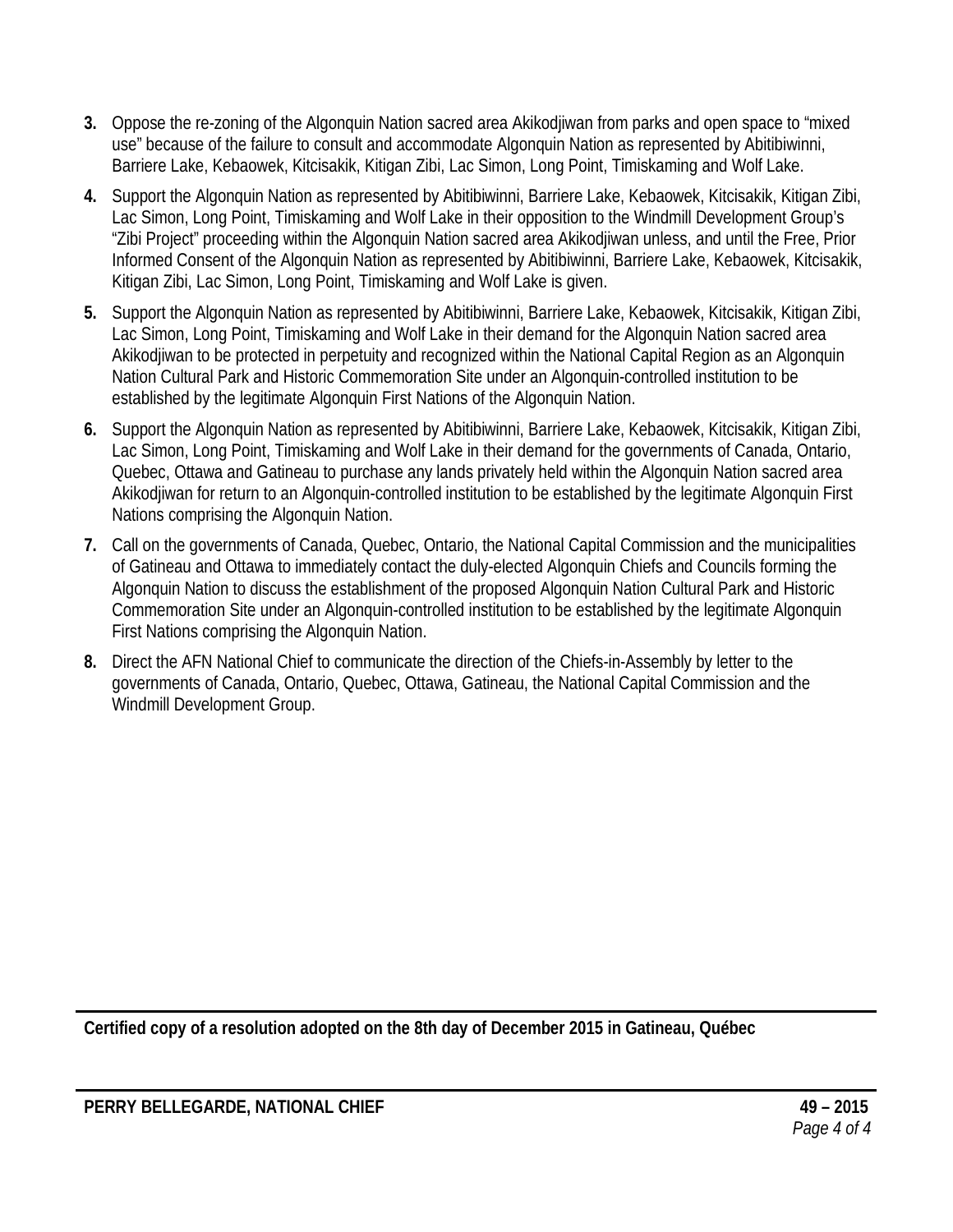# **SPECIAL CHIEFS ASSEMBLY DECEMBER 8, 9, & 10, 2015; GATINEAU, QC Resolution no. 50/2015**

| Resolution no. 50/2015 |  |  |
|------------------------|--|--|
|------------------------|--|--|

| TITLE:              | <b>Support for Kelly Lake Cree Nation Land Settlement</b>      |
|---------------------|----------------------------------------------------------------|
| SUBJECT:            | Land Rights and Claims                                         |
| <b>MOVED BY:</b>    | Chief Roger William, Xeni Gwet-in First Nations Government, BC |
| <b>SECONDED BY:</b> | Steve Willier, Proxy, Sucker Creek First Nation, AB            |
| <b>DECISION</b>     | Carried by Consensus                                           |

# **WHEREAS:**

- **A.** The United Nations Declaration on the Rights of Indigenous Peoples states:
	- **i.** Article 10: Indigenous peoples shall not be forcibly removed from their lands or territories. No relocation shall take place without the free, prior and informed consent of the indigenous peoples concerned and after agreement on just and fair compensation and, where possible, with the option of return.
	- **ii.** Article 26 (1): Indigenous peoples have the right to the lands, territories and resources which they have traditionally owned, occupied or otherwise used or acquired.
	- **iii.** Article 26 (2): Indigenous peoples have the right to own, use, develop and control the lands, territories and resources that they possess by reason of traditional ownership or other traditional occupation or use, as well as those which they have otherwise acquired.
	- **iv.** Article 26 (3): States shall give legal recognition and protection to these lands, territories and resources. Such recognition shall be conducted with due respect to the customs, traditions and land tenure systems of the indigenous peoples concerned.
- **B.** In 1996, Kelly Lake Cree Nation (KLCN) filed a comprehensive land claim against the Federal Government in Federal Court (Action No. T-1685-96) and a civil claim against the Province of British Columbia, in 2010.
- **C.** These claims are based on the fact that KLCN citizens are descendants of Indigenous peoples who have lived on an area of land straddling the current border of the provinces of Alberta and British Columbia since time immemorial.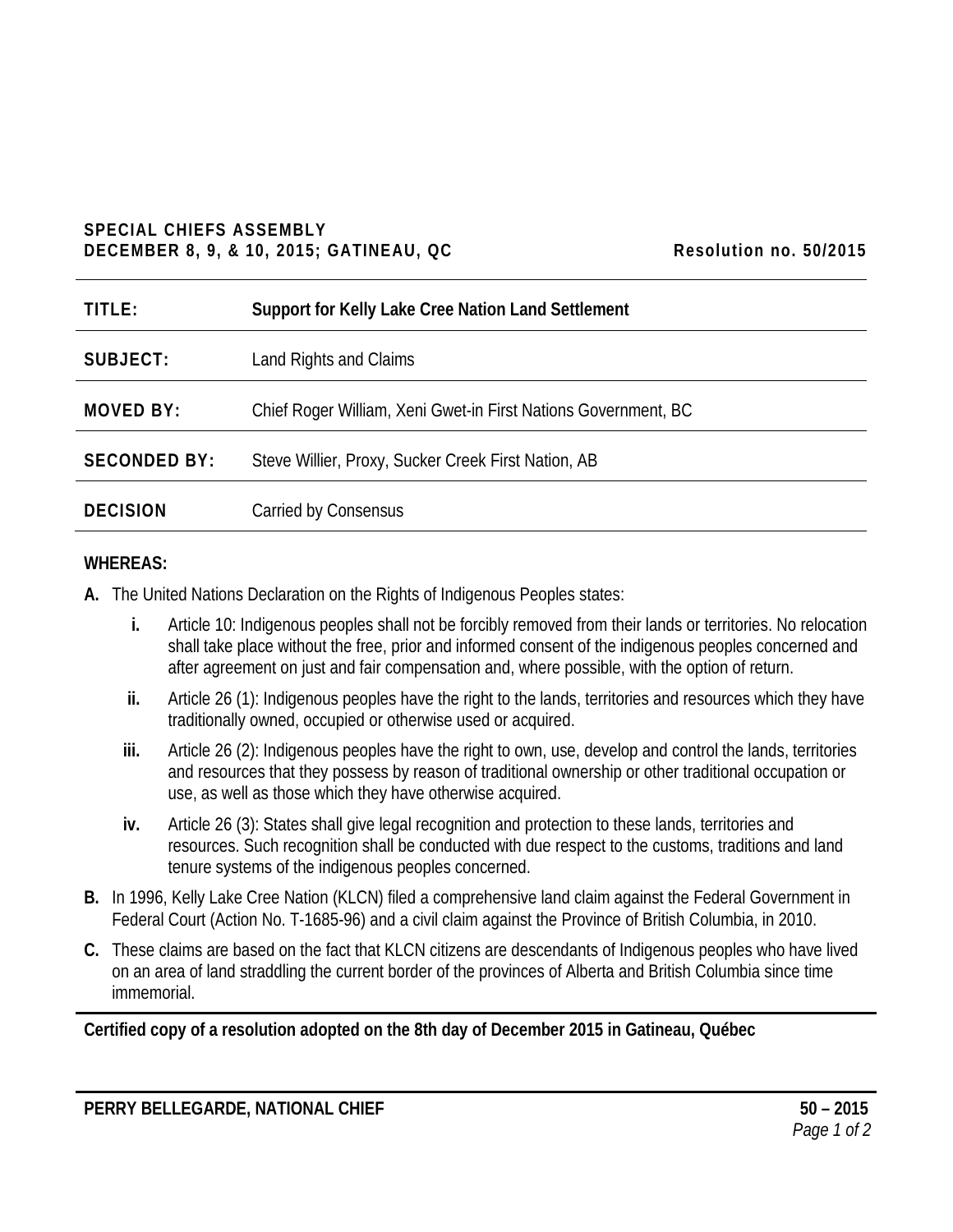- **D.** When Treaty No. 8 was signed in 1899, and adhesions to it signed in the years thereafter, the KLCN continued to be outside of the areas and peoples who were covered by Treaty No. 8.
- **E.** The Supreme Court of Canada has held that Canada and the Provinces must comply with Treaty and Aboriginal rights, whether or not a claim has been concluded.
- **F.** Canada and British Columbia continue to discriminate against the KLCN by failing to acknowledge their existence and by failing to consult with them on the use of their traditional lands and resources.
- **G.** The Government of Canada continues to delay any recognition of KLCN knowing that they cannot continue to fund our litigation indefinitely.
- **H.** KLCN is prepared to fund any expenses incurred by the Assembly of First Nations consistent with the direction expressed by this resolution.

- **1.** Support the Kelly Lake Cree Nation (KLCN) in the advancement of their land grievance against the Government of Canada.
- **2.** Support KLCN calls for the Government of Canada to examine its historical research and genealogy research reports in respect to the KLCN and their proposal for negotiations.
- **3.** Urge the Government of Canada to pursue out-of-court negotiations with KLCN in an effort to achieve a reconciliation of their rights and interests.
- **4.** Call for an urgent meeting between the KLCN and Government of Canada, with support from the Assembly of First Nations, regarding its long standing land grievance with an aim to resolving it fairly and quickly.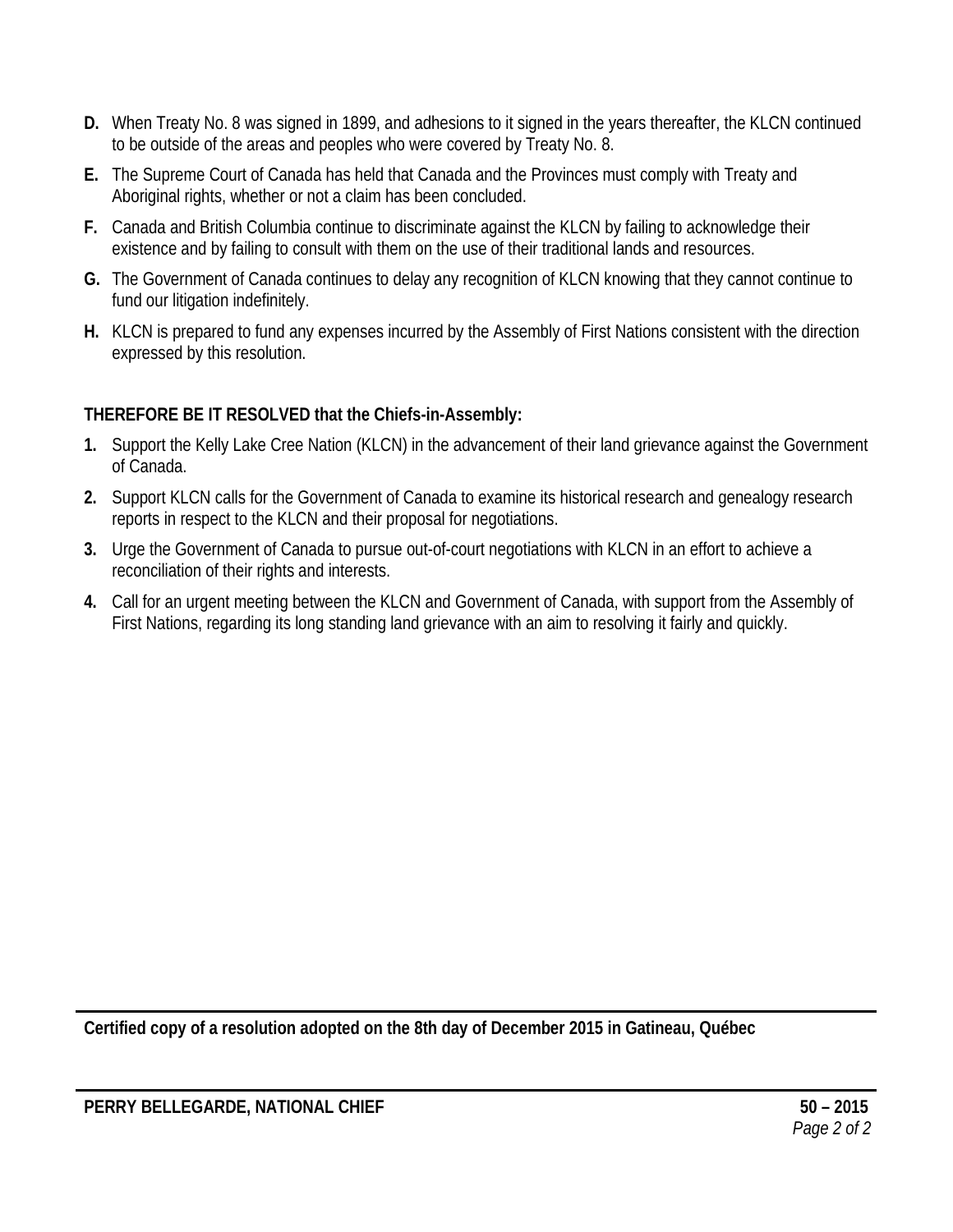# **SPECIAL CHIEFS ASSEMBLY DECEMBER 8, 9, & 10, 2015; GATINEAU, QC Resolution no. 51/2015**

| Resolution no. 51/2015 |  |  |
|------------------------|--|--|
|------------------------|--|--|

| TITLE:              | Inclusion of Indigenous Rights in Paris Agreement and Resulting Strategies |
|---------------------|----------------------------------------------------------------------------|
| SUBJECT:            | <b>Environment and Climate Change</b>                                      |
| <b>MOVED BY:</b>    | Grand Chief Edward John, Proxy, Tl'azt'en First Nation, BC                 |
| <b>SECONDED BY:</b> | Chief Ava Hill, Six Nations of Grand River Territory, ON                   |
| <b>DECISION</b>     | Carried by Consensus                                                       |

# **WHEREAS:**

- **A.** Indigenous Peoples have an unbreakable and sacred connection to our home territories, waters, forests, animals and to our nations. Further, climate change impacts on Indigenous peoples livelihoods as Indigenous Peoples continue to rely on home territories and natural resources for sustenance and livelihoods.
- **B.** Indigenous Peoples live in diverse and fragile ecosystems and many are among the world's most marginalized, impoverished and vulnerable peoples. While Indigenous Peoples are impacted by climate change, they have minimal access to resources to assist in coping with these changes.
- **C.** From November 30 to December 11, 2015, representatives of more than 190 Member States of the United Nations are gathered at the World Climate Change Conference 2015 (COP21) at Le Bourget, Paris to discuss a new universal and legally binding Agreement on climate change.
- **D.** The legally binding agreement is aimed at reducing greenhouse gas emissions to avoid the threat of dangerous warming due to human activities. Further, the Paris Agreement is vital to the protection of rights of present and future generations of Indigenous Peoples globally.
- **E.** The Conference of the Parties of the United Nations Framework Convention on Climate Change (UNFCCC) must deliver strong commitments to address climate change and resolve to radically shift the economic and development paradigm, moving towards climate justice and respect the rights of Indigenous Peoples.
- **F.** Indigenous Peoples have inherent and fundamental human rights, including the United Nations Declaration on the Rights of Indigenous Peoples (UNDRIP). Such rights must be fully recognized and respected in any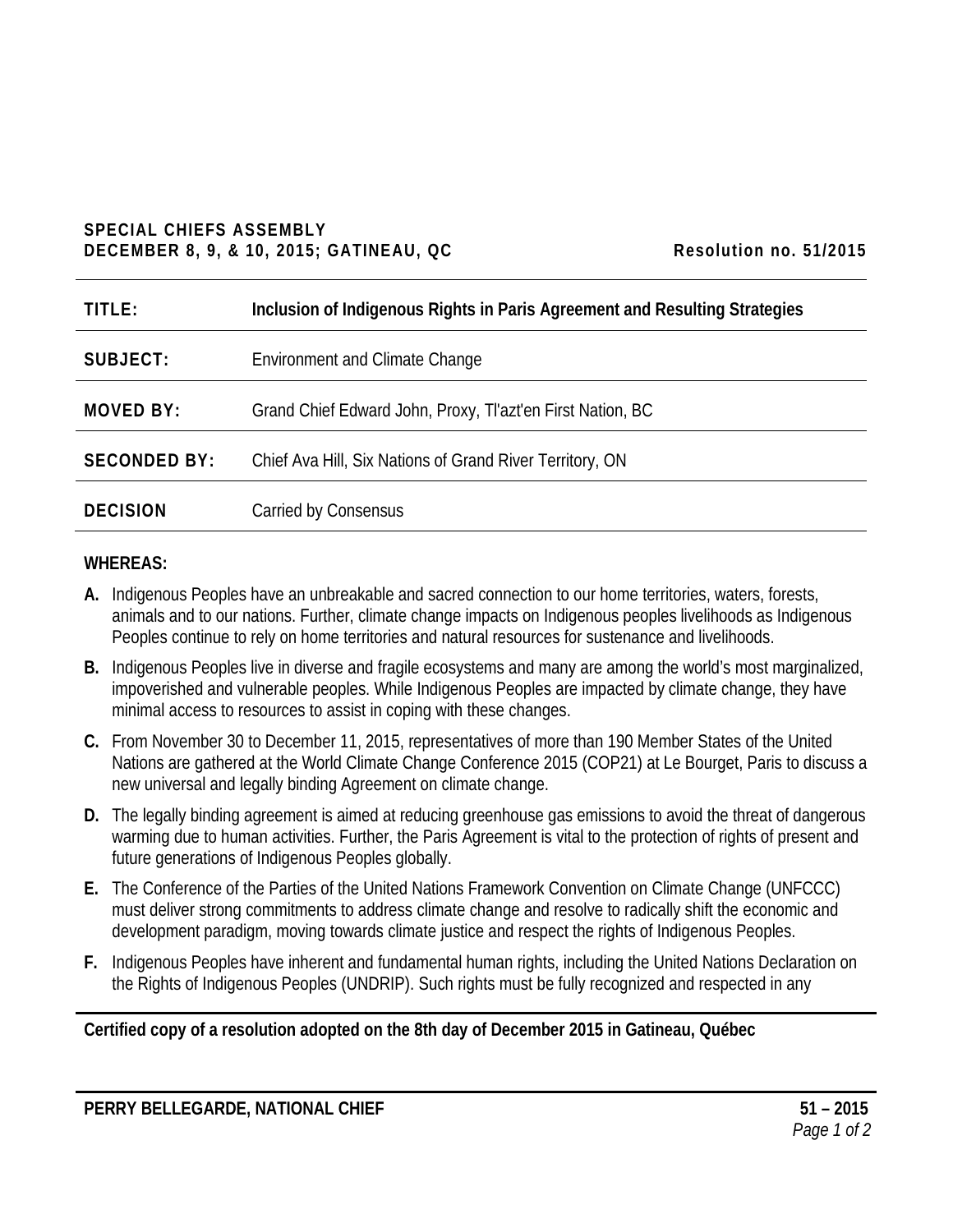process related to climate change adaption and mitigation. In particular, the UNDRIP recognizes our rights to our lands, territories, natural resources and the environment (Articles 25–30). Further, the UNDRIP emphasizing Indigenous Peoples right to free, prior and informed consent in the any activities and decisions involving our lands and resources.

**G.** In seeking to adapt actions and develop responses to support climate change, laws directed at protecting the rights of Indigenous Peoples must be taken into account. Member States in the climate negotiations belong to at least one human rights treaty. As such, it is also incumbent upon States to ensure that all of their actions comply with their human rights obligations, which includes actions relating to climate change.

# **THEREFORE BE IT RESOLVED that the Chiefs-in-Assembly:**

- **1.** Affirm that Indigenous Peoples' traditional knowledge, teachings, innovations and practices of sustainable management and conservation serve as positive contributions in addressing climate change adaption and mitigation strategies.
- **2.** Call on the Government of Canada to ensure that all strategies, mitigation measures and agreements made under the United Nations Framework Convention on Climate Change:
	- **a.** include the participation of Indigenous Peoples in both the design and implementation; and
	- **b.** fully conform with, and promote, the implementation of international human rights laws and standards, including the United Nations Declaration on the Rights of Indigenous Peoples.
- **3.** Call on the Government of Canada to honour its human rights obligations including the rights of Indigenous Peoples by ensuring that the main operating paragraphs of the Paris Agreement provide for the inclusion of the rights of Indigenous Peoples. Specifically, Canada to support removing the brackets in the current draft text in article 2 and to add "including the rights of indigenous peoples" so as the new draft reads as follows:

*This Agreement shall be implemented on the basis of equity and science, and in accordance with the principle of equity and common but differentiated responsibilities and respective capabilities, in the light of different national circumstances, and on the basis of respect for human rights, INCLUDING THE RIGHTS OF INDIGENOUS PEOPLES, and the promotion of gender equality.*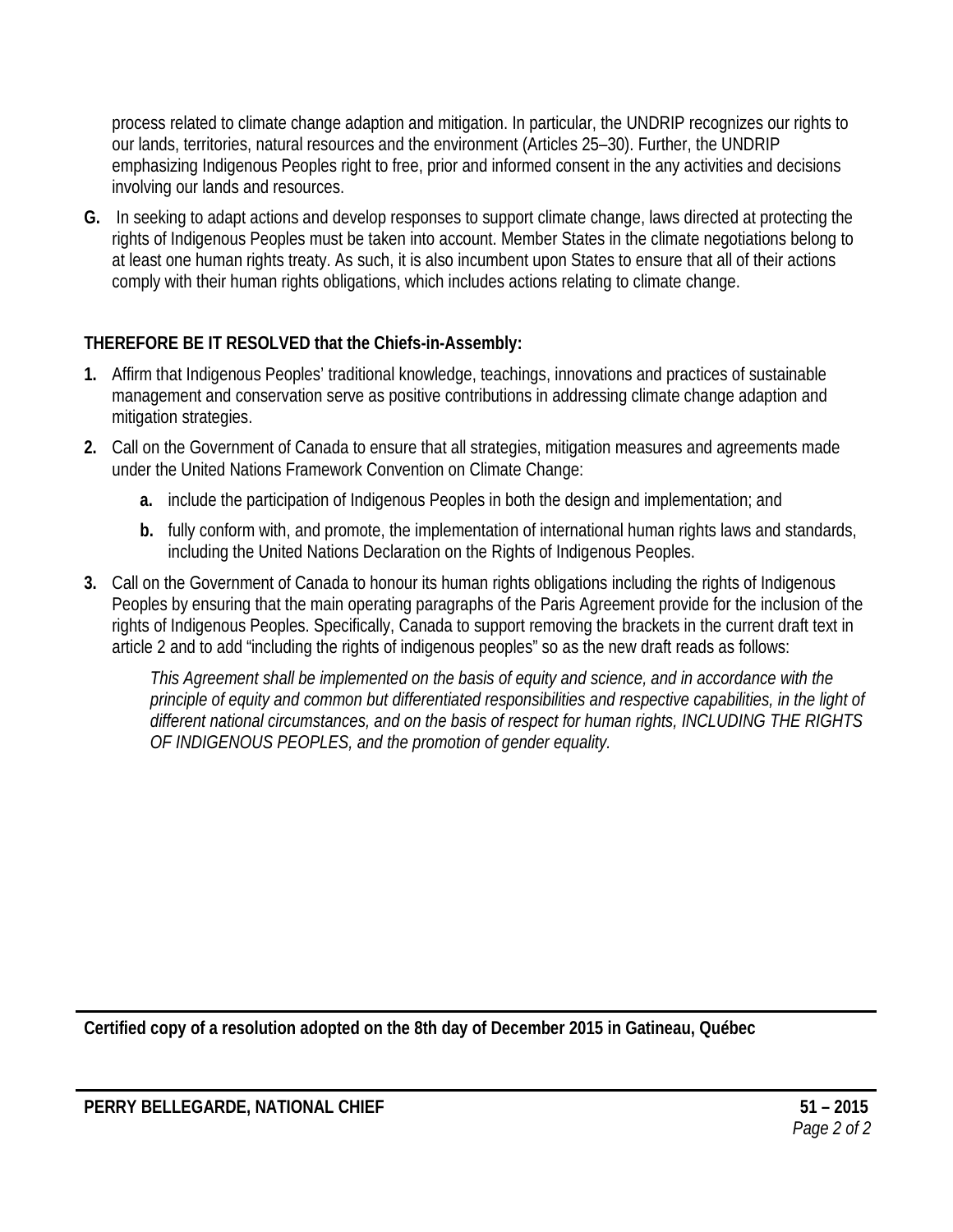# **SPECIAL CHIEFS ASSEMBLY DECEMBER 8, 9, & 10, 2015; GATINEAU, QC Resolution no. 52/2015**

| Resolution no. 52/2015 |  |  |
|------------------------|--|--|
|------------------------|--|--|

| TITLE:              | <b>Restoration of Tribal Council Funding</b>  |
|---------------------|-----------------------------------------------|
| SUBJECT:            | <b>Tribal Council Funding</b>                 |
| <b>MOVED BY:</b>    | Chief Hugh Braker, Tseshaht First Nation, BC  |
| <b>SECONDED BY:</b> | Doug Kelly, Proxy, Soowahlie First Nation, BC |
| <b>DECISION</b>     | Carried by Consensus                          |

# **WHEREAS:**

- **A.** Article 21 of the United Nations Declaration on the Rights of Indigenous Peoples states: Indigenous peoples have the right, without discrimination, to the improvement of their economic and social conditions, including, inter alia, in the areas of education, employment, vocational training and retraining, housing, sanitation, health and social security.
- **B.** The Tribal Council Funding program was first introduced in 1984 by Indian and Northern Affairs Canada and derives its legislative authorities for the activity from annual Parliamentary appropriations and Treasury Board authorities.
- **C.** The Tribal Council Funding program supports the core operations of Tribal Councils to enable them to develop the capacity of their member First Nations, as well as provide aggregated program and service delivery as agreed to by their member First Nations.
- **D.** Tribal Councils are primarily accountable to member First Nations and exercise flexibility in managing the delivery of capacity development or programs, consistent with the department's responsibility to account for public funds.
- **E.** On September 4, 2012 the Federal Government announced significant changes and funding cuts to not only Tribal Councils across Canada, but to First Nation regional and national organizations as well.
- **F.** The changes to the Tribal Council Funding program and policy in recent years have drastically reduced the ability of Tribal Councils to administer and deliver programs and services to their member First Nations.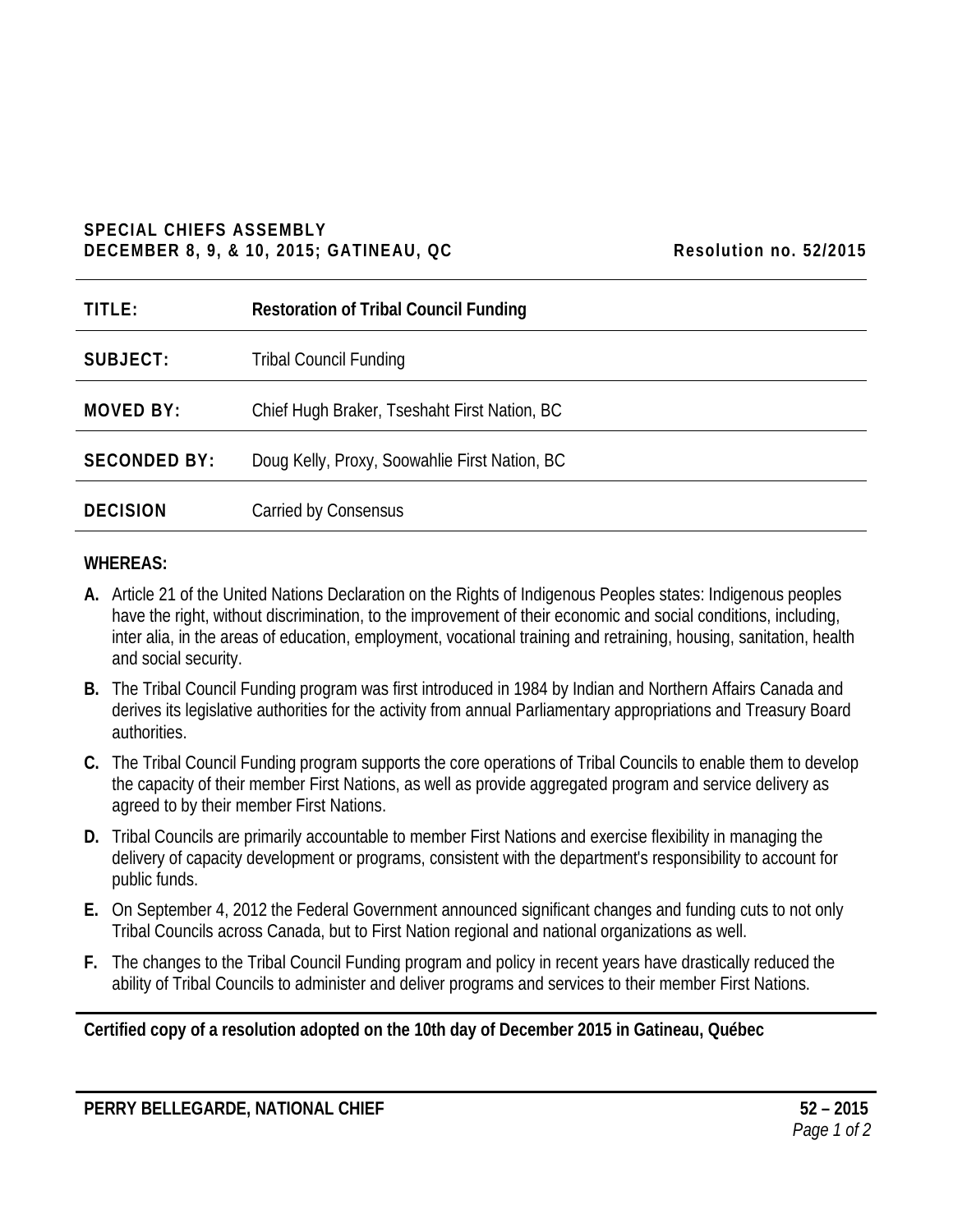**G.** The Chiefs-in-Assembly passed Resolution 36/2012, *Opposition to Aboriginal Affairs and Northern Development Canada New Funding Policy for Aboriginal Representative Organizations, Tribal Councils and First Nations,* calling for a coordinated response to the new Tribal Council funding policy.

# **THEREFORE BE IT RESOLVED that the Chiefs-in-Assembly:**

- **1.** Direct the Assembly of First Nations (AFN) to continue working with the Regions to develop a coordinated response to the new Tribal Council funding policy, including:
	- **a.** Calling on the Federal Government to restore the authority to First Nation Tribal Councils and organizations to administer flexible Block Funding received for program policies and delivery.
- **2.** Advocating for the restoration of funding levels prior to the imposed 2013 funding cuts, with adjustments to account for inflation, and that the Federal Government meet with the AFN to discuss ongoing adequate funding for First Nation regional organizations and Tribal Councils.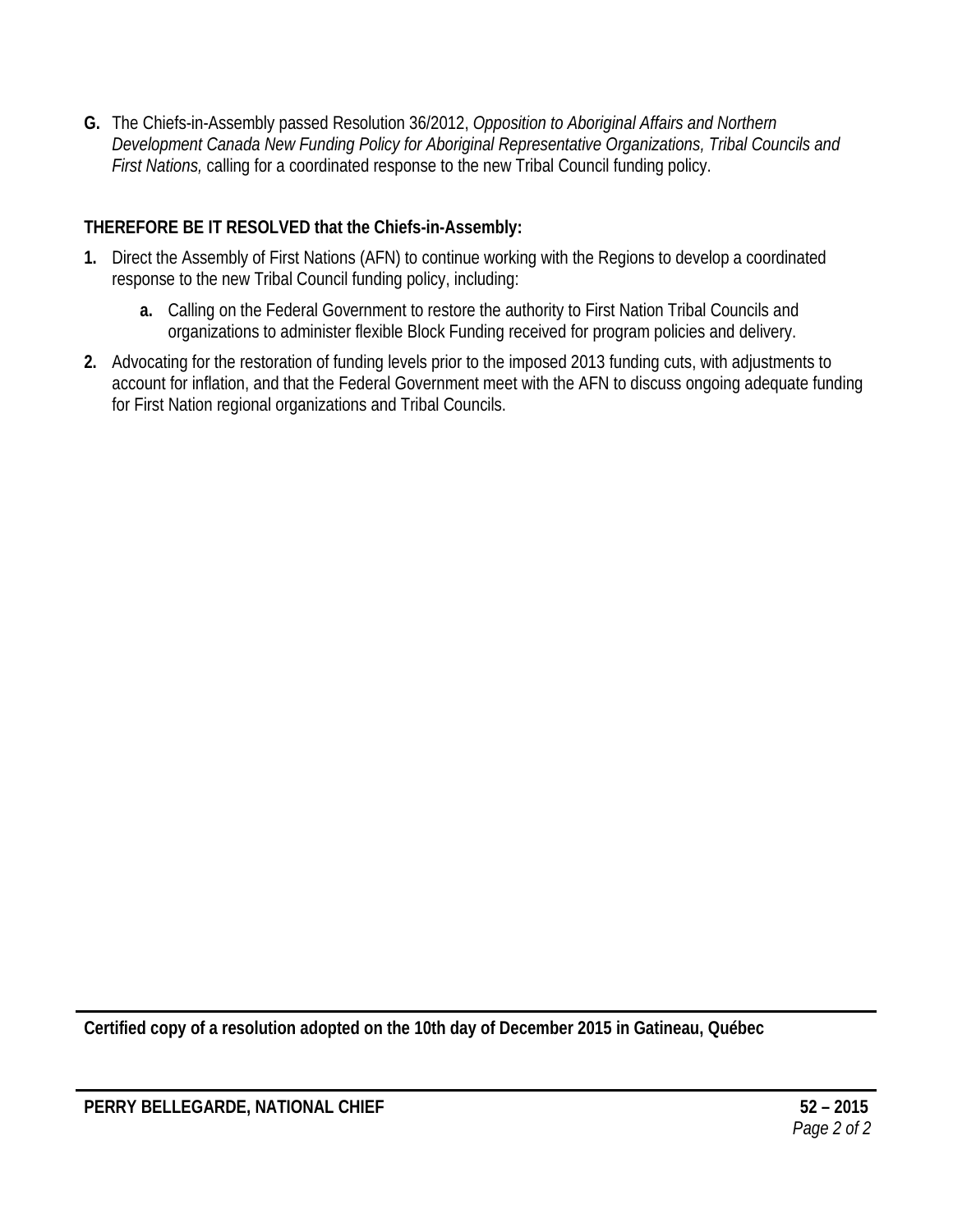# **SPECIAL CHIEFS ASSEMBLY DECEMBER 8, 9, & 10, 2015; GATINEAU, QC Resolution no. 53/2015**

| Resolution no. 53/2015 |  |  |
|------------------------|--|--|
|------------------------|--|--|

| TITLE:              | The Right of First Nations to Determine their Individual and Collective Identities |
|---------------------|------------------------------------------------------------------------------------|
| SUBJECT:            | First Nations Citizenship, Indian Act section 6                                    |
| <b>MOVED BY:</b>    | Chief Ronald Ignace, Skeetchestn Indian Band, BC                                   |
| <b>SECONDED BY:</b> | Doug Kelly, Proxy, Soowahlie First Nation, BC                                      |
| <b>DECISION</b>     | Carried by Consensus                                                               |

# **WHEREAS:**

- **A.** The United Nations Declaration on the Rights of Indigenous Peoples affirms the following:
	- **i.** Article 8 (1): Indigenous peoples and individuals have the right not to be subjected to forced assimilation or destruction of their culture.
	- **ii.** Article 9: Indigenous peoples and individuals have the right to belong to an indigenous community or nation, in accordance with the traditions and customs of the community or nation concerned. No discrimination of any kind may arise from the exercise of such a right.
	- **iii.** Article 33 (1): Indigenous peoples have the right to determine their own identity or membership in accordance with their customs and traditions. This does not impair the right of indigenous individuals to obtain citizenship of the States in which they live.
	- **iv.** Article 33 (2): Indigenous peoples have the right to determine the structures and to select the membership of their institutions in accordance with their own procedures.
- **B.** First Nation peoples always governed themselves according to their customs, laws, and traditions, which included the determination of their individual and collective identities. The federal government has unilaterally interfered with Indigenous peoples and violated our inherent rights by determining who is a registered Indian under the registration provisions of the *Indian Act.*
- **C.** The "second generation cut off rule" under section 6 of the *Indian Act* will eventually result in the elimination and assimilation of all registered Indians.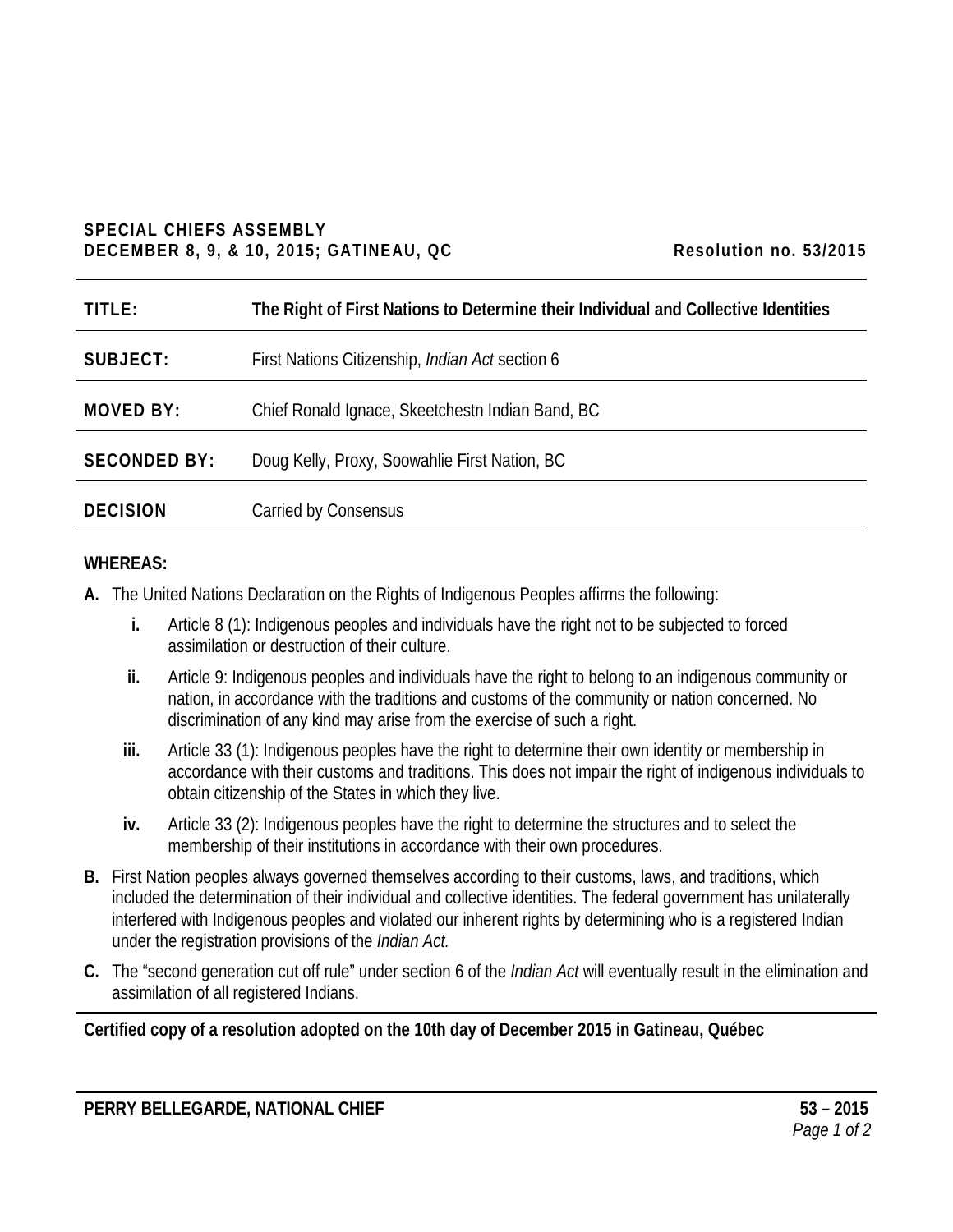- **D.** First Nation peoples have the right to determine their individual and collective identities according to their own customs, laws, and traditions.
- **E.** Our peoples have used the process of adoption, both formally and informally, as a way of confirming the identity of our people, within our families and within our communities.
- **F.** The federal government must stop interfering with the right of First Nations to determine their individual and collective identities and recognize the people accepted by First Nations as belonging to them on the basis of their own customs, laws, and traditions.

- **1.** Affirm that First Nation communities and individuals have the inherent right to have their cultures and identities protected, both now and into the future.
- **2.** Affirm that First Nations have the inherent right to determine their collective and individual identities based on their own customs, laws, and traditions.
- **3.** Direct the federal government to immediately cease imposing *Indian Act* criteria for registration upon First Nations and recognize citizens as defined by First Nations.
- **4.** Call on the Department of Indigenous and Northern Affairs Canada to change its policies with respect to customary adoption, so that it respects the inherent right of First Nations to fully determine who is a member of their Nation and recognizes adoptions at the direction of First Nations.
- **5.** Direct the federal government to recognize individuals who belong to First Nations according to their customs, laws, and traditions, as Indigenous peoples, as Aboriginal peoples and as First Nation peoples under section 35(1) of the *Constitution Act, 1982*.
- **6.** Direct the federal government to provide resources to First Nations to support their exercise of jurisdiction over citizenship.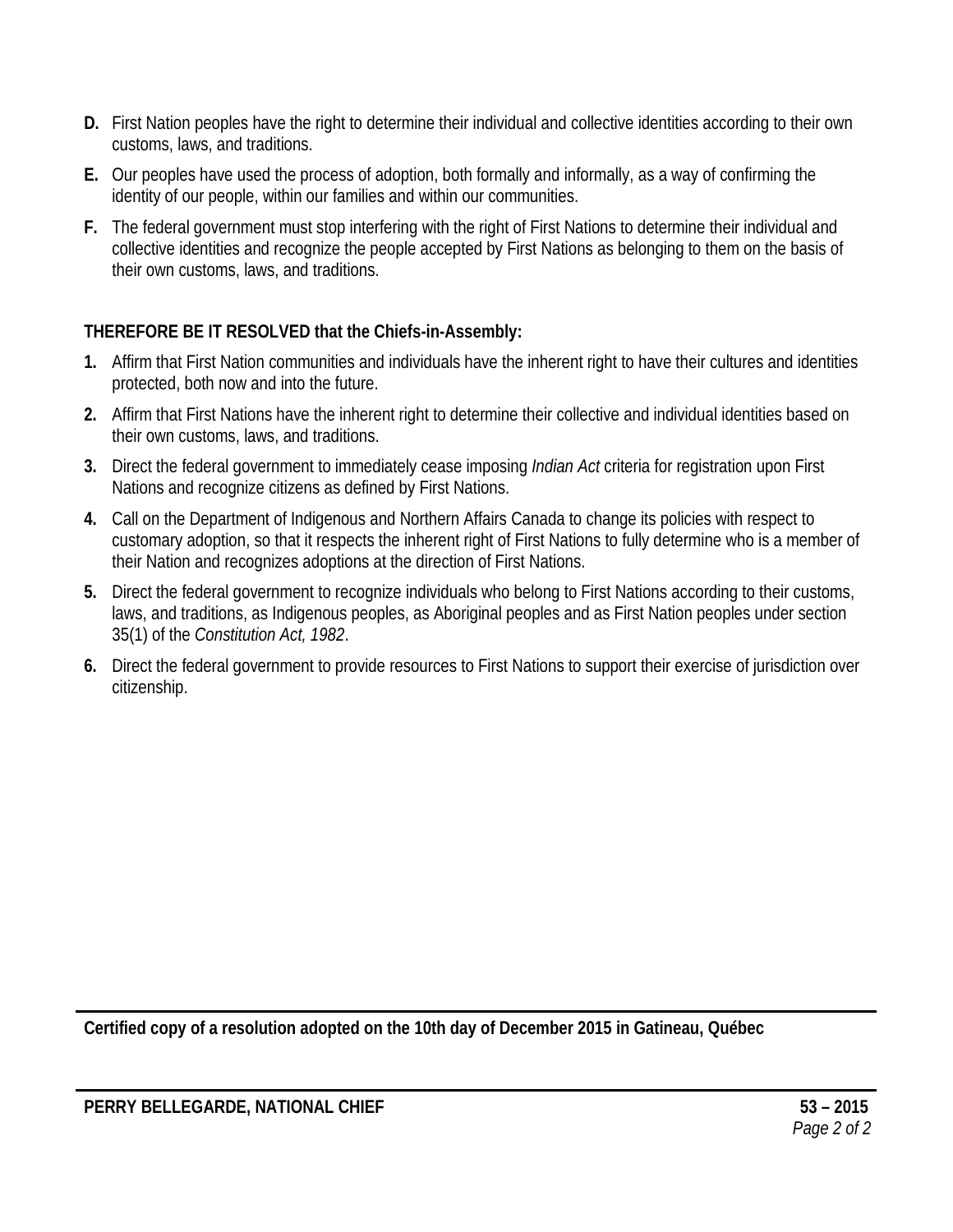# **SPECIAL CHIEFS ASSEMBLY DECEMBER 8, 9, & 10, 2015; GATINEAU, QC Resolution no. 54/2015**

| Resolution no. 54/2015 |  |  |
|------------------------|--|--|
|------------------------|--|--|

| TITLE:              | Support for Treaty #1 Treaty Land Entitlement                     |
|---------------------|-------------------------------------------------------------------|
| SUBJECT:            | Land Rights and Claims                                            |
| <b>MOVED BY:</b>    | Zongidaya Nelson, Proxy, Roseau River Anishinabe First Nation, MB |
| <b>SECONDED BY:</b> | Terrence Nelson, Proxy, Canupawakpa (Oak Lake) Dakota Nation, MB  |
| <b>DECISION</b>     | Carried by Consensus                                              |

# **WHEREAS:**

- **A.** The United Nations Declaration on the Rights of Indigenous Peoples states:
	- **i.** Article 26 (1): Indigenous peoples have the right to the lands, territories and resources which they have traditionally owned, occupied or otherwise used or acquired.
	- **ii.** Article 26 (3): States shall give legal recognition and protection to these lands, territories and resources. Such recognition shall be conducted with due respect to the customs, traditions and land tenure systems of the indigenous peoples concerned.
- **B.** On August 3, 1871, Ojibway and Swampy Cree signed Treaty #1 with the Crown involving 16,700 square miles of land in southern Manitoba.
- **C.** Roseau River Anishinabe First Nation (RRAFN) launched a lawsuit in 1993 claiming \$763 million in damages for the Crown's failure to provide the reserve lands promised by Canada at the time of the 1871 Treaty.
- **D.** In 1996, RRAFN signed an out-of-court settlement on Treaty Land Entitlement (TLE) with Canada. The settlement included a payment of \$14 million and a commitment by Canada to convert 16,218 acres to reserve status.
- **E.** In the 1996 RRAFN TLE, Canada admitted in writing to a "shortfall" of 5,861 acres, which were lands that should have been RRAFN reservation lands in 1871.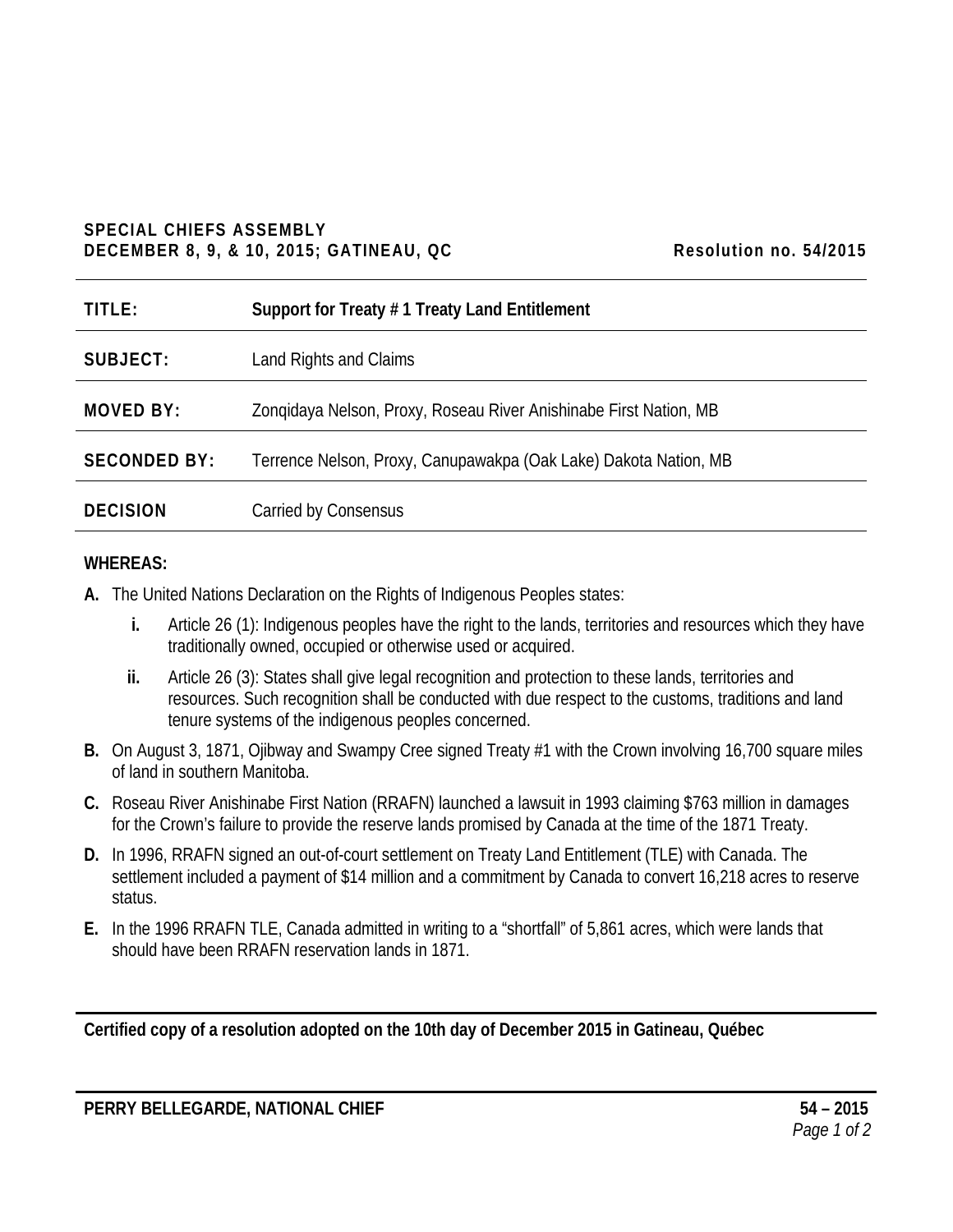- **F.** In the 1996 RRAFN TLE settlement, Canada gave itself 15 years to complete the legal obligation resulting from the 1871 "shortfall" reservation land quantum.
- **G.** Canada not only failed to meet the RRAFN TLE "shortfall" deadline of 2011, there is ample evidence that Canada frustrated the contract. In 19 years since the TLE was signed, only 74.8 acres of RRAFN TLE lands have been converted to reserve status. RRAFN is suing for compensation and damages.
- **H.** RRAFN intends to serve legal notice to Enbridge Inc. on June 1, 2016 to cease operations at the Enbridge Inc. pumping station in Gretna, Manitoba. Enbridge Inc. pumps 2.2 million barrels of oil per day to the United States of America and pays nothing to the First Nation for use of RRAFN Treaty lands.
- **I.** Canada will have until June 1, 2016 to settle RRAFN's TLE and the Breach of Treaty legal actions. Failing settlement, RRAFN will undertake action against Enbridge Inc. on June 7, 2016.
- **J.** Twenty-five Enbridge Inc. pumping stations operating in Alberta, Saskatchewan, and Manitoba, will be impacted by RRAFN actions.
- **K.** RRAFN seeks support from the Chiefs-in-Assembly for the Breach of Treaty and asks that other First Nations assist RRAFN by taking coordinated action against the 25 Enbridge Inc. pumping stations on June 7, 2016.
- **L.** RRAFN is supported by several Native American Indian Tribes, and will seek support from all those who are willing to assist in pressuring the Canadian government to respect the Treaty Rights of the Indigenous peoples of Canada.

**1.** Support the Roseau River Anishinabe First Nation in its Breach of Treaty litigation and the principle of taking action on June 7, 2016, if their concerns are not addressed.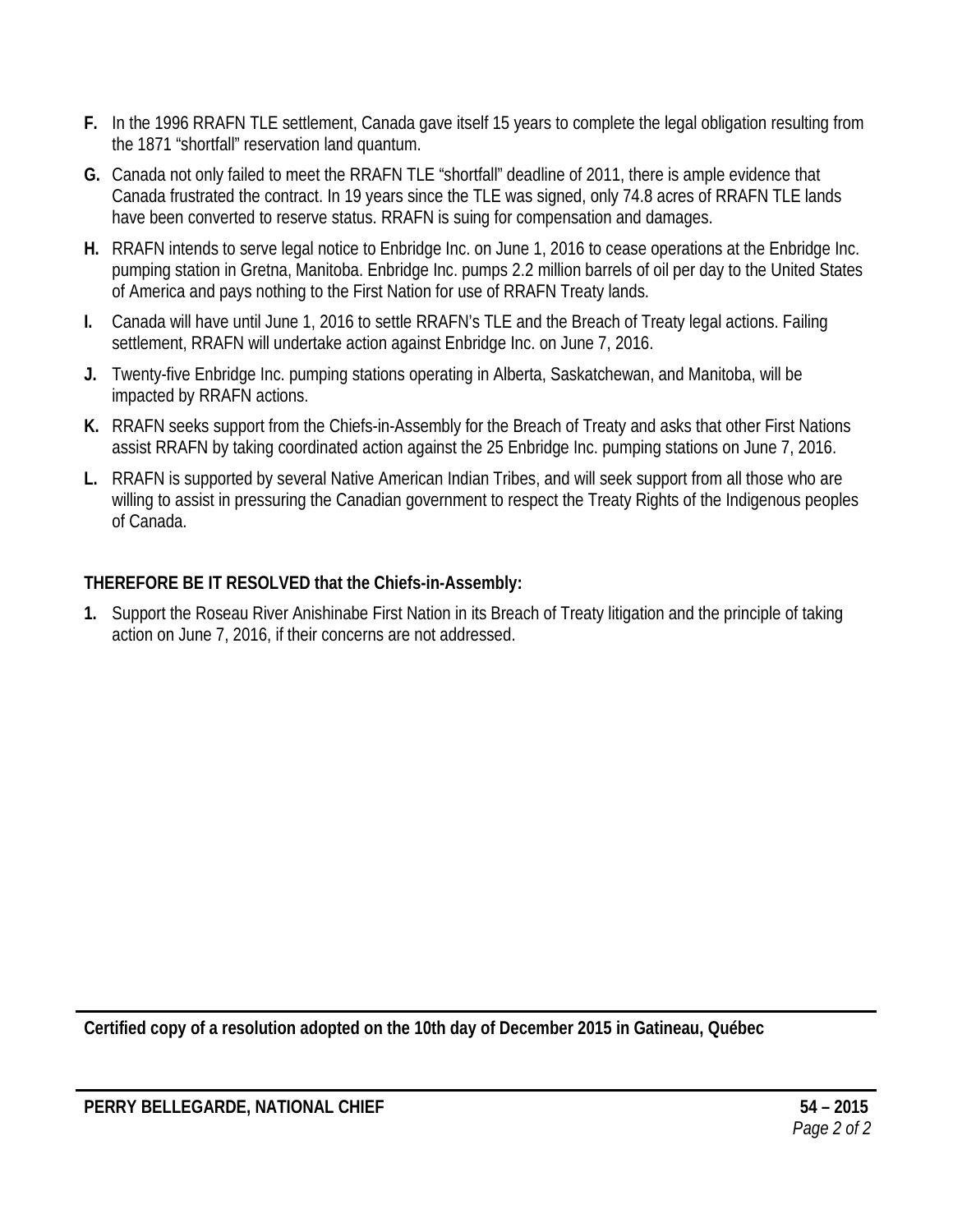# **SPECIAL CHIEFS ASSEMBLY DECEMBER 8, 9, & 10, 2015; GATINEAU, QC Resolution no. 55/2015**

| Resolution no. 55/2015 |  |  |
|------------------------|--|--|
|------------------------|--|--|

| TITLE:              | Support for an Algonquins of Barriere Lake – Canada Reconciliation Process |
|---------------------|----------------------------------------------------------------------------|
| SUBJECT:            | Aboriginal Rights and Title                                                |
| <b>MOVED BY:</b>    | Chief Derek Mathias, Long Point First Nation, QC                           |
| <b>SECONDED BY:</b> | Cherlyn Billy, Proxy, Bonaparte Indian Band, BC                            |
| <b>DECISION</b>     | Carried by Consensus                                                       |

# **WHEREAS:**

- **A.** The United Nations Declaration on the Rights of Indigenous Peoples provides:
	- **i.** Article 3: Indigenous peoples have the right to self-determination. By virtue of that right they freely determine their political status and freely pursue their economic, social and cultural development.
	- **ii.** Article 4: Indigenous peoples, in exercising their right to self-determination, have the right to autonomy or self-government in matters relating to their internal and local affairs, as well as ways and means for financing their autonomous functions.
	- **iii.** Article 26 (1): Indigenous peoples have the right to the lands, territories and resources which they have traditionally owned, occupied or otherwise used or acquired.
	- **iv.** Article 26 (2): Indigenous peoples have the right to own, use, develop and control the lands, territories and resources that they possess by reason of traditional ownership or other traditional occupation or use, as well as those which they have otherwise acquired.
	- **v.** Article 26 (3): States shall give legal recognition and protection to these lands, territories and resources. Such recognition shall be conducted with due respect to the customs, traditions and land tenure systems of the indigenous peoples concerned.
	- **vi.** Article 32 (1): Indigenous peoples have the right to determine and develop priorities and strategies for the development or use of their lands or territories and other resources.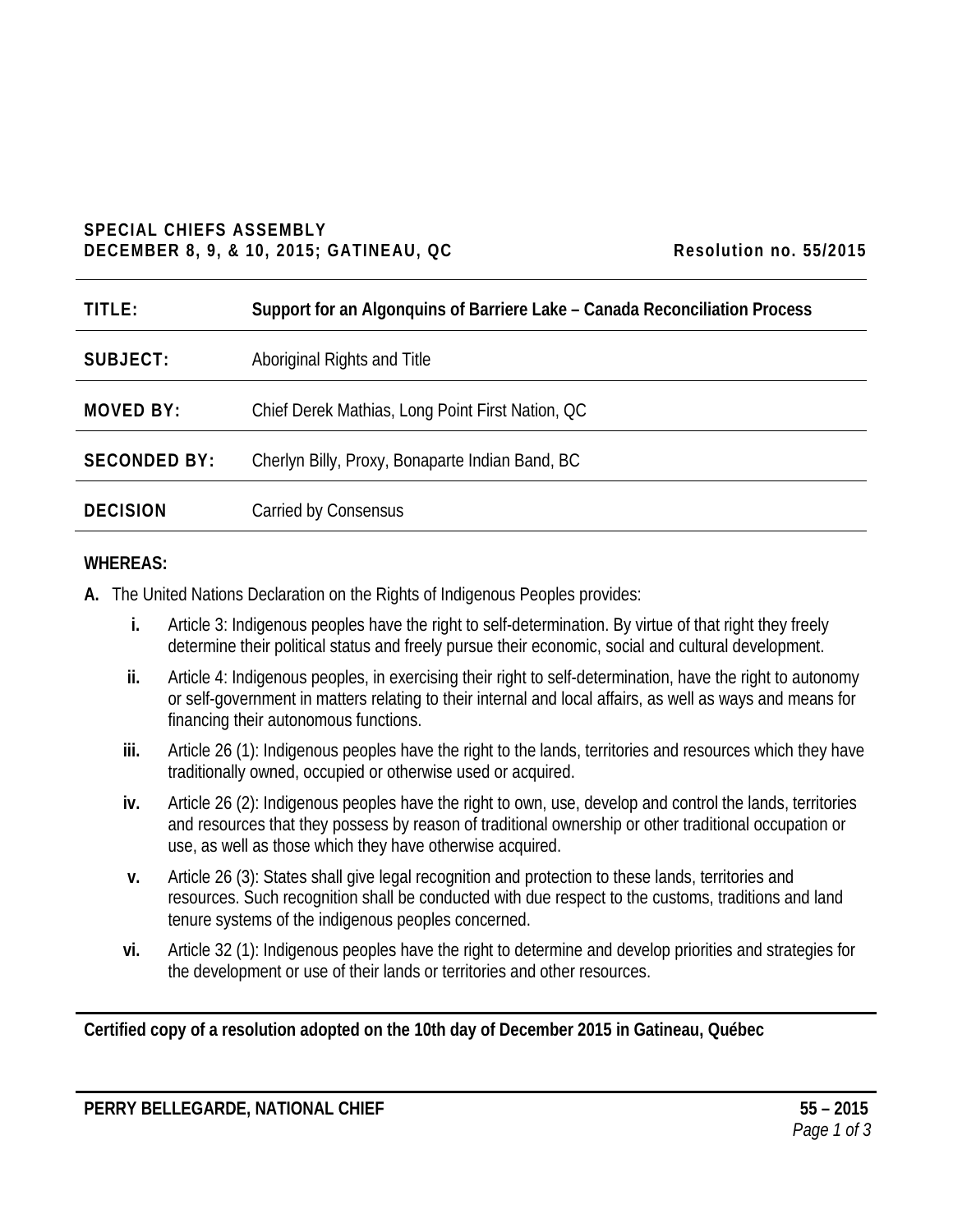- **vii.** Article 32 (2): States shall consult and cooperate in good faith with the indigenous peoples concerned through their own representative institutions in order to obtain their free and informed consent prior to the approval of any project affecting their lands or territories and other resources, particularly in connection with the development, utilization or exploitation of mineral, water or other resources.
- **viii.** Article 32 (3): States shall provide effective mechanisms for just and fair redress for any such activities, and appropriate measures shall be taken to mitigate adverse environmental, economic, social, cultural or spiritual impact.
- **ix.** Article 37 (1): Indigenous peoples have the right to the recognition, observance and enforcement of treaties, agreements and other constructive arrangements concluded with States or their successors and to have States honour and respect such treaties, agreements and other constructive arrangements.
- **x.** Article 37 (2): Nothing in this Declaration may be interpreted as diminishing or eliminating the rights of indigenous peoples contained in treaties, agreements and other constructive arrangements.
- **B.** On August 22, 1991, the Algonquins of Barriere Lake signed a Trilateral Agreement in good faith with the Government of Canada and the Province of Quebec to develop an Integrated Resource Management Plan and interim Measures to Harmonize forestry activities with traditional Algonquin practices.
- **C.** In signing the Trilateral Agreement the Government of Canada acknowledged its fiduciary obligations to the Algonquins of Barriere Lake, yet it remains in breach of the Agreement after unilaterally walking away from the process in 2001; moreover, the Government of Canada has actively worked to undermine the Agreement by imposing the *Indian Act* elective system which directly opposes longstanding custom and the Algonquin right to self-determination.
- **D.** In 1997 the Government of Canada signed a Memorandum of Mutual Intent with the Algonquins of Barriere Lake, which included a Global Proposal to Rebuild the community, and to "strengthen their relationship based on the principles of trust, partnership, mutual respect and fairness".
- **E.** The Government of Canada remains in breach of the 1997 Memorandum of Mutual Intent and the Global Proposal to Rebuild the community after unilaterally walking away from the process in 2001.
- **F.** Beginning in 2006, the Government of Canada began to systematically undermine the customary Barriere Lake Chief and Council, ultimately placing the community into a colonial state of arrested development through the following actions:
	- **i.** In 2006, imposing Third Party Management with no exit strategy.
	- **ii.** In 2010, imposing the section 74 *Indian Act* Elective System over the Barriere Lake customary Leadership Selection Code.
	- **iii.** In 2012, excluding Barriere Lake Chief and Council from a Memorandum of Understanding between the Government of Canada and the Government of Quebec on the expansion of the community landbase and electrification, issues which will have a major impact on the community.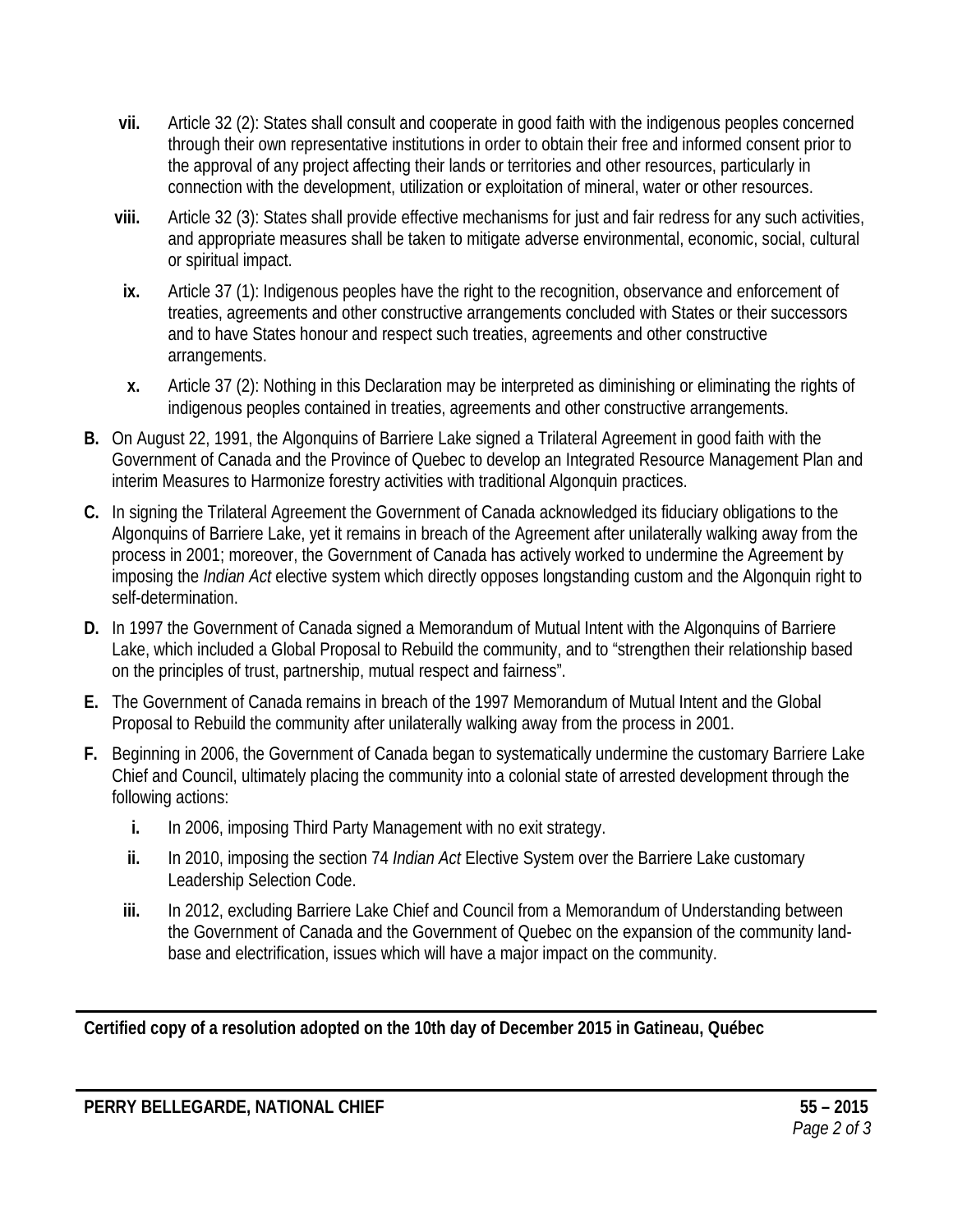- **iv.** In 2014, imposing the *First Nations Financial Transparency Act* and taking the Barriere Lake Chief and Council to court for non-compliance because of their refusal to sign a consolidated audit which they had no say in under Third Party Management.
- **G.** It has been 9 years since the Algonquins of Barriere Lake were forced into Third Party Management and there has been no attempt by the Government of Canada to build capacity within the community or develop any plan to return control over the administration of programs and services to the community.
- **H.** By placing the Algonquins of Barriere Lake into Third Party Management with no discernable exit strategy, the Government of Canada has condemned Barriere Lake to perpetual control by federal bureaucrats and third party managers – none of whom are accountable to the community.
- **I.** The recent actions taken by the Government of Canada against the people of Barriere Lake are truly shameful. The Government of Canada must work cooperatively with the Barriere Lake Chief and Council so they are able to resume responsibility for the community's affairs, so that accountability is once again returned to the community members.

- **1.** Condemn the Government of Canada's decision in 2001 to unilaterally withdraw from the solemn 1991 Barriere Lake Trilateral Agreement as immoral, illegal and a breach of fiduciary duty and international human rights.
- **2.** Strongly urge the Government of Canada to honour their obligations under the 1991 Trilateral Agreement and the 1997 Memorandum of Mutual Intent and Global Proposal to Rebuild the community.
- **3.** Direct the National Chief and the Assembly of First Nations Executive Committee to support the Algonquins of Barriere Lake in calling on the Government of Canada to participate in a reconciliation process with Barrier Lake Chief and Council, beginning with a return of administrative control over programs and services to the Barriere Lake Chief and Council.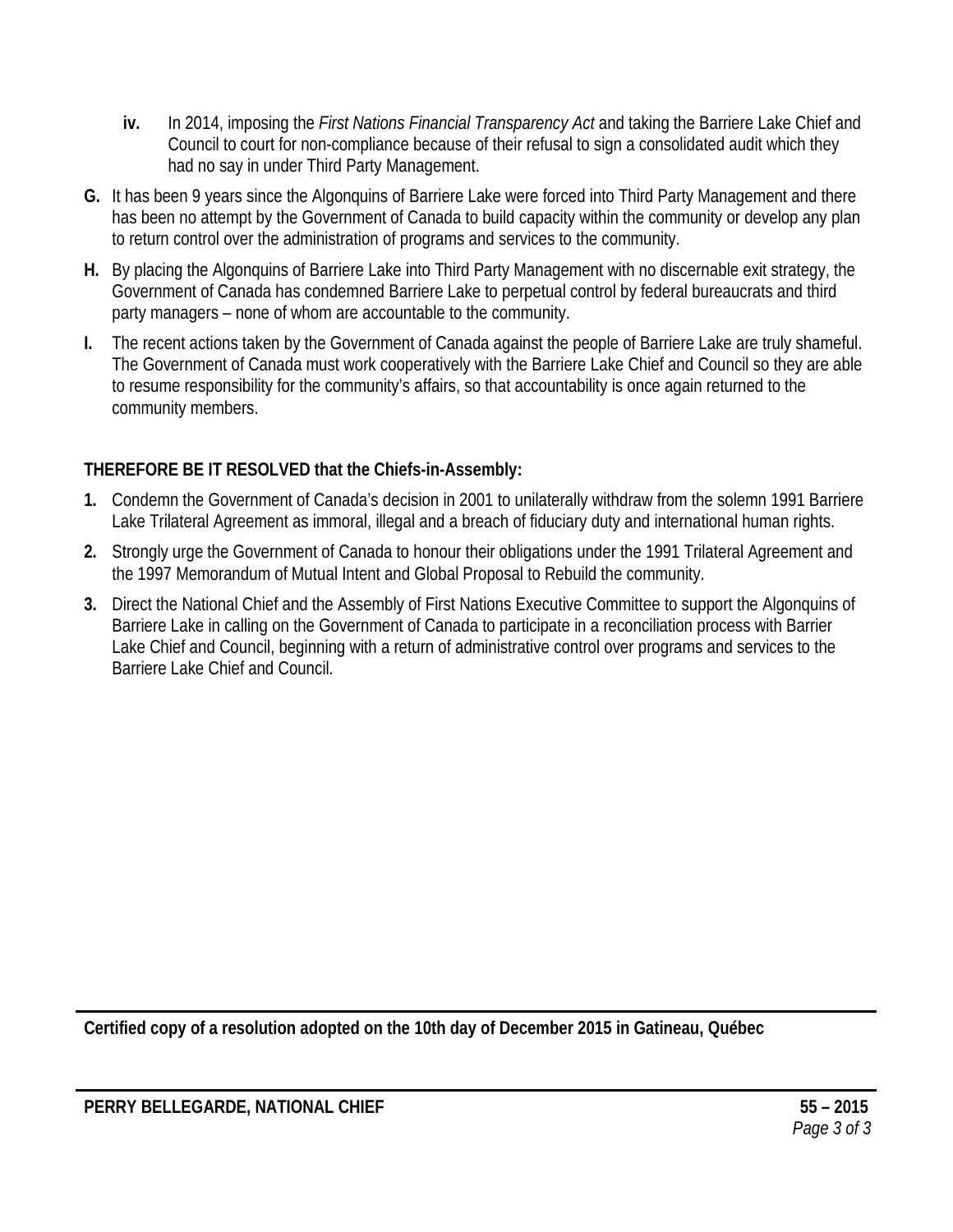#### **SPECIAL CHIEFS ASSEMBLY DECEMBER 8, 9, & 10, 2015; GATINEAU, QC** Resolution no. 56/2015

| TITLE:              | Opposition to Commercial Herring Fisheries on the West Coast of Vancouver<br><b>Island</b> |
|---------------------|--------------------------------------------------------------------------------------------|
| SUBJECT:            | <b>Fisheries</b>                                                                           |
| <b>MOVED BY:</b>    | Chief Hugh Braker, Tseshaht First Nation, BC                                               |
| <b>SECONDED BY:</b> | Chief Rufus Copage, Sipekne'katik First Nation (Shubenacadie), NS                          |
| <b>DECISION</b>     | Carried by Consensus                                                                       |

#### **WHEREAS:**

**A.** The United Nations Declaration on the Rights of Indigenous Peoples affirms that:

- **i.** Article 25: Indigenous peoples have the right to maintain and strengthen their distinctive spiritual relationship with their traditionally owned or otherwise occupied and used lands, territories, waters and coastal seas and other resources and to uphold their responsibilities to future generations in this regard.
- **ii.** Article 29 (1): Indigenous peoples have the right to the conservation and protection of the environment and the productive capacity of their lands or territories and resources. States shall establish and implement assistance programmes for Indigenous peoples for such conservation and protection, without discrimination.
- **B.** Nuu-chah-nulth Ha'wiih Nations, and fishers continue to be concerned about the conservation status of herring in their territories on the West Coast of Vancouver Island (WCVI).
- **C.** In 2014 and 2015, despite the recommendations of Nuu-chah-nulth Ha'wiih Hereditary Chiefs and Nations that the Department of Fisheries and Oceans (DFO) keep the WCVI closed to commercial herring fisheries, the DFO Minister authorized WCVI commercial herring fisheries.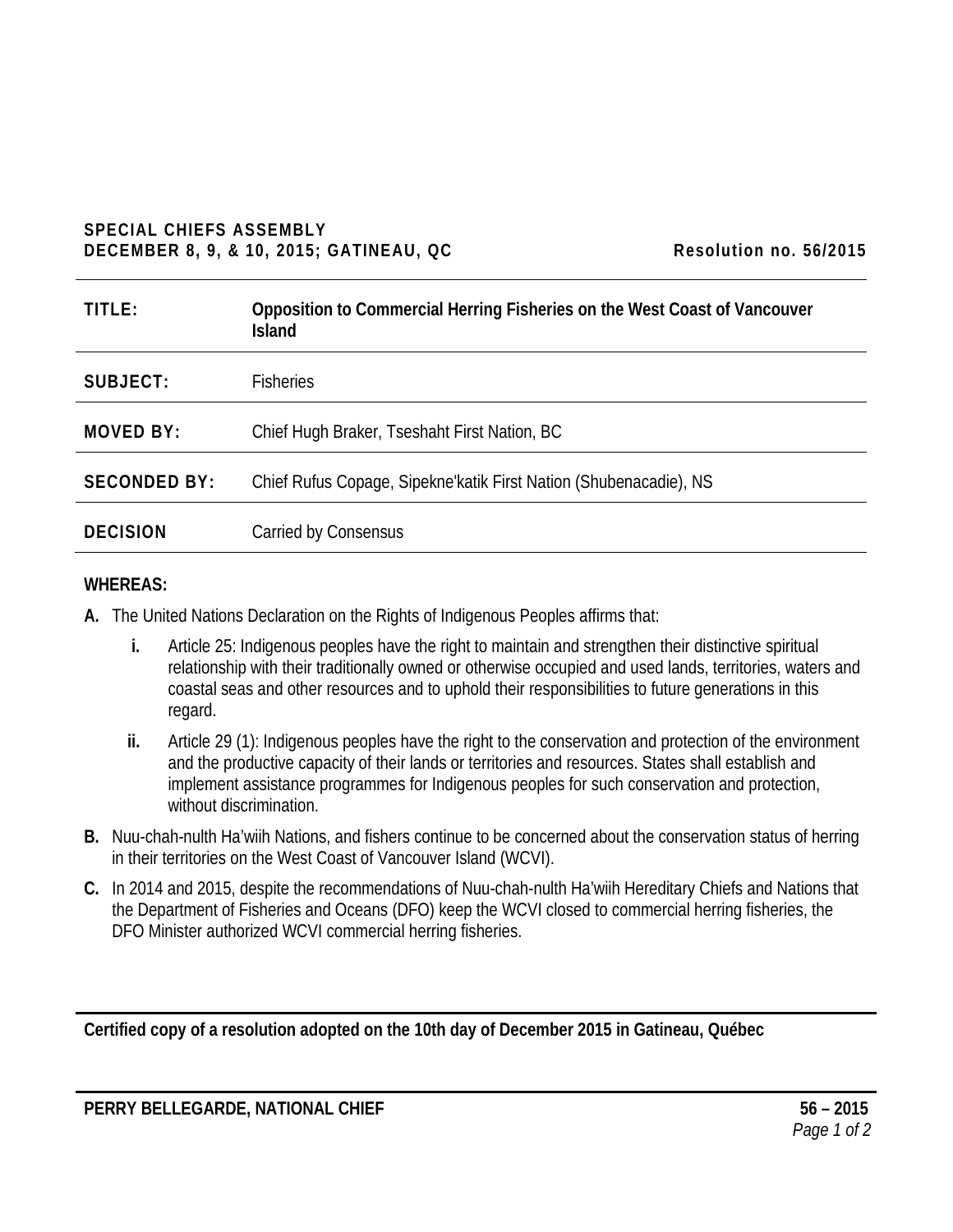- **D.** In 2015, the herring returns to Nuu-chah-nulth territories were so low that Nuu-chah-nulth fishers were unable to harvest enough herring spawn-on-bough or spawn-on-kelp to meet their priority *section 35* rights for Food, Social and Ceremonial needs.
- **E.** Nuu-chah-nulth Ha'wiih Hereditary Chiefs and Nations have decided that their territories will be closed to commercial herring fisheries in 2016 and until WCVI herring stocks can support commercial fisheries again.

- **1.** Support Nuu-chah-nulth First Nations efforts that there be no commercial herring fisheries on the West Coast of Vancouver Island (WCVI) in 2016.
- **2.** Support Nuu-chah-nulth First Nations assertion that there be no commercial herring fisheries in Nuu-chah-nulth territories on the WCVI until Nuu-chah-nulth First Nations agree that WCVI herring stocks can support commercial fisheries and consent to commercial fisheries in their territories.
- **3.** Recommend that the Federal Government work with Nuu-chah-nulth First Nations to develop a mutually acceptable framework for herring management on the WCVI.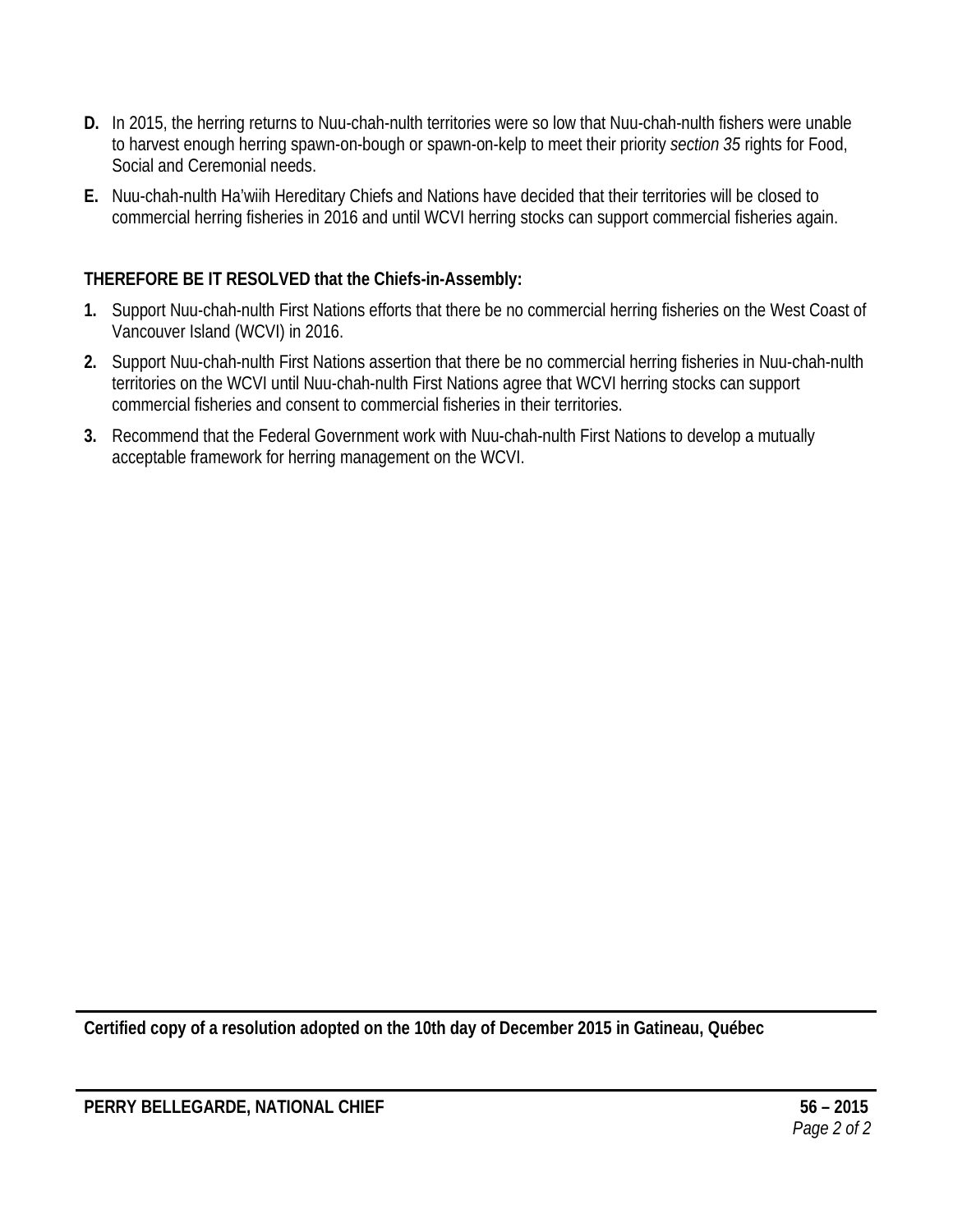# **SPECIAL CHIEFS ASSEMBLY DECEMBER 8, 9, & 10, 2015; GATINEAU, QC** Resolution no. 57/2015

| TITLE:              | Rescind the Coastal Allocation Framework in the Pacific Region |
|---------------------|----------------------------------------------------------------|
| SUBJECT:            | Fisheries, Pacific                                             |
| <b>MOVED BY:</b>    | Wendy John, Proxy, Musqueam First Nation, BC                   |
| <b>SECONDED BY:</b> | Chief Hugh Braker, Tseshaht First Nation, BC                   |
| <b>DECISION</b>     | Carried by Consensus                                           |

# **WHEREAS:**

- **A.** The United Nations Declaration on the Rights of Indigenous Peoples affirms that:
	- **i.** Article 25: Indigenous peoples have the right to maintain and strengthen their distinctive spiritual relationship with their traditionally owned or otherwise occupied and used lands, territories, waters and coastal seas and other resources and to uphold their responsibilities to future generations in this regard.
	- **ii.** Article 29 (1): Indigenous peoples have the right to the conservation and protection of the environment and the productive capacity of their lands or territories and resources. States shall establish and implement assistance programmes for Indigenous peoples for such conservation and protection, without discrimination.
- **B.** During the ongoing *Ahousaht* commercial fishing rights infringement justification court case, evidence emerged about a federal Cabinet directive that sets a cap on the total allocation of fish that can be made available to all First Nations in British Columbia (BC). This directive has been called the "endpoint" directive and has set 'notional allocations' for each First Nation in BC.
- **C.** The Department of Fisheries and Oceans (DFO) has developed a "Coastwide Allocation Framework" to ensure that the total of all fisheries allocations to First Nations in BC does not exceed the amount set in the endpoint directive.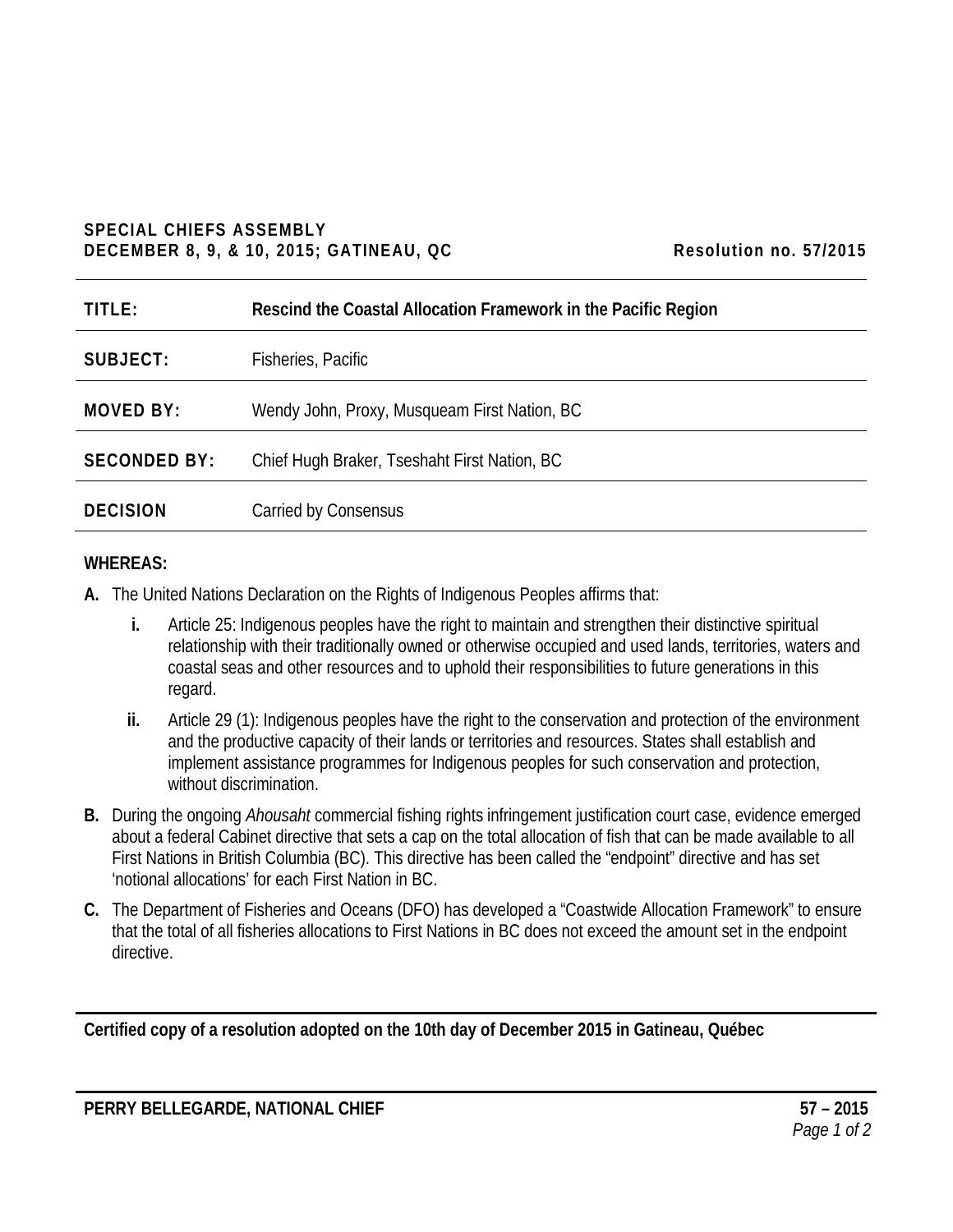- **D.** There is little available information about the endpoint directive because Cabinet directives are protected by legal privilege. In the *Ahousaht* case, Canada's lawyers prevented DFO witnesses from answering any questions about the actual endpoint amount or the formula used to apply the endpoint to individual First Nations. However, the following general information did emerge:
	- **i.** The endpoint is the maximum allocation that First Nations in BC can collectively receive through ANY means, including treaty negotiations.
	- **ii.** It includes all Food, Social and Ceremonial (FSC) allocations as well as any commercial allocations.
- **E.** If the endpoint directive limits FSC access, then it must be justified using the test set out in the *Sparrow*  decision. If the endpoint limits the scope of a commercial fishing right (as in the case of the Nuu-chah-nulth) it must be justified using the test set out in the *Gladstone* decision.
- **F.** This highlights an ongoing issue with DFO's approach to Aboriginal rights: that is, DFO refuses to engage in discussions regarding Aboriginal rights, but continues to take management actions that directly impact those rights.
- **G.** Rescinding the endpoint directive would be consistent with the Liberal Party's promise to "undertake a full review of regulatory law, policies, and operational practices, in full partnership and consultation with First Nations to ensure that the Crown is fully executing its consultation, accommodation, and consent obligations".

- **1.** Declare the following:
	- **a.** The endpoint directive is inconsistent with the constitutional priority of Aboriginal fishing rights. Courts have been clear that Food, Social and Ceremonial (FSC) fishing rights take precedence over all other uses of the resource, after conservation.
	- **b.** The five factors used to determine 'notional allocations' for each BC First Nation are problematic, in that, for First Nations in BC, "current fishing practices" are not an appropriate measure of interests or rights as those interests and rights are constrained by the Department of Fisheries and Oceans (DFO) management practices or conservation requirements.
	- **c.** In the context of FSC fishing, it is not appropriate to consider non-Aboriginal interests in order to determine a limit on First Nation allocations.
	- **d.** It is out of keeping with the Honour of the Crown and the principle of good faith negotiations for DFO to rely on its endpoint analysis rather than an Aboriginal rights analysis to guide its negotiations with First Nations regarding implementation of their fishing rights.
- **2.** Direct the National Chief to engage with the Prime Minister and the new Federal Cabinet with the objective of having the endpoint directive rescinded.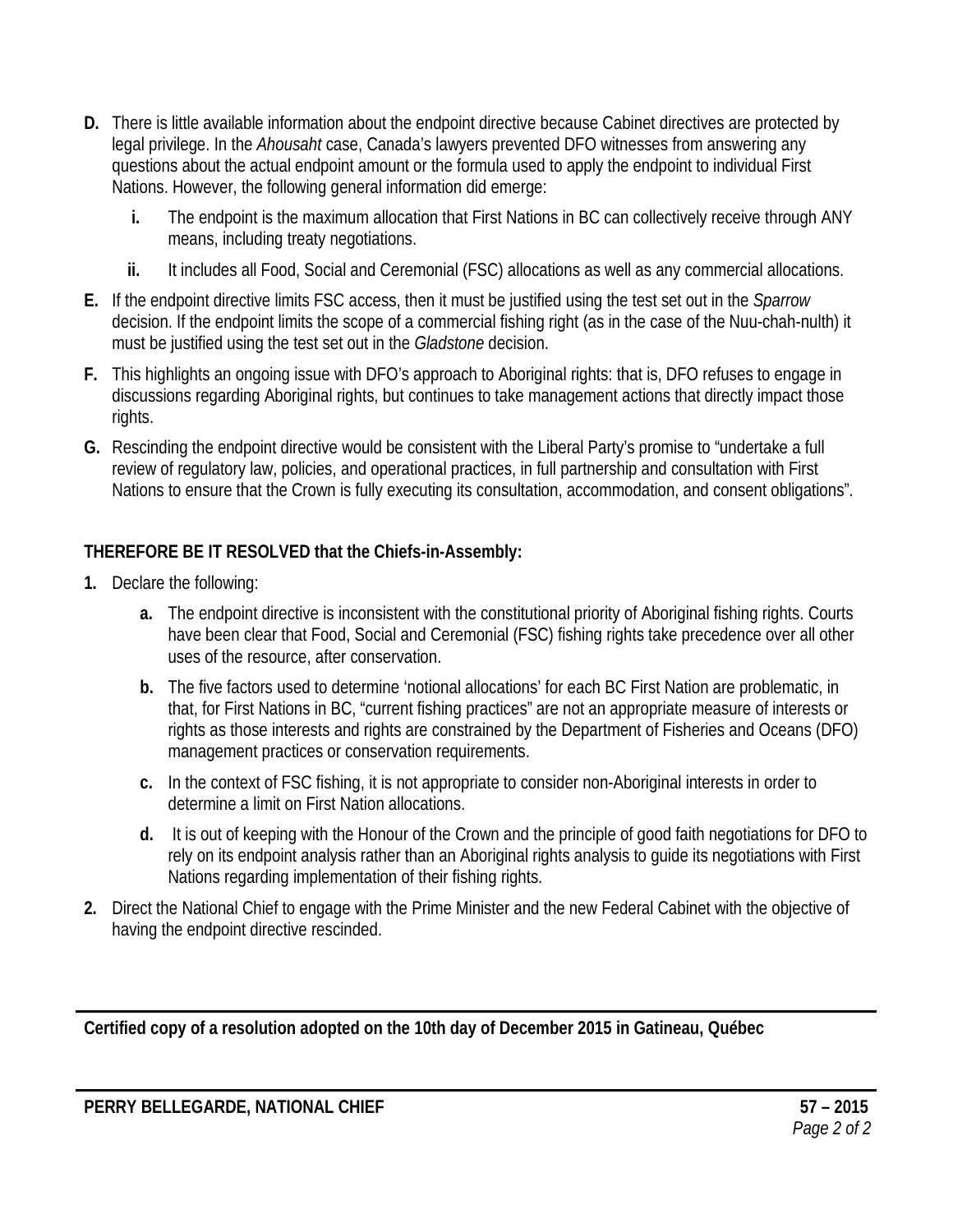#### **SPECIAL CHIEFS ASSEMBLY DECEMBER 8, 9, & 10, 2015; GATINEAU, QC Resolution no. 58/2015**

| Resolution no. 58/2015 |  |  |
|------------------------|--|--|
|------------------------|--|--|

| TITLE:              | Support for Chippewas of the Thames First Nation Appeal of Line 9 Pipeline<br><b>Decision</b> |
|---------------------|-----------------------------------------------------------------------------------------------|
| SUBJECT:            | Environment                                                                                   |
| <b>MOVED BY:</b>    | Chief Leslee White-Eye, Chippewas of the Thames First Nation, ON                              |
| <b>SECONDED BY:</b> | Chief Chris Plain, Aamjiwnaang First Nation (Sarnia), ON                                      |
| <b>DECISION</b>     | Carried by Consensus                                                                          |

#### **WHEREAS:**

- **A.** The United Nations Declaration on the Rights of Indigenous Peoples (UN Declaration) states in Article 19 that States shall consult and cooperate in good faith with the Indigenous peoples concerned through their own representative institutions in order to obtain their free, prior and informed consent before adopting and implementing legislative or administrative measures that may affect them.
- **B.** The Crown's duty to consult and accommodate Aboriginal peoples must be interpreted in light of the contemporary views on the rights of Indigenous peoples, as espoused by the Supreme Court of Canada and as articulated in international legal instruments such as the UN Declaration.
- **C.** Chippewas of the Thames First Nation seeks leave from the Supreme Court of Canada to appeal a decision of the Federal Court of Appeal which upheld a National Energy Board (NEB) decision granting Enbridge Pipeline Inc.'s ("Enbridge") authorization to reverse a section of Pipeline between North Westover, Ontario and Montréal, Québec, to expand the annual capacity of Line 9 from Sarnia, Ontario to Montréal, Québec from 240,000 barrels per day (bpd) to 300,000 bpd, and to allow heavy crude to be shipped on Line 9.
- **D.** The Chippewas of the Thames First Nation appeared before the National Energy Board and provided evidence of its existing Aboriginal and treaty rights in the vicinity of the Pipeline Project and the potential risks associated with the new activity requested by Enbridge.
- **E.** The NEB's Reasons for Decision were issued without the Crown carrying out any meaningful consultation or accommodation with Chippewas of the Thames appropriate to the circumstances.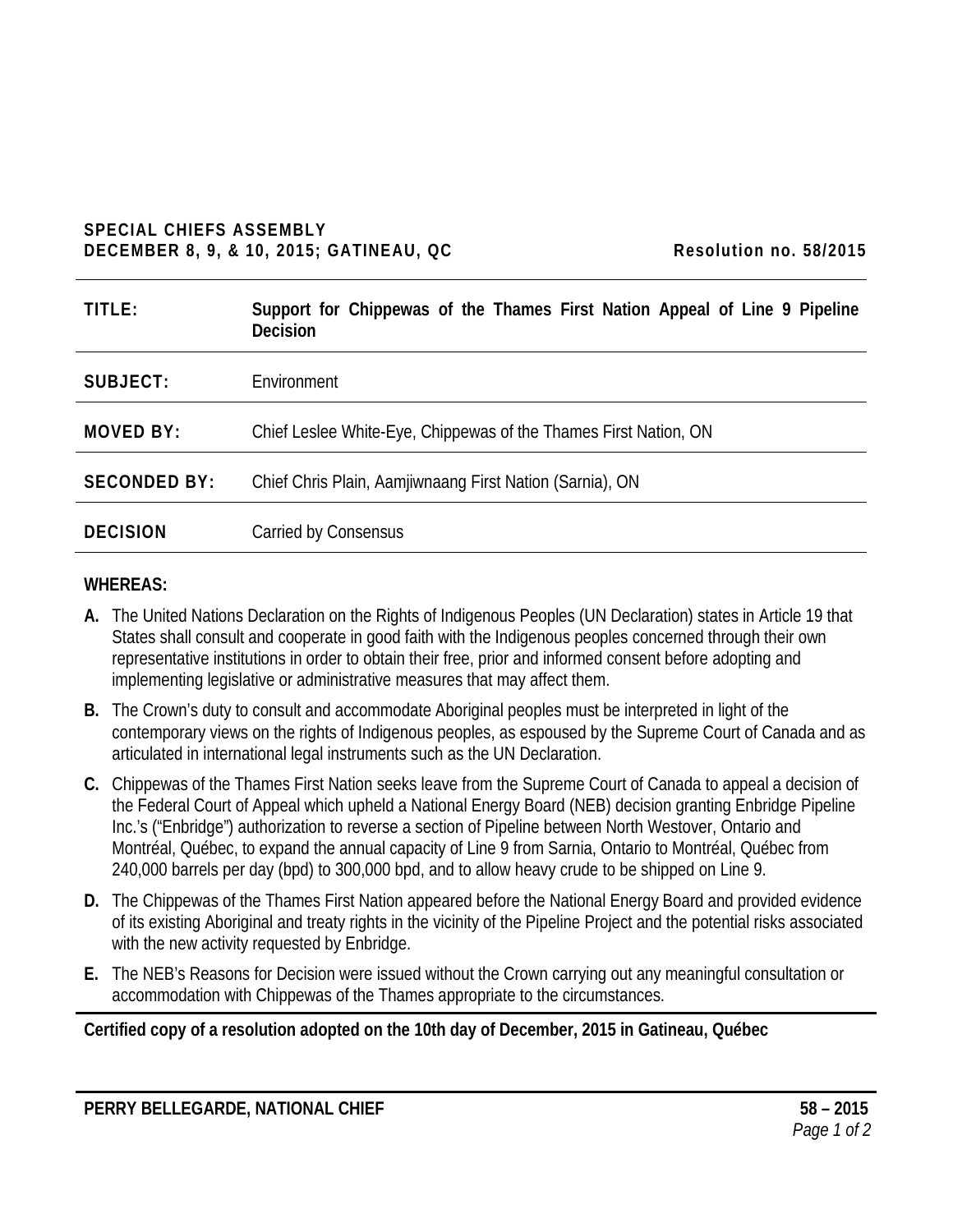- **F.** The Chippewas of the Thames appealed the NEB's decision to the Federal Court of Appeal, which upheld the decision of the NEB.
- **G.** In addition to the impact on the Chippewas of the Thames, the jurisdictional decision of the NEB may have serious negative implications for other existing and contemplated applications under the NEB which may impact other First Nations who attempt to assert Aboriginal and/or Treaty rights under the NEB process.
- **H.** First Nations represented by the Assembly of First Nations (AFN) have a long-standing relationship with the Crown and are therefore directly impacted by the outcome of this appeal, particularly in light of this historical relationship. This relationship has spanned several centuries; first with the Crown in right of Great Britain; then after Confederation, with the Crown in right of Canada and the Provinces.
- **I.** This relationship with the Crown has always been in the nature of a Nation-to-Nation relationship meaning each party came to the agreement with its own customs, traditions and laws. This relationship has been formalized in a number of Treaties and settlement agreements. These Treaties and agreements acknowledge a renewal and extension of alliances between the Crown and First Nations which were already in existence prior to the treaty making events.
- **J.** Unfortunately the Crown has ignored the original intention of these constitutionally protected agreements and adopted an agenda to both protect and dominate First Nations people. This has led to the imposition of assimilation policies that included the imposition of Indian Residential Schools, and efforts to, "kill the Indian in the child", the legacy of which is still being felt by our communities across the country.
- **K.** First Nations are now taking steps to address the effects of these assimilation policies and rebuild our Indigenous Nations. The principle of reconciliation which has been promoted both by the Supreme Court of Canada and the Truth and Reconciliation Commission of Canada will be key to the rebuilding efforts of First Nations from across Canada. Consultation and accommodation are key to the ongoing process of reconciliation and in restoring balance to the relationship between the Crown and First Nations people.
- **L.** The duty to consult with First Nations peoples and accommodate their interests is a constitutional duty invoking the honour of the Crown, which requires that the Crown act with good faith to provide meaningful consultation appropriate to the circumstances and must be upheld.
- **M.** The AFN's support for the Chippewas of the Thames leave application in the Supreme Court is necessary in order to advance and uphold the principles of reconciliation and to ensure First Nations from across Canada continue to build upon their historical relations with the Crown which includes meaningful consultation and accommodation on those issues that may potentially impact their Aboriginal and Treaty rights.

- **1.** Support Chippewas of the Thames First Nation in its application for leave to appeal the decision of the Federal Court of Appeal with the objective of overturning the National Energy Board (NEB) decision and returning the application to the NEB with instructions for the Crown to meaningfully consult and accommodate the Chippewas of the Thames in advance of the NEB providing its decision.
- **2.** Support their call to the Prime Minister to intervene in the appeal to the Supreme Court of Canada on the side of First Nation interests rather than in opposition.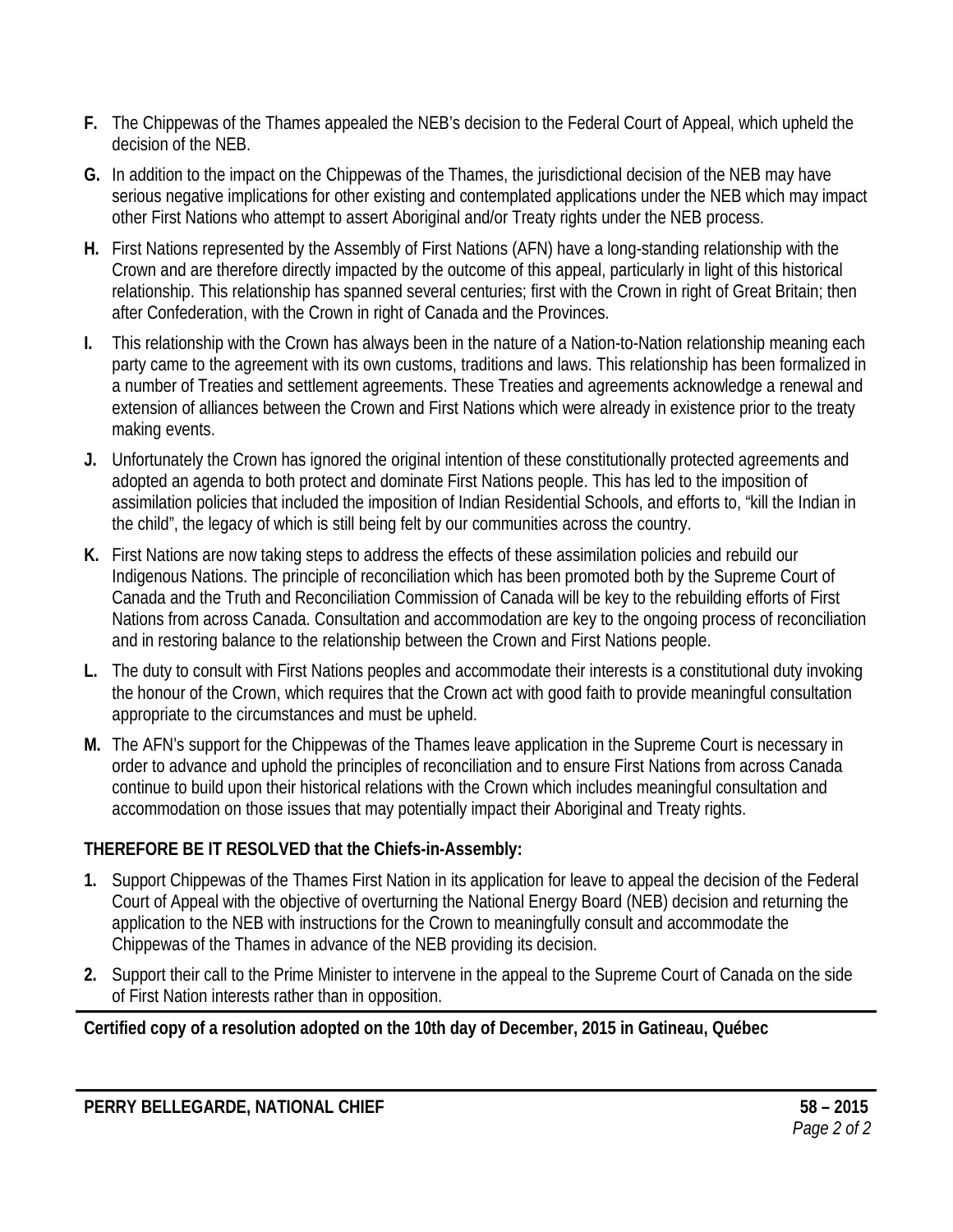#### **SPECIAL CHIEFS ASSEMBLY DECEMBER 8, 9, & 10, 2015; GATINEAU, QC Resolution no. 59/2015**

| TITLE:              | Support for First Nations in Addressing Climate Change                      |
|---------------------|-----------------------------------------------------------------------------|
| SUBJECT:            | <b>Environment and Climate Change</b>                                       |
| <b>MOVED BY:</b>    | Chief Michael LeBourdais, Whispering Pines/Clinton First Nation, BC         |
| <b>SECONDED BY:</b> | Chief Thomas Bressette, Chippewas of Kettle & Stoney Point First Nation, ON |
| <b>DECISION</b>     | Carried by Consensus                                                        |

### **WHEREAS:**

- **A.** The United Nations Declaration on the Rights of Indigenous Peoples states:
	- **i.** Article 32 (1): Indigenous peoples have the right to determine and develop priorities and strategies for the development or use of their lands or territories and other resources.
	- **ii.** Article 32 (2): States shall consult and cooperate in good faith with the indigenous peoples concerned through their own representative institutions in order to obtain their free and informed consent prior to the approval of any project affecting their lands or territories and other resources, particularly in connection with the development, utilization or exploitation of mineral, water or other resources.
	- **iii.** Article 32 (3): States shall provide effective mechanisms for just and fair redress for any such activities, and appropriate measures shall be taken to mitigate adverse environmental, economic, social, cultural or spiritual impact.
- **B.** Indigenous People are still living off the land conducting our spiritual practices and conducting our hunting and gathering.
- **C.** Climate change will significantly alter our way of life on the lands the Creator has bestowed upon us and we have inalienable rights as confirmed in Treaties between the Crown and ourselves.
- **D.** It is in our best interest to support initiatives to lessen these impacts on our way of life as Indigenous Peoples of this land.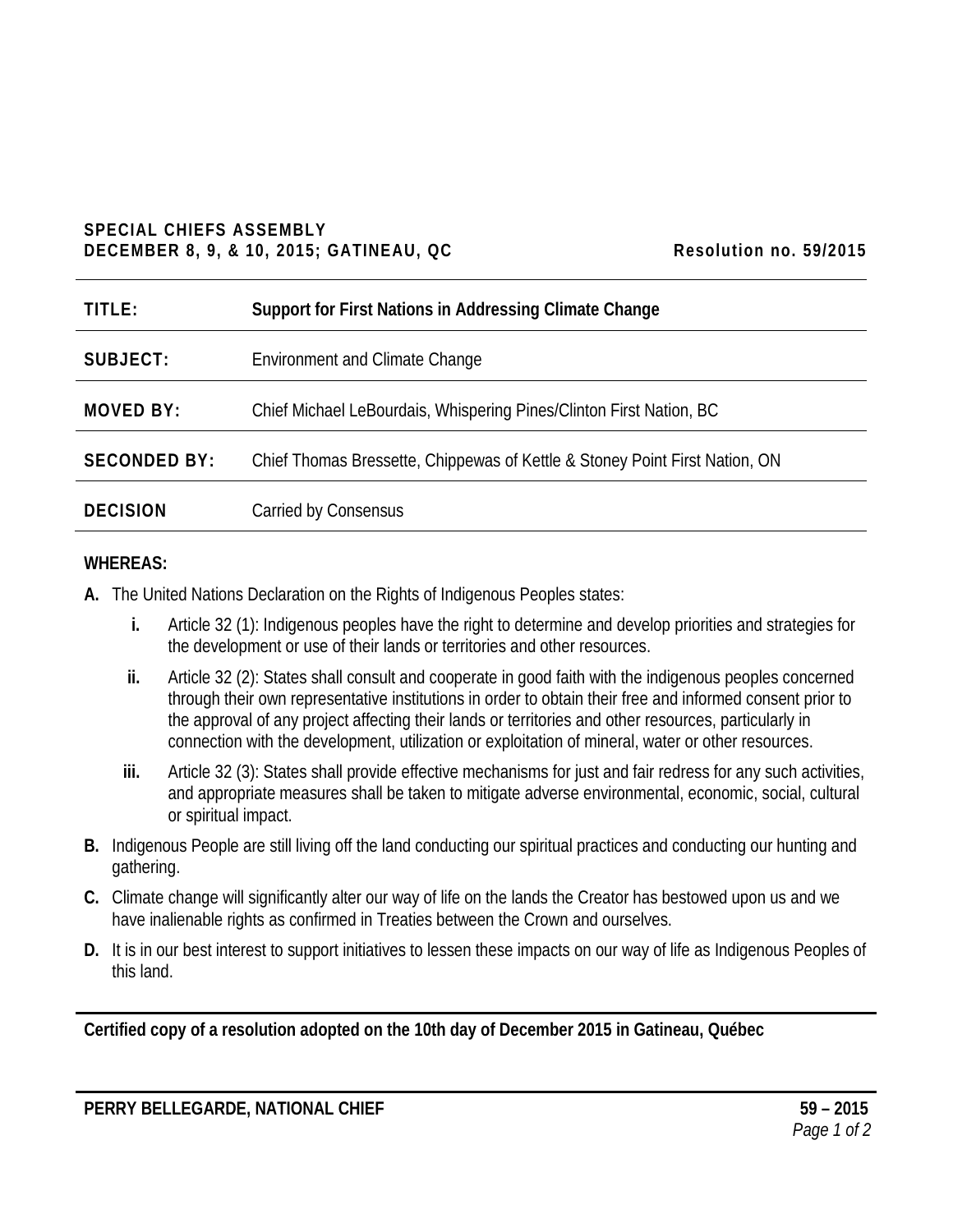- **E.** Our participation in the Oil and Gas Sector has been limited to date and has in some instances been detrimental to our Treaty Rights.
- **F.** We wish to participate in good faith in Canada's efforts to reduce the impacts of Climate Change on our communities.
- **G.** International leaders have met to set global targets to reduce carbon emissions as a part of the 21st Conference of the Parties (COP 21).

- **1.** Support First Nation communities in engaging in sustainable energy use through the development of their own independent power sources to reduce their energy footprint wherever possible.
- **2.** Support First Nation communities in working with federal, provincial and territorial governments to reduce their carbon footprint, and to assist in the development of joint policies, frameworks and other strategies to support partnerships aimed at resolving this important issue in our lifetime.
- **3.** Support the exploration and implementation of sustainable energy policies which support First Nations-owned businesses that help to reduce use of fossil fuels wherever possible in an effort to reduce our carbon footprint.
- **4.** Support the Assembly of First Nations in seeking to develop and implement joint strategies aimed at adaptation and mitigation to address the impacts of Climate Change on First Nation communities and territories in all parts of Canada.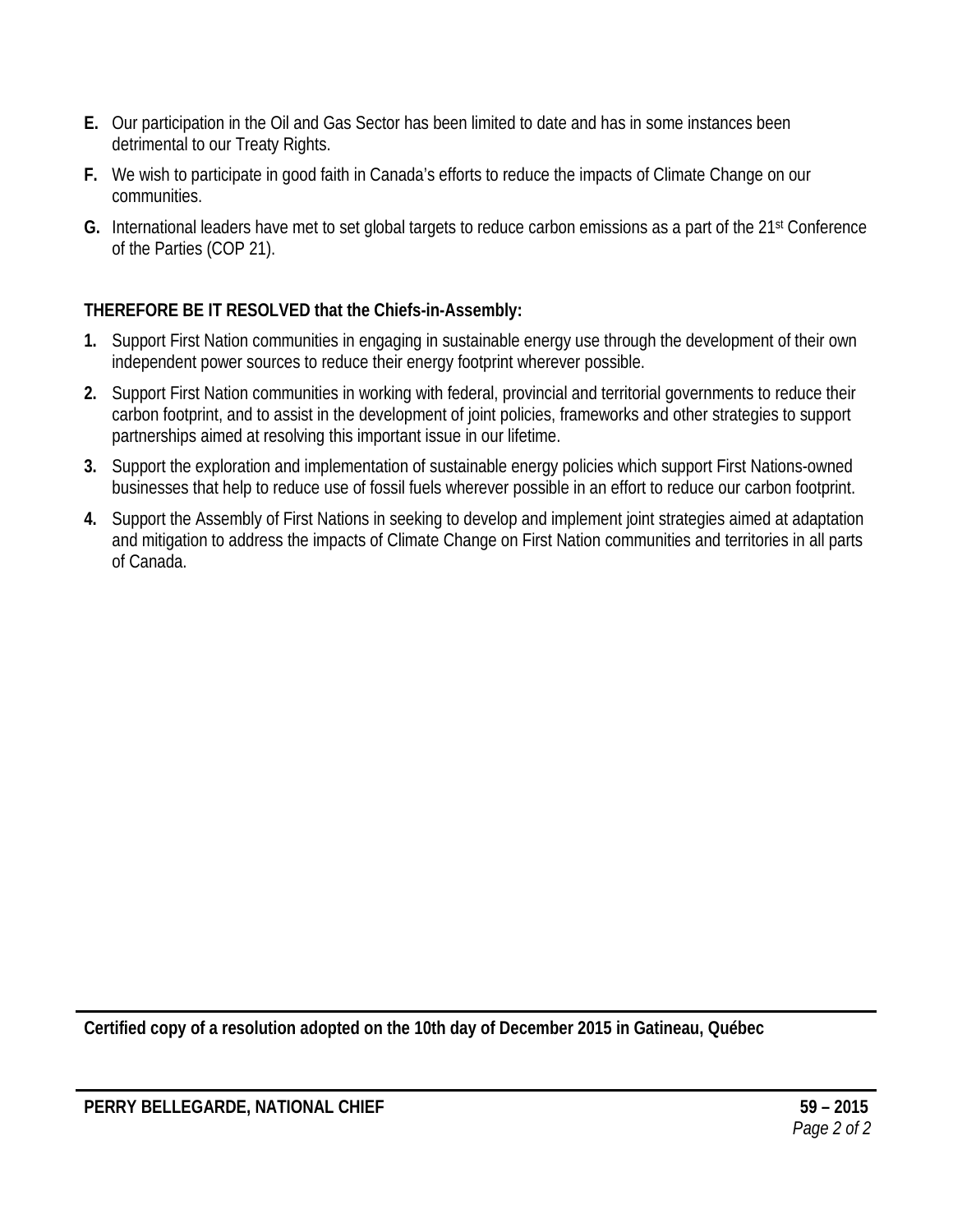#### **SPECIAL CHIEFS ASSEMBLY DECEMBER 8, 9, & 10, 2015; GATINEAU, QC Resolution no. 60/2015**

| TITLE:              | Support for a National Guardian Program                           |
|---------------------|-------------------------------------------------------------------|
| SUBJECT:            | Lands and Resources                                               |
| <b>MOVED BY:</b>    | Chief Jean-Charles Piétacho, Conseil des Innue de Ekuanitshit, QC |
| <b>SECONDED BY:</b> | Chief Tammy Cook-Searson, Lac La Ronge First Nation, SK           |
| <b>DECISION</b>     | Carried by Consensus                                              |

#### **WHEREAS:**

- **A.** The United Nations Declaration on the Rights of Indigenous Peoples states:
	- **i.** Article 3: Indigenous peoples have the right to self-determination. By virtue of that right they freely determine their political status and freely pursue their economic, social and cultural development.
	- **ii.** Article 32 (2): States shall consult and cooperate in good faith with the indigenous peoples concerned through their own representative institutions in order to obtain their free and informed consent prior to the approval of any project affecting their lands or territories and other resources, particularly in connection with the development, utilization or exploitation of mineral, water or other resources.
- **B.** All First Nations have a profound relationship with the land and all of its resources based on occupation since time immemorial and this relationship is expressed by a cultural responsibility for the land. As such, First Nations are the rightful managers and watchers of our lands.
- **C.** First Nations are also responsible for ensuring First Nations knowledge on land management is respected and maintained.
- **D.** First Nations lands are under unprecedented development pressure and we urgently need financial and technical capacity to ensure that any and all development or protection plans meet the needs, desires and aspirations of our communities as directed by our communities.
- **E.** In Australia, the Working on Country program has produced stable and meaningful employment for a large number of trained rangers across Indigenous Australia, which has resulted in the unprecedented improvement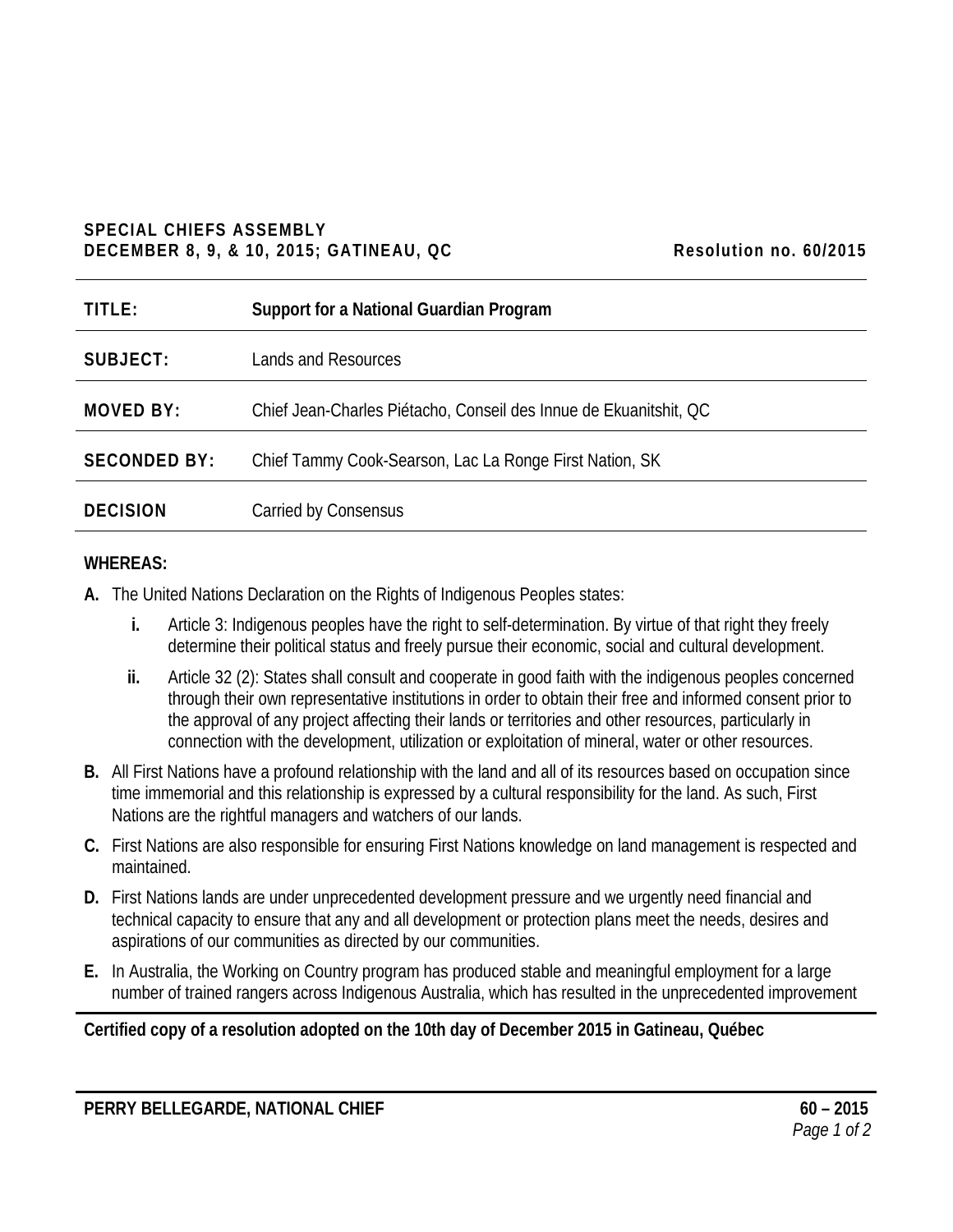of socioeconomic conditions for participating communities, and in better planning and management plans and tools, including the establishment of Indigenous Protected Areas.

- **F.** Dechinta, Bush University Centre for Research and Learning, in the Northwest Territories, is recognized for its leadership in Indigenous land-based education, and has developed and is delivering a university-accredited pilot Indigenous Boreal Guardians Program and is working towards the development of a permanent Indigenous Guardians program, which it is hoped can be applied at a local and regional level across Canada.
- **G.** There are a number of successful community-based Guardian and Ranger programs across Canada.

# **THEREFORE BE IT RESOLVED that the Chiefs-in-Assembly:**

- **1.** Fully support the concept of Indigenous Guardian programs to support First Nations land management and oversight in their territories based on a cultural responsibility for the land.
- **2.** Mandate the National Chief and Executive to support and assist in the development of a concerted and grassroots-led effort for a nationally-funded Indigenous Guardians program in Canada.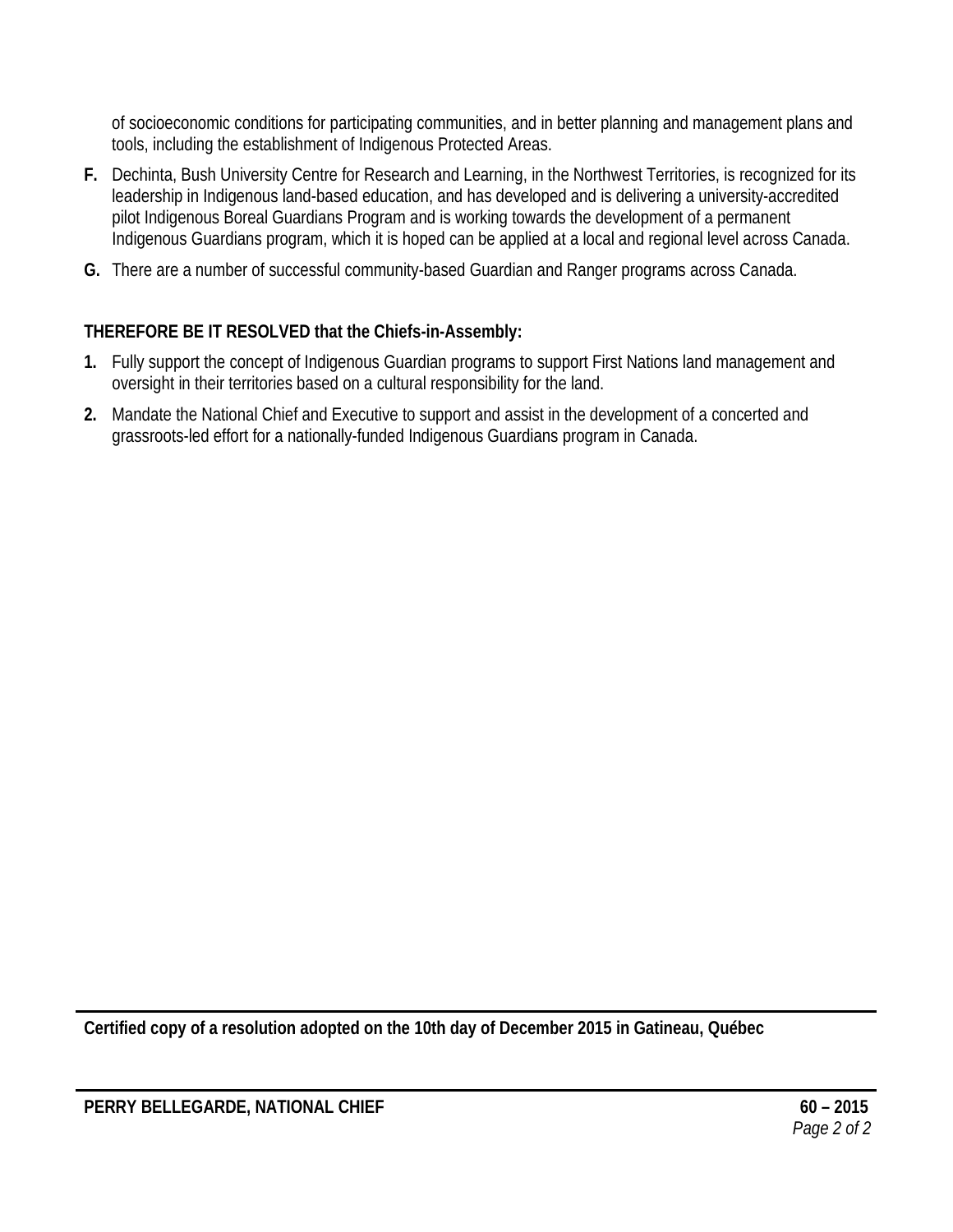#### **SPECIAL CHIEFS ASSEMBLY DECEMBER 8, 9, & 10, 2015; GATINEAU, QC Resolution no. 61/2015**

| Resolution no. 61/2015 |  |  |
|------------------------|--|--|
|------------------------|--|--|

| TITLE:              | Prohibit Development in the Calving and Post-calving Grounds of the Caribou Herd |
|---------------------|----------------------------------------------------------------------------------|
| SUBJECT:            | Lands and Environment                                                            |
| <b>MOVED BY:</b>    | Chief Doris Bill, Kwanlin Dun First Nation, YT                                   |
| <b>SECONDED BY:</b> | Millie Olsen, Proxy, Na-cho Ny'a'k Dun First Nation, YT                          |
| <b>DECISION</b>     | Carried by Consensus                                                             |

### **WHEREAS:**

- **A.** The United Nations Declaration on the Rights of Indigenous Peoples states:
	- **i.** Article 3: Indigenous peoples have the right to self-determination. By virtue of that right they freely determine their political status and freely pursue their economic, social and cultural development.
	- **ii.** Article 32 (2): States shall consult and cooperate in good faith with the indigenous peoples concerned through their own representative institutions in order to obtain their free and informed consent prior to the approval of any project affecting their lands or territories and other resources, particularly in connection with the development, utilization or exploitation of mineral, water or other resources.
- **B.** For thousands of years our ancestors, the Gwich'in Nation of northeast Alaska and northwest Canada, have relied on caribou for subsistence, and continue today to subsist on the Porcupine Caribou Herd, which is essential to meet the nutritional, cultural and spiritual needs of our peoples.
- **C.** The Gwich'in have the inherent right to continue our own way of life, and that this right is recognized and affirmed in the international covenants on human rights. Article 1 of both the International Covenant of Civil and Political Rights, and the International Covenant on Economic, Social and Cultural Rights read, in part: "…In no case may a people be deprived of their own means of subsistence".
- **D.** The health and productivity of the Porcupine Caribou Herd, and their availability to Gwich'in communities, and the very future of our peoples are endangered by proposed oil and gas exploration and development in the calving and post-calving grounds in the 1002 area of the Arctic National Wildlife Refuge.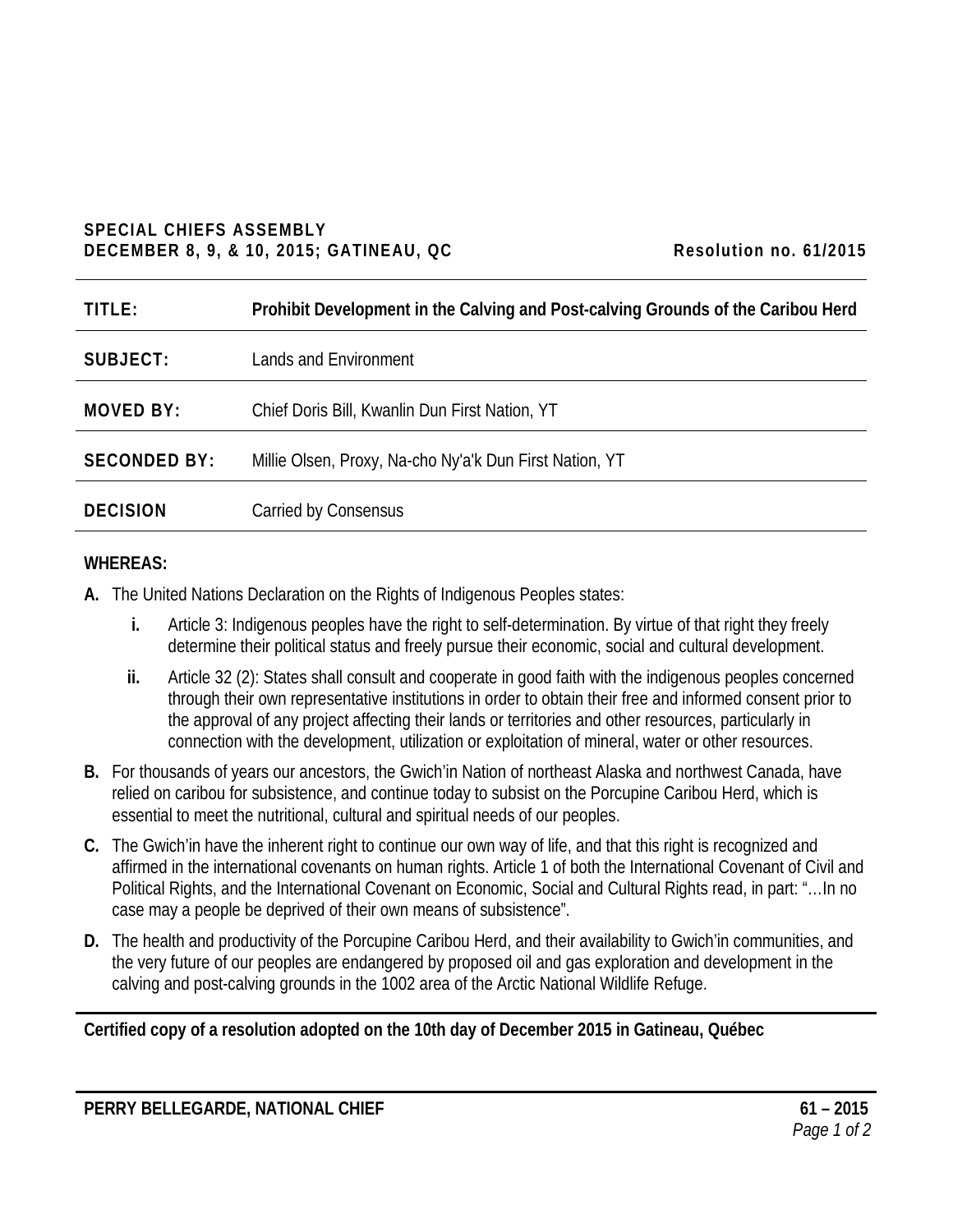- **E.** The entire Gwich'in Nation was called together by our chiefs in Arctic Village in 1988 to carefully address this issue and to seek the advice of our elders.
- **F.** The Gwich'in people of every community from Arctic Village, Venetie, Fort Yukon, Beaver, Chalkyitsik, Birch Creek, Stevens Village, Circle, and Eagle Village, in Alaska; and from Old Crow, Fort McPherson, Arctic Red River, Aklavik, and Inuvik, in Canada, have reached a consensus in our traditional way, and now speak with a single voice.

- **1.** Continue to call upon the United States Congress and President to recognize the rights of our Gwich'in peoples to continue to live our way of life by prohibiting development in the calving and post-calving grounds of the Porcupine Caribou Herd.
- **2.** That the 1002 area of the Arctic National Wildlife Refuge be designated as wilderness to achieve this end.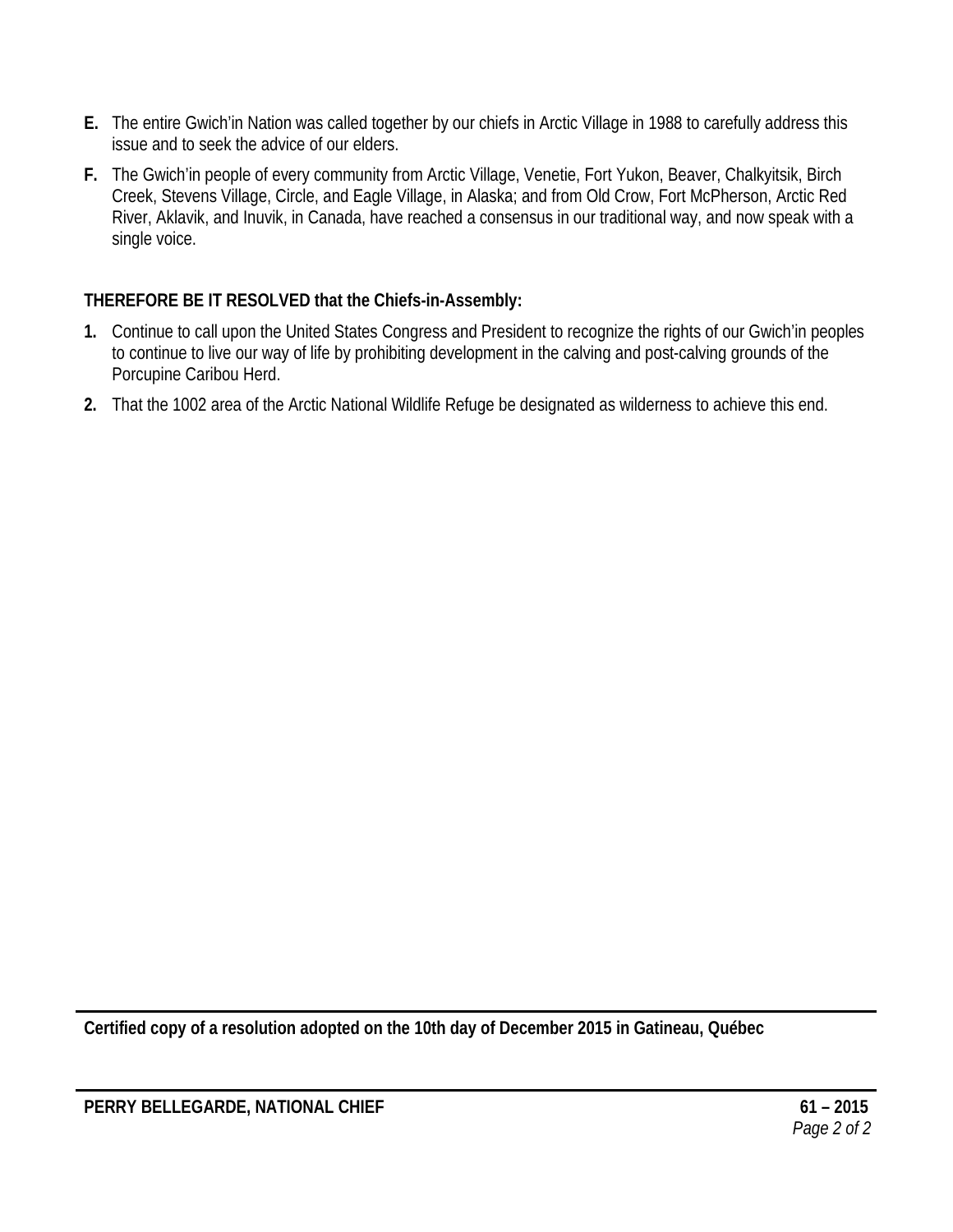#### **SPECIAL CHIEFS ASSEMBLY DECEMBER 8, 9, & 10, 2015; GATINEAU, QC Resolution no. 62/2015**

| TITLE:              | Support for Assembly of Manitoba Chiefs Appeal on Teulon Residence |
|---------------------|--------------------------------------------------------------------|
| SUBJECT:            | Indian Residential Schools                                         |
| <b>MOVED BY:</b>    | Mike Morris, Proxy, Kasabonika First Nation, ON                    |
| <b>SECONDED BY:</b> | Gord Peters, Proxy, Delaware Nation (Moravian of the Thames), ON   |
| <b>DECISION</b>     | Carried by Consensus                                               |

#### **WHEREAS:**

- **A.** The United Nations Declaration on the Rights of Indigenous Peoples states:
	- **i.** Article 8 (2): States shall provide effective mechanisms for prevention of, and redress for:
		- a) Any action which has the aim or effect of depriving them of their integrity as distinct peoples, or of their cultural values or ethnic identities.
		- d) Any form of forced assimilation or integration.
- **B.** The Assembly of Manitoba Chiefs (AMC) made an unsuccessful application to the Court of Queen's Bench to have the Teulon Residence listed as an Indian Residential School in Schedule "F" of the Indian Residential School Settlement Agreement (IRSSA).
- **C.** The AMC filed a Notice of Appeal which was not perfected and was subsequently deemed abandoned by the Manitoba Court of Appeal.
- **D.** The AMC filed an unsuccessful Notice of Motion to have the deemed abandonment set aside.
- **E.** The AMC has subsequently filed an appeal to the Manitoba Court of Appeal related to the unsuccessful Notice of Motion.
- **F.** The Motion to set aside the abandonment is being opposed by the Attorney General of Canada (AGC) and the AGC can provide instructions to withdraw its opposition, thus allowing the appeal of the Teulon Residence decision to proceed for hearing by the Manitoba Court of Appeal in a timelier manner.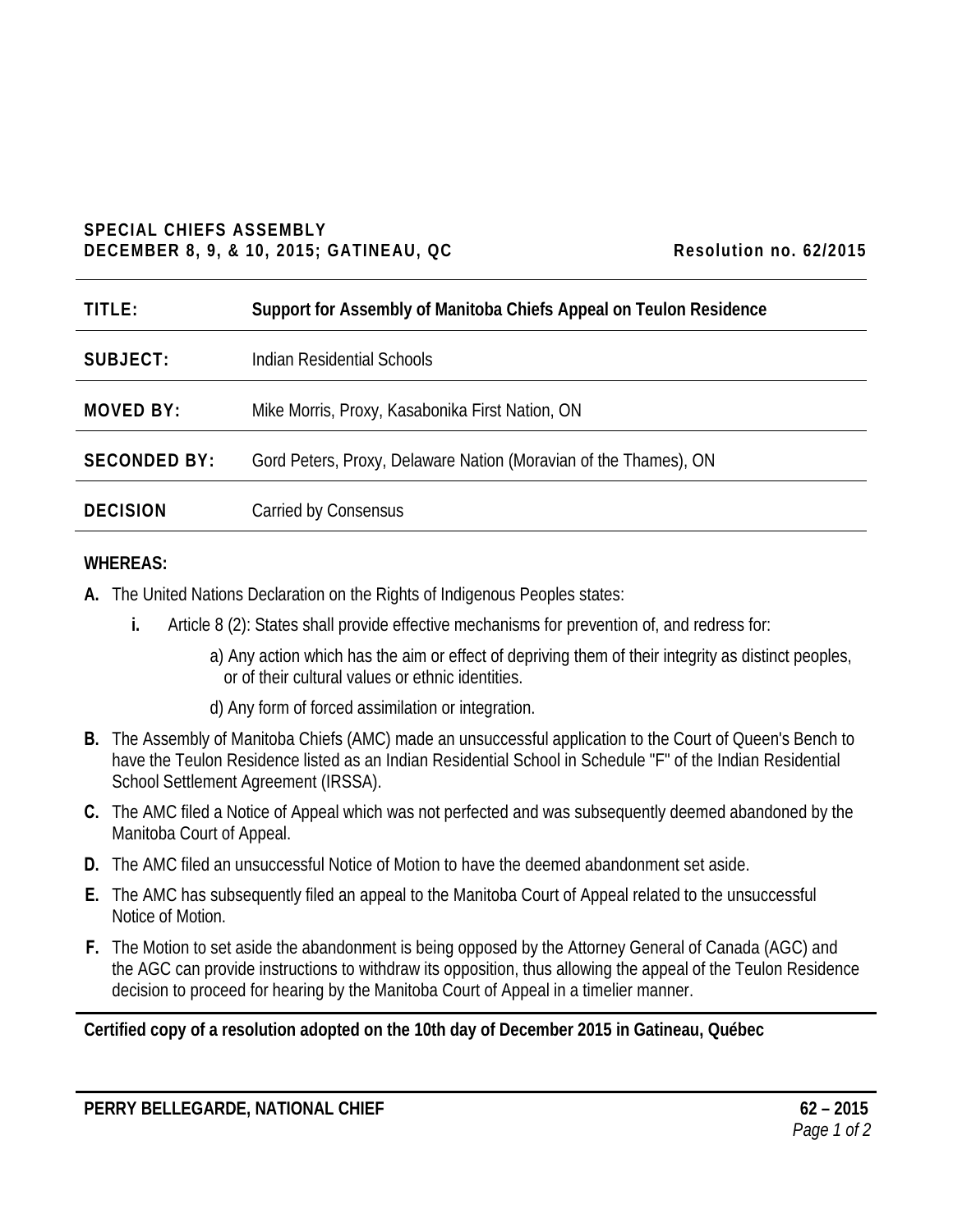**G.** Should the Teulon Residence be added to the IRSSA, 1,700 former Teulon Residence students will benefit under the IRSSA in the form of the Common Experience Payment and the right to file abuse claims under the Independent Assessment Process.

## **THEREFORE BE IT RESOLVED that the Chiefs-in-Assembly:**

**1.** Direct the AFN Executive Committee to hold a meeting with the Attorney General of Canada in order to request that she withdraws opposition to the abandoned Notice of Appeal and consent to the matter to be heard by the Manitoba Court of Appeal.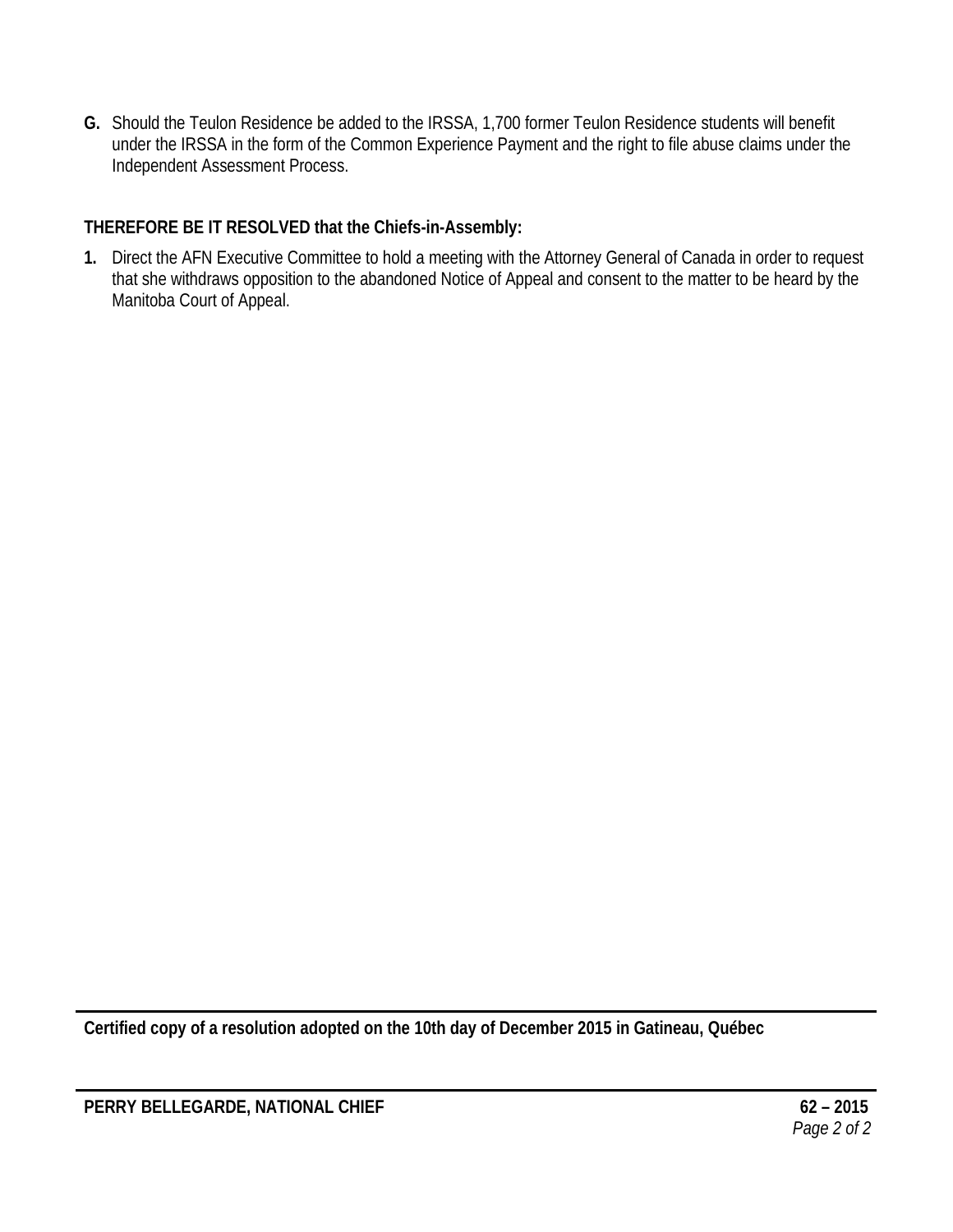#### **SPECIAL CHIEFS ASSEMBLY DECEMBER 8, 9, & 10, 2015; GATINEAU, QC Resolution no. 63/2015**

| TITLE:              | Support for Entry by Conservation Officers on Treaty Lands |
|---------------------|------------------------------------------------------------|
| SUBJECT:            | <b>Treaty Lands</b>                                        |
| <b>MOVED BY:</b>    | Chief Aubrey Norman Whitehawk, Cote First Nation 366, SK   |
| <b>SECONDED BY:</b> | Chief Tammy Cook-Searson, Lac La Ronge First Nation, SK    |
| <b>DECISION</b>     | Carried by Consensus                                       |

#### **WHEREAS:**

- **A.** The United Nations Declaration on the Rights of Indigenous Peoples states:
	- **i.** Article 32 (2): States shall consult and cooperate in good faith with the indigenous peoples concerned through their own representative institutions in order to obtain their free and informed consent prior to the approval of any project affecting their lands or territories and other resources, particularly in connection with the development, utilization or exploitation of mineral, water or other resources.
- **B.** First Nations in Saskatchewan have inherent and Treaty rights to the lands and resources within Saskatchewan.
- **C.** The Ministry of Environment (MoE) and the Federation of Saskatchewan Indian Nations (FSIN) entered into discussions on a Protocol Agreement for entry of Conservation Officers onto our Treaty territories but no agreement was reached.
- **D.** The FSIN and MoE are currently working jointly on a draft Treaty Right to Hunt, Fish, Trap and Gather Protocol Agreement which would allow Conservation Officers onto Treaty lands, and a process by which to follow, both for the First Nations and the Conservation Officers.
- **E.** The draft Treaty Right to Hunt, Fish, Trap and Gather Protocol Agreement shall include provisions to hire First Nations liaison officers within the administration of the MoE, as previously provided by the Resource Management Personnel Program.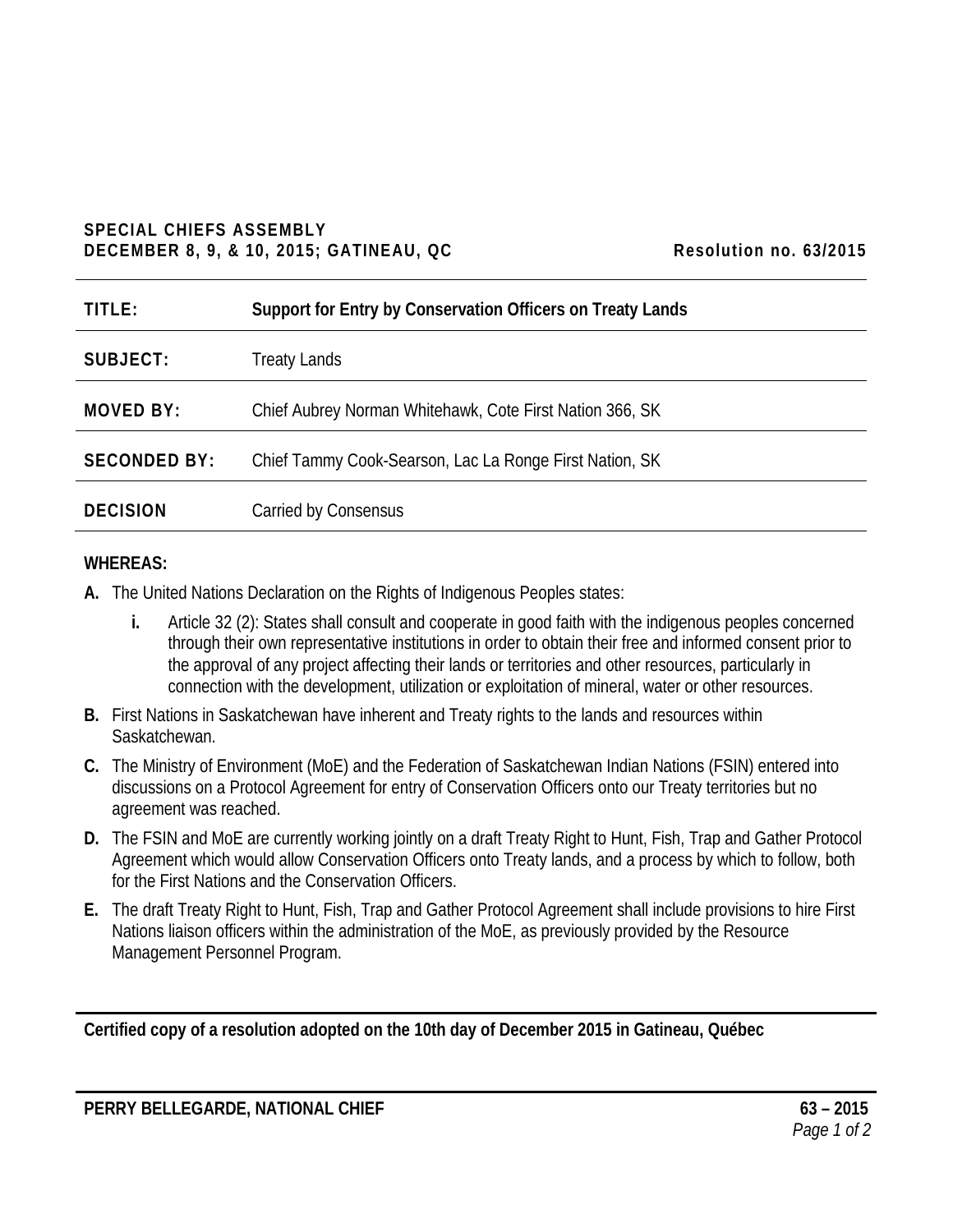**F.** This draft Treaty Right to Hunt, Fish, Trap and Gather Protocol Agreement aims to ensure that the jurisdiction of First Nations, through their Chiefs and Councils via Band Council Resolution (BCR), is respected and recognized when Conservation Officers enter onto our Treaty lands.

## **THEREFORE BE IT RESOLVED that the Chiefs-in-Assembly:**

- **1.** Endorse the on-going work in implementing a Final Protocol Agreement, between the Federation of Saskatchewan Indian Nations (FSIN) and Ministry of Environment.
- **2.** Support the FSIN to ensure the Final Protocol Agreement will recognize, incorporate, and be based upon Inherent Treaty and Indigenous Rights to Hunting, Fishing, Trapping and Gathering, and that this shall be reflected throughout the Agreement – which shall be entitled, *First Nations Inherent and Treaty Rights to Hunting, Fishing, Trapping and Gathering: Protocol Agreement for Entry of Conservations Officers on our Treaty Lands*.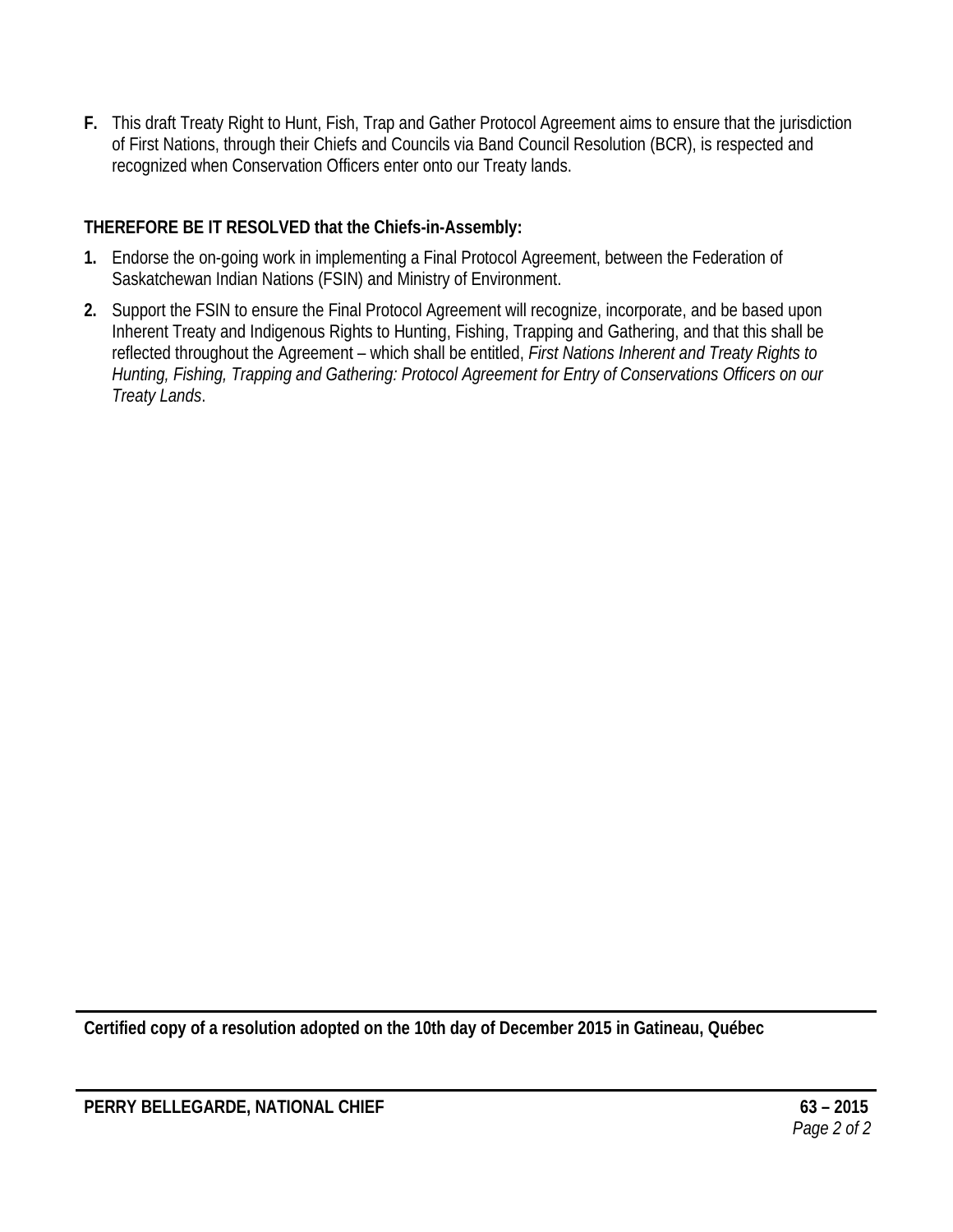#### **SPECIAL CHIEFS ASSEMBLY DECEMBER 8, 9, & 10, 2015; GATINEAU, QC Resolution no. 64/2015**

| Resolution no. 64/2015 |  |  |
|------------------------|--|--|
|------------------------|--|--|

| TITLE:              | Support for the Save the Evidence Campaign                       |
|---------------------|------------------------------------------------------------------|
| SUBJECT:            | Indian Residential Schools, Commemoration                        |
| MOVED BY:           | Chief Ava Hill, Six Nations of Grand River Territory, ON         |
| <b>SECONDED BY:</b> | Chief Leslee White-Eye, Chippewas of the Thames First Nation, ON |
| <b>DECISION</b>     | Carried by Consensus                                             |

#### **WHEREAS:**

- **A.** The United Nations Declaration on the Rights of Indigenous Peoples states:
	- **i.** Article 8 (2): States shall provide effective mechanisms for prevention of, and redress for:
		- a) Any action which has the aim or effect of depriving them of their integrity as distinct peoples, or of their cultural values or ethnic identities.
		- d) Any form of forced assimilation or integration.
- **B.** The Chiefs-in-Assembly represent the great Indigenous nations and civilizations of Turtle Island.
- **C.** These great civilizations gave birth to distinct virtues, values, intelligences, economies, ideologies, theologies and intellect.
- **D.** The independence of those distinct hallmarks of our civilizations were inhumanely colonized, ridiculed and abused.
- **E.** The practices of colonizing our great civilizations are crimes against humanity through the violation of our fundamental human, civil, political and linguistic rights, as defined by international covenants and declarations.
- **F.** This colonizing practice included the establishment of 139 Indian Residential Schools (IRS) across Canada which spanned 7 generations of our collective Indigenous humanity, or 150 years.
- **G.** Only 9 IRS buildings remain standing to some degree in all of Canada, with two in Ontario.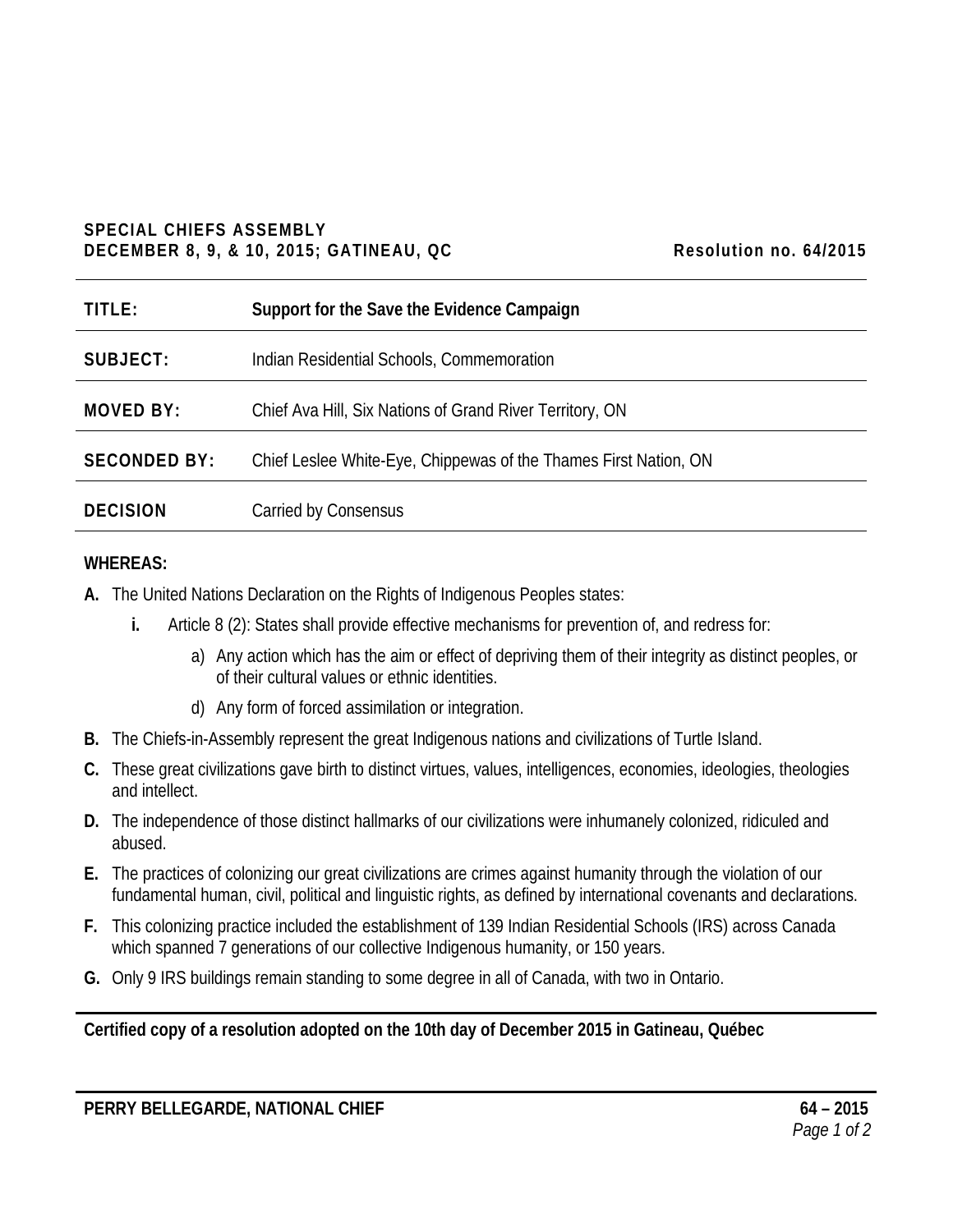- **H.** The Truth and Reconciliation Commission of Canada's (TRC) Calls to Action inspires us to create memorials or commemorations of this sad chapter of Canadian history.
- **I.** Specifically, TRC Call to Action #68, states:
	- **i.** We call upon the Federal Government, in collaboration with Aboriginal Peoples and the Canadian Museums Association, to mark the 150th anniversary of Canadian Confederation in 2017 by establishing a dedicated national funding program for commemoration projects on the theme of reconciliation.
- **J.** The Onkwehonweh of the Six Nations of Grand River in partnership with the Woodland Cultural Centre have begun the process of commemoration by restoring the former Mohawk Institute Indian Residential School, into an interpretation centre that honours the legacy of its 15,000 students.
- **K.** The theme to this commemoration project is "Save the Evidence" which is meant to bear witness to this dark chapter in Canadian history.
- **L.** This project also has the support of the Chiefs of Ontario.

**1.** Support the Save the Evidence campaign launched by the Onkwehonweh People of the Six Nations of Grand River, in partnership with the Woodland Cultural Centre, which honours the legacy and the sacrifice of the 15,000 students who attended the Mohawk Institute Indian Residential School from 1831-1970.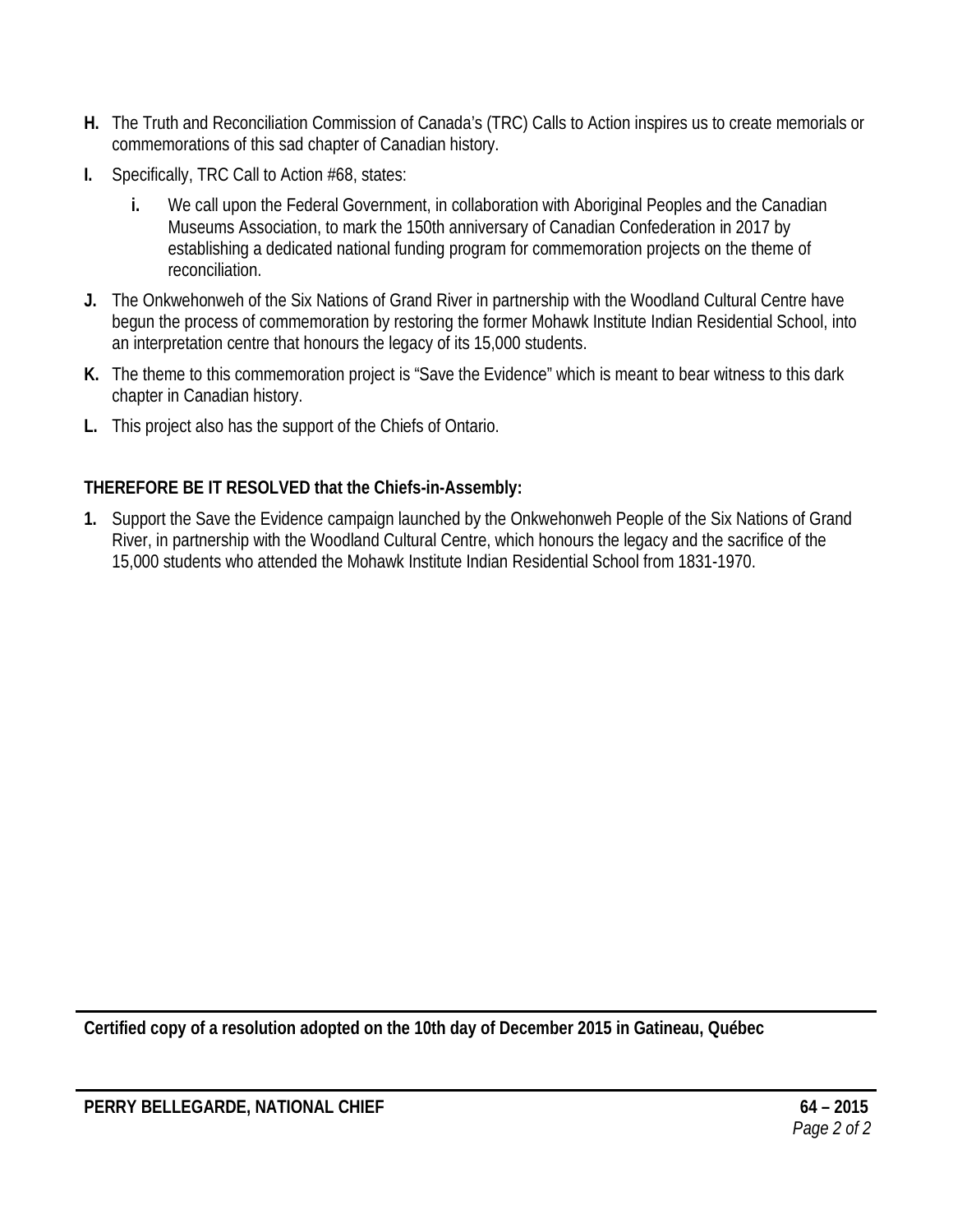#### **SPECIAL CHIEFS ASSEMBLY DECEMBER 8, 9, & 10, 2015; GATINEAU, QC** Resolution no. 65/2015

| TITLE:              | Support for First Nations for the Safe Water Project                     |
|---------------------|--------------------------------------------------------------------------|
| SUBJECT:            | <b>Drinking Water</b>                                                    |
| <b>MOVED BY:</b>    | Chief Tom Bressette, Chippewas of Kettle & Stoney Point First Nation, ON |
| <b>SECONDED BY:</b> | Chief Michael LeBourdais, Whispering Pines/Clinton First Nation, BC      |
| <b>DECISION</b>     | <b>Carried by Consensus</b>                                              |

#### **WHEREAS:**

- **A.** The United Nations Declaration on the Rights of Indigenous Peoples states:
	- **i.** Article 32 (1): Indigenous peoples have the right to determine and develop priorities and strategies for the development or use of their lands or territories and other resources.
	- **ii.** Article 32 (2): States shall consult and cooperate in good faith with the indigenous peoples concerned through their own representative institutions in order to obtain their free and informed consent prior to the approval of any project affecting their lands or territories and other resources, particularly in connection with the development, utilization or exploitation of mineral, water or other resources.
	- **iii.** Article 32 (3): States shall provide effective mechanisms for just and fair redress for any such activities, and appropriate measures shall be taken to mitigate adverse environmental, economic, social, cultural or spiritual impact.
- **B.** The Assembly of First Nations passed the National Water Declaration in 2010, which affirms that First Nations have inherent and human rights to water for basic human needs, sanitation, and social, economic, cultural and ceremonial purposes.
- **C.** The Government of Canada has passed into law the *Safe Drinking Water for First Nations Act.*
- **D.** First Nations will be required to meet the standards described in the *Safe Drinking Water for First Nations Act*.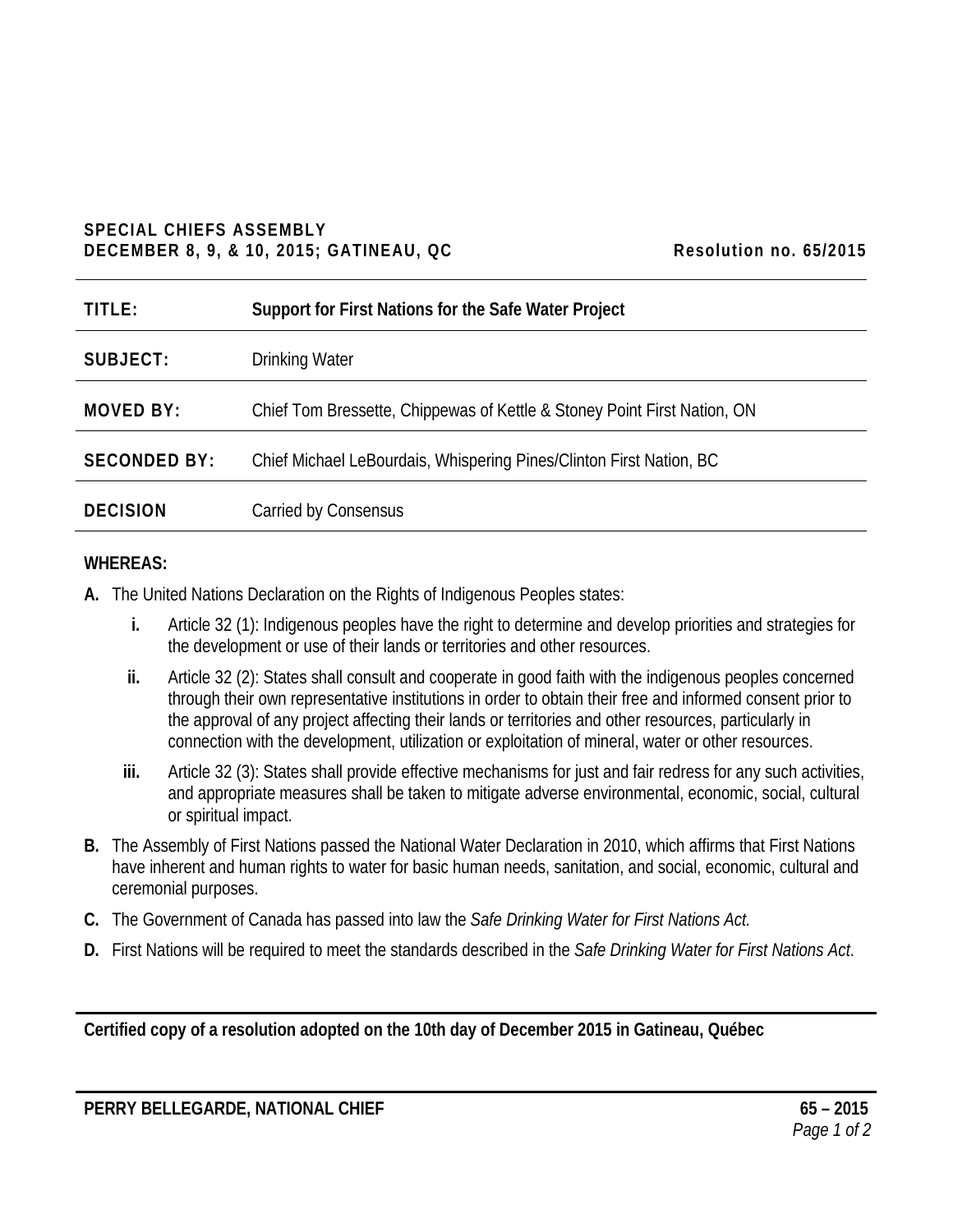- **E.** The Assembly of First Nations (AFN) passed a resolution on December 16, 2010, which called upon the Minister of Indian Affairs to work collaboratively with the AFN to follow through on the commitment to address First Nations concerns with the lack of clean drinking water, including the recommendations and general content of the Report of the Expert Panel on Safe Drinking Water for First Nations.
- **F.** There are 164 drinking water advisories affecting 117 First Nations communities across Canada (as of October 2015).
- **G.** Prime Minister Trudeau, during the 2015 federal election campaign, committed to eliminating boil water advisories in First Nations communities within five years.
- **H.** The Government of Canada has committed to building a Nation-to-Nation relationship with First Nations across Canada that is guided by the principles of recognition of Inherent and Treaty rights, respect, cooperation and partnership.
- **I.** The Safe Water Project has proven to be effective in eliminating short, medium and long-term boil water advisories, and in strengthening the capacity of and empowering First Nations communities to manage their water systems.

**1.** Support the Safe Water Project as an approach to minimize and prevent boil water advisories and to empower communities to effectively manage their own water systems, by providing training, certification and support to water operators and personnel; deploying TRITON – Intelligent Surveillance™ technology, which allows communities to continuously and remotely monitor the quality of their water; and providing licensed operational personnel to support local operators as they pursue certification.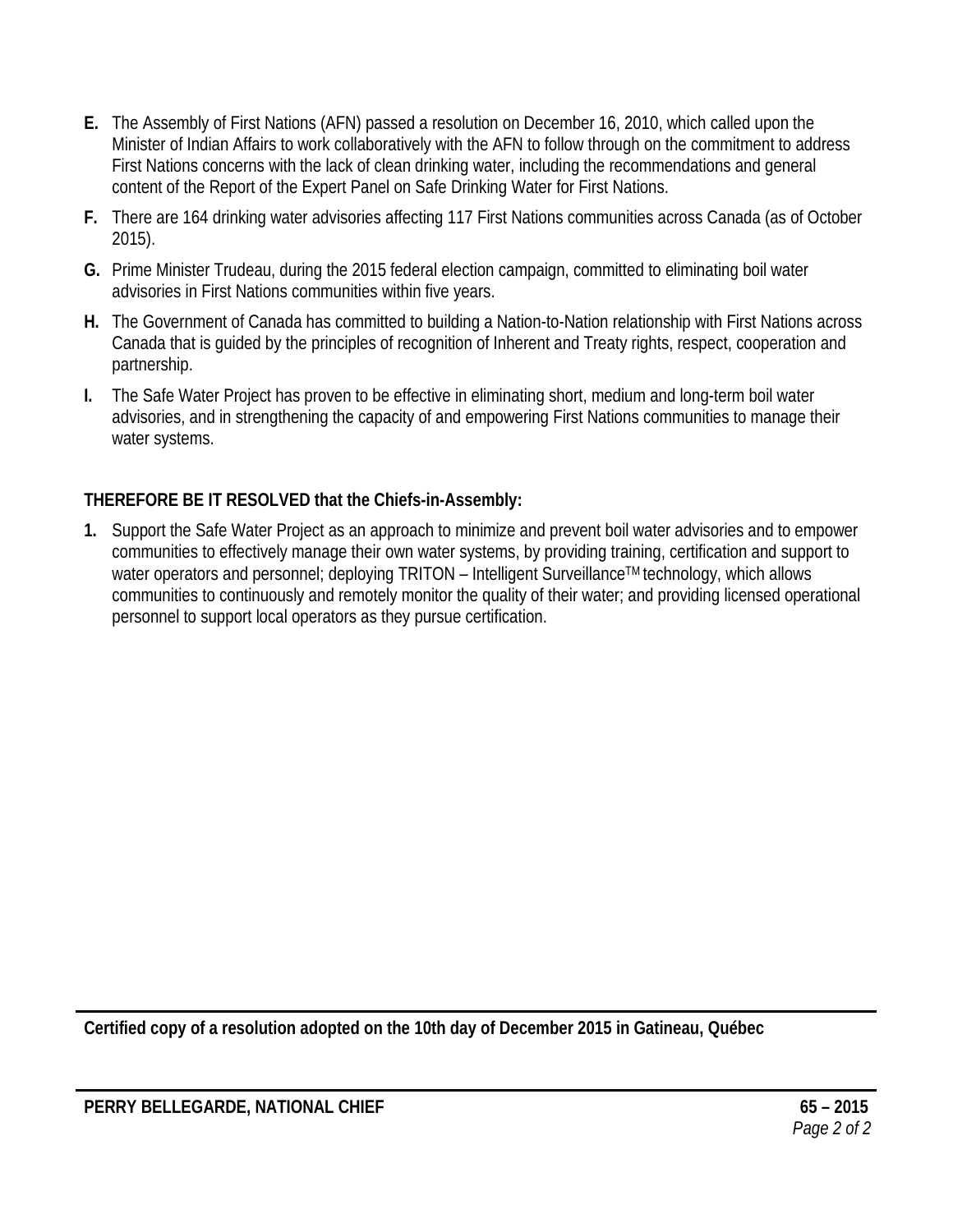#### **SPECIAL CHIEFS ASSEMBLY DECEMBER 8, 9, & 10, 2015; GATINEAU, QC Resolution no. 66/2015**

| TITLE:              | Review of the Saskatchewan Provincial Regulation 20 on Special Education<br><b>Funding</b> |
|---------------------|--------------------------------------------------------------------------------------------|
| SUBJECT:            | Education                                                                                  |
| <b>MOVED BY:</b>    | Chief Pauline Whitehead, Yellow Quill First Nation, SK                                     |
| <b>SECONDED BY:</b> | Chief Tammy Cook-Searson, Lac La Ronge First Nation, SK                                    |
| <b>DECISION</b>     | Carried by Consensus                                                                       |

#### **WHEREAS:**

- **A.** Article 14 of the United Nations Declaration on the Rights of Indigenous Peoples affirms:
	- **i.** (1): Indigenous peoples have the right to establish and control their educational systems and institutions providing education in their own languages, in a manner appropriate to their cultural methods of teaching and learning.
	- **ii.** (2): Indigenous individuals, particularly children, have the right to all levels and forms of education of the State without discrimination.
	- **iii.** (3): States shall, in conjunction with indigenous peoples, take effective measures, in order for indigenous individuals, particularly children, including those living outside their communities, to have access, when possible, to an education in their own culture and provided in their own language.
- **B.** Education is an Inherent, Treaty and Indigenous Peoples Right.
- **C.** First Nations Control of First Nations education is a primary foundation of First Nations education.
- **D.** First Nations of Saskatchewan need to be dealt with fairly in provincial tuition agreements.
- **E.** Regulation 20 is the provincial regulation that puts special education funding under block funding.
- **F.** In a report commissioned by the Federation of Saskatchewan Indian Nations (FSIN) education and training secretariat it was noted that the Regulation 20 calculations were not being applied consistently in all tuition agreements and that there were some questionable practices.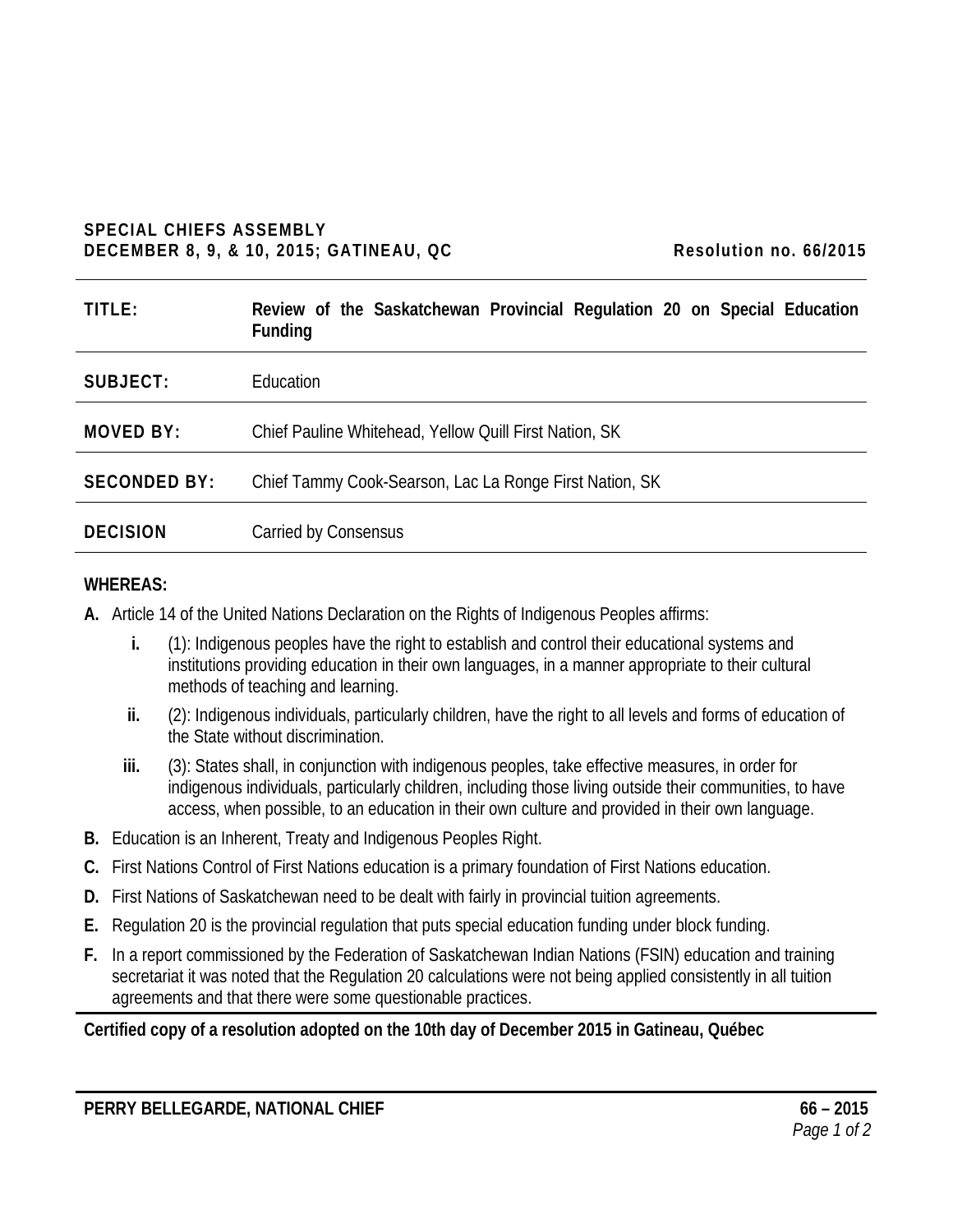**G.** In the provincial model, funding is allocated based on a percentage of students in the school division. The funding for Special Education is part of the block funding for schools. Accordingly when First Nations receive their invoice for their Regulation 20 amount they should not receive a second invoice for special education.

## **THEREFORE BE IT RESOLVED that the Chiefs-in-Assembly:**

**1.** Support the Federation of Saskatchewan Indian Nations in their mandate to direct the Province of Saskatchewan, Indigenous Affairs and Northern Development Canada, Saskatchewan School divisions and Saskatchewan First Nations to establish a working committee to review the actual costs as defined by Regulation 20.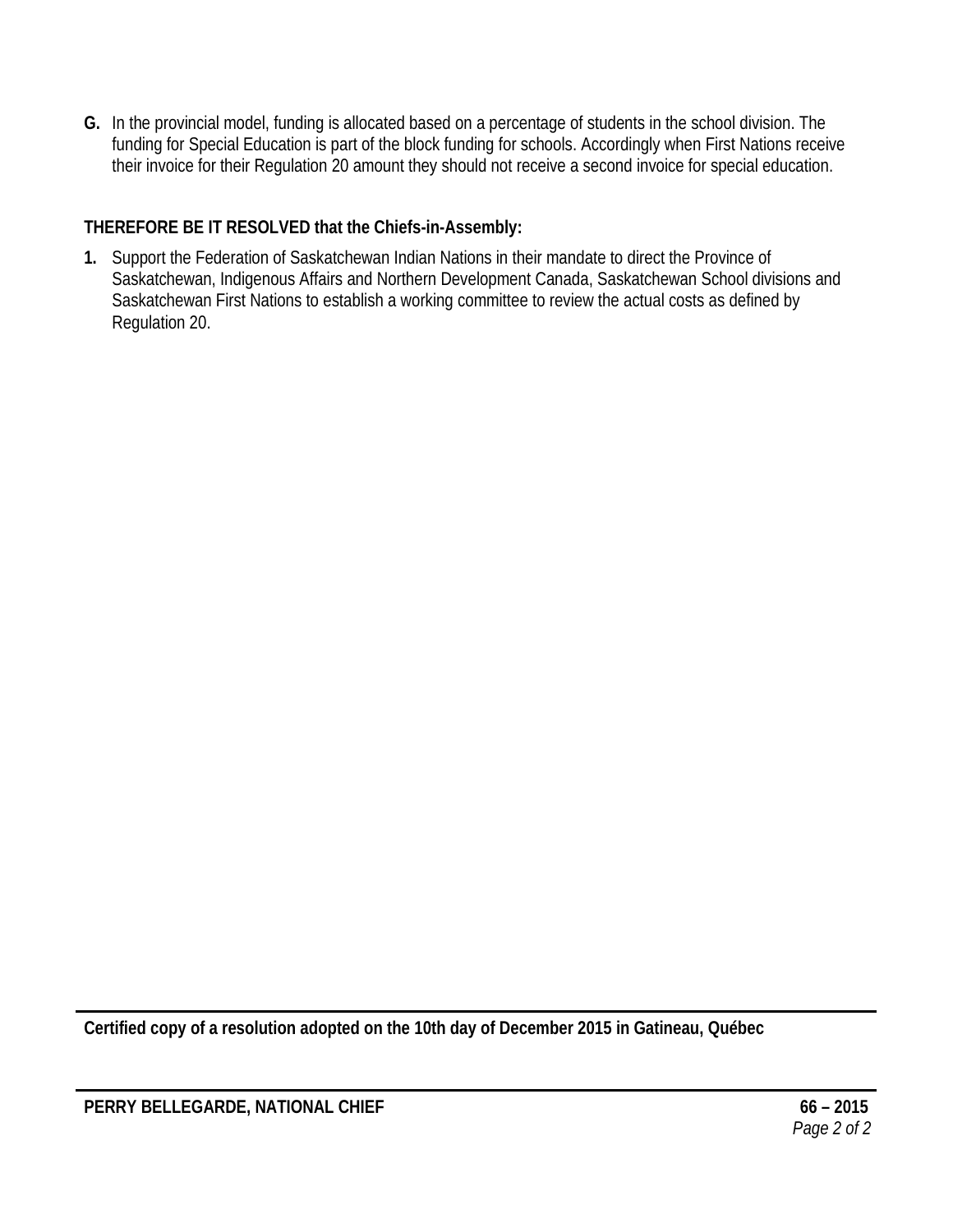#### **SPECIAL CHIEFS ASSEMBLY DECEMBER 8, 9, & 10, 2015; GATINEAU, QC** Resolution no. 67/2015

| TITLE:              | First Nation Certification and Accreditation and Federation of Saskatchewan Indian<br>Nations Certification and Accreditation Commission |
|---------------------|------------------------------------------------------------------------------------------------------------------------------------------|
| SUBJECT:            | Education                                                                                                                                |
| <b>MOVED BY:</b>    | Chief Leo Omani, Wahpeton Dakota First Nation, SK                                                                                        |
| <b>SECONDED BY:</b> | Chief Lyndon Musqua, Keeseekoose First Nation, SK                                                                                        |
| <b>DECISION</b>     | Carried by Consensus                                                                                                                     |

#### **WHEREAS:**

**A.** Article 14 of the United Nations Declaration on the Rights of Indigenous Peoples (the Declaration) affirms:

- **i.** (1): Indigenous peoples have the right to establish and control their educational systems and institutions providing education in their own languages, in a manner appropriate to their cultural methods of teaching and learning.
- **ii.** (2): Indigenous individuals, particularly children, have the right to all levels and forms of education of the State without discrimination.
- **iii.** (3): States shall, in conjunction with indigenous peoples, take effective measures, in order for indigenous individuals, particularly children, including those living outside their communities, to have access, when possible, to an education in their own culture and provided in their own language.
- **B.** There is a need to implement the inherent rights and powers of self-determination that includes the lawful capacity to provide for the certification of teachers/instructors/professors as well as the accreditation of curriculum, schools, institutions, programs and courses.
- **C.** Indian Control of Indian Education was implemented in the 1970s by the Federation of Saskatchewan Indian Nations (FSIN) and member bands.
- **D.** The FSIN's Education Commission is the governing body that has the legal capacity to provide for certification and accreditation.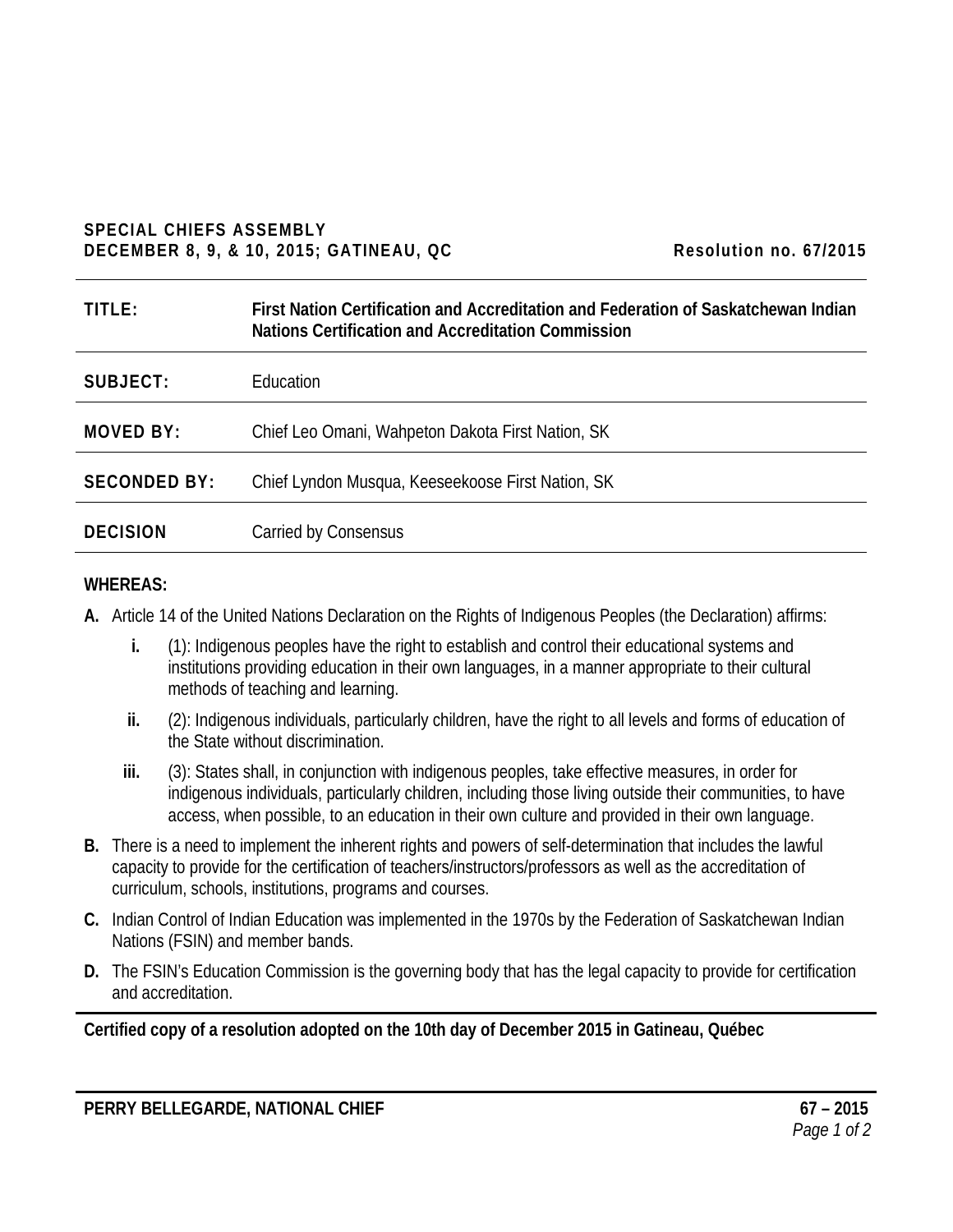- **E.** The federal government and the government of British Columbia have enacted federal/provincial laws recognizing the jurisdiction of First Nations over the accreditation of our curriculum, teachers, schools and postsecondary institutions.
- **F.** The Treaties recognize the right to education that includes the provision of schools, instructors, maintenance, operations and the right to post-secondary education.
- **G.** Our inherent rights and Treaty rights to education have to be implemented through community-based and intertribal traditional and contemporary education systems.

- **1.** Support the Federation of Saskatchewan Indian Nations (FSIN) in its mandate and authorization for the establishment and implementation of a First Nations Certification and Accreditation Commission under First Nations jurisdiction and laws.
- **2.** Support the First Nations Certification & Accreditation Commission including responsibilities for the certification and accreditation for kindergarten to grade twelve education and post-secondary education including curriculum development, certification of teachers, and accreditation of schools, colleges and institutes.
- **3.** Support the development in Saskatchewan of a First Nations Certification and Accreditation Commission Act establishing standards of certification and accreditation by First Nations, tribal/agency councils and the FSIN.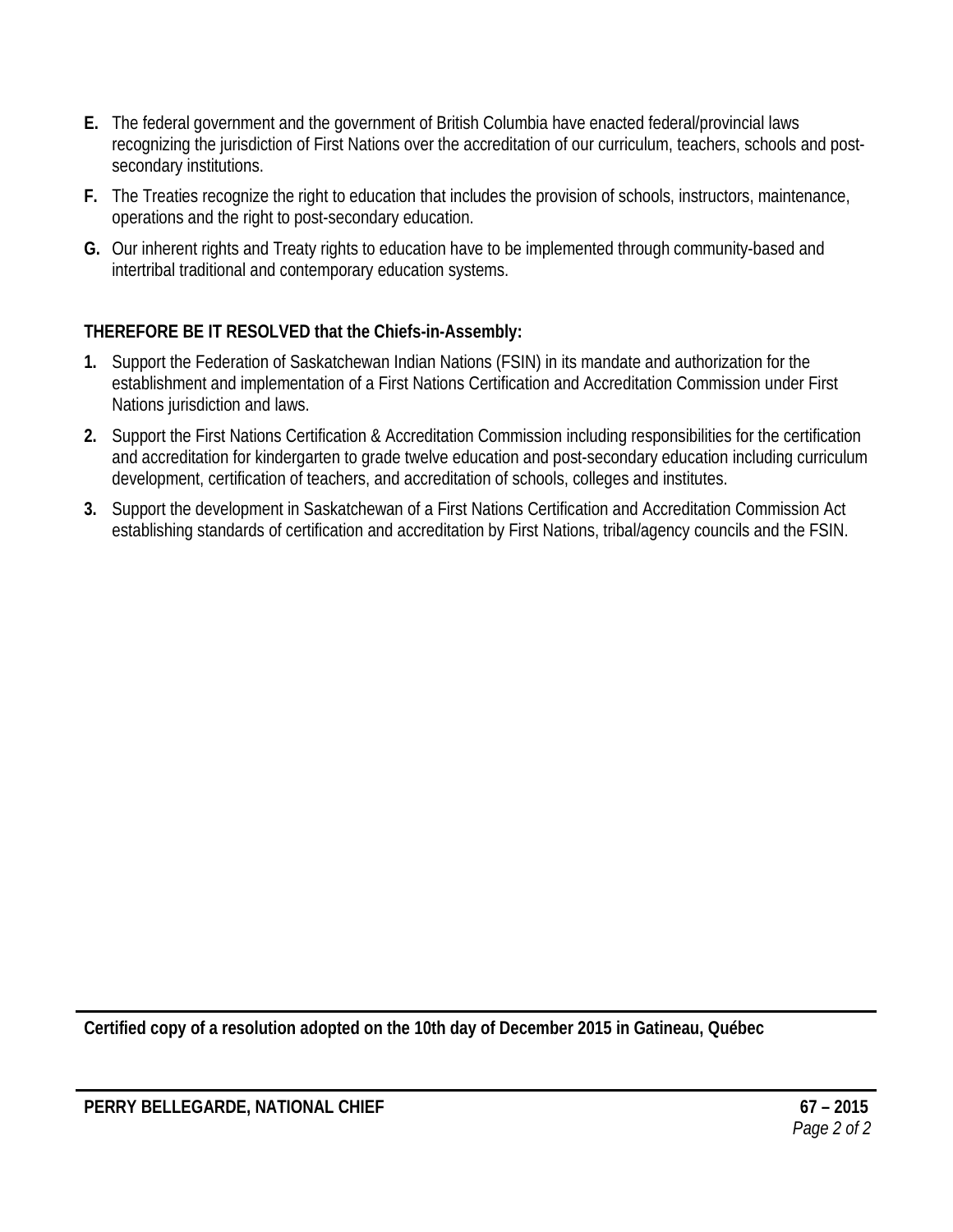#### **SPECIAL CHIEFS ASSEMBLY DECEMBER 8, 9, & 10, 2015; GATINEAU, QC Resolution no. 68/2015**

| TITLE:              | Support for Joint Letter of the Federation of Saskatchewan Indian Nations and the<br>Saskatchewan Ministry of Education |
|---------------------|-------------------------------------------------------------------------------------------------------------------------|
| SUBJECT:            | Education                                                                                                               |
| MOVED BY:           | Chief Leo Omani, Wahpeton Dakota First Nation, SK                                                                       |
| <b>SECONDED BY:</b> | Chief Tammy Cook-Searson, Lac La Ronge First Nation, SK                                                                 |
| <b>DECISION</b>     | Carried by Consensus                                                                                                    |

#### **WHEREAS:**

**A.** Article 14 of the United Nations Declaration on the Rights of Indigenous Peoples (the Declaration) affirms:

- **i.** (1): Indigenous peoples have the right to establish and control their educational systems and institutions providing education in their own languages, in a manner appropriate to their cultural methods of teaching and learning.
- **ii.** (2): Indigenous individuals, particularly children, have the right to all levels and forms of education of the State without discrimination.
- **iii.** (3): States shall, in conjunction with indigenous peoples, take effective measures, in order for indigenous individuals, particularly children, including those living outside their communities, to have access, when possible, to an education in their own culture and provided in their own language.
- **B.** Education is an inherent and Treaty right.
- **C.** First Nations Control of First Nations Education is a primary foundation of First Nations education systems.
- **D.** The Federation of Saskatchewan Indian Nations (FSIN) has entered into a new era of relationship-building with the Saskatchewan Ministry of Education and its First Nations educational partners.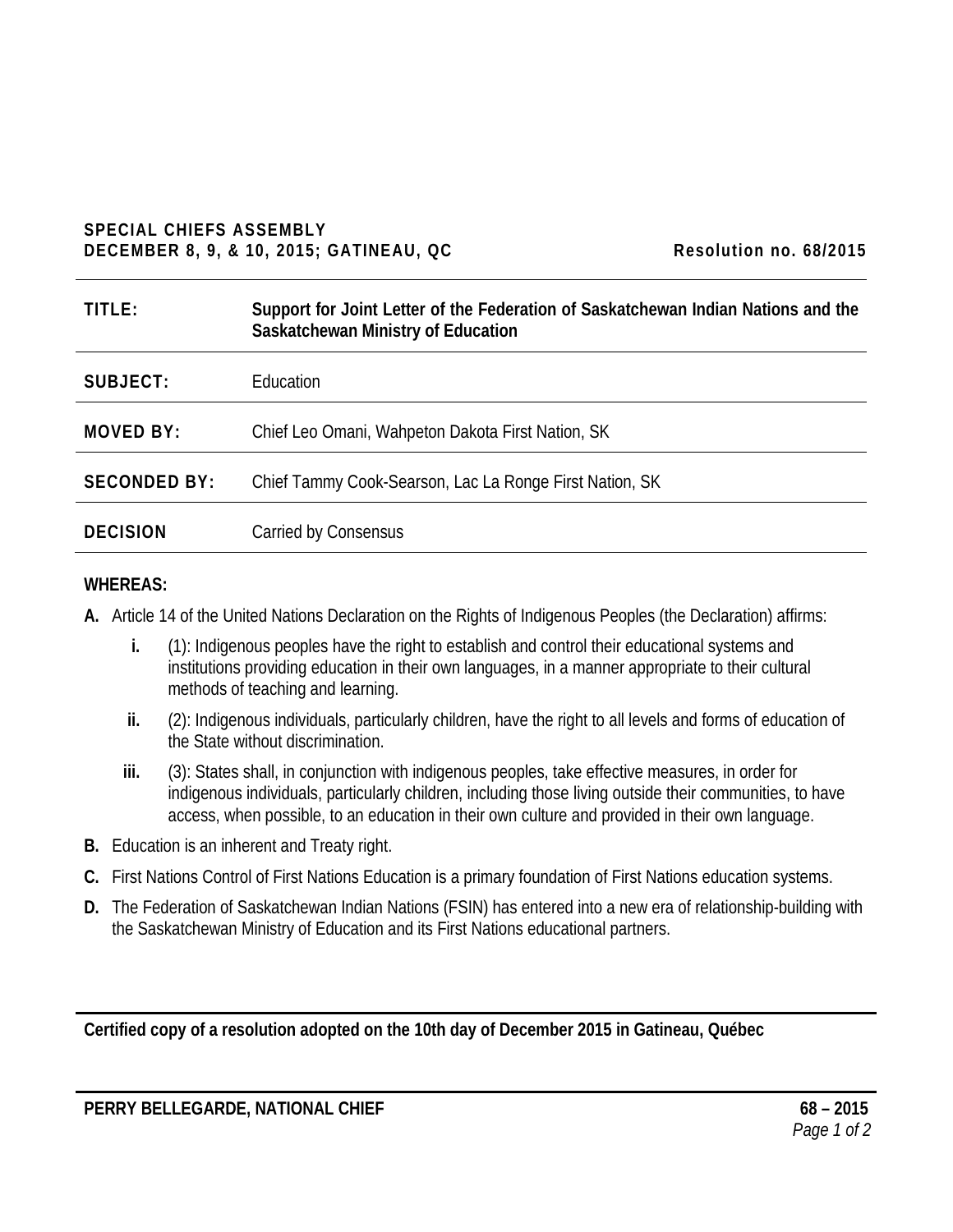**E.** A joint letter was signed by the FSIN executive member responsible for the Saskatchewan Indian Education and Training Commission and the Saskatchewan Minister of Education, outlining the meaningful change required to address the substandard educational outcomes affecting First Nations communities and students.

## **THEREFORE BE IT RESOLVED that the Chiefs-in-Assembly:**

**1.** Support the joint letter between the Saskatchewan Minister of Education and the Federation of Saskatchewan Indian Nations aimed at protecting the education interests of First Nations in Saskatchewan.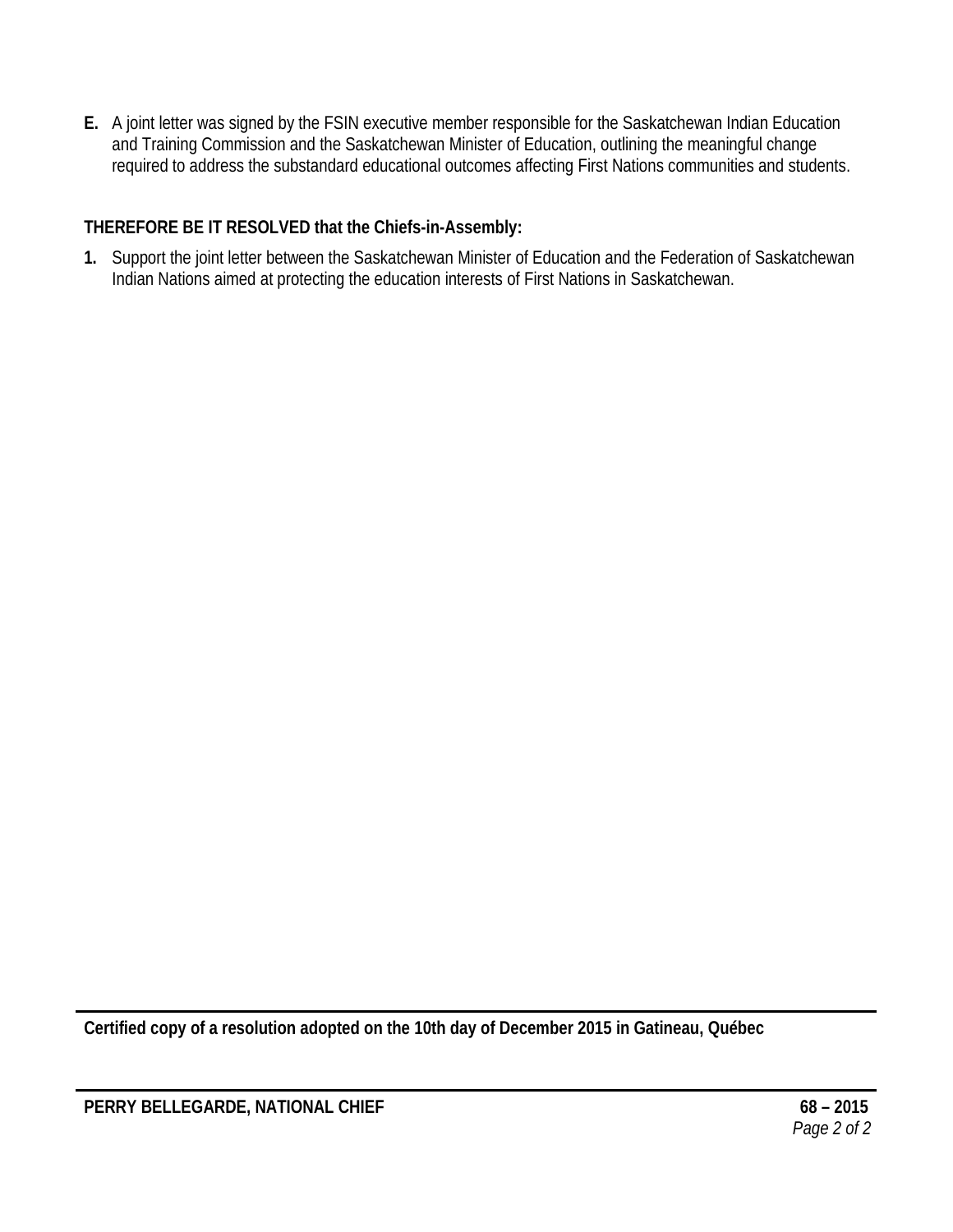#### **SPECIAL CHIEFS ASSEMBLY DECEMBER 8, 9, & 10, 2015; GATINEAU, QC Resolution no. 69/2015**

| TITLE:              | Request for an Independent Judicial Inquiry from the Quebec Government into<br>Police Conduct Towards Indigenous Women and Indigenous Persons in Quebec |
|---------------------|---------------------------------------------------------------------------------------------------------------------------------------------------------|
| SUBJECT:            | Justice                                                                                                                                                 |
| MOVED BY:           | Chief Serge Simon, Mohawk Council of Kanesatake, QC                                                                                                     |
| <b>SECONDED BY:</b> | Chief Maureen Chapman, Skawahlook First Nation, BC                                                                                                      |
| <b>DECISION</b>     | Carried by Consensus                                                                                                                                    |

#### **WHEREAS:**

- **A.** On October 22, 2015 the media reported on allegations of grave misconduct, including physical and sexual abuse, by certain members of the Sûreté du Québec towards Indigenous women in Val d'Or.
- **B.** Certain of these allegations were communicated in writing to the Government of Québec in May 2015.
- **C.** These allegations of misconduct by members of the Sûreté du Québec were investigated in the first instance by the Sûreté du Québec itself.
- **D.** After the media reports on October 22, 2015, the Government of Québec referred the investigation to the Police Service of the City of Montreal.
- **E.** These allegations are symptomatic of serious issues concerning systemic racism and discrimination by members of the Sûreté du Québec and other police forces in Québec against Indigenous persons.
- **F.** On October 23, 2015 the Assembly First Nations of Québec and Labrador (AFNQL) demanded that the Government of Québec establish an independent commission of inquiry to look into the allegations of police misconduct against Indigenous women in Val d'Or.
- **G.** On November 4, 2015 the AFNQL met with Premier Philippe Couillard of Québec to consider the appropriate response to the allegations of police misconduct toward Indigenous women in Val d'Or.
- **H.** After this meeting on November 4, 2015, the Premier of Québec proposed the establishment of a tripartite working platform comprising of representatives of the Government of Québec, First Nations and the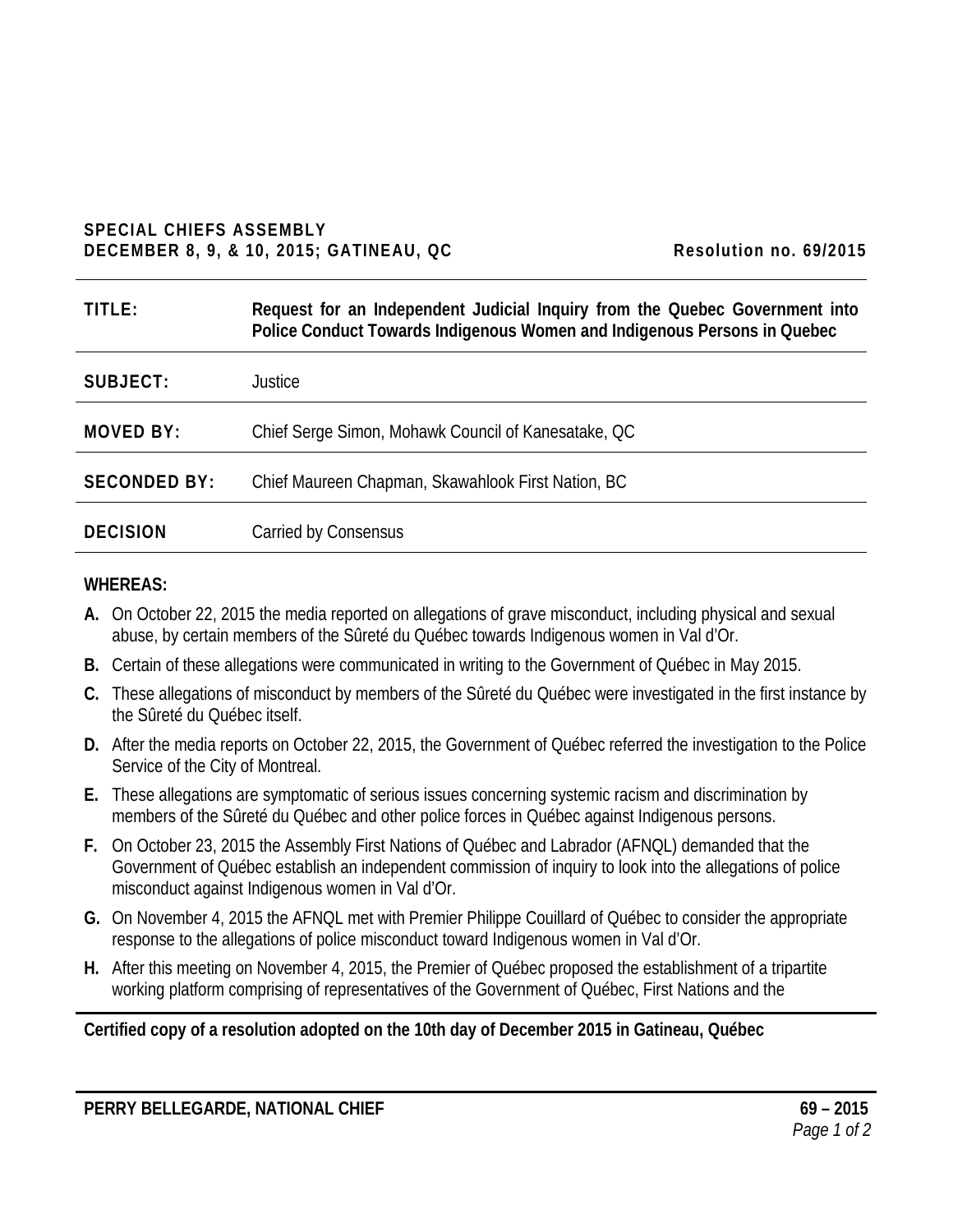Government of Canada to examine the practices of the police forces in Québec, particularly with regard to their work with Indigenous persons and to identify potential solutions for fostering trust between Indigenous persons and police forces in Québec.

- **I.** In light of the gravity and urgency of the matter, the AFNQL considered this response as unsatisfactory and reiterated its call for an independent judicial inquiry on the relationships between police forces and the members of First Nations in Québec.
- **J.** The media have reported that the Government of Québec intends not to establish a provincial commission of inquiry on the grounds that the National Inquiry to be held into Missing and Murdered Indigenous Women and Girls will deal with the same subjects.
- **K.** The media have also reported statements by the federal Minister of Indigenous and Northern Affairs that Québec should conduct its own inquiry as the National Inquiry on Missing and Murdered Indigenous Women and Girls will address the entire country, and will not be able to dwell on particular cases such as that of Val d'Or.
- **L.** The Assembly of First Nations (AFN) considers that, in any event, the scope and timing of the national inquiry on Missing and Murdered Indigenous Women and Girls announced on December 8, 2015 by the Government of Canada will make it impossible for this National Inquiry to address the urgent and specific issues of police misconduct towards Aboriginal women in Val d'Or and Indigenous persons in Québec.
- **M.** The independent judicial inquiry demanded by the AFNQL is needed to address these specific and urgent issues and will complement the national inquiry on Missing and Murdered Indigenous Women and Girls.
- **N.** On December 7, 2015 the Chiefs of the AFNQL adopted a resolution calling for an immediate independent judicial inquiry on the broader relationship between the police services all across Quebec and the First Nations.
- **O.** On December 7, 2015 the City of Val d'Or adopted Resolution 2015-591 to the following effect:
	- **i.** "THAT the City of Val-d'Or, in solidarity with its partners and neighbours the First Nations, requests the Government of Quebec to establish a provincial commission of inquiry to examine in an effective way discrimination and racism in the public security forces and the administration of justice in Quebec."
- **P.** It is appropriate for the AFN to express its support for these calls for the immediate establishment by the Government of Québec of an independent judicial inquiry to look into allegations of misconduct by members of the Sûreté du Québec towards Indigenous women in Val d'Or and by members of police forces towards Aboriginal persons in Québec for the purpose of making recommendations to improve relations between police forces and Indigenous persons in Québec and to address systemic issues of racism and discrimination.

## **THEREFORE BE IT RESOLVED that the Chiefs-in-Assembly:**

**1.** Call upon the Government of Québec to establish immediately an independent judicial inquiry to look into allegations of misconduct by members of the Sûreté du Québec towards Indigenous women in Val d'Or and by members of police forces in Québec towards Indigenous persons for the purpose of making recommendations to improve relations between police forces and Indigenous persons in Québec and to address systemic issues of racism and discrimination.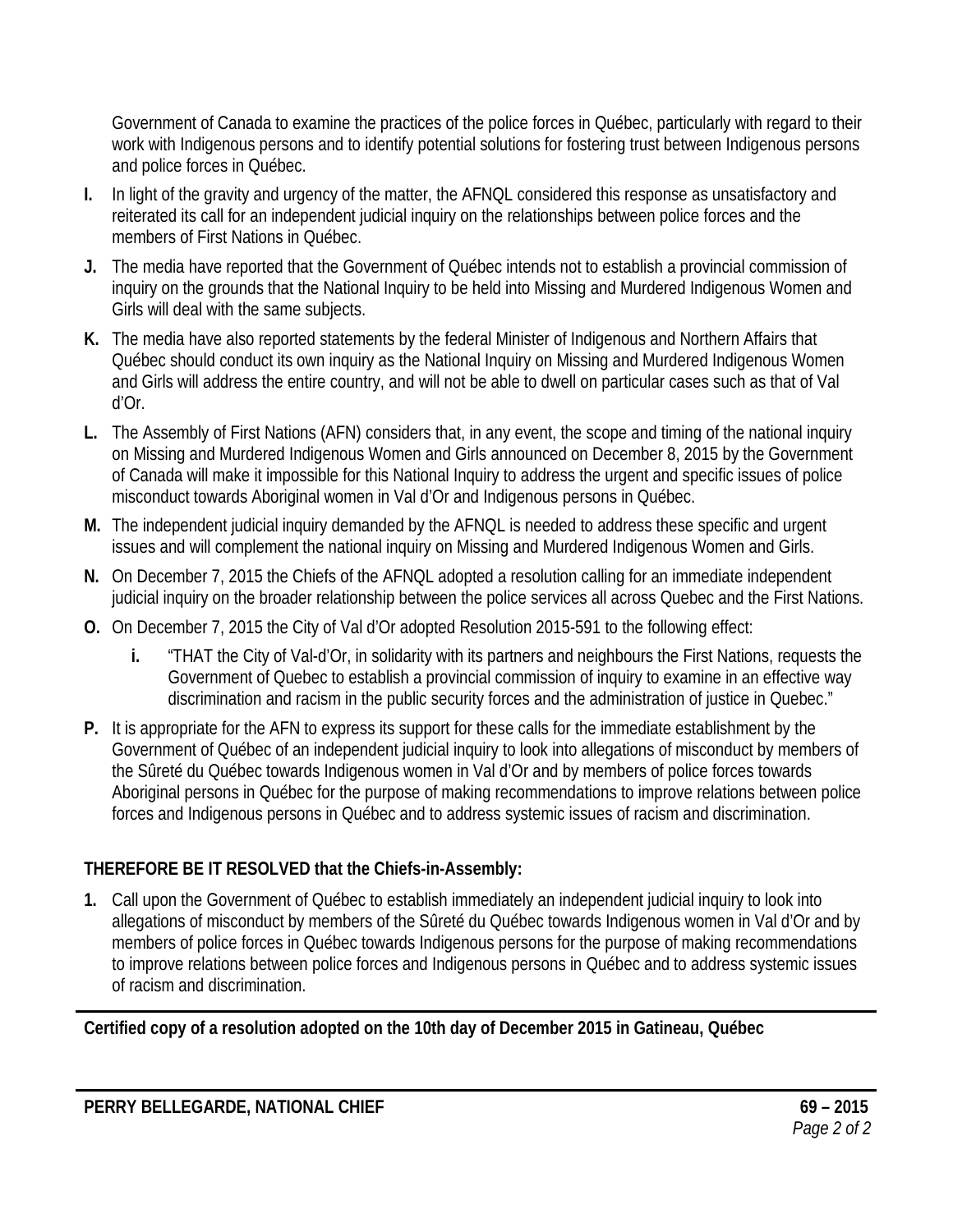#### **SPECIAL CHIEFS ASSEMBLY DECEMBER 8, 9, & 10, 2015; GATINEAU, QC Resolution no. 70/2015**

| Resolution no. 70/2015 |  |  |
|------------------------|--|--|
|------------------------|--|--|

| TITLE:              | Support for Housing, Water and Infrastructure             |
|---------------------|-----------------------------------------------------------|
| SUBJECT:            | Housing and Infrastructure                                |
| <b>MOVED BY:</b>    | Chief Elaine Johnston, Serpent River First Nation, ON     |
| <b>SECONDED BY:</b> | Chief David McDougall, St. Theresa Point First Nation, MB |
| <b>DECISION</b>     | <b>Carried by Consensus</b>                               |

#### **WHEREAS:**

- **A.** The United Nations Declaration on the Rights of Indigenous Peoples states:
	- **i.** Article 21 (1): Indigenous peoples have the right, without discrimination, to the improvement of their economic and social conditions, including, inter alia, in the areas of education, employment, vocational training and retraining, housing, sanitation, health and social security.
	- **ii.** Article 21 (2): States shall take effective measures and, where appropriate, special measures to ensure continuing improvement of their economic and social conditions. Particular attention shall be paid to the rights and special needs of indigenous elders, women, youth, children and persons with disabilities.
	- **iii.** Article 23: Indigenous peoples have the right to determine and develop priorities and strategies for exercising their right to development. In particular, indigenous peoples have the right to be actively involved in developing and determining health, housing and other economic and social programmes affecting them and, as far as possible, to administer such programmes through their own institutions.
	- **iv.** Article 25: Indigenous peoples have the right to maintain and strengthen their distinctive spiritual relationship with their traditionally owned or otherwise occupied and used lands, territories, waters and coastal seas and other resources and to uphold their responsibilities to future generations in this regard.
	- **v.** Article 32 (2): States shall consult and cooperate in good faith with the indigenous peoples concerned through their own representative institutions in order to obtain their free and informed consent prior to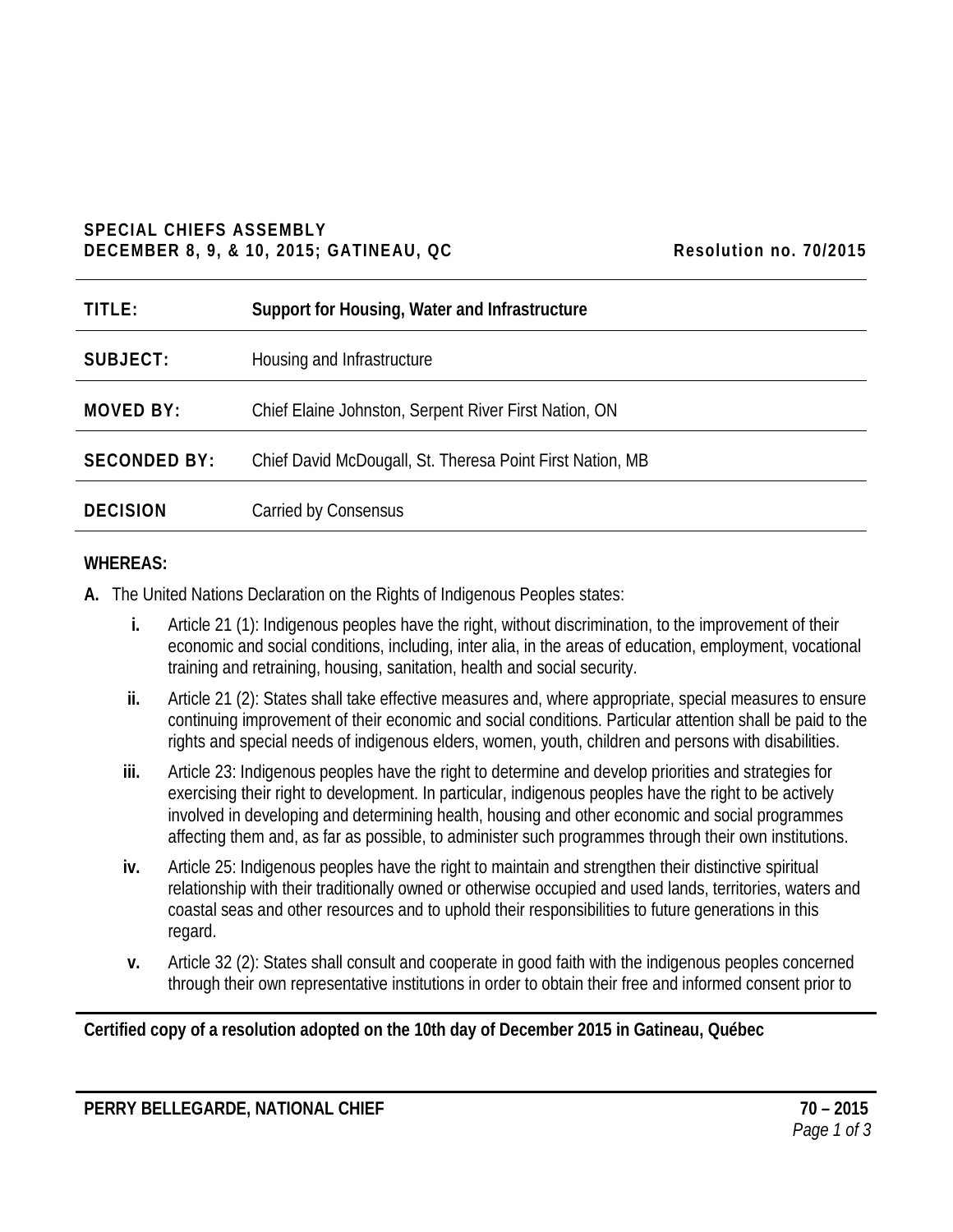the approval of any project affecting their lands or territories and other resources, particularly in connection with the development, utilization or exploitation of mineral, water or other resources.

- **B.** First Nations housing, water, and infrastructure needs have been severely impacted by the effects of the two percent cap which has been in place for almost two decades.
- **C.** In a March 2012 report, Aboriginal Affairs and Northern Development Canada, now known as Indigenous and Northern Affairs Canada (INAC), estimates that between 2010-2031 there is a need for 130,197 new housing units to accommodate household and family growth, 11,855 replacement units to accommodate the deteriorated stock, and the major renovation of between 8,261 and 10,861 units.
- **D.** April 20, 2007, Canada's Government announced that it would create the \$300 million First Nations Market Housing Fund (Fund) and promised the construction of 25,000 homes in 10 years. So far only 150 loans have been realized including the renovation of existing units.
- **E.** The First Nations Market Housing Fund needs to be evaluated in terms of performance, to address Trustee vacancies, reallocation or profiling of the funds from the interest on the \$300 million, and begin the discussion of transferring the Fund to First Nations control as directed by Resolution 16/2013, *Transition of the First Nations Market Housing Fund to First Nations Control*.
- **F.** Government housing programs are not working as Canada Mortgage Housing Corporation (CMHC) Section 95 only provided 496 units in 2014 and 1,189 Residential Rehabilitation Assistance Program (RRAP) units. INAC and RRAP subsidies are non-indexed and well short of reality in the context of a sharp increase in construction costs over the last 20 years.
- **G.** There are many other issues such as an inequitable application of the Shelter Allowance program and the effect of expiring operating agreements from Section 95 agreements.
- **H.** The Ministers of INAC, Health and CMHC have been given their mandate letters to renew the relationship between Canada and Indigenous Peoples.
- **I.** The new relationship must be a nation to nation relationship, based inter alia on recognition of challenges in housing and infrastructure, rights, respect, co-operation, and partnership.

## **THEREFORE BE IT RESOLVED that the Chiefs-in-Assembly:**

- **1.** Direct the Assembly of First Nations (AFN) to work with the Government of Canada to establish the proper new escalator to replace the 2% cap and to identify the catch-up funding required to address the shortfalls created by the 2% cap.
- **2.** Direct the AFN to begin the dialogue with the relevant Government of Canada departments to establish a new fiscal framework and identify funding and programs to close the gap in housing, water, and infrastructure.
- **3.** Direct the AFN seek funding support to conduct research in collaboration with the First Nation regions on devolution of programs to First Nation control such as housing and water management.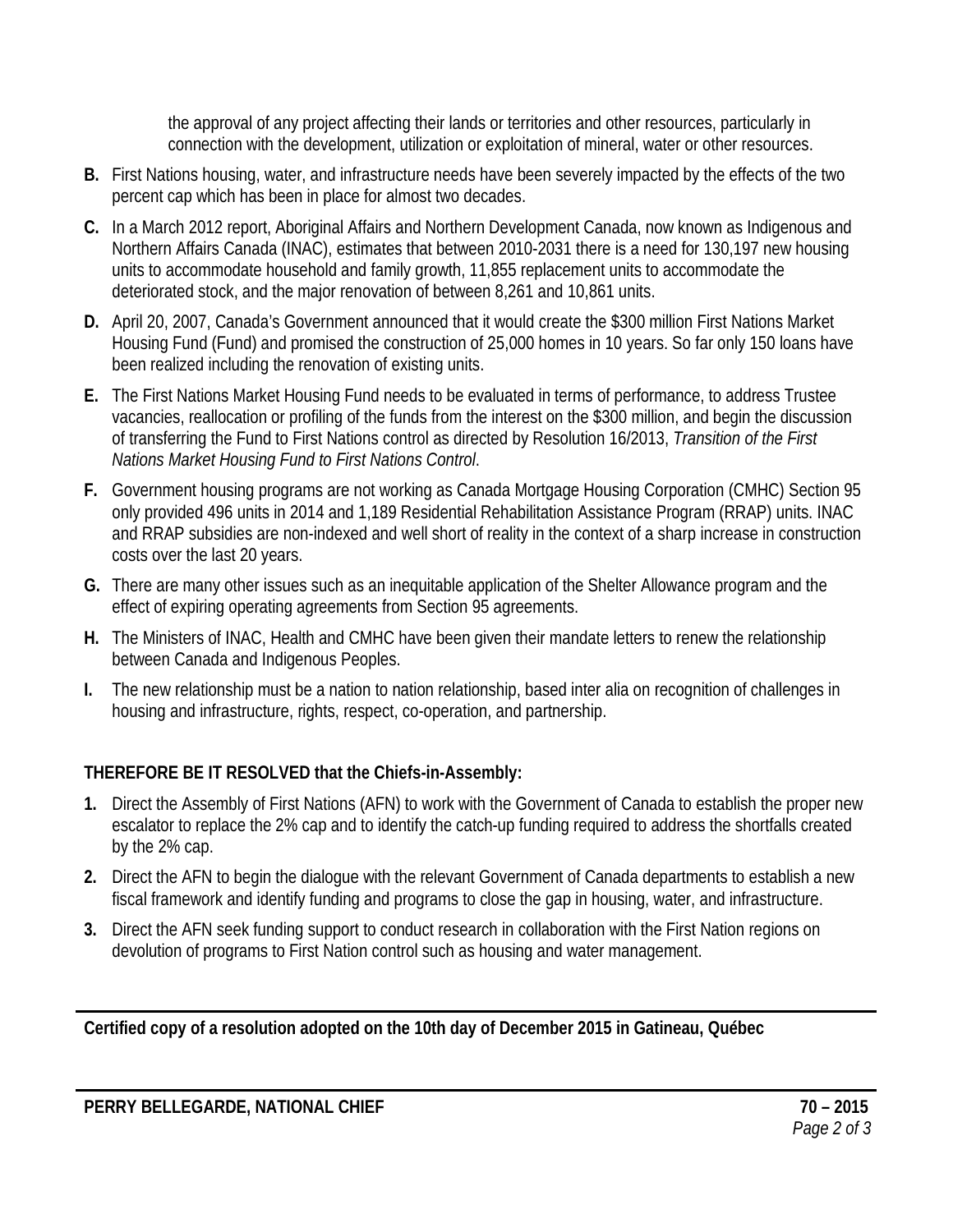- **4.** Direct the AFN to seek funding to support the facilitation of national dialogue sessions on housing, infrastructure and water, high-speed Internet connectivity, and housing for the specific purpose of ensuring the safety of our children and women.
- **5.** Direct the AFN to report on progress of this resolution to the Chiefs-in-Assembly on an annual basis.
- **6.** Direct the AFN to work with the Government of Canada to change income assistance policy which restricts shelter allowance to be applied to band-owned homes.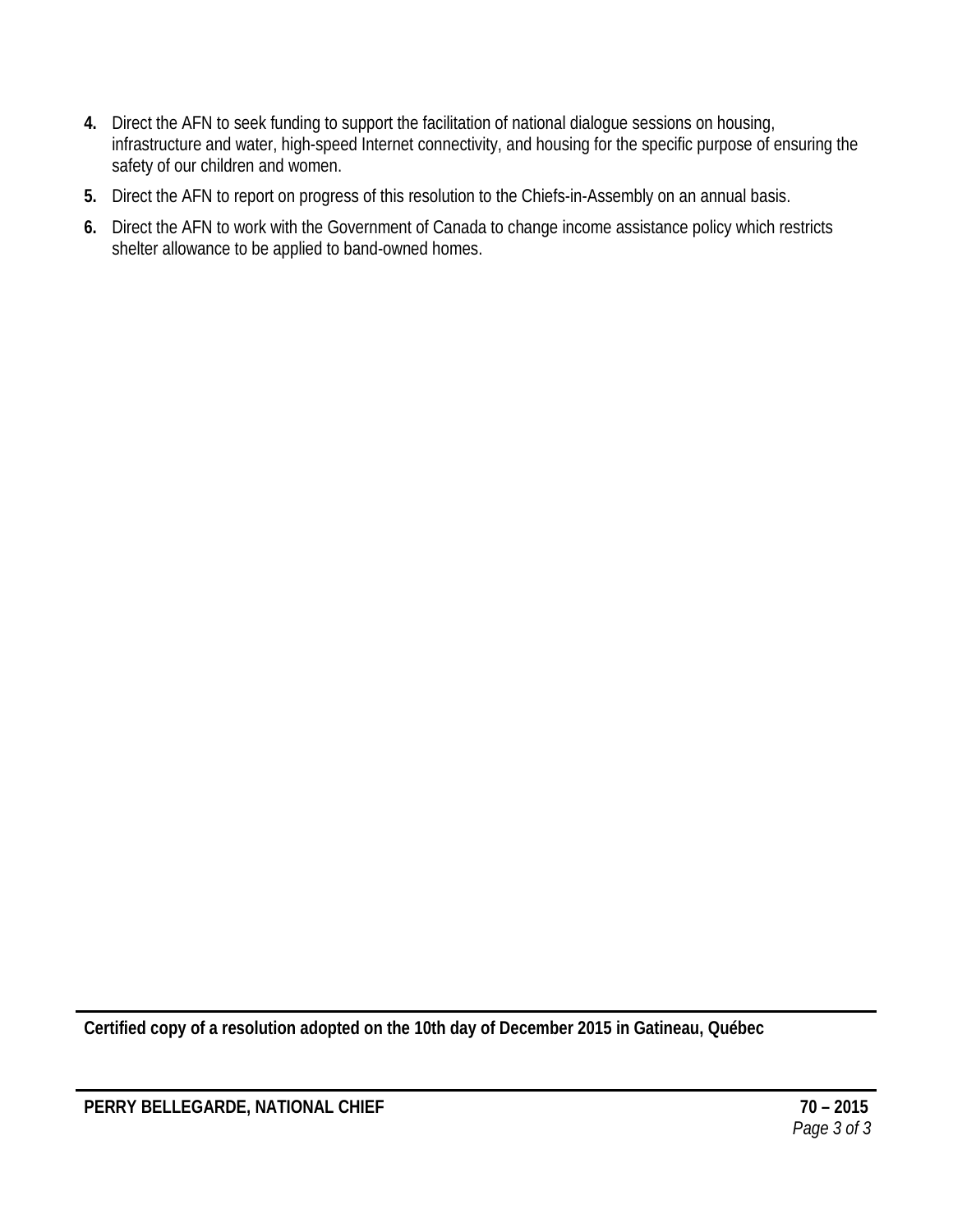#### **SPECIAL CHIEFS ASSEMBLY DECEMBER 8, 9, & 10, 2015; GATINEAU, QC Resolution no. 71/2015**

| TITLE:              | Call for Immediate Action Regarding the Site C Dam |
|---------------------|----------------------------------------------------|
| SUBJECT:            | Land and Resources                                 |
| <b>MOVED BY:</b>    | Doug Kelly, Proxy, Soowahlie First Nation, BC      |
| <b>SECONDED BY:</b> | Chief Ronald Ignace, Skeetchestn Indian Band, BC   |
| <b>DECISION</b>     | Carried by Consensus                               |

#### **WHEREAS:**

- **A.** The United Nations Declaration on the Rights of Indigenous Peoples (UN Declaration) states:
	- **i.** Article 8 (1) Indigenous peoples and individuals have the right not to be subjected to forced assimilation or destruction of their culture.
	- **ii.** Article 8 (2b): States shall provide effective mechanisms for prevention of, and redress for: Any action which has the aim or effect of dispossessing them of their lands, territories or resources.
	- **iii.** Article 10: Indigenous peoples shall not be forcibly removed from their lands or territories. No relocation shall take place without the free, prior and informed consent of the indigenous peoples concerned and after agreement on just and fair compensation and, where possible, with the option of return.
	- **iv.** Article 19: States shall consult and cooperate in good faith with the indigenous peoples concerned through their own representative institutions in order to obtain their free, prior and informed consent before adopting and implementing legislative or administrative measures that may affect them.
	- **v.** Article 32 (2): States shall consult and cooperate in good faith with the indigenous peoples concerned through their own representative institutions in order to obtain their free and informed consent prior to the approval of any project affecting their lands or territories and other resources, particularly in connection with the development, utilization or exploitation of mineral, water or other resources.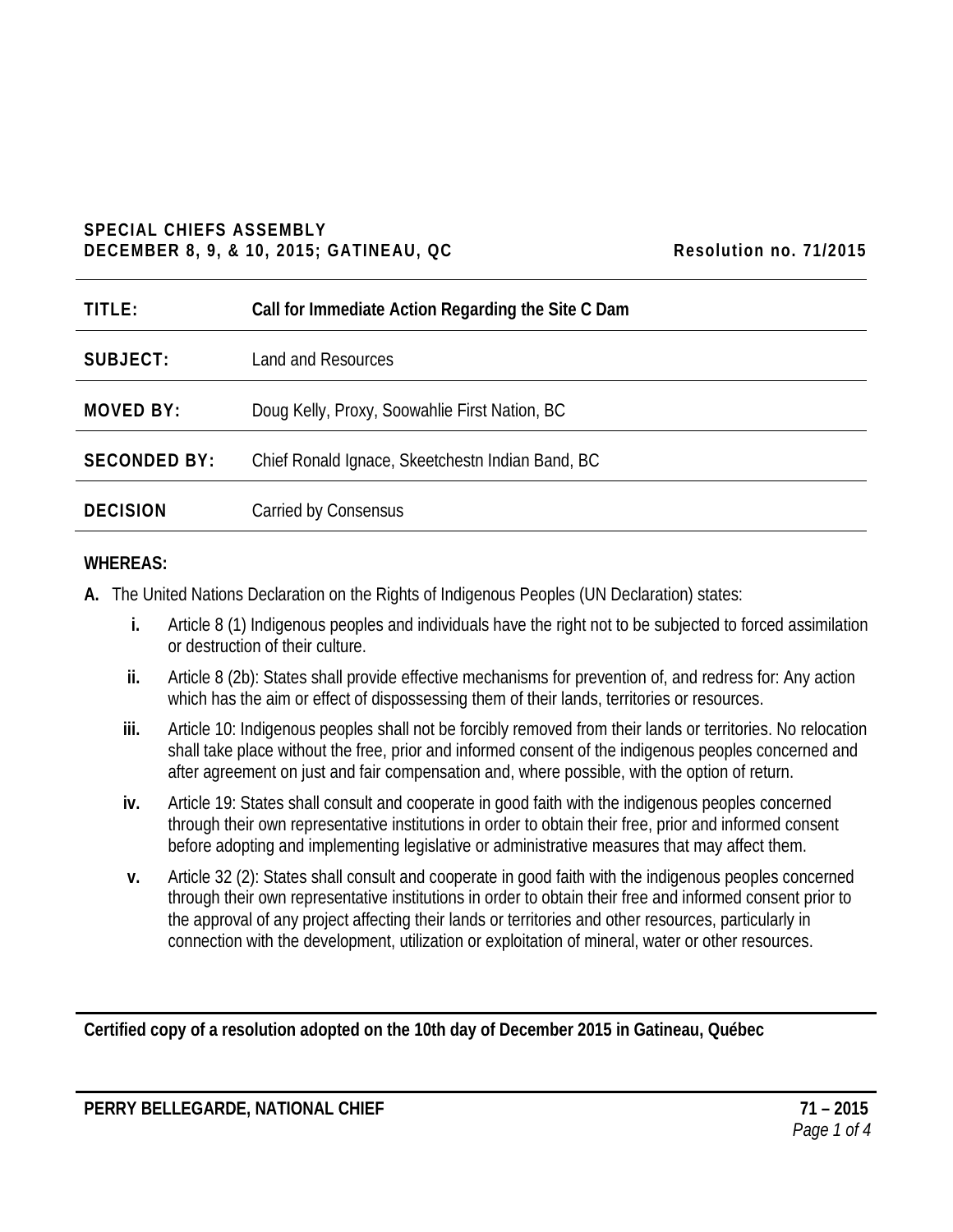- **vi.** Article 32 (3): States shall provide effective mechanisms for just and fair redress for any such activities and appropriate measures shall be taken to mitigate adverse environmental, economic, social, cultural or spiritual impact.
- **vii.** Article 37 (1): Indigenous peoples have the right to the recognition, observance and enforcement of treaties, agreements and other constructive arrangements concluded with States or their successors and to have States honour and respect such treaties, agreements and other constructive arrangements.
- **viii.** Article 43: The rights recognized herein constitute the minimum standards for the survival, dignity and well-being of the indigenous peoples of the world.
- **B.** The Site C Hydroelectric Project (Site C) will have a devastating effect on the Treaty and Aboriginal Rights of Treaty #8 First Nations in BC, Alberta and the Northwest Territories (NWT) and the Treaty No. 11 peoples of the North West Territories. Site C will be the third in a series of dams constructed on the Peace River since the late 1960s. The Peace River Valley is an environmentally and culturally unique ecosystem. The Site C Dam will flood over 9330 hectares of Treaty #8 First Nation territories forever, including 120 kilometres of the Peace River further impeding its flow northward.
- **C.** The Province of British Columbia has moved forward with the proposed Site C Project over the express objections of the Prophet River and West Moberly First Nations, beginning construction without their free, prior and informed consent.
- **D.** The Minister of Indigenous and Northern Affairs has been mandated by Prime Minister Trudeau to implement recommendations of the Truth and Reconciliation Commission, starting with the implementation of the UN Declaration and to:
	- **i.** [U]ndertake, with advice from the Minister of Justice, in full partnership and consultation with First Nations, Inuit, and the Métis Nation, a review of laws, policies, and operational practices to ensure that the Crown is fully executing its consultation and accommodation obligations, in accordance with its constitutional and international human rights obligations, including Aboriginal and Treaty rights.
	- **ii.** Collaborate with the Ministers of Natural Resources, Environment and Climate Change and Fisheries, Oceans and the Canadian Coast Guard to ensure that environmental assessment legislation is amended to enhance the consultation, engagement and participatory capacity of Indigenous groups in reviewing and monitoring major resource development projects.
- **E.** The Minister of Justice and the Attorney General of Canada have been mandated by Prime Minister Trudeau to:
	- **i.** Review [Canada's] litigation strategy. This should include early decisions to end appeals or positions that are not consistent with [Canada's] commitments, the Charter or [Canada's] values.
- **F.** The Minister of Transportation has been mandated by Prime Minister Trudeau to:
	- **i.** Work with the Minister of Fisheries, Oceans and the Canadian Coast Guard to review the previous government's changes to the *Fisheries Act* and the *Navigable Waters Protection Act*, restore lost protections, and incorporate modern safeguards.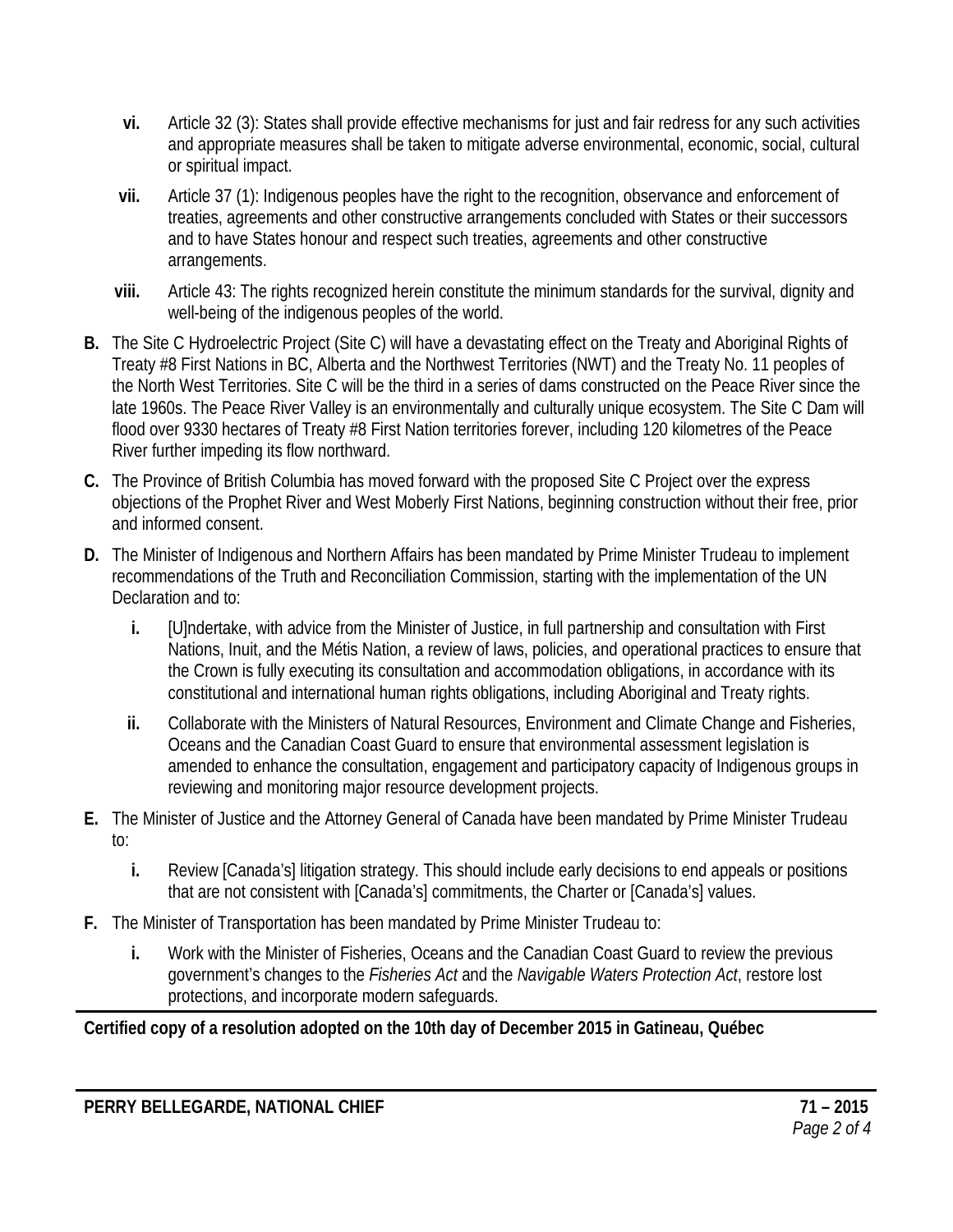- **G.** The Minister of Natural Resources has been mandated by Prime Minister Trudeau to:
	- **i.** Work with the Minister of Innovation, Science and Economic Development to invest in clean technology producers, so that they can tackle Canada's most pressing environmental challenges and create more opportunities for Canadian workers.
	- **ii.** Work with the Minister of Innovation, Science and Economic Development and other responsible ministers to support innovation and the use of clean technologies in our natural resource sectors, including the forestry, fisheries, mining, energy, and agricultural sectors.
	- **iii.** Work with the Minister of Environment and Climate Change, the Minister of Fisheries, Oceans and the Canadian Coast Guard, and the Minister of Indigenous and Northern Affairs to immediately review Canada's environmental assessment processes to regain public trust and introduce new, fair processes that will:
		- **a)** restore robust oversight and thorough environmental assessments of areas under federal jurisdiction, while also working with provinces and territories to avoid duplication;
		- **b)** ensure that decisions are based on science, facts, and evidence, and serve the public's interest;
		- **c)** provide ways for Canadians to express their views and opportunities for experts to meaningfully participate, including provisions to enhance the engagement of Indigenous groups in reviewing and monitoring major resource development projects; and,
		- **d)** require project proponents to choose the best technologies available to reduce environmental impacts.
- **H.** The Minister of Environment and Climate Change has been mandated by Prime Minister Trudeau to:
	- **i.** Treat our freshwater as a precious resource that deserves protection and careful stewardship, including by working with other orders of government to protect Canada's freshwater using education, geomapping, watershed protection, and investments in the best wastewater treatment technologies.
- **I.** The Crown has a constitutional duty to consult and accommodate Treaty #8 First Nations in making decisions in relation to the Site C Dam project. The Provincial and Federal Crowns' recent decision to proceed and issue permits with respect to the Site C Dam was made without meaningful consultation with Treaty #8 First Nations.
- **J.** Of the Treaty #8 First Nations, West Moberly and Prophet River continue to use all available processes and legal options to oppose the construction of the Site C Hydroelectric Dam until the Crown obtains their free, prior and informed consent for the project.
- **K.** The Chiefs-in-Assembly adopted by consensus Resolution no. 41/2015 "*Site C Hydroelectric Dam on the Peace River*" on July 9, 2015 in Montréal, Québec, wherein they mandated that the Chiefs-in-Assembly:
	- **i.** Fully support Treaty #8 tribal leadership in their opposition to the proposed Site C Dam project and their assessment that the proposed project is a threat to their ability to exercise their constitutionallyprotected Treaty rights, and to the survival of their culture and people.
	- **ii.** Mandate the National Chief and AFN Secretariat to advocate to the Government of British Columbia, the Government of Canada and the United Nations to ensure full consultation and the free, prior and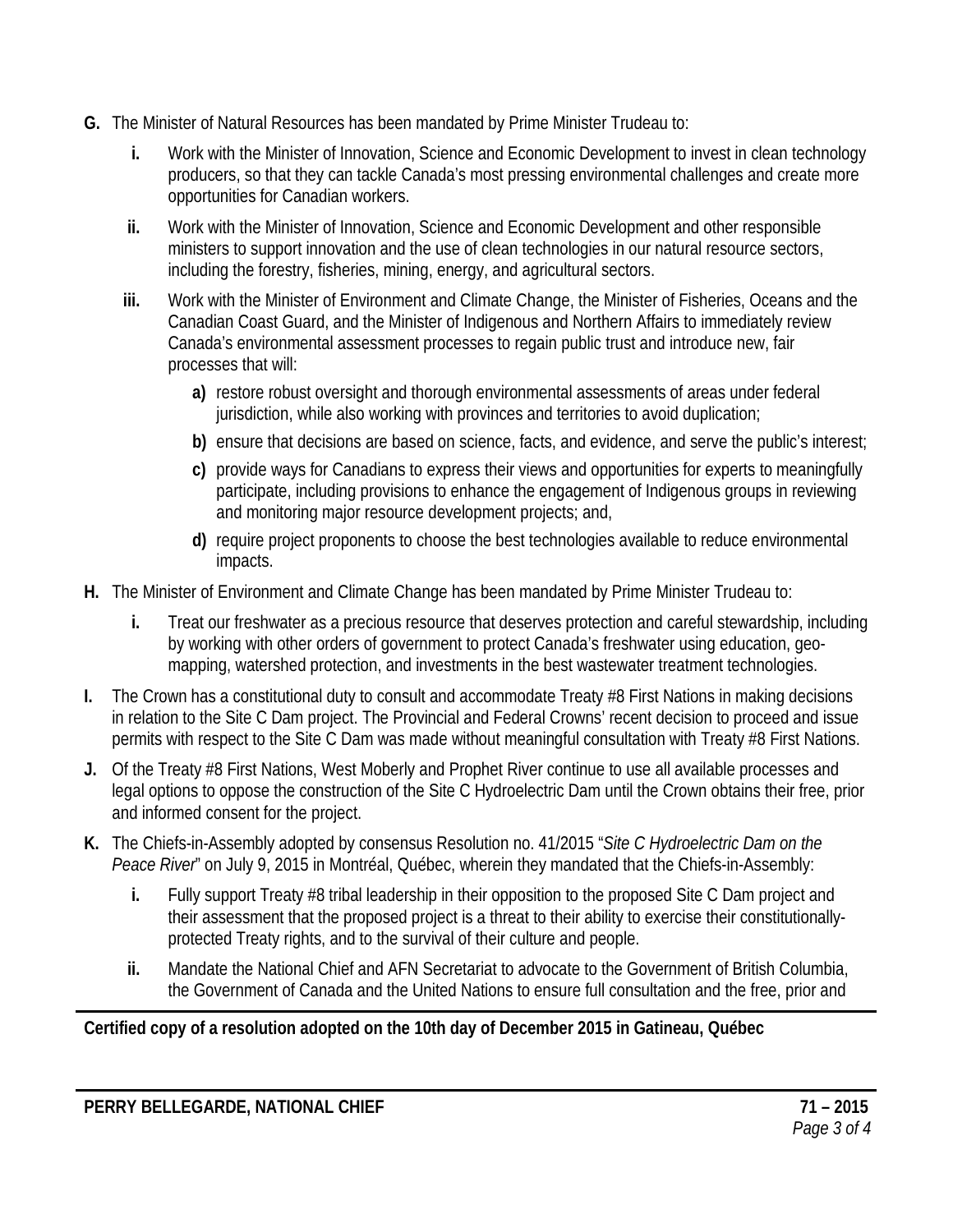informed consent of all Treaty First Nations through a fair, open and transparent process with respect to the Site C Hydroelectric Dam.

**iii.** Urge the provincial and federal governments to immediately cease proceeding with the proposed Site C Dam project, notwithstanding having issued environmental approvals and respective permits.

# **THEREFORE BE IT RESOLVED that the Chiefs-in-Assembly:**

- **1.** Re-affirm the commitments made in Resolution 03/2010, *Site C Hydroelectric Dam on the Peace River*, and Resolution 41/2015, *Site C Hydroelectric Dam on the Peace River*.
- **2.** Direct the Assembly of First Nations (AFN) to call upon the Minister of Transport and the Minister of Fisheries and Oceans to put all authorizations applied for by BC Hydro for the Site C Hydroelectric Dam Project on hold, pending review of those permits and the final resolution of ongoing litigation.
- **3.** Direct the AFN to call upon the Governor-In-Council to reconsider the Order-In-Council justification decision under *Canadian Environmental Assessment Act, 2012* for the Site C Dam Project.
- **4.** Direct the National Chief to undertake an immediate visit to Treaty #8 territory to bear witness to the destruction of the Peace River and report back to the AFN Executive on the situation on the ground in Northeast British Columbia.
- **5.** Direct the Secretariat of the AFN to continue to work with the West Moberly First Nations and Prophet River First Nation to develop a strategy to coordinate advocacy efforts regarding Site C amongst AFN membership.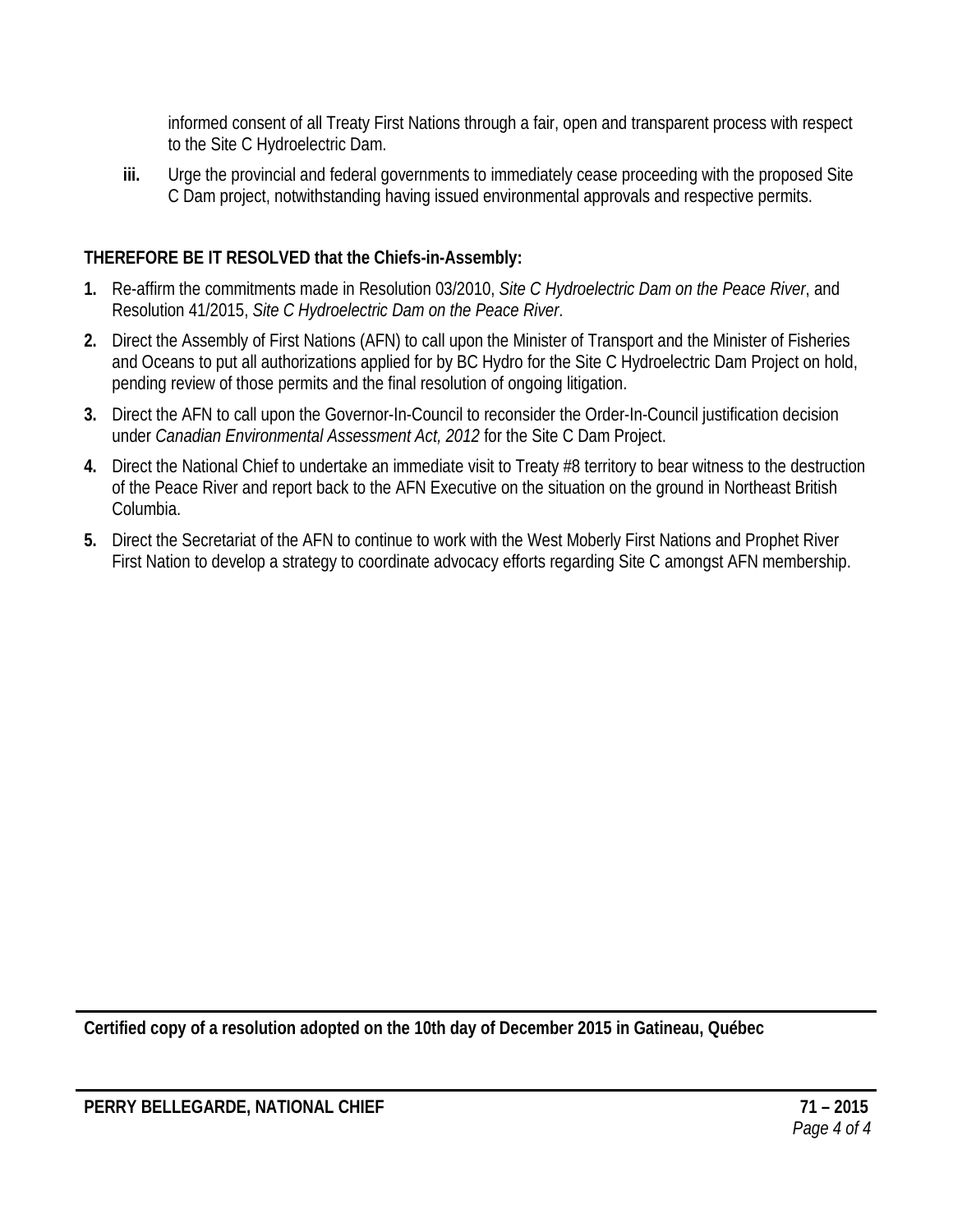#### **SPECIAL CHIEFS ASSEMBLY DECEMBER 8, 9, & 10, 2015; GATINEAU, QC Resolution no. 72/2015**

| Resolution no. 72/2015 |  |  |
|------------------------|--|--|
|------------------------|--|--|

| TITLE:              | Design, Scope and Structure of the National Inquiry into Missing and Murdered<br>Indigenous Women and Girls |
|---------------------|-------------------------------------------------------------------------------------------------------------|
| SUBJECT:            | Justice, Community Safety                                                                                   |
| MOVED BY:           | Doug Kelly, Proxy, Soowahlie First Nation, BC                                                               |
| <b>SECONDED BY:</b> | Alvin Fiddler, Proxy, Fort Albany First Nation, ON                                                          |
| <b>DECISION</b>     | Carried by Consensus                                                                                        |

#### **WHEREAS:**

- **A.** Article 22 (2) of the United Nations Declaration on the Rights of Indigenous Peoples affirms: "States shall take measures in conjunction with Indigenous Peoples to ensure that Indigenous women and children enjoy the full protection and guarantees against all forms of violence and discrimination".
- **B.** Chiefs-in-Assembly adopted Resolution 61/2010, *Action on Missing and Murdered Indigenous Women*, which, among other things, noted that the Native Women's Association of Canada (NWAC) prepared evidence that there were, at that time, more than 582 missing and murdered Indigenous women and girls across Canada, and called upon Canada to jointly establish an independent, public commission of inquiry into missing and murdered Indigenous women in Canada.
- **C.** Chiefs-in-Assembly adopted Resolution 02/2011, *Call for a Royal Commission on Violence Against Indigenous Girls & Women*, which called on the Federal Government to convene a Royal Commission on Violence against Indigenous Girls and Women to make concrete and specific recommendations to end violence against Indigenous girls and women at a national level.
- **D.** Chiefs-in-Assembly adopted Resolution 01/2012, *Missing and Murdered Indigenous Women and Girls in Canada 2012,* which, among other things, affirmed:
	- **i.** That further to Resolution 61/2010, the Assembly of First Nations (AFN) call upon Canada to jointly establish an independent, public commission into missing and murdered Indigenous women in Canada.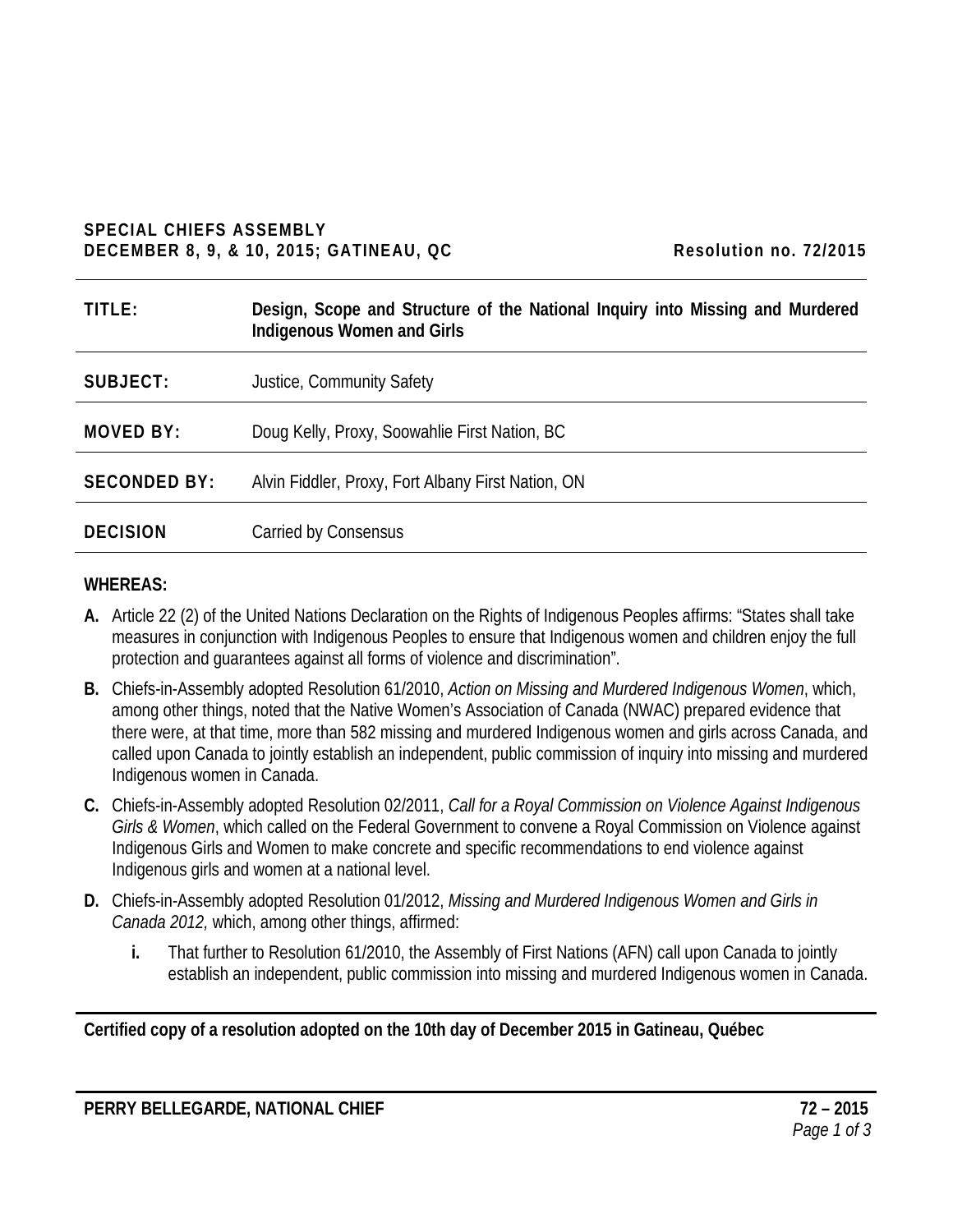- **ii.** That further to Resolution 02/2011, the AFN call upon Canada to convene a Royal Commission on Violence against Indigenous Girls and Women to make concrete and specific recommendations to end violence against Indigenous girls and women at a national level.
- **iii.** The direction for the AFN to demand that the Government of Canada support community basedinitiatives and national programs that seek to promote public awareness and carry out advocacy and research about violence against Indigenous women; restore funding to the NWAC for maintenance of a national database on missing and murdered Indigenous women; and, ensure proper facilities and services are available within communities for those whom are victims or have lost their loved ones through acts of violence.
- **iv.** The direction to the AFN and the National Chief to strongly advocate for the full protection and safety of First Nations women across Canada.
- **E.** On December 8, 2015, the newly-elected government of Canada announced the launch of the first phase, or "design phase", of an expected \$40 million two-year national Inquiry into Missing and Murdered Indigenous Women and Girls.

- **1.** Direct that the families of missing and murdered women and girls be central to all elements of a National Inquiry – that it take a "families first" approach in its design and planning, the Inquiry itself and the development of any action plans or implementation of recommendations.
- **2.** Call on the Government of Canada to establish the Commission of Inquiry in accordance with the Inquiries Act (R.S.C., 1985, c. I-11) to ensure full powers to compel the provision of evidence and appearance of witnesses.
- **3.** Recommend that the scope of the National Inquiry include, but is not limited to:
	- **a.** Examination of the connections between the child welfare system and vulnerability of Indigenous women and girls, and direct the provinces to support the inquiry and direct all welfare services operating under their legislative authorities to cooperate with the national inquiry on missing and murdered Indigenous women and girls;
	- **b.** Full consideration of root causes that lead to the deaths and disappearances of Indigenous women and girls;
	- **c.** Examination of approaches of the Royal Canadian Mounted Police (RCMP), provincial and municipal police services, and First Nation police services, in investigations of murdered and missing Indigenous women and girls and in the protection of Indigenous families, women and girls.
- **4.** Recommend that the Inquiry be conducted in an open and transparent manner, fully inclusive of families and include hearings in communities.
- **5.** Direct that full social, wellness and financial resources be provided to the families of missing and murdered Indigenous women and girls throughout the process and that resources be provided to all Parties with standing to conduct analysis and have appropriate legal representation.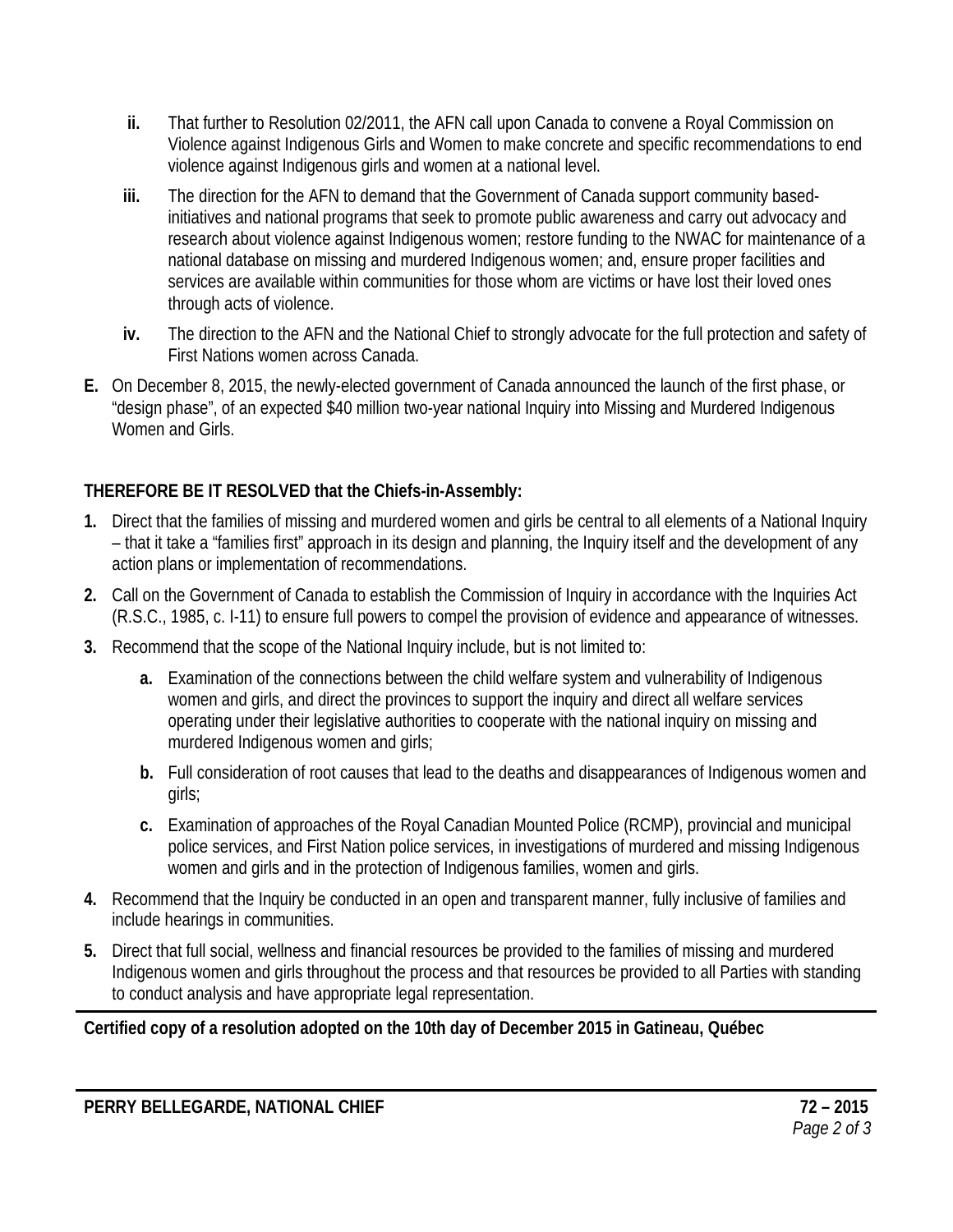- **6.** Support regional First Nation efforts to develop a collective national approach by families and First Nations regarding the scope, objectives, focus, parameters, potential terms of reference, an outline of possible activities and participants and to identify potential Commissioners who would be representative of regions.
- **7.** Direct that the Government of Canada include and adhere to clear timelines for the National Inquiry so that justice for the families of missing and murdered Indigenous women and girls is not put off or delayed:
	- **a.** Development phase: no longer than 12 months
	- **b.** Inquiry Phase: 2 years
	- **c.** Action and Implementation Plan: to be tabled in Parliament no later than 6 months after the delivery of the final report and recommendations of the National Inquiry, and to include resources and timelines for implementation.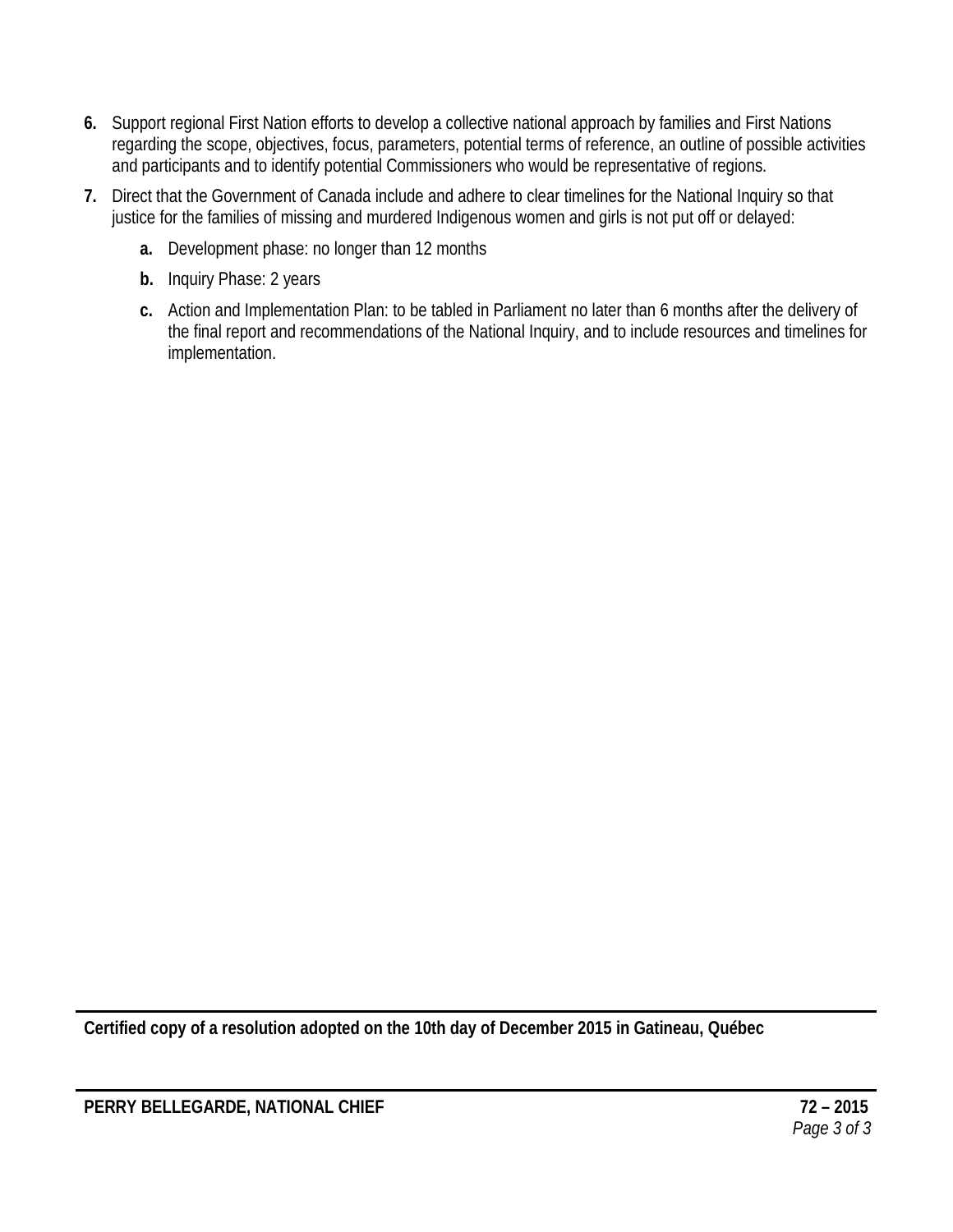#### **SPECIAL CHIEFS ASSEMBLY DECEMBER 8, 9, & 10, 2015; GATINEAU, QC Resolution no. 73/2015**

| Resolution no. 73/2015 |  |  |
|------------------------|--|--|
|------------------------|--|--|

| TITLE:              | Indian Residential School Settlement Agreement Administrative Split Issue |
|---------------------|---------------------------------------------------------------------------|
| SUBJECT:            | Indian Residential Schools                                                |
| <b>MOVED BY:</b>    | Chief Tammy Cook-Searson, Lac La Ronge First Nation, SK                   |
| <b>SECONDED BY:</b> | Chief Vincent Yellow Old Woman, Siksika Nation, AB                        |
| <b>DECISION</b>     | Carried by Consensus                                                      |

#### **WHEREAS:**

- **A.** Canada is a party to the Indian Residential School Settlement Agreement (the Agreement) in which the Independent Assessment Process (IAP) was created by Schedule "D" to the Agreement.
- **B.** The IAP is an adjudication process under which claims for sexual, physical abuse and other wrongful acts are dealt with by appointed adjudicators under the IAP whose instructions are clearly set out in the Agreement, which do not include any reference to hold "years of operation hearings" regarding Indian Residential Schools (IRS).
- **C.** IAP Adjudicators have been dismissing legitimate IAP claims where Canada raises a jurisdictional defense based on an administrative split. An administrative split occurs where IRS was administratively split into a student residence and a federally-operated day school. Typically, the churches would operate the student residence and the federal government would run the school building under a separate administration. However, the federal government would still be financially responsible for both. Under this interpretation, only abuse that occurred in the Church operated residence is viewed by IAP Adjudicators as be covered under the Agreement.
- **D.** "Eligible CEP Recipient" is defined in the Agreement as anyone who attended an IRS and was alive on May 30, 2005 and received a Common Experience Payment (CEP) and "Eligible IAP Claimants" are defined as all Eligible CEP Recipients, all Non-resident Claimants and includes references to the term "Claimants" in the IAP.
- **E.** "Indian Residential Schools" is defined in the Agreement as those institutions listed in Schedules "E" and "F" of the Agreement including others which could be added by application to the Courts.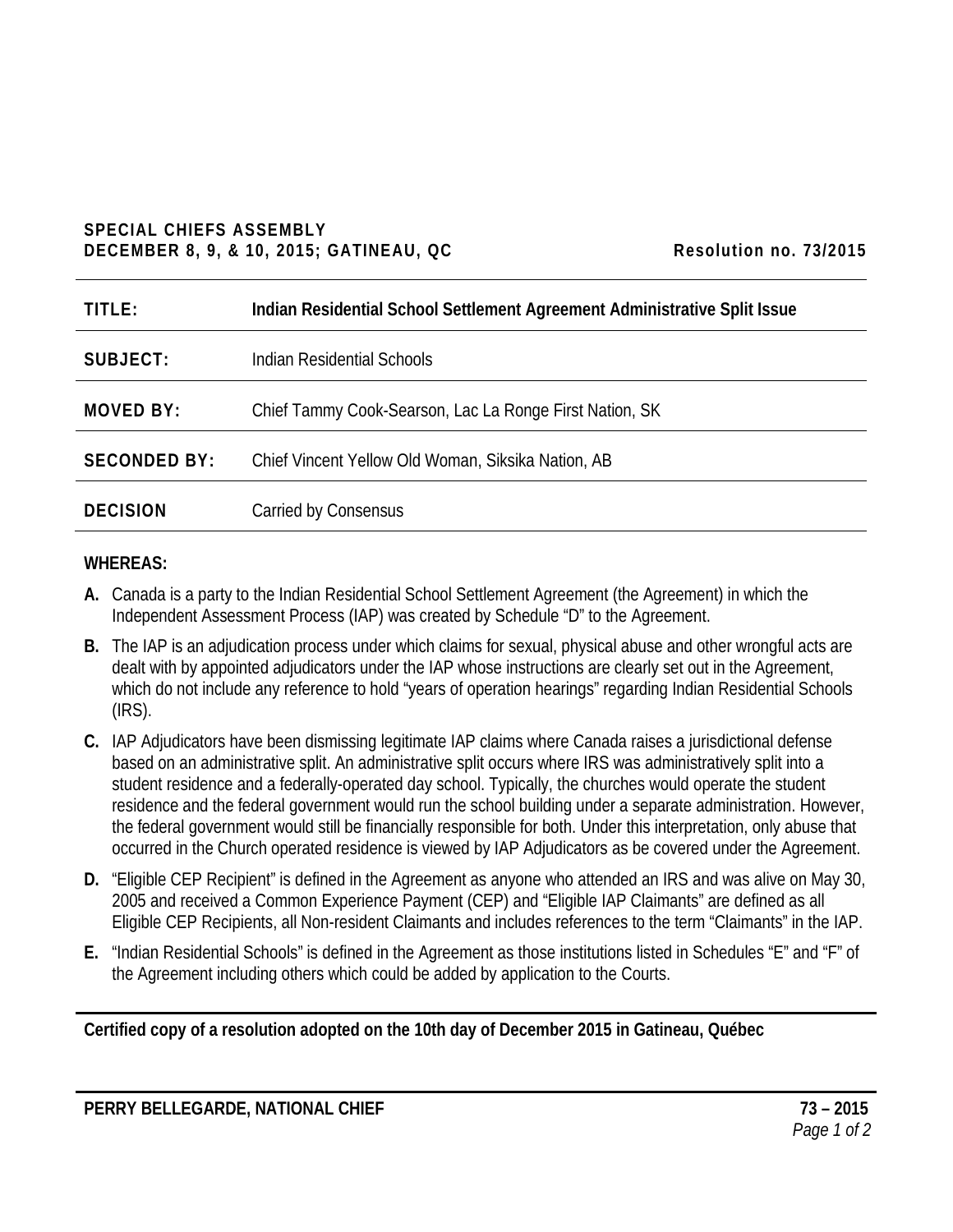- **F.** There is an "Entire Agreement" clause at s. 18.06 of the Agreement and confirms this is the entire agreement between the Parties with respect to the IRS legacy, which clause forecloses any changes or interpretation of unilateral changes to the Agreement by any of the Parties without all Party consent.
- **G.** The Office of the Chief Adjudicator (CA) drafted instructions on the interpretation of the IAP called the Chief Adjudicator's Directive (CAD 9) which was never approved by the National Administration Committee as required by the Agreement and is therefore a nullity, including any jurisdictional hearings in which the "years of operation" criteria was used and has resulted in many otherwise legitimate abuse claims being dismissed including the removal of listed IRS to which the IAP applies.
- **H.** The CA's Office does not have the authority to accept the defendant Canada's position to unilaterally change the Agreement through the expansion of the jurisdiction or instructions of the IAP Adjudicators and by doing so, undo the Agreement under which they were appointed.
- **I.** The actions of the CA's Office has resulted in making the purpose of the Agreement illusory, the work of the Truth and Reconciliation Commission of Canada potentially meaningless and the Prime Minister's apology of June 11, 2008 meaningless.

- **1.** Direct the National Chief and the Executive call a meeting of the Parties to the Indian Residential School Settlement Agreement (the Agreement) to deal with the injustice which is being perpetrated against survivors affected by the illegitimate actions of the Office of the Chief Adjudicator.
- **2.** Direct that Canada engage the Hon. Frank Iacobucci, who represented Canada during the negotiations of the Agreement, be engaged to lead the meeting of the Parties and that the negotiators who represented the Assembly of First Nations be recalled to be a part of the discussions and that resources be found to finance the process.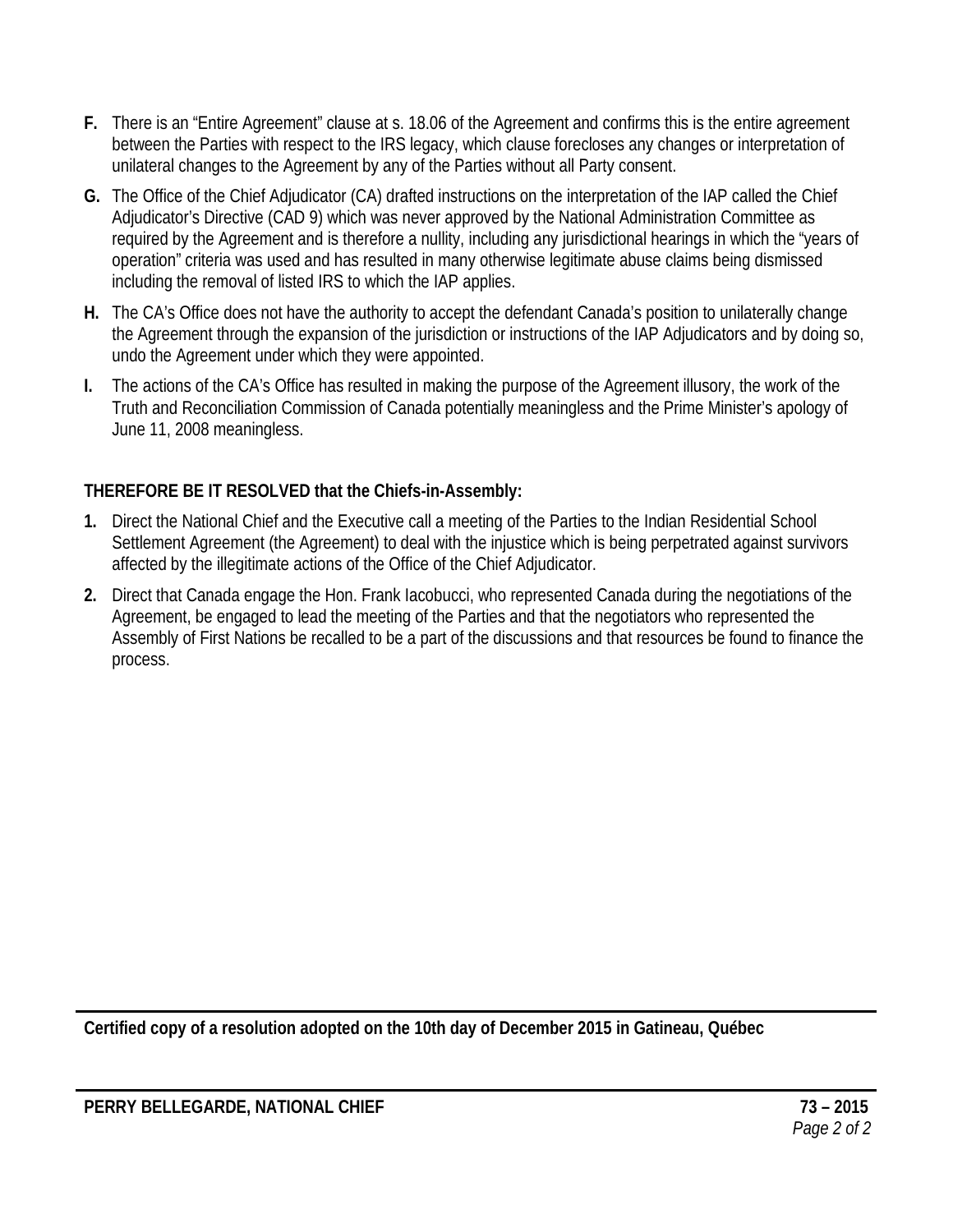#### **SPECIAL CHIEFS ASSEMBLY** DECEMBER 8, 9, & 10, 2015; GATINEAU, QC Resolution no. 74/2015

| TITLE:              | First Nations Water, Infrastructure and Housing Commission             |
|---------------------|------------------------------------------------------------------------|
| SUBJECT:            | Water, Wastewater, Infrastructure, Housing                             |
| <b>MOVED BY:</b>    | Chief R. Donald Maracle, Mohawks of the Bay of Quinte First Nation, ON |
| <b>SECONDED BY:</b> | Chief Billy Morin, Enoch Cree Nation #440, AB                          |
| <b>DECISION</b>     | Carried by Consensus                                                   |

#### **WHEREAS:**

- **A.** The following Articles of the UN Declaration on the Rights of Indigenous Peoples are relevant:
	- **i.** Article 21 (1): Indigenous peoples have the right, without discrimination, to the improvement of their economic and social conditions, including, inter alia, in the areas of education, employment, vocational training and retraining, housing, sanitation, health and social security.
	- **ii.** Article 21 (2): States shall take effective measures and, where appropriate, special measures to ensure continuing improvement of their economic and social conditions. Particular attention shall be paid to the rights and special needs of indigenous elders, women, youth, children and persons with disabilities.
	- **iii.** Article 25: Indigenous peoples have the right to maintain and strengthen their distinctive spiritual relationship with their traditionally owned or otherwise occupied and used lands, territories, waters and coastal seas and other resources and to uphold their responsibilities to future generations in this regard.
	- **iv.** Article 32 (1): Indigenous peoples have the right to determine and develop priorities and strategies for the development or use of their lands or territories and other resources.
	- **v.** Article 32 (2): States shall consult and cooperate in good faith with the indigenous peoples concerned through their own representative institutions in order to obtain their free and informed consent prior to the approval of any project affecting their lands or territories and other resources, particularly in connection with the development, utilization or exploitation of mineral, water or other resources.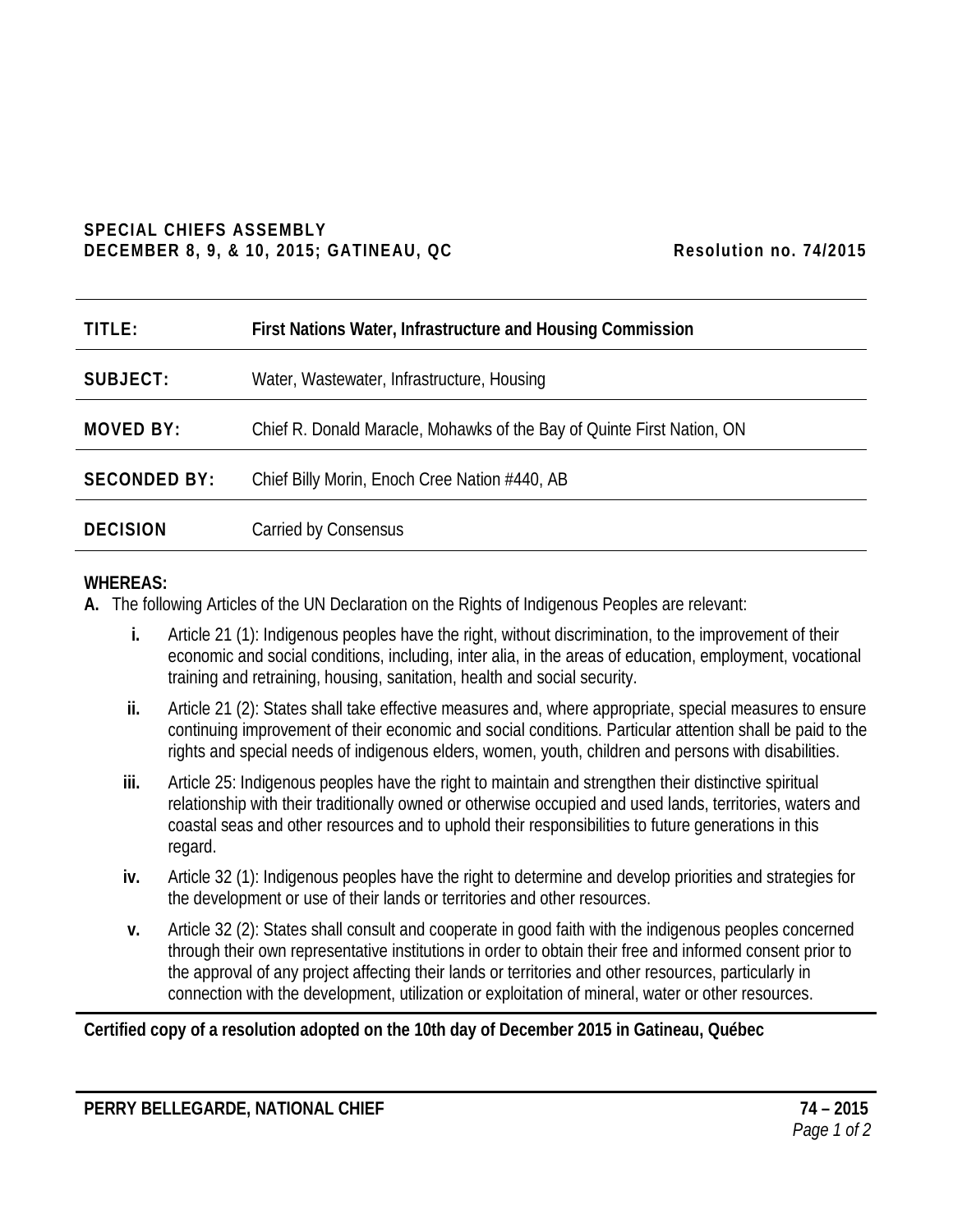- **vi.** Article 32 (3): States shall provide effective mechanisms for just and fair redress for any such activities, and appropriate measures shall be taken to mitigate adverse environmental, economic, social, cultural or spiritual impact.
- **B.** In 2008 the Assembly of First Nations (AFN) passed Resolution 50/2008, *Indigenous Commission on Water,*  which directed that the AFN begin the process for development of a framework for the Commission.
- **C.** In June 2009 the AFN held a Steering Committee Meeting of experts from across Canada to discuss whether establishing a First Nations Water Commission would be an effective way to assist First Nations in addressing the drinking water and wastewater treatment, water governance, water protection and water rights issues that they face. The work of the First Nations Water Commission proceeded to a draft report which has not yet been endorsed.
- **D.** The 2011 National Assessment of First Nations Water and Wastewater Systems concluded that there were clear linkages between safe water, infrastructure and housing.
- **E.** In 2013, the *Safe Drinking Water for First Nations Act* received Royal Assent and became law in Canada despite numerous objections of Indigenous Peoples in Canada.
- **F.** In 2015, a new federal government was elected that has provided commitments with respect to water and wastewater systems of Indigenous Peoples across the country, including the reduction of Boil Water Advisories over the next five years.

- **1.** Support the establishment of a First Nations Water, Infrastructure and Housing Commission which provides a process through which First Nations gather information, provide analysis, educate the public and support Indigenous advocacy on issues related to water, wastewater, infrastructure, and housing in Canada. The work of this Commission should build upon the achievements of the previous First Nations Water Commission.
- **2.** Ensure that a First Nations Water, Infrastructure and Housing Commission shall be inclusive of all First Nations in Canada.
- **3.** Encourage all First Nations leadership to take this Resolution to their respective Nations, Tribes, communities, organizations, associations or other affiliated entities for support, engagement and coordination.
- **4.** Direct the Assembly of First Nations (AFN) to start the process for the development of the framework for this Commission and report on the status at the 2016 Annual General Assembly.
- **5.** Direct the AFN to facilitate dialogue between appropriate and relevant representatives of the Federal Government and First Nations regarding water, wastewater, infrastructure and housing.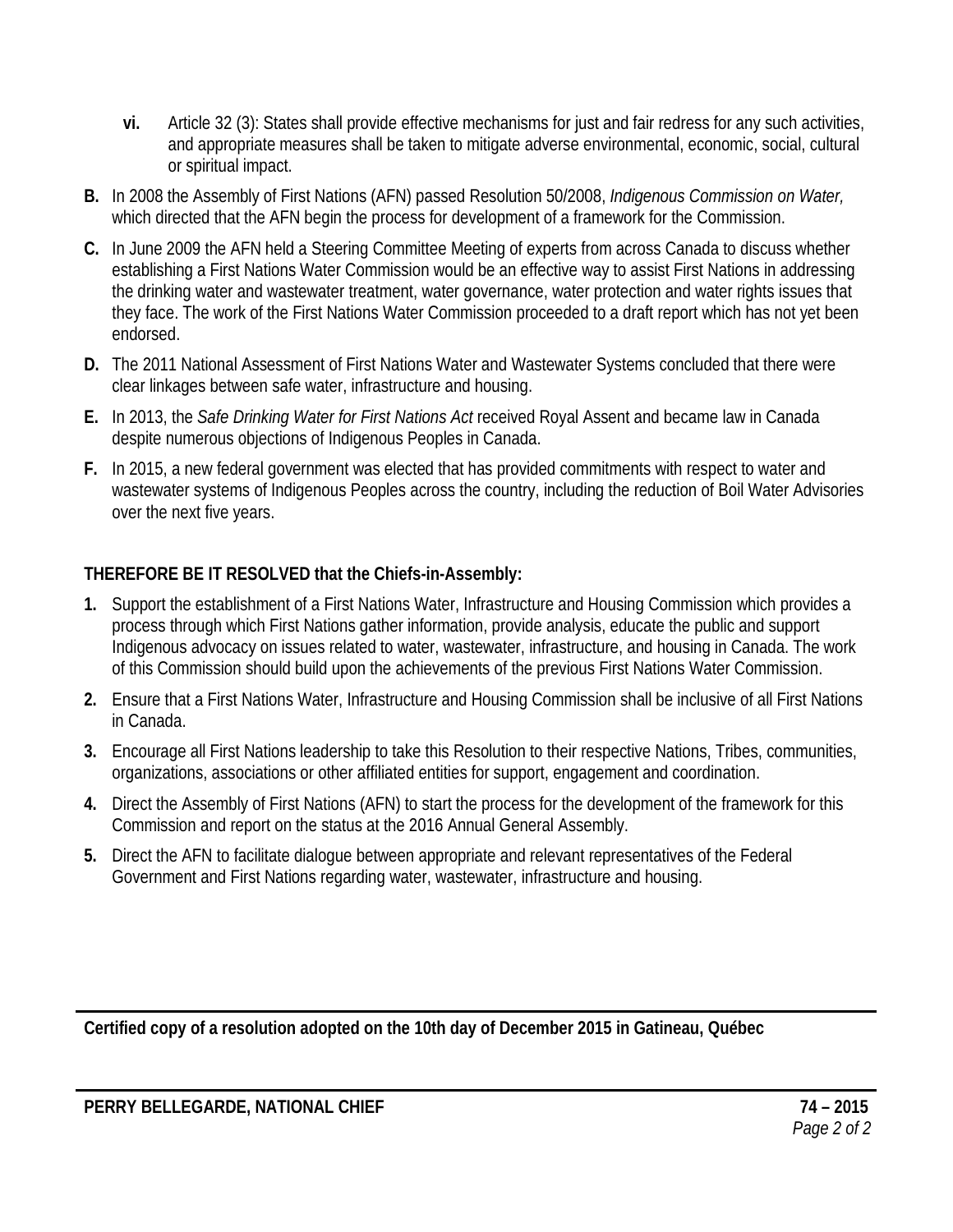#### **SPECIAL CHIEFS ASSEMBLY DECEMBER 8, 9, & 10, 2015; GATINEAU, QC** Resolution no. 75/2015

| TITLE:              | Support the Economic, Social and Cultural, Spiritual, Civil and Political Rights of<br><b>Indigenous Persons with Disabilities</b> |
|---------------------|------------------------------------------------------------------------------------------------------------------------------------|
| SUBJECT:            | <b>Disabilities</b>                                                                                                                |
| MOVED BY:           | Patricia Saulis, Proxy, Saint Mary's First Nation, NB                                                                              |
| <b>SECONDED BY:</b> | Chief Wayne Christian, Spallumcheen Indian Band (Splatsin), BC                                                                     |
| <b>DECISION</b>     | Carried by Consensus                                                                                                               |

#### **WHEREAS:**

- **A.** The United Nations Convention on the Rights of Persons with Disabilities (the Convention) includes Indigenous persons with disabilities.
- **B.** Minister Qualtrough, as the federal Minister of Sports and Disabilities, is responsible for engagement on the Convention.
- **C.** The United Nations Declaration on the Rights of Indigenous Peoples (UN Declaration) also applies to Indigenous persons with disabilities.
- **D.** Minister Bennett, Minister of Indigenous and Northern Affairs, is responsible for engagement on the UN Declaration.
- **E.** Both international mechanisms require urgent and dedicated work on the status, engagement, implementation, alternate forms of communication, awareness and monitoring of the economic, social and cultural, spiritual, civil and political rights of Indigenous persons with disabilities.

### **THEREFORE BE IT RESOLVED that the Chiefs-in-Assembly:**

**1.** Direct the Assembly of First Nations (AFN) Executive to seek resources from the federal government with the aim of engaging a representative of Indigenous persons with disabilities to be mandated to work on the status,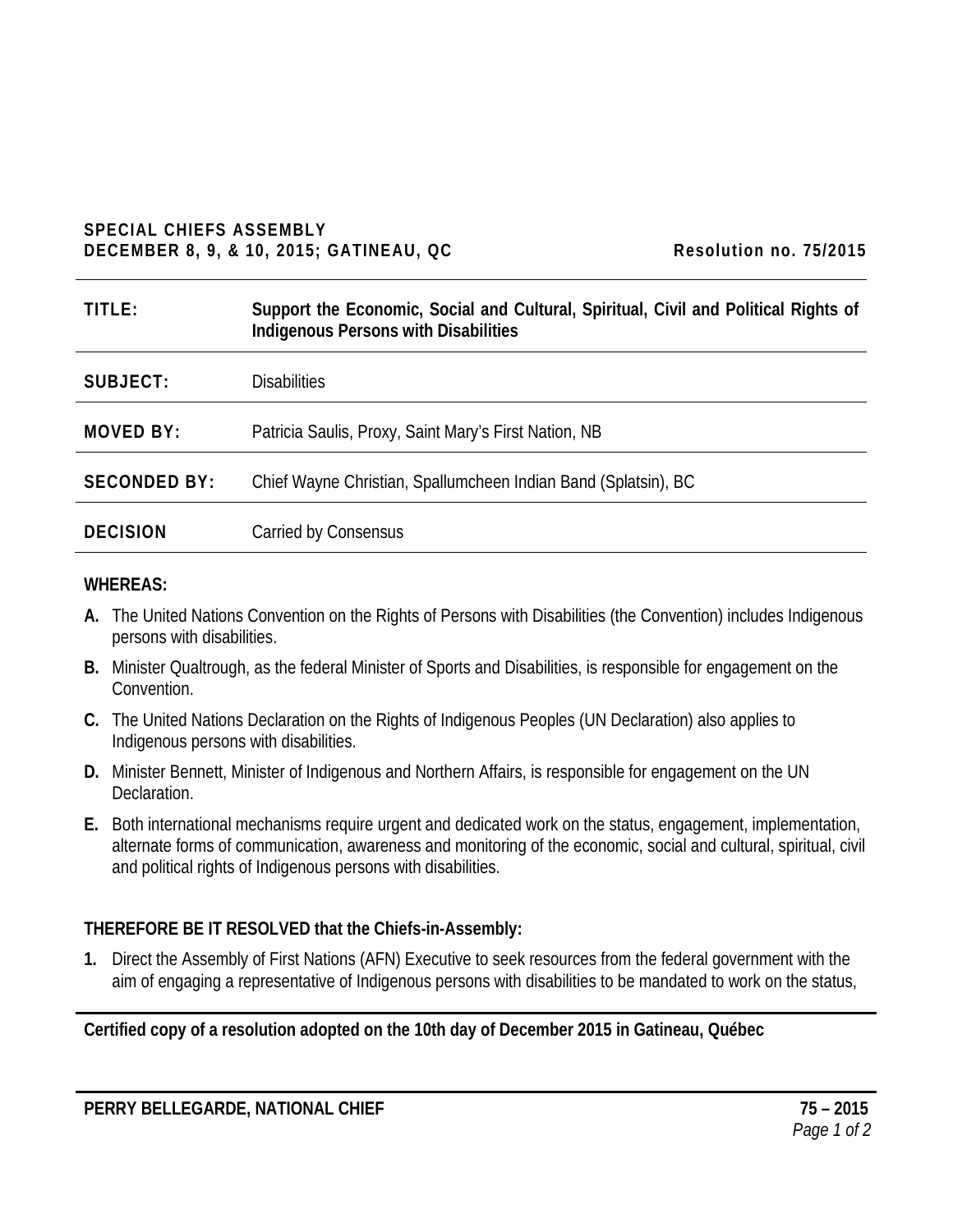engagement, implementation, alternate forms of communication, awareness and monitoring of the economic, social and cultural, spiritual, civil and political rights of Indigenous persons with disabilities.

- **2.** The AFN Executive will consider and decide on the appointment of the representative based on names submitted by respective regions.
- **3.** The representative will undertake this work this respective of Article 4 of the United Nations Convention on the Rights of Persons with Disabilities (the Convention) that addresses General Obligations on implementation and consultation.
- **4.** The representative will undertake this work respective of Article 33 of the Convention that addresses implementation, monitoring and the involvement of civil society in the monitoring process.
- **5.** The Representative will undertake this work respective of Articles 21, 22 and 23 of United Nations Declaration on the Rights of Indigenous Peoples (UN Declaration).
- **6.** As determined by the AFN Executive, these activities would include the creation of annual report on the federal government's responsiveness to the needs of Indigenous persons with disabilities under the international mechanisms, including the Convention and the UN Declaration.
- **7.** Direct the representative undertake a process to establish a Council of Indigenous Persons with Disabilities based on names appointed by Regional Chiefs.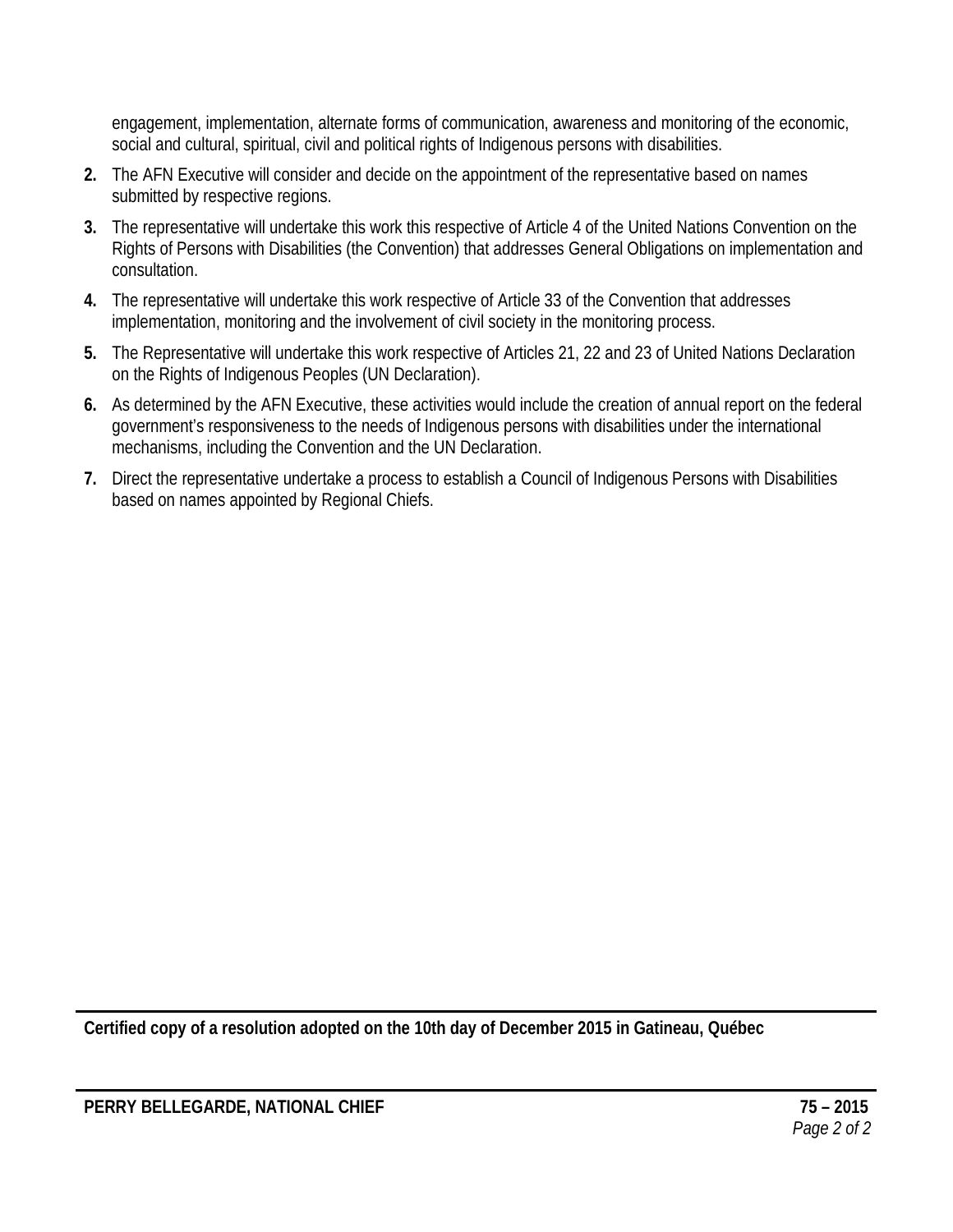#### **SPECIAL CHIEFS ASSEMBLY DECEMBER 8, 9, & 10, 2015; GATINEAU, QC** Resolution no. 76/2015

| TITLE:              | Safe Drinking Water for First Nations                               |
|---------------------|---------------------------------------------------------------------|
| SUBJECT:            | <b>Drinking Water</b>                                               |
| <b>MOVED BY:</b>    | Chief Wayne Moonias, Neskantaga First Nation (Landsdowne House), ON |
| <b>SECONDED BY:</b> | Chief Marcel Moody, Nelson House First Nation (Nisichawasihk), MB   |
| <b>DECISION</b>     | Carried by Consensus                                                |

### **WHEREAS:**

- **A.** The United Nations Declaration on the Rights of Indigenous Peoples (UNDRIP) states:
	- **i.** Article 25: Indigenous peoples have the right to maintain and strengthen their distinctive spiritual relationship with their traditionally owned or otherwise occupied and used lands, territories, water and coastal seas and other resources and to uphold their responsibilities to future generations in this regard. The UNDRIP requires free, prior and informed consent to any decisions affecting indigenous lands and resources.
	- **ii.** Article 28 (1): Indigenous peoples have the right to redress, by means that can include restitution or, when this is not possible, just, fair and equitable compensation, for the lands, territories and resources which they have traditionally owned or otherwise occupied or used, and which have been confiscated, taken, occupied, used or damaged without free, prior and informed consent.
- **B.** On June 19, 2013, the *Safe Drinking Water for First Nations Act* was passed into law, and came into force on November 1, 2013. The *Safe Drinking Water for First Nations Act* does not reflect the recommendations of the Expert Panel on Safe Drinking Water and was developed without meaningful consultation with First Nations, is contrary to inherent authority of First Nation governments and does not reflect the principles of Customary Laws regarding water.
- **C.** The World Health Organization (WHO) and United Nations International Children's Emergency Fund (UNICEF) provide the UN system's monitoring of progress on Goal 7, target 10, of the Millennium Development Goals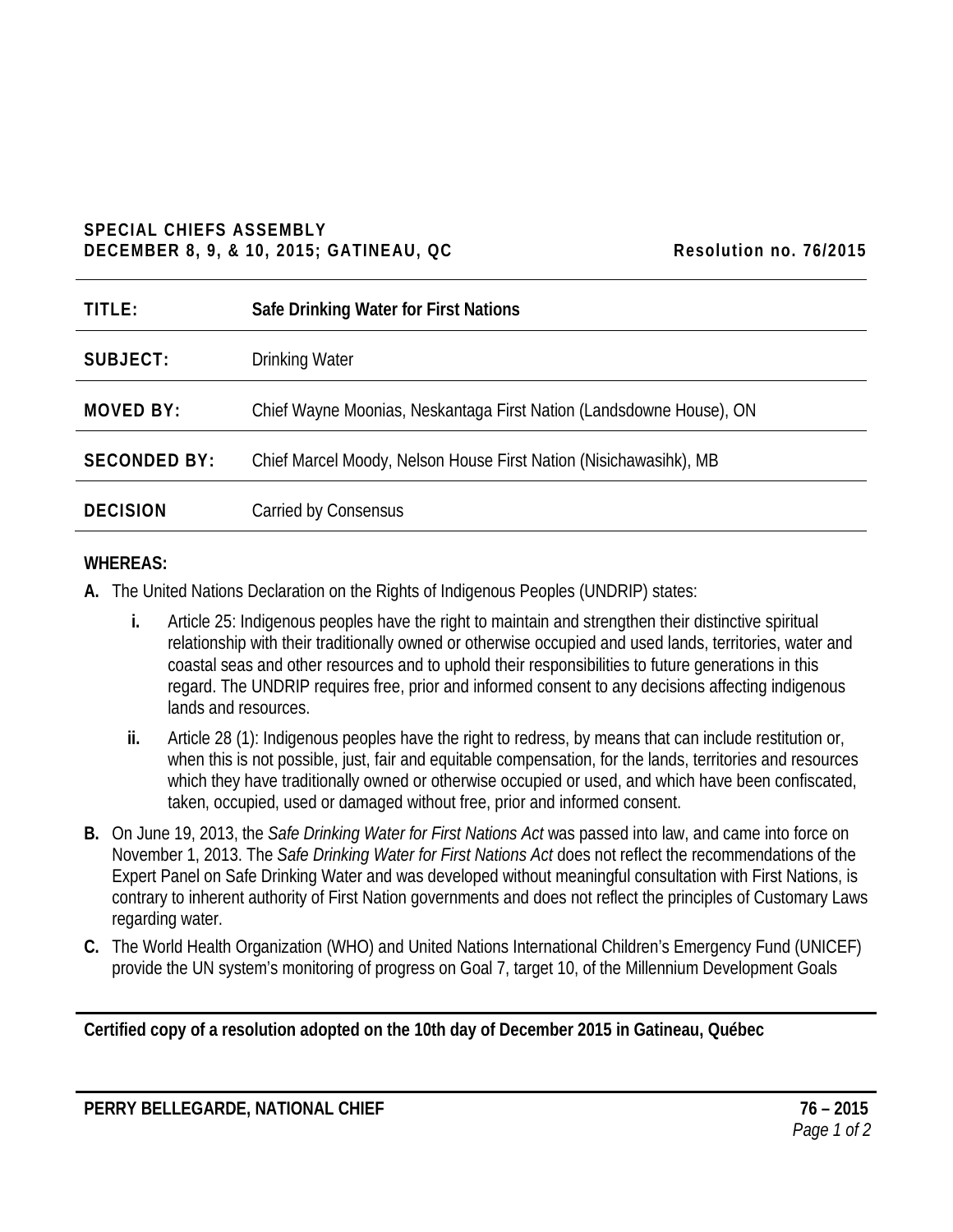which aimed at halving by 2015 the proportion of people without sustainable access to safe drinking water and basic sanitation.

- **D.** Many First Nation communities in Canada do not have basic access to safe drinking water that is consistent with the WHO/UNICEF Joint Monitoring Program (JMP), which defines safe drinking water and basic sanitation as follows:
	- **i.** Drinking water is water used for domestic purposes, drinking, cooking and personal hygiene;
	- **ii.** Access to drinking water means that the source is less than 1 kilometer away from its place of use and that it is possible to reliably obtain at least 20 litres per member of a household per day;
	- **iii.** Safe drinking water is water with microbial, chemical and physical characteristics that meet WHO guidelines or national standards on drinking water quality;
	- **iv.** Access to safe drinking water is the proportion of people using improved drinking water sources: household connection; public standpipe; borehole; protected dug well; protected spring; rainwater.
- **E.** As of November 20, 2015, there were 60 Boil Water Advisories (BWA) in First Nations communities across Ontario. As of September 30, 2015, there were 138 Drinking Water Advisories in effect in 94 First Nation communities across Canada, excluding British Columbia. The Neskantaga First Nation community in north western Ontario has been under a BWA for over 20 years and has been surviving with three bottles of water per household. Many other First Nation communities are struggling with similar circumstances.
- **F.** With respect to the duty to consult and accommodate, the federal mandate letter to the Minister of Indigenous and Northern Affairs states, "(u)ndertake, with advice from the Minister of Justice, in full partnership and consultation with First Nations, a review of laws, policies, and operational practices to ensure that the Crown is fully executing its consultation and accommodation obligations, in accordance with its constitutional and international human right obligations, including Aboriginal and Treaty rights".
- **G.** On December 8, 2015, the Prime Minister advised the Assembly of First Nations that the Government of Canada will conduct a full review of the legislation imposed on Indigenous Peoples by the previous government and any legislation that is in conflict with rights, inconsistent with the principles of good governance or makes no public policy sense, will be repealed.

## **THEREFORE BE IT RESOLVED that the Chiefs-in-Assembly:**

- **1.** Direct the Assembly of First Nation (AFN) to immediately advocate to all relevant Ministers and Departments the need to secure the necessary capital investments, operations and maintenance funding, personnel and training to eliminate drinking water advisories in all First Nation communities.
- **2.** Direct the AFN to reiterate to the new federal Government the recommendations of the report of the Expert Panel on Safe Drinking Water for First Nations; domestic and international legal and human rights assessments of access to clean running water by First Nations in Canada; and respective First Nations' community-based analyses to allow for a comprehensive assessment and identification of the infrastructure, human resources, and training requirements for every First Nation in Canada to have access to clean running water.
- **3.** Direct the AFN to immediately communicate to the Office of the Prime Minister and the Minister of Indigenous and Northern Affairs that the *Safe Drinking Water for First Nations Act* needs to be repealed.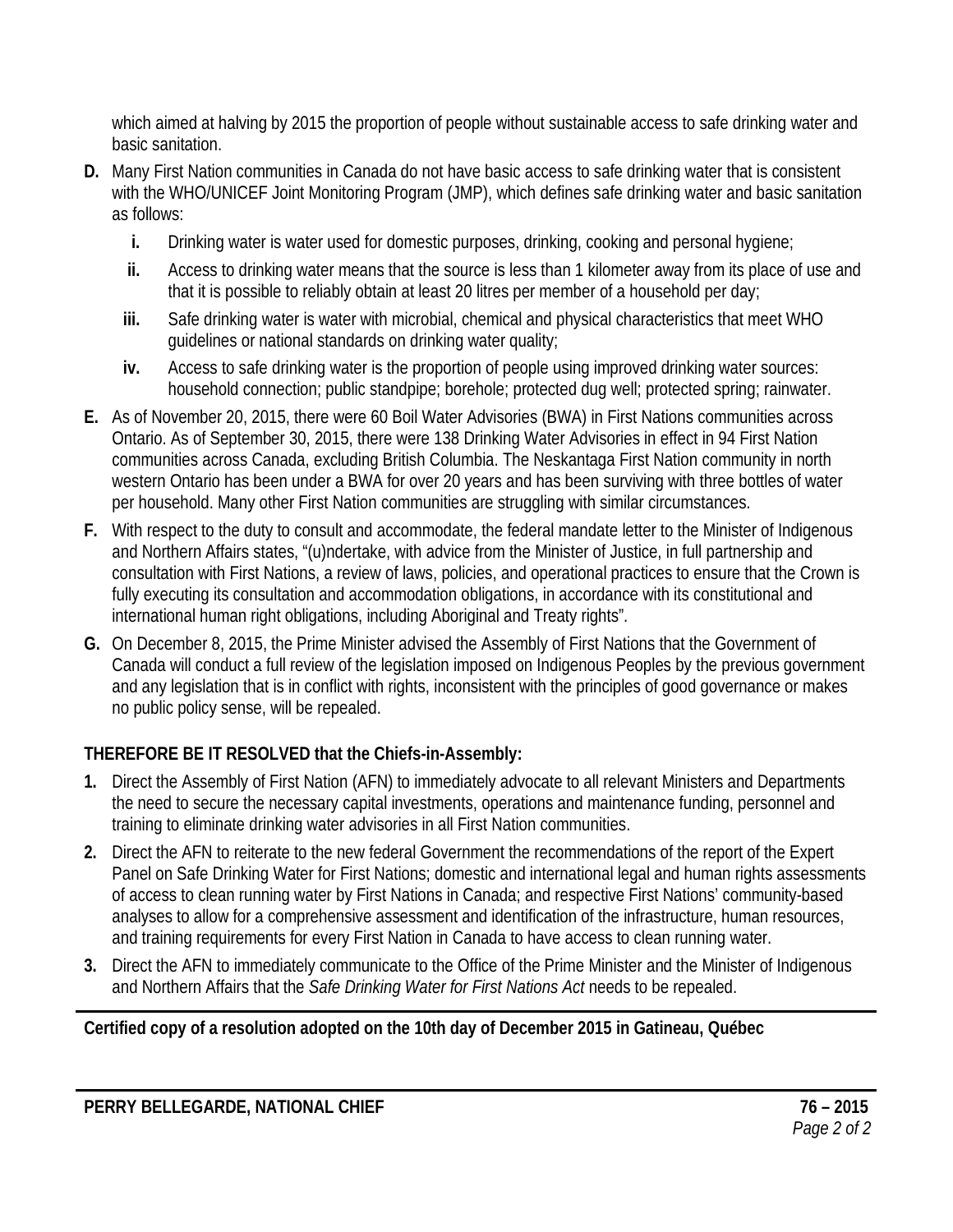#### **SPECIAL CHIEFS ASSEMBLY DECEMBER 8, 9, & 10, 2015; GATINEAU, QC Resolution no. 77/2015**

| TITLE:              | Call for Action for Change in Child Welfare System                  |
|---------------------|---------------------------------------------------------------------|
| SUBJECT:            | <b>First Nations Child Welfare</b>                                  |
| <b>MOVED BY:</b>    | Chief Maureen Chapman, Skawahlook First Nation, BC                  |
| <b>SECONDED BY:</b> | Chief Michael LeBourdais, Whispering Pines/Clinton First Nation, BC |
| <b>DECISION</b>     | Carried by Consensus                                                |

#### **WHEREAS:**

- **A.** The federal government has continually compromised the inherent and Treaty rights of First Nations children and families in the current imposed child welfare system.
- **B.** Historically, the federal government has unilaterally imposed policies and legislation on First Nations families and communities with the intent of removing children.
- **C.** The Truth and Reconciliation Commission of Canada's (TRC) Executive Summary of its final report entitled *Honouring the Truth, Reconciling for the Future*, calls upon the federal, provincial, territorial and municipal governments to:
	- **i.** change the child welfare system; and
	- **ii.** fully adopt and implement the United Nations Declaration on the Rights of Indigenous Peoples as the framework for reconciliation.
- **D.** On December 8, 2015 at the Assembly of First Nations Special Chiefs Assembly, Prime Minister Justin Trudeau committed to work with the Indigenous nations and Treaty partners on a "Nation-to-Nation" basis, and to implement the TRC's Calls to Action and to review and potentially repeal all legislation unilaterally imposed on Indigenous peoples by the previous government.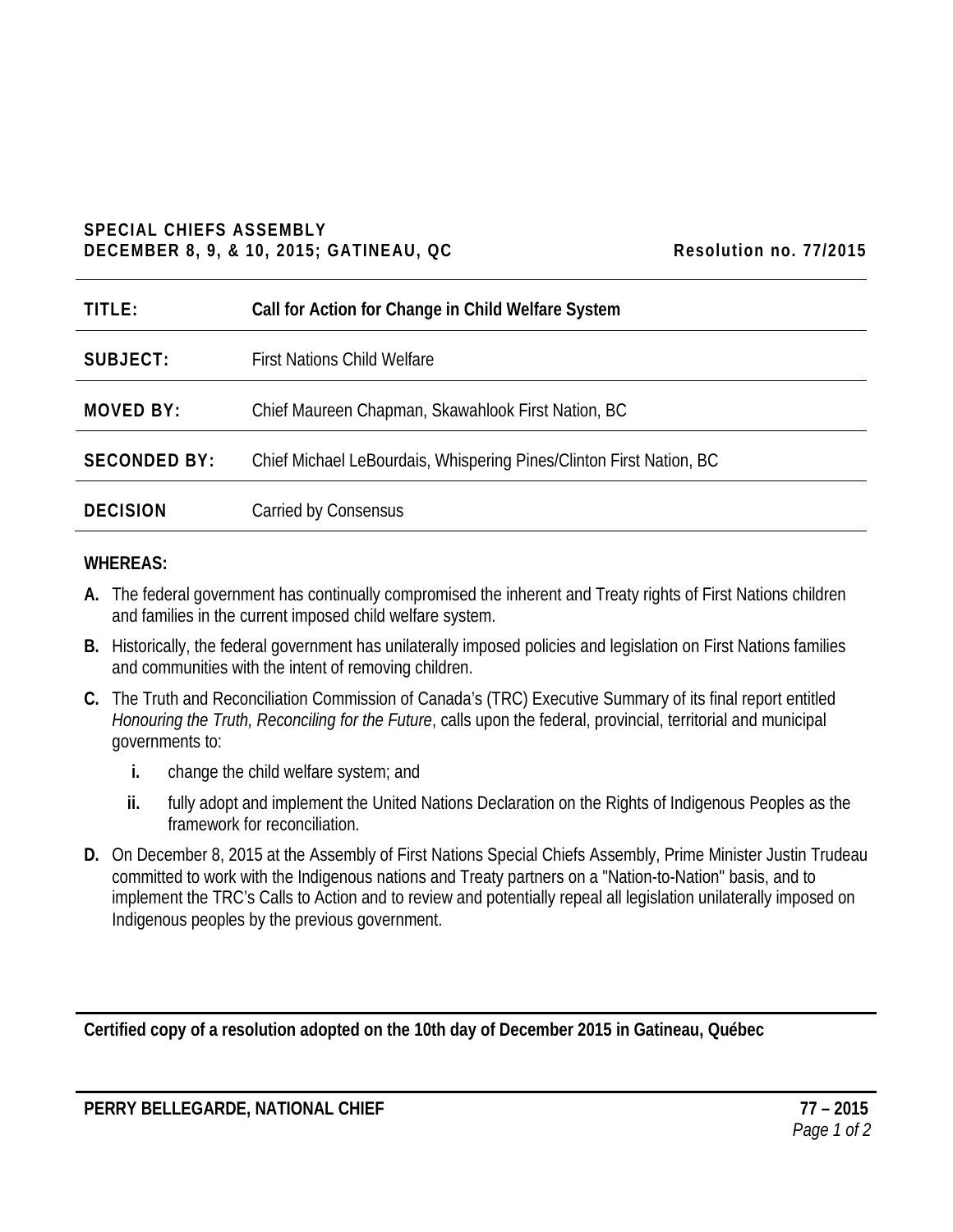- **1.** Call upon the federal, provincial and territorial governments to work in collaboration with First Nations communities, to develop strategies that enable and empower them to address the intergenerational damage that has been perpetuated and continues with the current era of removing our children in the child welfare system.
- **2.** Call on the federal, provincial, and territorial governments across Canada to review the laws, policies, and operational practices to ensure that Nation-to-Nation relationships motivate the necessary changes needed in the child welfare system in consultation with First Nations communities.
- **3.** Call on the federal and provincial government to work with First Nations with territories located in the region of Ontario to examine the 1965 Canada-Ontario Indian Welfare Services Agreement (the Agreement).
- **4.** Direct the Assembly of First Nations Executive Committee and Secretariat to engage the federal, provincial and territorial governments across Canada, in partnership with First Nations, to undertake an evaluation of the agreements made with First Nations regarding the Agreement.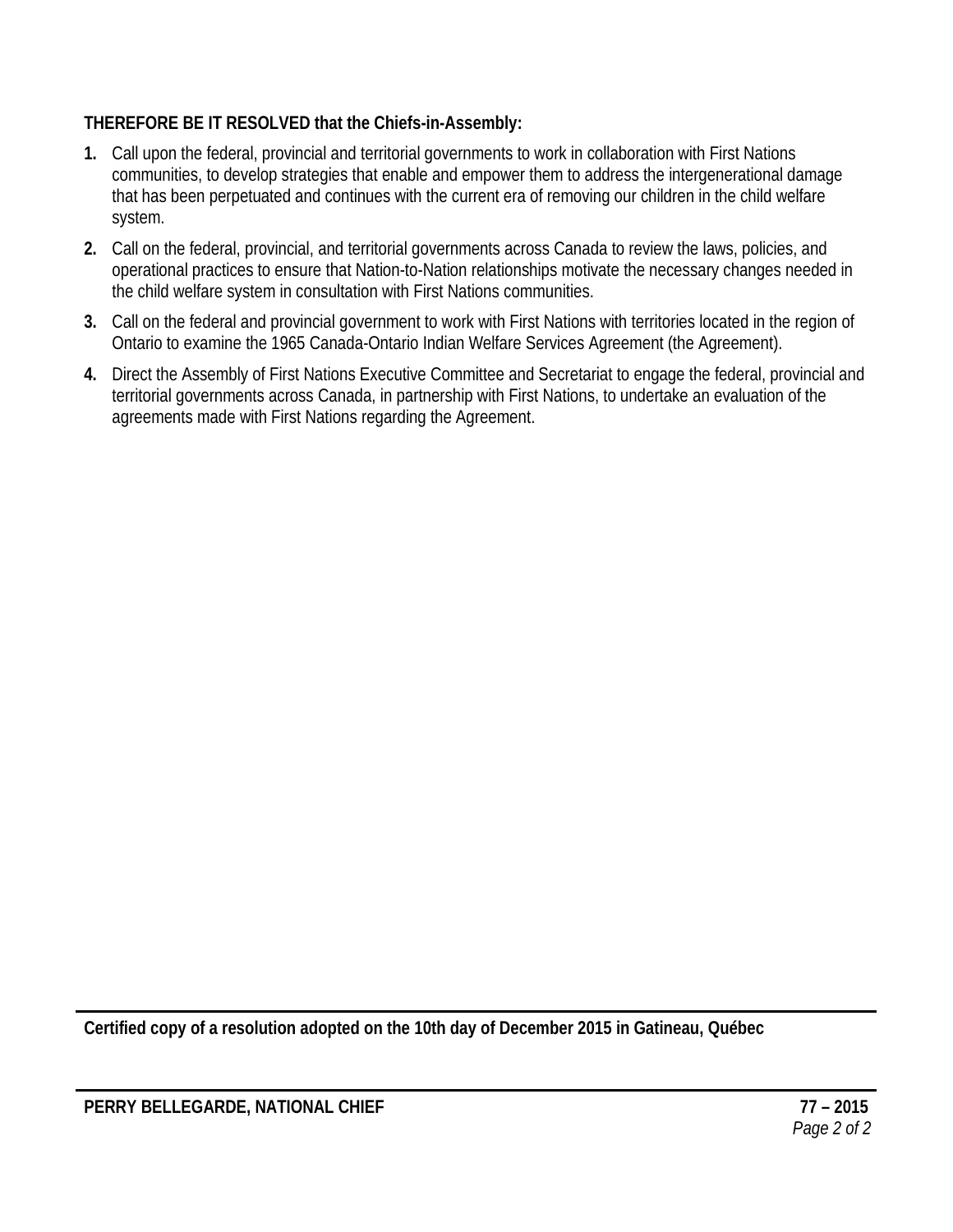#### **SPECIAL CHIEFS ASSEMBLY DECEMBER 8, 9, & 10, 2015; GATINEAU, QC** Resolution no. 78/2015

| TITLE:              | <b>Establish a Treaty Commissioner's Office</b>         |
|---------------------|---------------------------------------------------------|
| SUBJECT:            | <b>Treaties</b>                                         |
| <b>MOVED BY:</b>    | Chief Tammy Cook-Searson, Lac La Ronge First Nation, SK |
| <b>SECONDED BY:</b> | Chief Vincent Yellow Old Woman, Siksika Nation, AB      |
| <b>DECISION</b>     | Carried; 8 objections; 2 abstentions                    |

#### **WHEREAS:**

**A.** The United Nations Declaration on the Rights of Indigenous Peoples states:

- **i.** Article 28 (1): Indigenous peoples have the right to redress, by means that can include restitution or, when this is not possible, just, fair and equitable compensation, for the lands, territories and resources which they have traditionally owned or otherwise occupied or used, and which have been confiscated, taken, occupied, used or damaged without their free, prior and informed consent.
- **ii.** Article 28 (2): Unless otherwise freely agreed upon by the peoples concerned, compensation shall take the form of lands, territories and resources equal in quality, size and legal status or of monetary compensation or other appropriate redress.
- **iii.** Article 37 (1): Indigenous peoples have the right to the recognition, observance and enforcement of treaties, agreements and other constructive arrangements concluded with States or their successors and to have States honor and respect such treaties, agreements and other constructive arrangements.
- **iv.** Article 37 (2): Nothing in this Declaration may be interpreted as diminishing or eliminating the rights of indigenous peoples contained in treaties, agreements and other constructive arrangements.
- **v.** Article 41: The organs and specialized agencies of the United Nations system and other intergovernmental organizations shall contribute to the full realization of the provisions of this Declaration through the mobilization, inter alia, of financial cooperation and technical assistance. Ways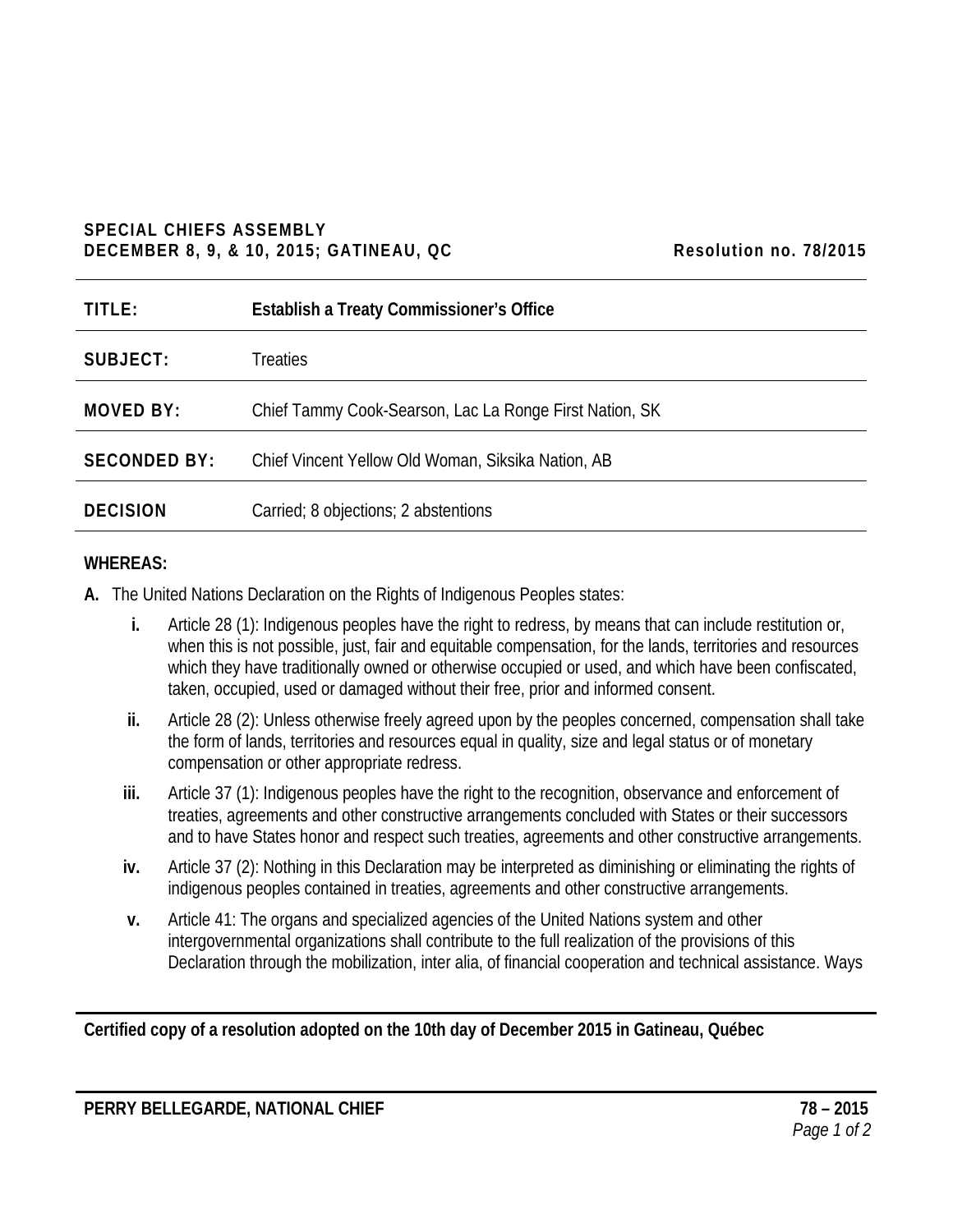and means of ensuring participation of indigenous peoples on issues affecting them shall be established.

- **B.** The federal government continues to not fully respect the Treaty relationship.
- **C.** The Assembly of First Nations (AFN) National Strategy on Treaty Implementation is guided by Resolution 07/2010, "*Sacred Treaties – Sacred Trust: Working Together for Treaty Implementation and Advancing our Sovereignty as Nations*", and in accordance the AFN will continue to support Treaty First Nations by coordinating the necessary dialogue and facilitating the advocacy efforts led by each Treaty region.
- **D.** Over 18 First Nations in Treaty 8 have demanded these provisions are respected and implemented; over 12 First Nations in Treaty 6 have or are in the process of making similar demands, and four First Nations in Treaty 10 have or are preparing similar demands.
- **E.** The Specific Claims process is, at present, the only forum for First Nations and Canada to settle outstanding Treaty entitlements and it has demonstrated to be a slow, adversarial and dishonorable process to implement Treaty Obligations.
- **F.** The Crown has failed to negotiate honourably and in good faith with First Nations in Treaty 6 and Treaty 8, to expeditiously and fairly settle the outstanding Treaty entitlement to agricultural benefits.
- **G.** The continued failure of the Crown to act honourably by implementing treaty obligations has not provided the modern fiscal equivalent of the historic Treaty agricultural benefits to many First Nations in these and other Treaty areas.
- **H.** The recognition and fulfillment of Treaty obligations is an essential aspect of reconciliation between Aboriginal and non-Aboriginal societies, which is the primary purpose of section 35 Treaty and Aboriginal Rights.

# **THEREFORE BE IT RESOLVED that the Chiefs-in-Assembly:**

- **1.** Affirm that First Nations in Treaties 1 to 11 entered into Treaties in which the Crown promised to provide them certain agricultural benefits upon their request.
- **2.** Direct the Assembly of First Nations to facilitate discussions amongst Treaty areas to explore options for the establishment of a Treaty Commissioner's Office for First Nations in Treaties 1 to 11.
- **3.** Call on the Federal Government to establish a Treaty Commissioner's Office under the direction of First Nation treaty regions facilitated by the AFN that will oversee the modernization and implementation of the Crown's Treaty obligations relating to agricultural benefits for Treaties 1 to 11.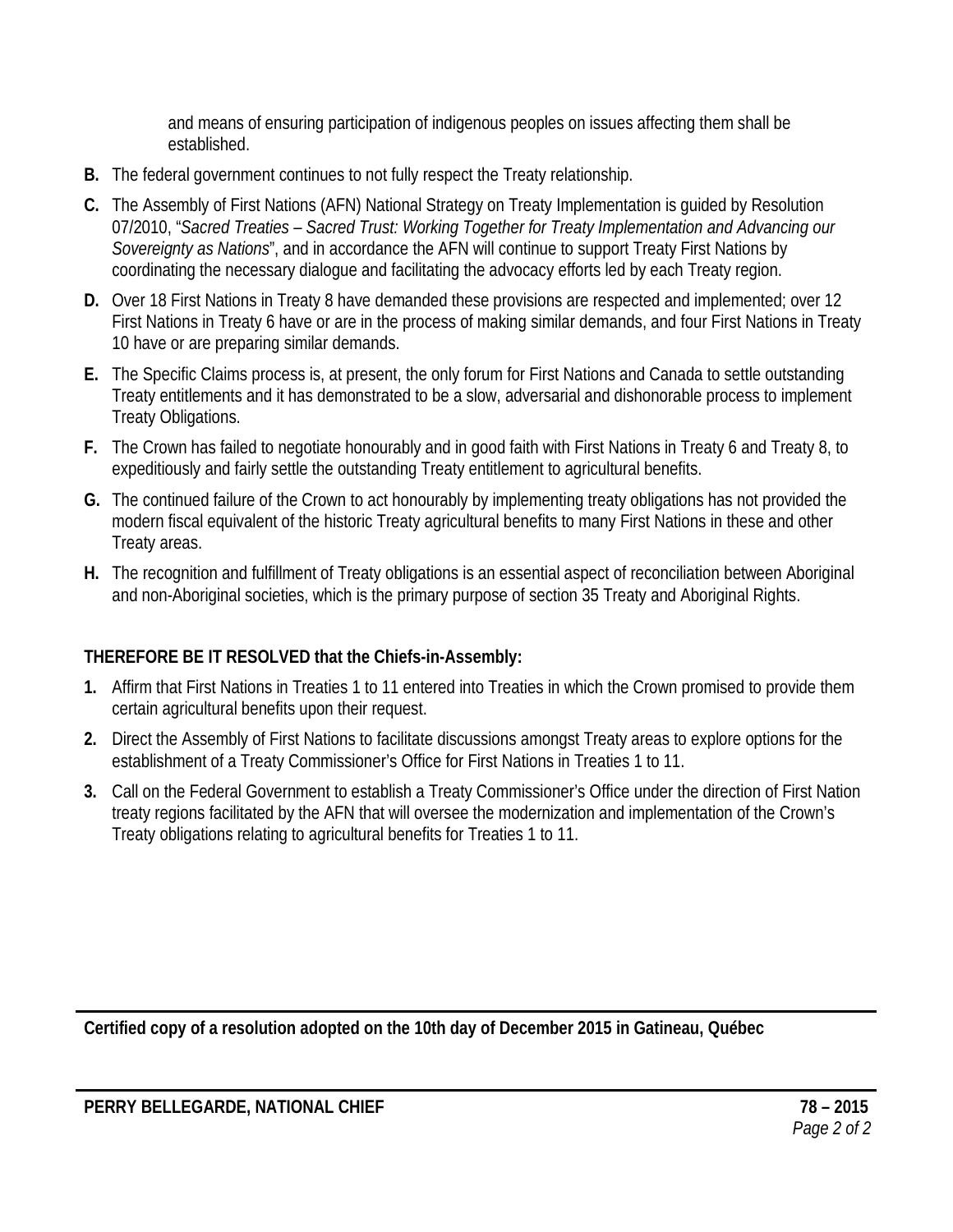#### **SPECIAL CHIEFS ASSEMBLY DECEMBER 8, 9, & 10, 2015; GATINEAU, QC** Resolution no. 79/2015

| TITLE:              | Support for Remote First Nation Communities Who Rely on Winter Roads |
|---------------------|----------------------------------------------------------------------|
| SUBJECT:            | <b>Winter Roads</b>                                                  |
| <b>MOVED BY:</b>    | Frank Mckay, Proxy, Sachigo Lake First Nation, ON                    |
| <b>SECONDED BY:</b> | Alvin Fiddler, Proxy, Fort Albany First Nation, ON                   |
| <b>DECISION</b>     | Carried by Consensus                                                 |

#### **WHEREAS:**

- **A.** The United Nations Declaration on the Rights of Indigenous Peoples states that:
	- **i.** Article 32 (1): Indigenous peoples have the right to determine and develop priorities and strategies for the development or use of their lands or territories and other resources.
- **B.** For remote First Nations, accessible only by air, seasonal roads, or ferry access, the winter road network is a critically important lifeline because it is the only practical way to receive much-needed items such as food, fuel and other necessities of life.
- **C.** The duration of the winter road season has decreased alarmingly from an average of 77 days a decade ago to as few as 28 days in 2013 (Nishnawbe Aski Nation Territory), placing many communities in a perilous situation.
- **D.** This years' unseasonably warm weather is delaying the start of the winter road network which could result in higher costs for materials and supplies, and hinder the mobilization of projects such as new housing, renovations, and other capital projects.
- **E.** Affected First Nations transport their fuel during the winter road season, which is stored in community bulk fuel depots for the year; limited access to fuel and increasing costs jeopardizes both their ability to feed their families and maintain traditional practices.
- **F.** With the shortened winter road season and the associated increased cost of living, there is demand and support for the development of an all-season road system; several existing winter road corridors have been identified and have the potential to be utilized and converted to all-season roads.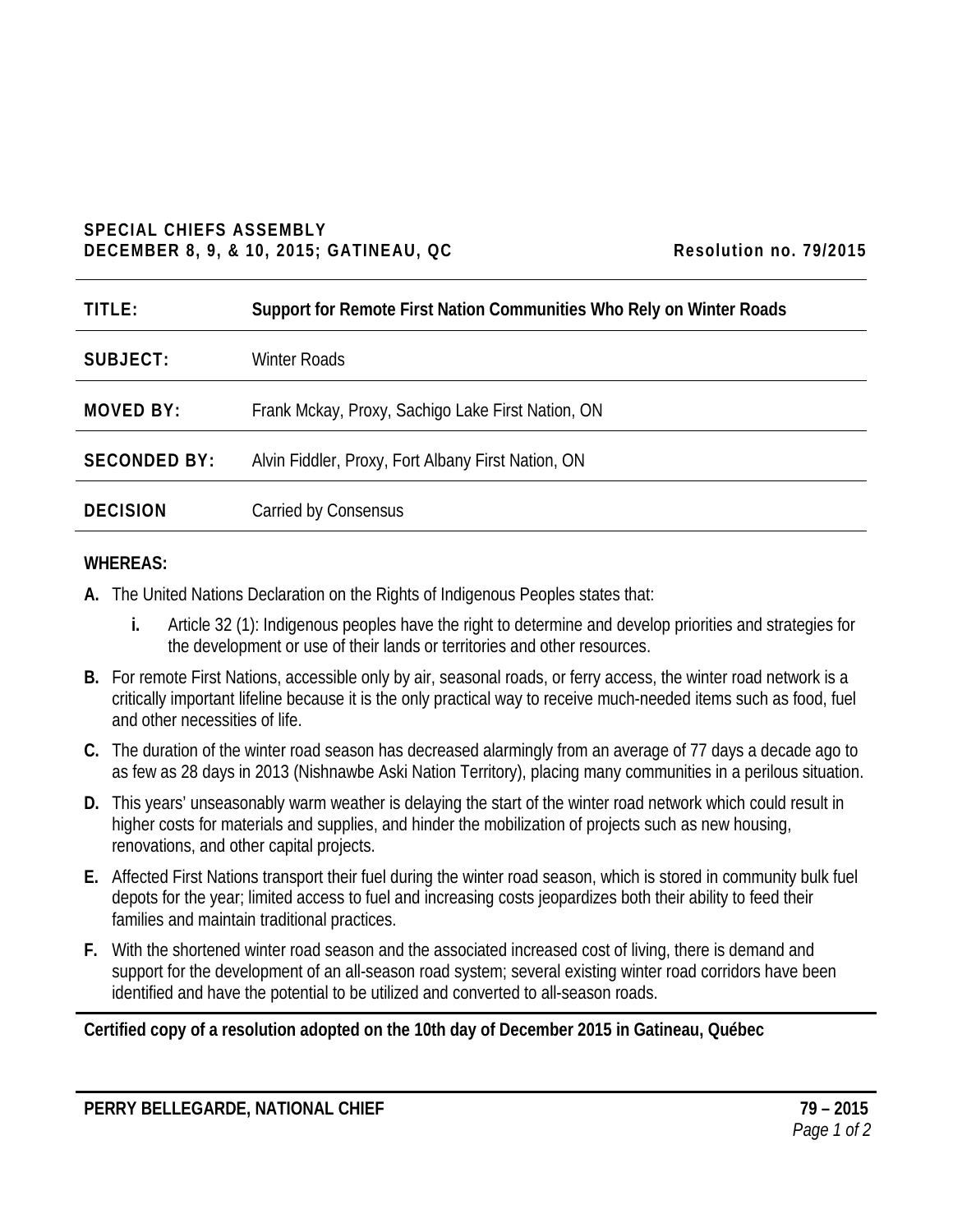- **1.** Direct the Assembly of First Nations (AFN) to support the efforts of remote First Nation communities who rely on exiting winter road corridors, in their collaboration with Indigenous and Northern Affairs Canada (INAC) to develop a comprehensive strategic plan to support affected First Nation communities, whether it be in the North or the South, and to mitigate any hardships incurred by a shortened winter road season.
- **2.** Direct the AFN to support collaborative efforts between affected regions and INAC in the development of an allseason road system.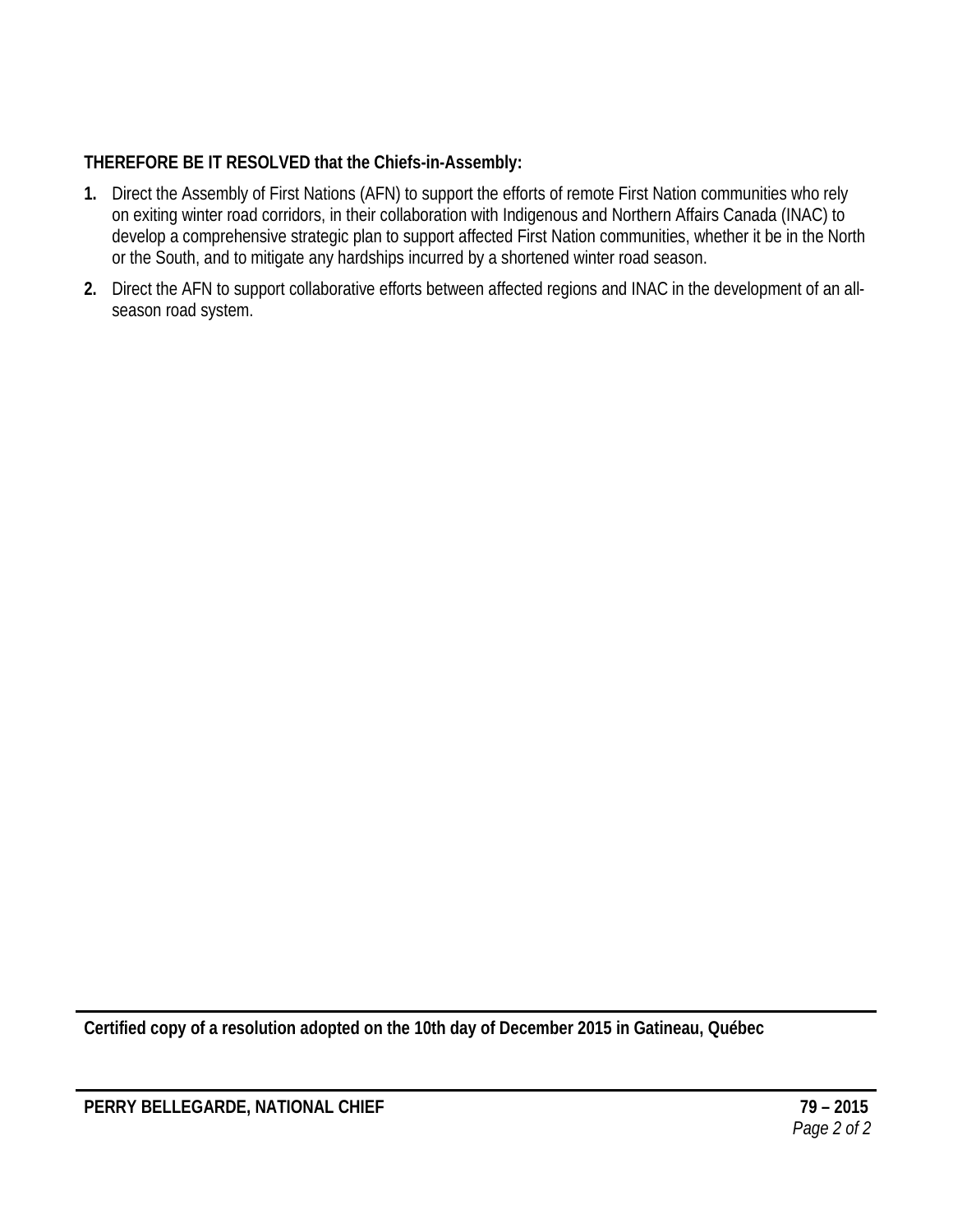#### **SPECIAL CHIEFS ASSEMBLY DECEMBER 8, 9, & 10, 2015; GATINEAU, QC Resolution no. 80/2015**

| Resolution no. 80/2015 |  |
|------------------------|--|
|------------------------|--|

| TITLE:              | Require that Canada Address Unexploded Ordnances on Reserve Lands |
|---------------------|-------------------------------------------------------------------|
| SUBJECT:            | Unexploded Ordnances on Reserve Lands                             |
| <b>MOVED BY:</b>    | Chief Byron Louis, Okanagan Indian Band, BC                       |
| <b>SECONDED BY:</b> | Chief Maureen Chapman, Skawahlook First Nation, BC                |
| <b>DECISION</b>     | Passed by the AFN Executive Committee                             |

### **WHEREAS:**

- **A.** The United Nations Declaration on the Rights of Indigenous Peoples (UN Declaration) states:
	- **i.** Article 26 (1): Indigenous peoples have the right to the lands, territories and resources which they have traditionally owned, occupied or otherwise used or acquired.
	- **ii.** Article 26 (3): States shall give legal recognition and protection to these lands, territories and resources. Such recognition shall be conducted with due respect to the customs, traditions and land tenure systems of the indigenous peoples concerned.
	- **iii.** Article 32 (3): States shall provide effective mechanisms for just and fair redress for any such activities, and appropriate measures shall be taken to mitigate adverse environmental, economic, social, cultural or spiritual impact.
- **B.** From approximately the 1890s to at least the 1970s, Canada, through its Department of National Defence, used the reserve lands of numerous First Nations across Canada for military training purposes.
- **C.** In many instances, Canada's military training on reserve lands included the use of military ordnances such as munitions, hand grenades, mortars, tanks, anti-tank devices, and artillery pieces.
- **D.** Despite the urgings of individual First Nations over decades and despite Canada's legal and equitable obligations, Canada has failed to address the damage, both potential or real, caused by unexploded ordnances and to complete the required clean-up on many First Nations reserve lands, including reserves of the Okanagan Indian Band, BC; Tsuu T'ina First Nation, AB; and, Enoch Cree Nation #440, AB.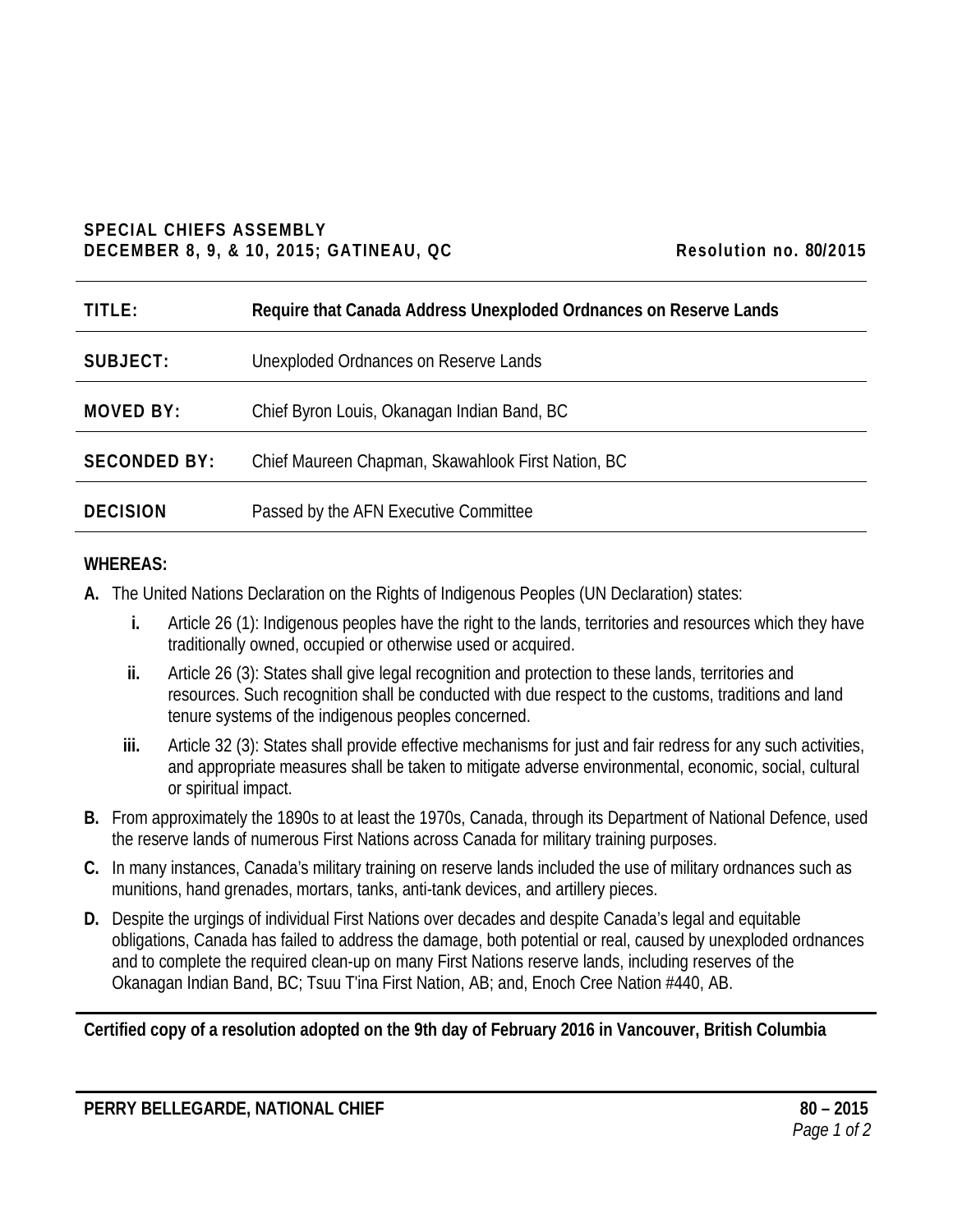- **E.** Unexploded ordnances on reserve lands:
	- **i.** Are a threat to the safety and health of First Nation community members in particular and to Canadians broadly;
	- **ii.** Are an environmental hazard with unquantified impacts;
	- **iii.** Restrict the ability of First Nations to use their reserve lands and therefore hamper First Nation selfgovernance and economic development; and,
	- **iv.** Have caused and continue to cause loss and damage to First Nations.

- **1.** Fully support the efforts of First Nations, including the Okanagan Indian Band, BC; Tsuu T'ina First Nation, AB; and, Enoch Cree Nation #440, AB, to ensure that Canada fully addresses and resolves the issue of unexploded ordnances on reserve lands.
- **2.** Call upon the Minister of Indigenous and Northern Affairs and the Minister of National Defence to engage with affected First Nations to ensure that unexploded ordnances and their impacts are fully and finally addressed.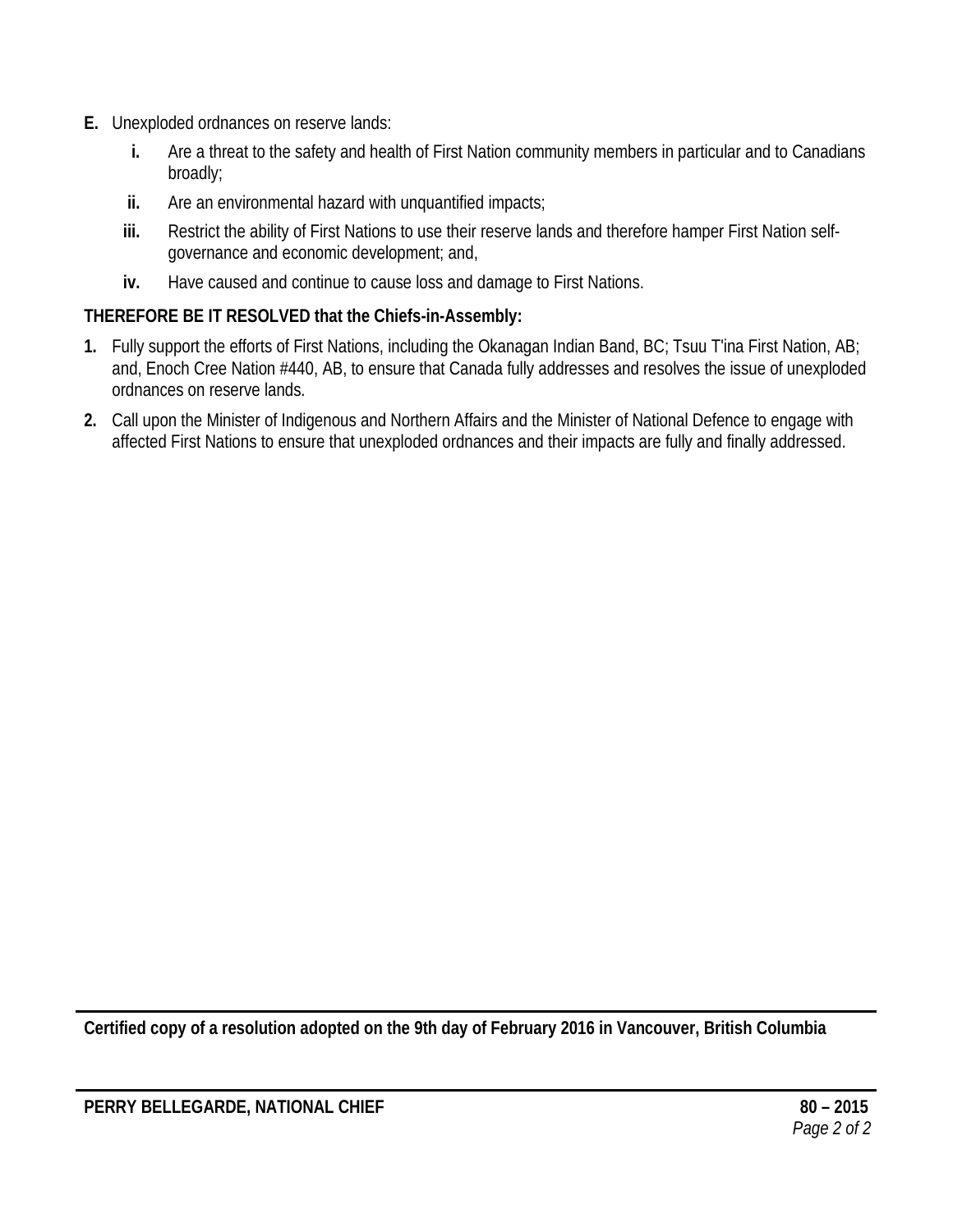#### **SPECIAL CHIEFS ASSEMBLY DECEMBER 8, 9, & 10, 2015; GATINEAU, QC Resolution no. 81/2015**

| TITLE:              | Amending the Criminal Code to Provide for Reconciliation in the area of First<br><b>Nation Gaming</b> |
|---------------------|-------------------------------------------------------------------------------------------------------|
| SUBJECT:            | Gaming                                                                                                |
| <b>MOVED BY:</b>    | Chief Morris Swan Shannacappo, Rolling River First Nation, MB                                         |
| <b>SECONDED BY:</b> | Chief Louis Taypotat, Kahkewistahaw First Nation, SK                                                  |
| <b>DECISION</b>     | Passed by the AFN Executive Committee                                                                 |

#### **WHEREAS:**

- **A.** First Nations possess inherent jurisdiction in the area of Gaming, recognized and affirmed in Canada's Constitution.
- **B.** Since 1987, the Assembly of First Nations (AFN) Chiefs-in-Assembly resolved to support First Nations assertion of their authority and jurisdiction in the regulation of gaming or gambling activities.
- **C.** Currently the federal government has assumed jurisdiction over gaming under its criminal law responsibility, namely section 91(27) of the *Constitution Act, 1867*. Under Part VII of the *Criminal Code of Canada* (R.S.C. 1985, c. C-46), all forms of gaming are illegal, unless the gaming activity or operation can be brought within the exemptions set out at section 207 of the Code. This unilateral determination by the Federal government was done without proper consultation with First Nations and did not obtain their free, prior informed consent as required by the United Nations Declaration on the Rights of Indigenous Peoples.
- **D.** The denial by Canada of the exertion of the First Nation inherent right to gaming disadvantages First Nations by preventing them with the independent source of income and employment opportunities for First Nations.
- **E.** The Truth and Reconciliation Commission of Canada's (TRC) Executive Summary of its Final Report, *Honouring the Truth, Reconciling for the Future*, among other things, called upon the federal, provincial, and territorial and municipal governments to:
	- **i.** fully adopt and implement the United Nations Declaration on the Rights of Indigenous Peoples as the framework for reconciliation; and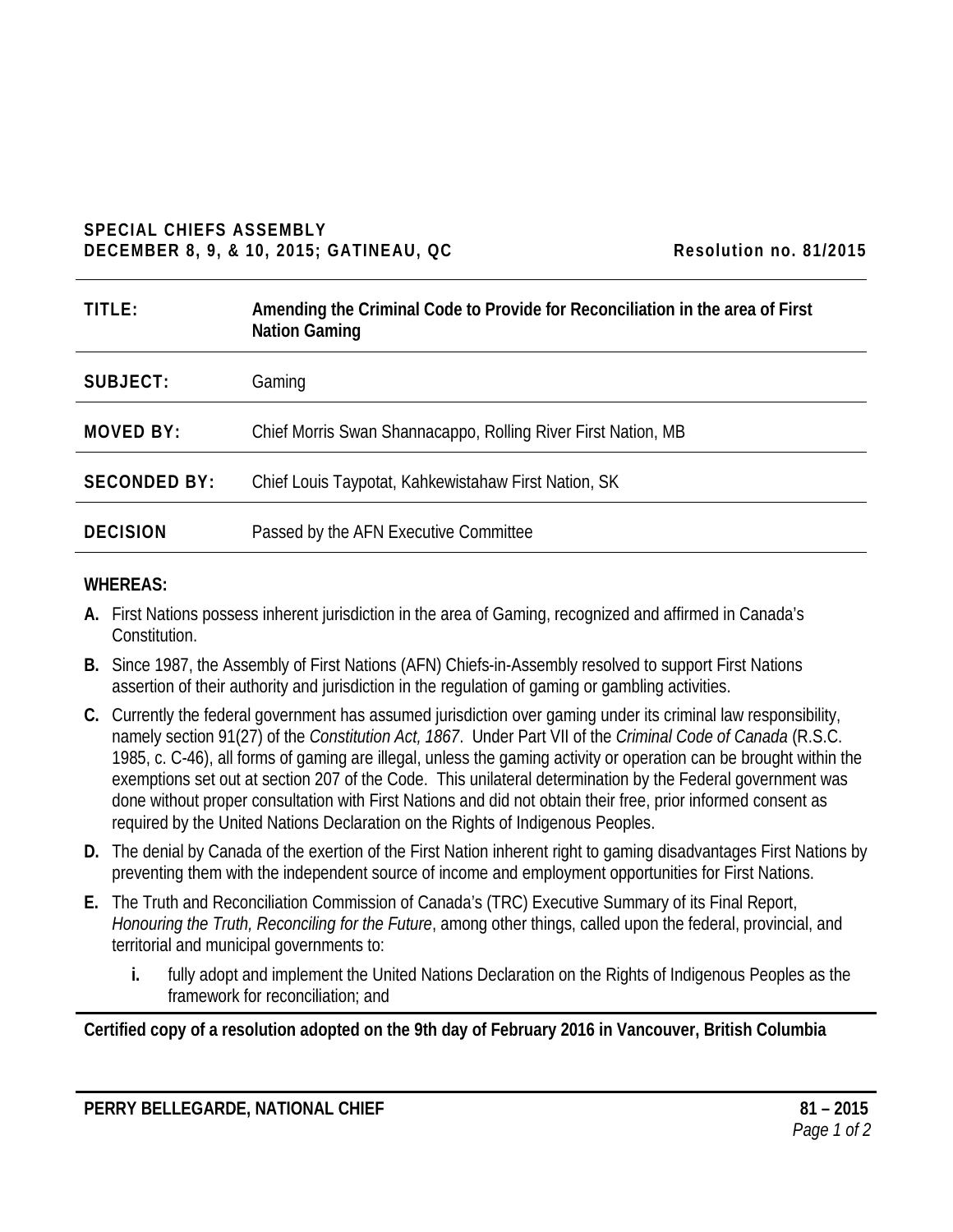- **ii.** reconcile Aboriginal and Crown constitutional and legal orders to ensure that Aboriginal peoples are full partners in Confederation, including the recognition and integration of Indigenous laws and legal traditions in negotiations and implementation processes involving Treaties, land claims, and other constructive agreements.
- **F.** Prime Minister Justin Trudeau, on December 8, 2015, at the AFN Special Chiefs Assembly, committed to work with the Indigenous Nations and Treaty Partners on a "Nation to Nation" basis, and work toward reconciliation, including the implementation of the TRC's Final Report and Calls to Action.

- **1.** Reaffirm support for First Nations assertion of their inherent jurisdiction in the regulation of gaming or gambling activities, and acknowledge that reconciliation includes recognition of First Nations inherent jurisdiction in a wide number of areas, including gaming.
- **2.** Direct the National Chief to meet with the Prime Minister of Canada and the Minister of Justice to secure a commitment to reconciliation by starting a consultation process with First Nations to identity how to proceed with proposed amendments to section 207 of the Criminal Code so that First Nation inherent jurisdiction be recognized as having the same level of authority and responsibility over Gaming currently enjoyed by Provincial Governments.
- **3.** Require that the National Chief provide a current update on this matter at the next Assembly of First Nations Assembly.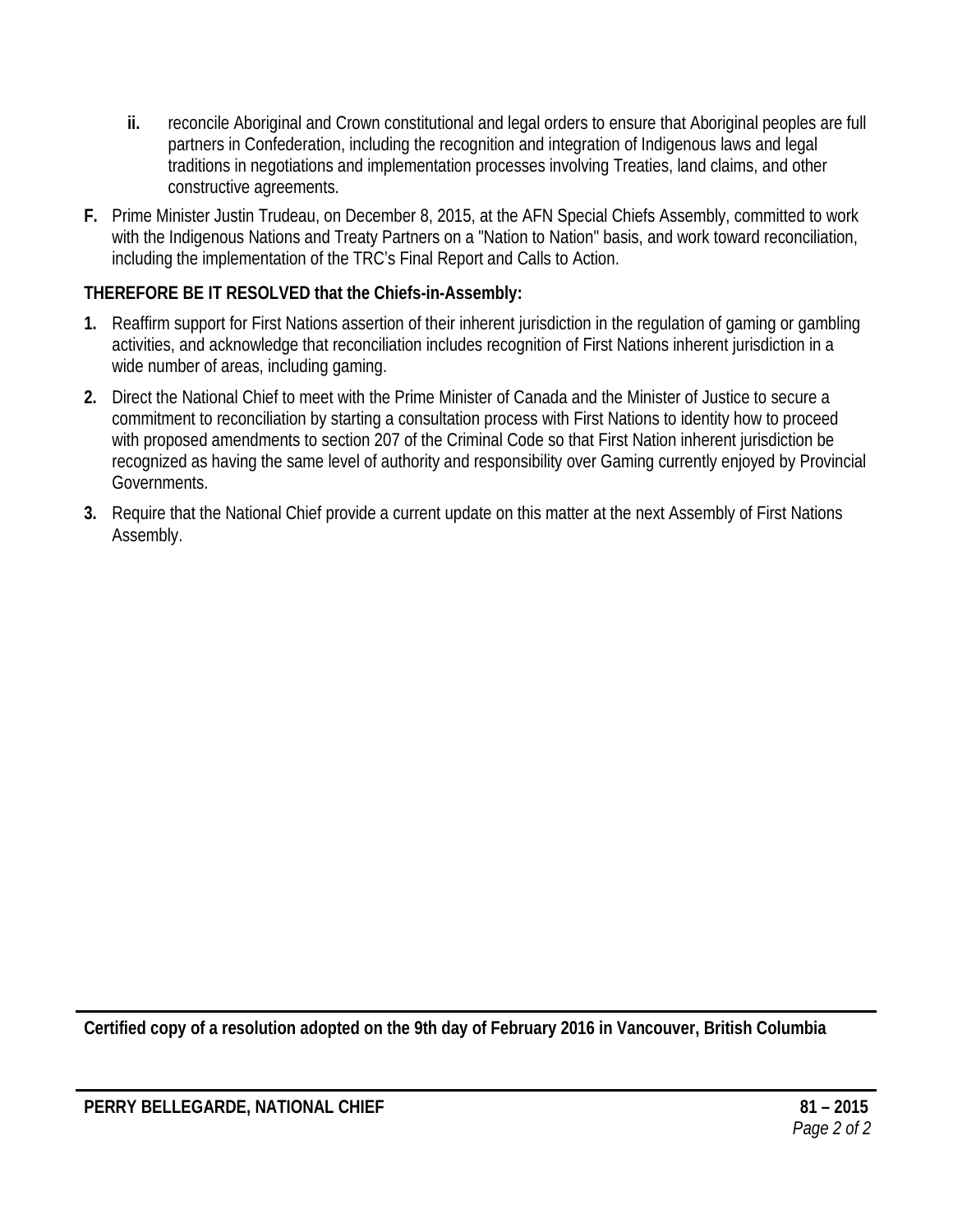#### **SPECIAL CHIEFS ASSEMBLY DECEMBER 8, 9, & 10, 2015; GATINEAU, QC Resolution no. 82/2015**

| TITLE:              | First Nations University of Canada Charter and Implementation of the Transition |
|---------------------|---------------------------------------------------------------------------------|
| SUBJECT:            | <b>Education</b>                                                                |
| <b>MOVED BY:</b>    | Chief Bonny Lynn Acoose, Sakimay First Nation, SK                               |
| <b>SECONDED BY:</b> | Chief Dennis Dustyhorn, Kawacatoose First Nation, SK                            |
| <b>DECISION</b>     | Passed by the AFN Executive Committee                                           |

### **WHEREAS:**

**A.** Article 14 of the United Nations Declaration on the Rights of Indigenous Peoples affirms:

- **i.** Indigenous peoples have the right to establish and control their educational systems and institutions providing education in their own languages, in a manner appropriate to their cultural methods of teaching and learning.
- **ii.** Indigenous individuals, particularly children, have the right to all levels and forms of education of the State without discrimination.
- **iii.** States shall, in conjunction with indigenous peoples, take effective measures, in order for indigenous individuals, particularly children, including those living outside their communities, to have access, when possible, to an education in their own culture and provided in their own language.
- **B.** In 1976, the Saskatchewan Indian Federated College was established by the Federation of Saskatchewan Indian Nations (FSIN).
- **C.** There is an affiliation agreement between the Saskatchewan Indian Federated College and the University of Regina.
- **D.** In 2003 there was a name change of the Saskatchewan Indian Federated College to the First Nations University of Canada.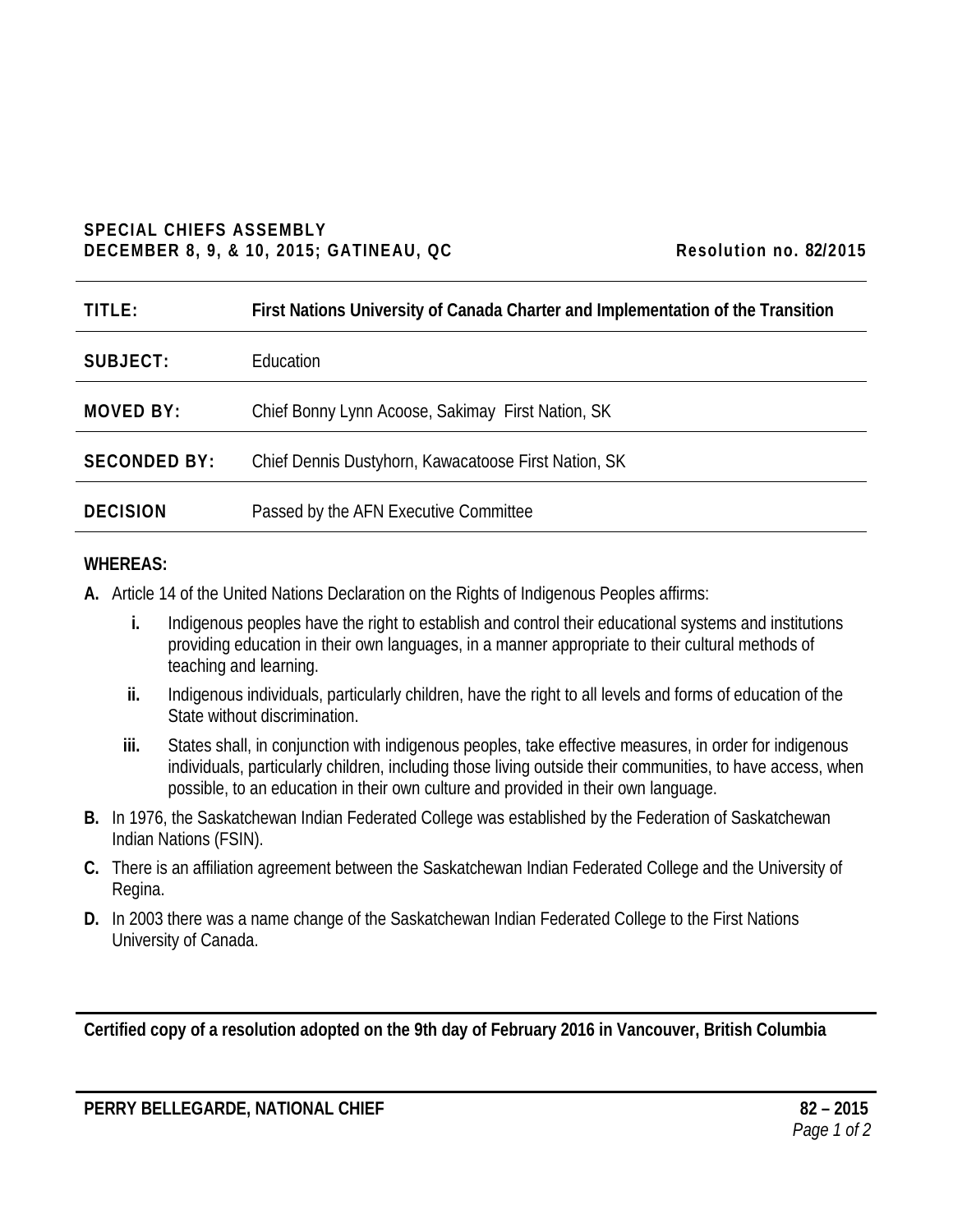- **E.** The Chiefs-in-Assembly of the FSIN ratified the First Nations University of Canada Act that lawfully establishes the First Nations University of Canada as a Post-Secondary Institution of Higher Learning, an institution of the Federation of Nations under the FSIN.
- **F.** The work on the transition from the Saskatchewan Indian Federated College to the First Nations University of Canada to establish the First Nations University of Canada as a stand-alone university with the First Nations University of Canada Charter and Partnership Agreements has not been implemented.

- **1.** Support the implementation of the work required for the transition from the Saskatchewan Indian Federated College to the First Nations University of Canada.
- **2.** Support the legislative framework to implement the legal capacity of the First Nations University of Canada that includes:
	- **a.** The Federation of Saskatchewan Indian Nations Legislation for the First Nations University of Canada Charter.
	- **b.** Federal Legislation recognizing the First Nations University of Canada Charter.
	- **c.** Provincial Legislation recognizing the First Nations University of Canada Charter.
- **3.** Support the affiliation agreement to be changed and expanded to partnership agreements with universities nationally and internationally.
- **4.** Support the First Nations University of Canada to provide certification and accreditation of all programs to ensure mobility and recognition of students education.
- **5.** Support the First Nations University of Canada expansion of campuses to provide community based campuses, intertribal campuses and distance education.
- **6.** Call for assurance that all First Nations Institutes of Higher Learning in Canada are fully supported in their aspirations to attain any or all of the elements of the above clauses.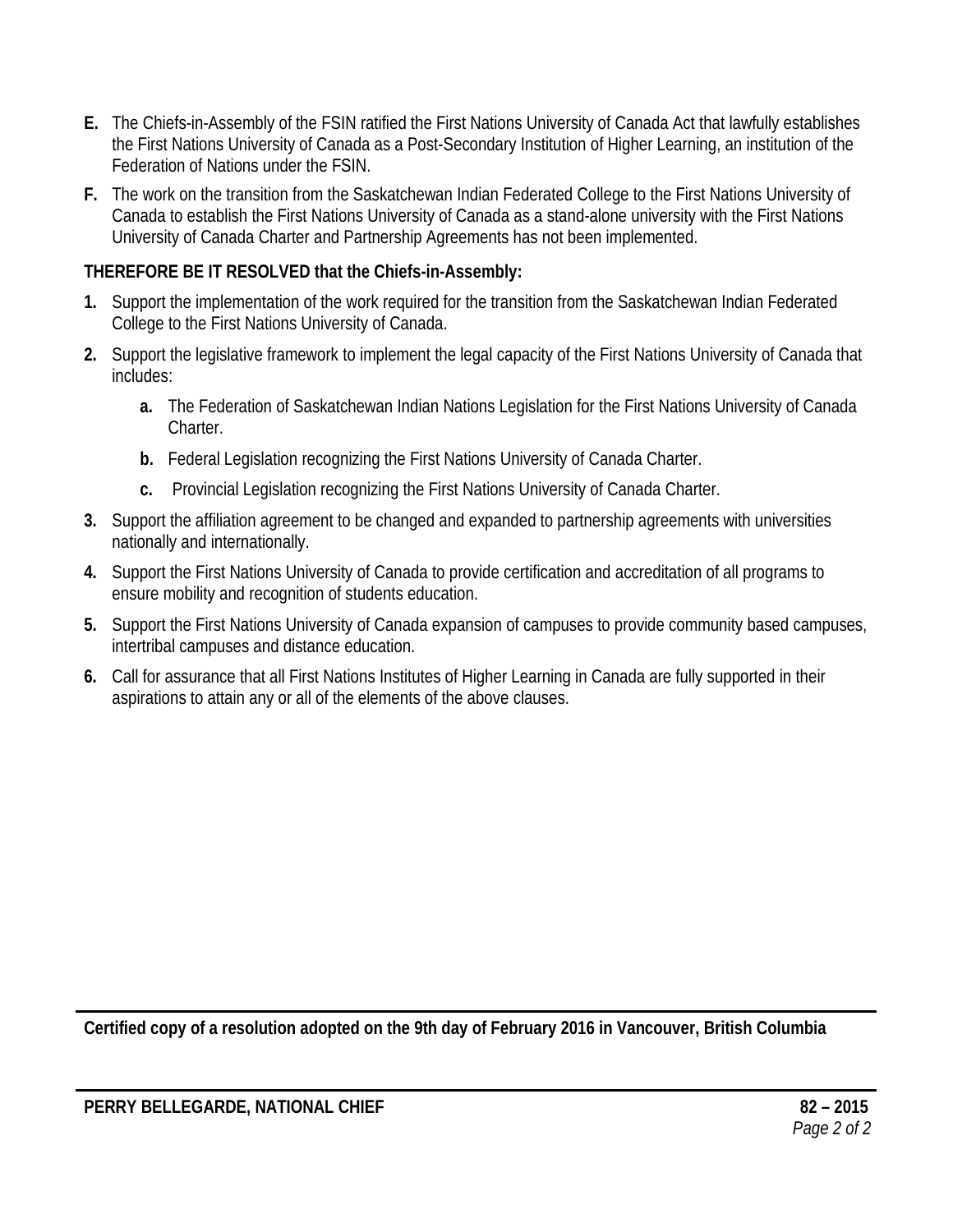#### **SPECIAL CHIEFS ASSEMBLY DECEMBER 8, 9, & 10, 2015; GATINEAU, QC Resolution no. 83/2015**

| Resolution no. 83/2015 |  |
|------------------------|--|
|------------------------|--|

| TITLE:              | World Indigenous Peoples' Games 2017                     |
|---------------------|----------------------------------------------------------|
| SUBJECT:            | <b>Culture and Sports</b>                                |
| <b>MOVED BY:</b>    | Chief Billy Morin, Enoch Cree Nation #440, AB            |
| <b>SECONDED BY:</b> | Chief Randy Ermineskin, Ermineskin Cree First Nation, AB |
| <b>DECISION</b>     | Passed by the AFN Executive Committee                    |

#### **WHEREAS:**

- **A.** The United Nations Declaration on the Rights of Indigenous Peoples states:
	- **i.** Article 3: Indigenous peoples have the right to self-determination. By virtue of that right they freely determine their political status and freely pursue their economic, social and cultural development.
	- **ii.** Article 24, (2): Indigenous individuals have an equal right to the enjoyment of the highest attainable standard of physical and mental health. States shall take the necessary steps with a view to achieving progressively the full realization of this right.
	- **iii.** Article 31, (1): Indigenous peoples have the right to maintain, control, protect and develop their cultural heritage, traditional knowledge and traditional cultural expressions, as well as the manifestations of their sciences, technologies and cultures, including human and genetic resources, seeds, medicines, knowledge of the properties of fauna and flora, oral traditions, literatures, designs, sports and traditional games and visual and performing arts. They also have the right to maintain, control, protect and develop their intellectual property over such cultural heritage, traditional knowledge, and traditional cultural expressions.
	- **iv.** Article 31, (2): In conjunction with indigenous peoples, States shall take effective measures to recognize and protect the exercise of these rights.
- **B.** Assembly of First Nations (AFN) Resolution 23/2015, *Support of the First World Indigenous Games 2015 Brazil*, was adopted at the Annual General Assembly in Montreal on July 8, 2015.